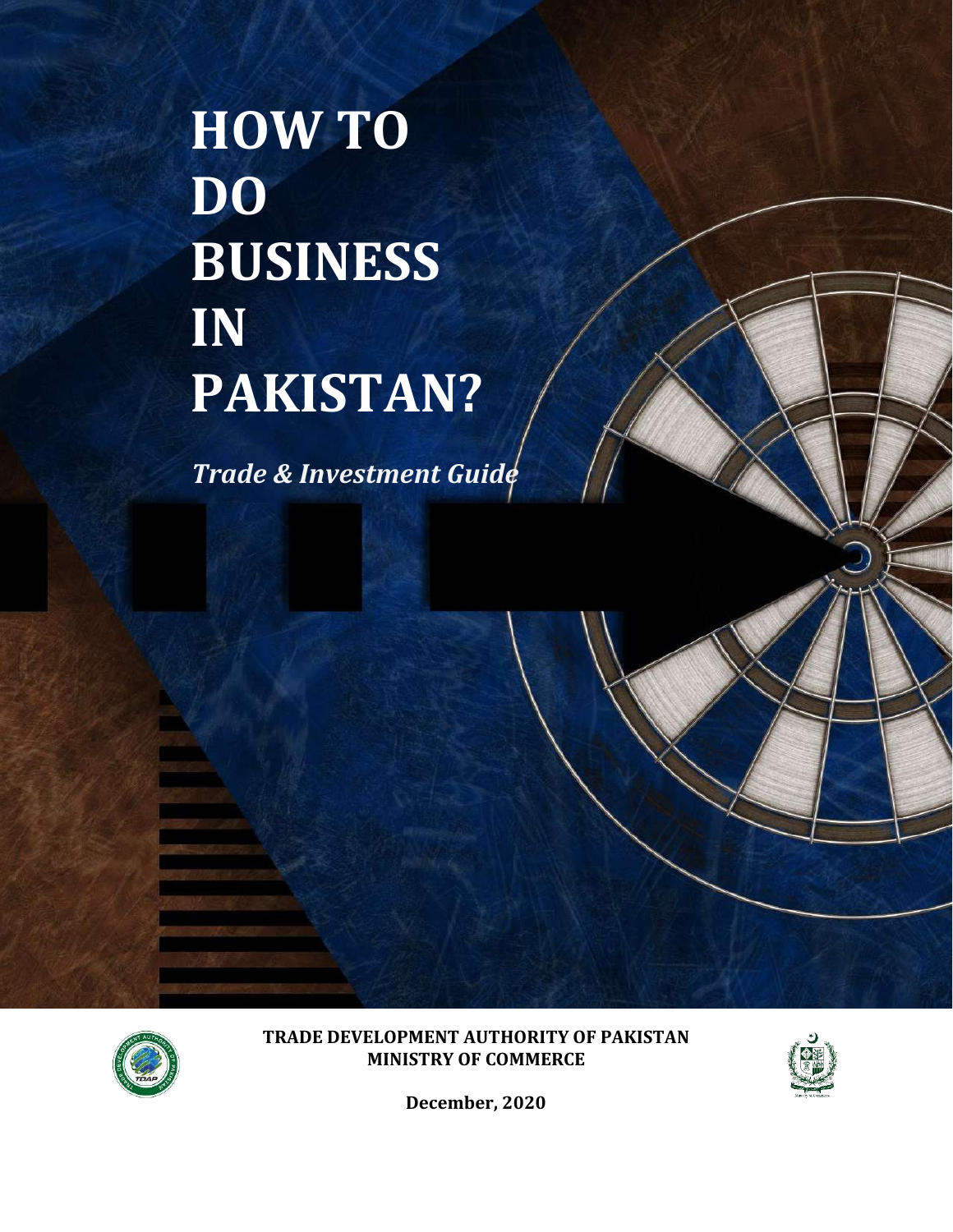# **Disclaimer**

This booklet provides basic knowledge to potential investors and exporters. The aim of this guide is to highlight the striking features of Pakistan's emerging economy, liberal investment regime, export potential, newly amended Companies law (2017), revised Corporate tax legislation and initiatives/incentives introduced by Government of Pakistan for entrepreneurs and exporters.

Information and statistics used are correct as of November 2020 and may be subject to change. For detailed and updated information regarding doing business in Pakistan, readers are advised to visit the official site of the concerned authorities.

For any query or feedback regarding this document please contact at:

Ms. Mehrun-Nisa Research Associate Trade Development Authority of Pakistan [Mehrun.nisa@tdap.gov.pk](mailto:Mehrun.nisa@tdap.gov.pk)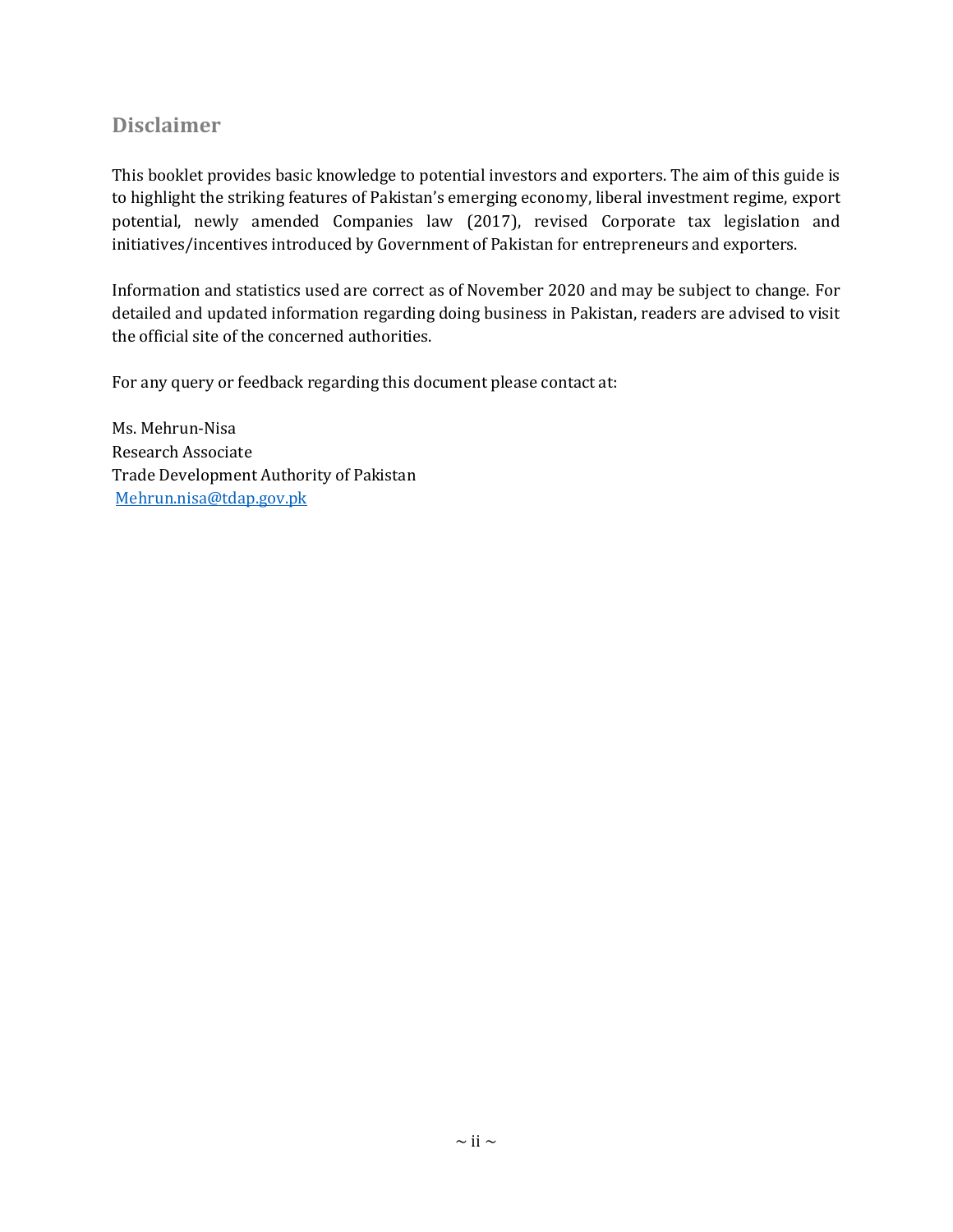# **Table of Contents**

| 1. |  |
|----|--|
| 2. |  |
| 3. |  |
| 4. |  |
| 5. |  |
| 6. |  |
|    |  |
|    |  |
|    |  |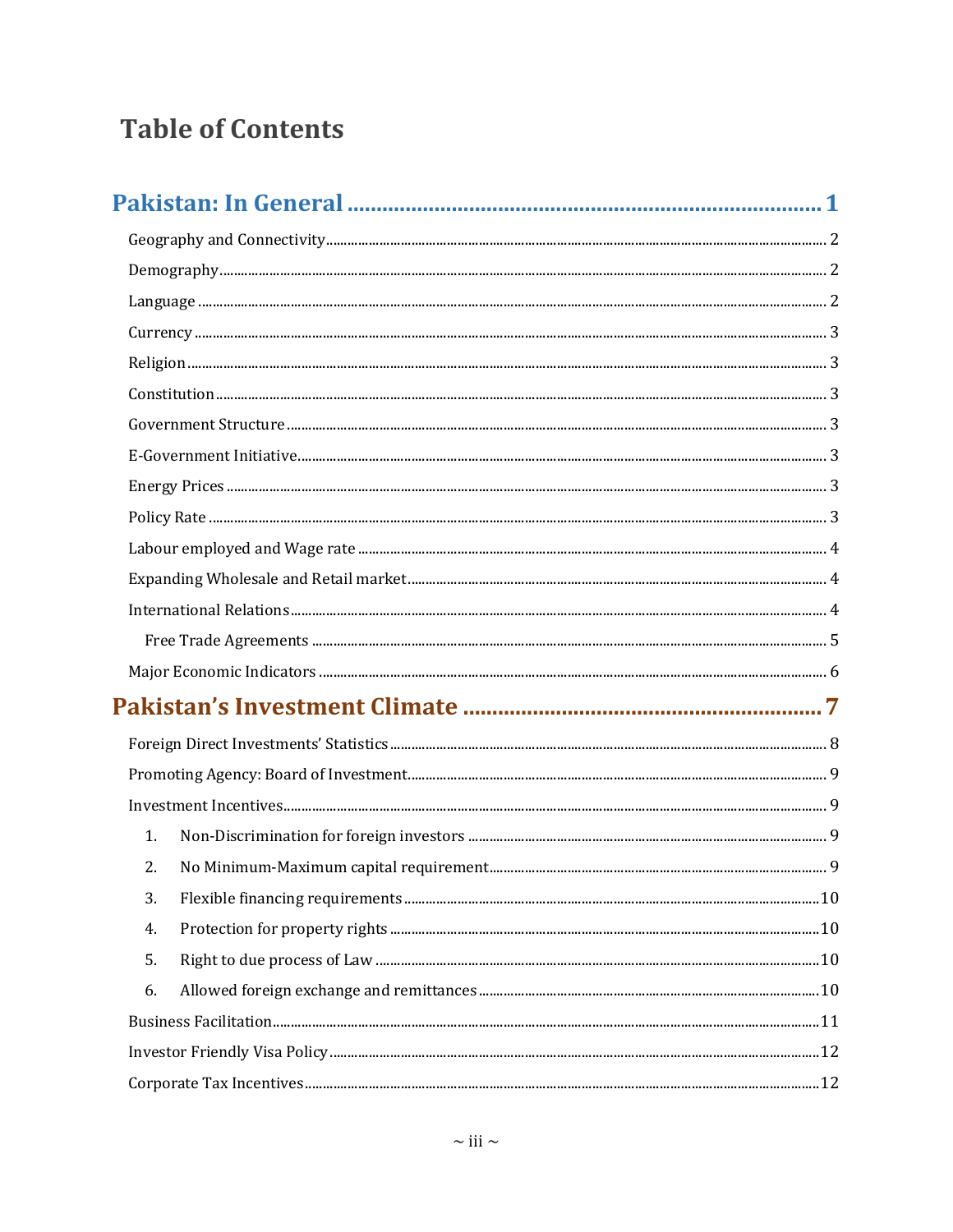| 1.             |  |
|----------------|--|
| 2.             |  |
|                |  |
|                |  |
|                |  |
|                |  |
|                |  |
|                |  |
|                |  |
|                |  |
|                |  |
|                |  |
|                |  |
|                |  |
|                |  |
| <u>A.</u>      |  |
| $\mathbf{i}$ . |  |
| ii.            |  |
| iii.           |  |
| iv.            |  |
| V.             |  |
|                |  |
| i.             |  |
| ii.            |  |
| iii.           |  |
| iv.            |  |
| <u>C.</u>      |  |
| i.             |  |
| ii.            |  |
|                |  |
| Ε.             |  |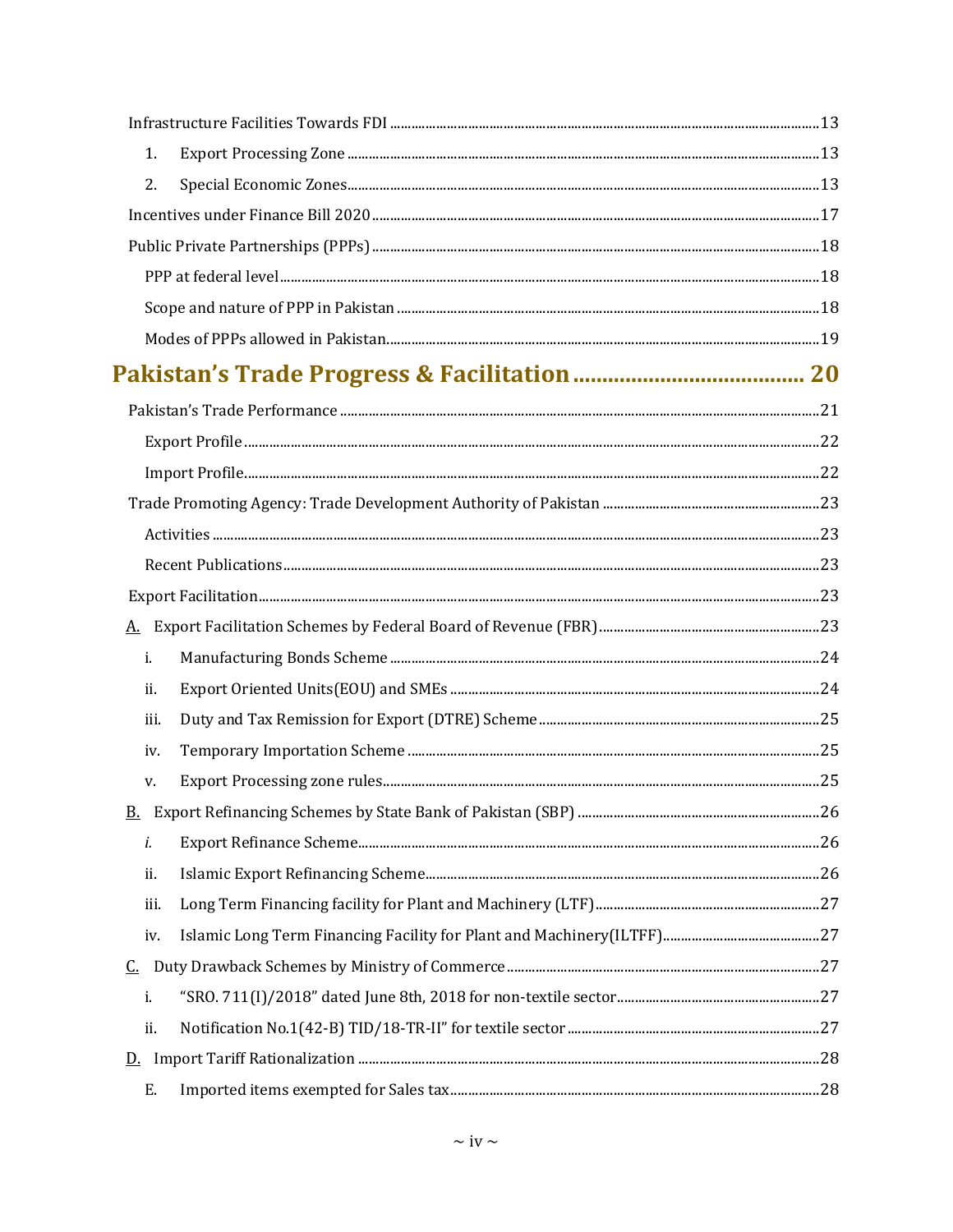| F.                                                       |  |
|----------------------------------------------------------|--|
| Doing Business in Pakistan  Error! Bookmark not defined. |  |
|                                                          |  |
|                                                          |  |
|                                                          |  |
|                                                          |  |
|                                                          |  |
|                                                          |  |
|                                                          |  |
|                                                          |  |
|                                                          |  |
|                                                          |  |
|                                                          |  |
|                                                          |  |
|                                                          |  |
|                                                          |  |
|                                                          |  |
|                                                          |  |
|                                                          |  |
|                                                          |  |
|                                                          |  |
|                                                          |  |
|                                                          |  |
|                                                          |  |
|                                                          |  |
|                                                          |  |
|                                                          |  |
|                                                          |  |
|                                                          |  |
|                                                          |  |
|                                                          |  |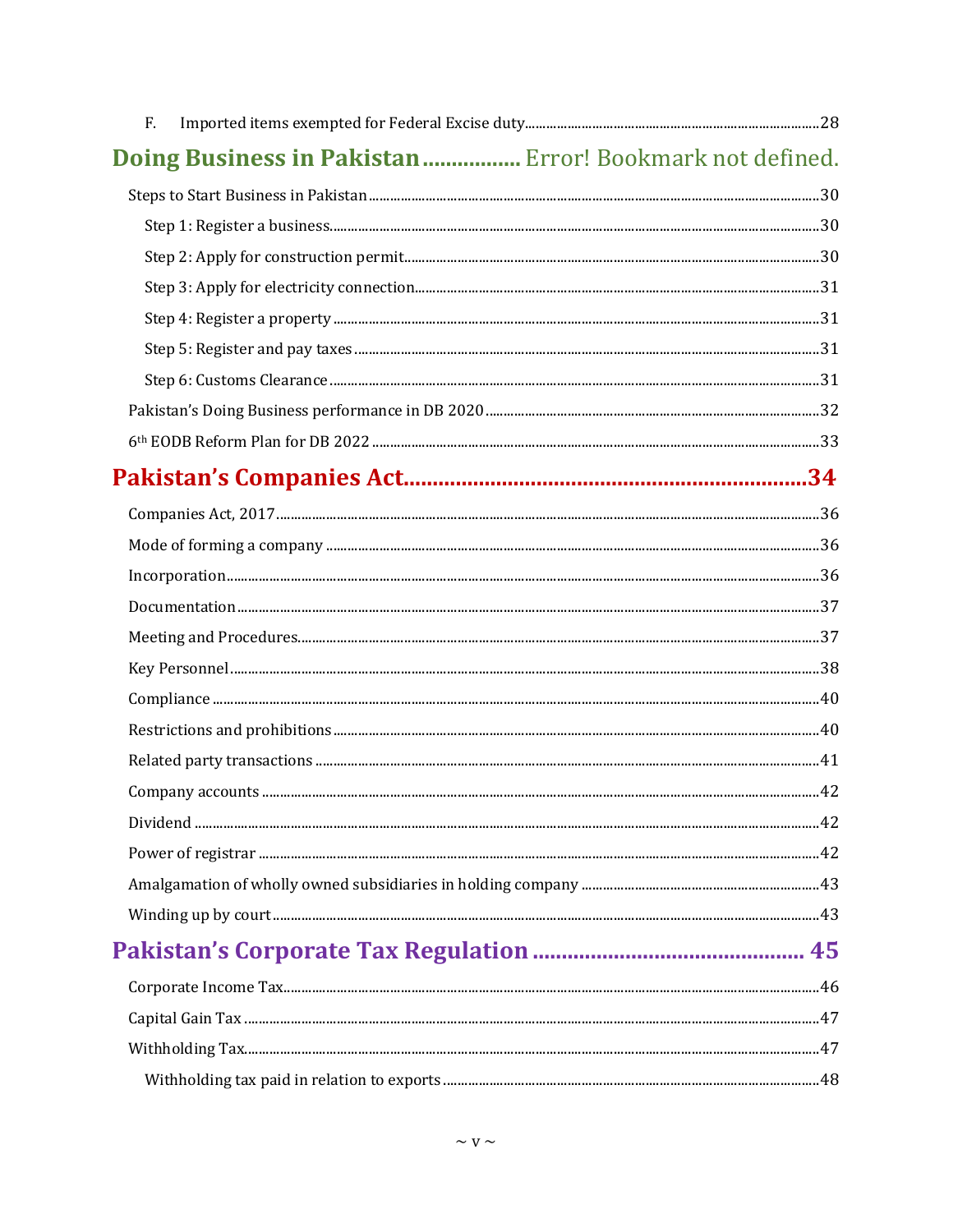| Pakistan's Trade and Investment Facilitation Missions in the |  |
|--------------------------------------------------------------|--|
|                                                              |  |
|                                                              |  |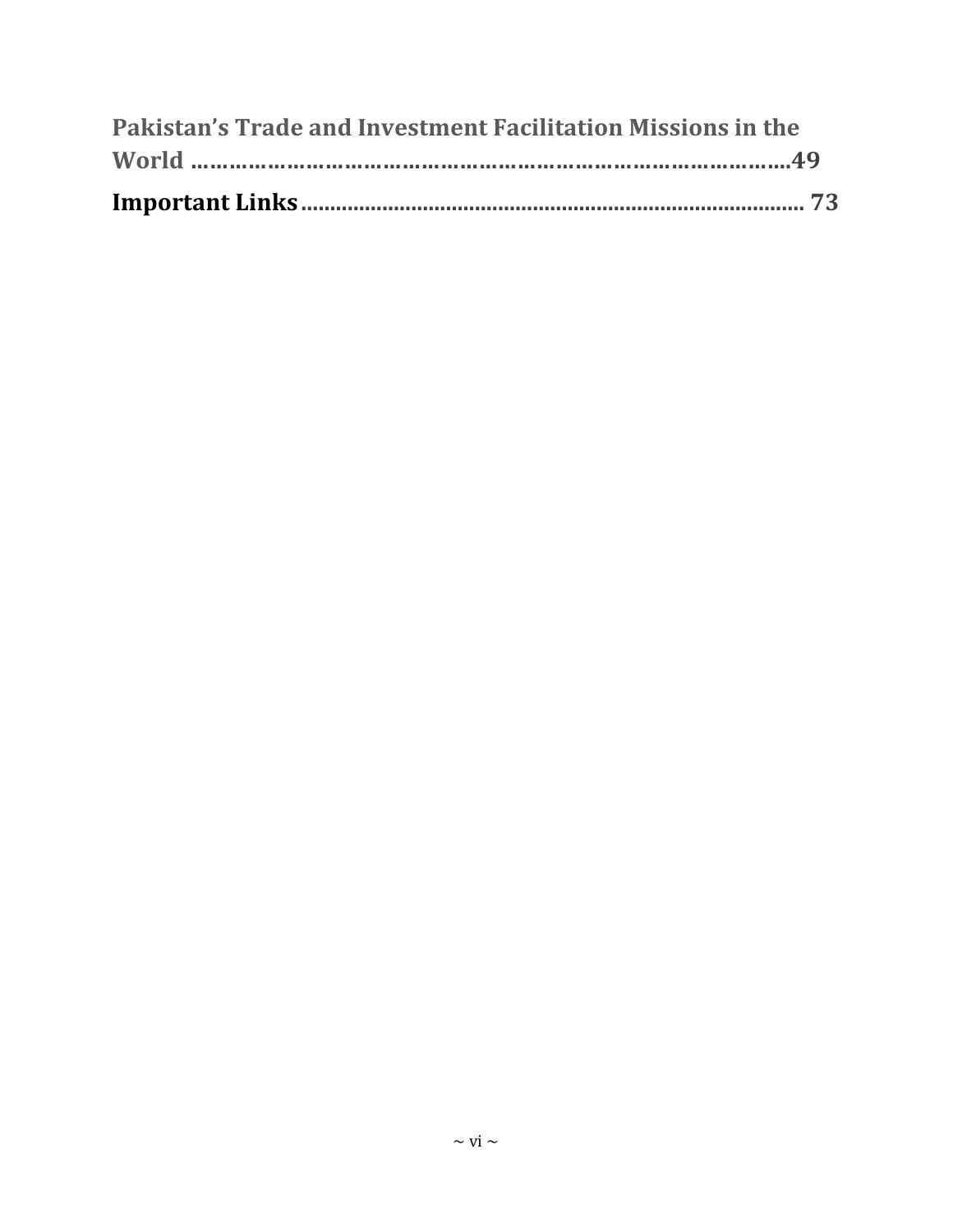# **List of Tables**

# **List of Figures**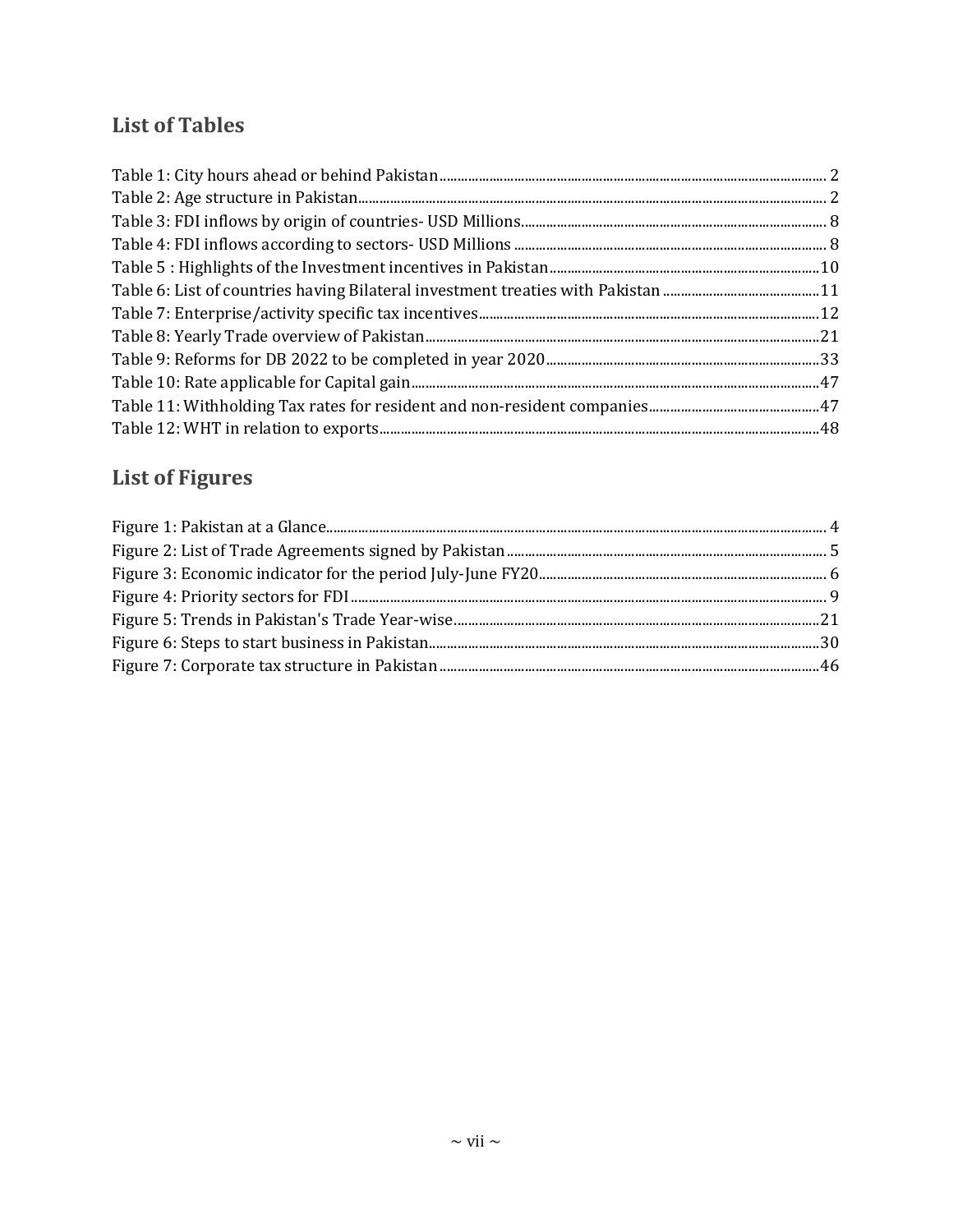# **ACRONYMS**

| ADB           | <b>Asian Development Bank</b>                     |
|---------------|---------------------------------------------------|
| <b>BOI</b>    | <b>Board of Investment</b>                        |
| <b>BOT</b>    | <b>Build Operate Transfer</b>                     |
| DB            | Doing Business                                    |
| <b>DTRE</b>   | Duty and Tax Remission for Exports                |
| <b>ECO</b>    | <b>Economic Cooperation Organization</b>          |
| <b>EFS</b>    | <b>Export Finance Scheme</b>                      |
| <b>FED</b>    | <b>Federal Excise Duty</b>                        |
| <b>FDI</b>    | <b>Foreign Direct Investment</b>                  |
| <b>FBR</b>    | <b>Federal Board of Revenue</b>                   |
| GDP           | <b>Gross Domestic Product</b>                     |
| <b>IERS</b>   | Islamic Export Refinance scheme                   |
| <b>IMF</b>    | <b>International Monetary Fund</b>                |
| <b>ILTFF</b>  | Islamic Long term financing facility              |
| <b>LDA</b>    | Lahore Development Authority                      |
| <b>LESCO</b>  | Lahore Electric Supply Company                    |
| <b>LTFF</b>   | Long term financing facility                      |
| <b>NAPHDA</b> | Naya Pakistan Housing and Development Authority   |
| <b>NEPRA</b>  | National Electric Power Regulatory Authority      |
| MoU           | Memorandum of understanding                       |
| <b>OIC</b>    | Organization of Islamic Cooperation               |
| <b>PITB</b>   | <b>Punjab Information Technology Board</b>        |
| <b>PPE</b>    | <b>Property Plant and Equipment</b>               |
| SAARC         | South Asian Association for Regional Cooperation  |
| <b>SBCA</b>   | Sindh Building Control Authority                  |
| <b>SECP</b>   | Securities and Exchange Commission                |
| <b>SMEs</b>   | <b>Small and Medium Enterprises</b>               |
| SEZ           | Special Economic Zone                             |
| <b>UNCTAD</b> | United Nation Conference on Trade and Development |
| <b>UNO</b>    | <b>United Nation Organization</b>                 |
| <b>WHT</b>    | Withholding tax                                   |
| <b>WTO</b>    | World Trade Organization                          |
|               |                                                   |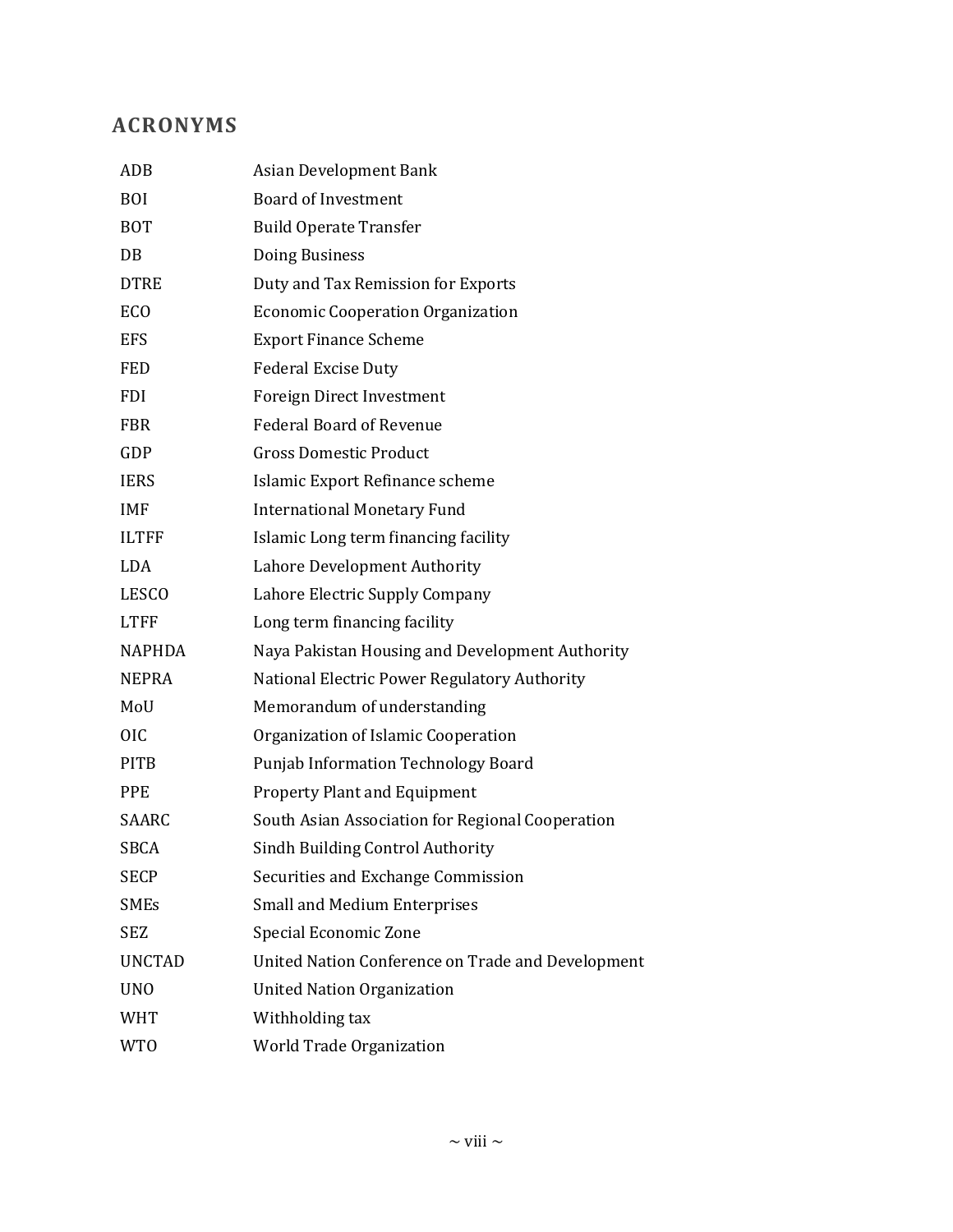# **Section 1: Pakistan: In General**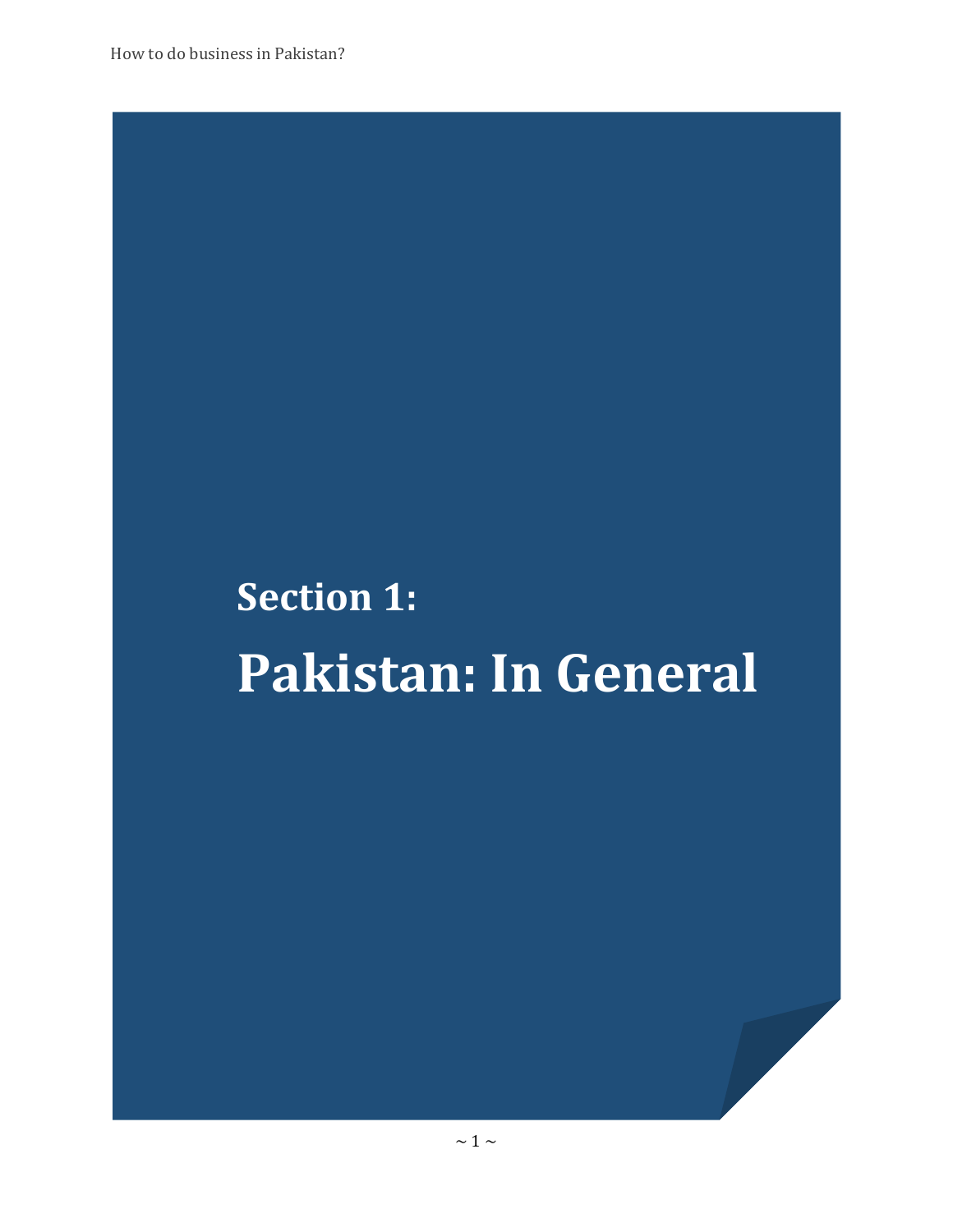## <span id="page-9-0"></span>**Geography and Connectivity**

Pakistan, with a total area of more than 750,000, square kilometers, is the 33rd largest country in the world.

Its neighboring countries includes Iran, India, China and Afghanistan. Pakistan is also blessed with 1,046 km long coastline along the Arabian sea with three well established sea ports: Karachi port (Sindh), Muhammad Bin Qasim Port (Sindh) and Gwadar port (Balochistan). Pakistan's geography is strategically significant given its connectivity with different regions including Western China, Afghanistan and Central Asian Republicans such as Turkmenistan, Tajikistan, Kazakhstan and Uzbekistan. Hence, all the above mentioned ports hold strategic importance.

Pakistan comprise of four provinces (subadministrative units): Balochistan, Khyber Pakhtunkhwa, Punjab and Sindh. Major cities of Pakistan are: Islamabad, Karachi, Lahore, Sialkot, Faisalabad, Multan, Quetta, Hyderabad and Peshawar.

Pakistan's geographical coordinates put its time scale 5 hours ahead of "Greenwich Mean Time" GMT, table below shows the time difference between Pakistan and major world cities.

<span id="page-9-3"></span>**Table 1: City hours ahead or behind Pakistan**

| <b>City (Country)</b>  | <b>Time Diff.</b> |  |
|------------------------|-------------------|--|
| <b>Beijing (China)</b> | $+3$              |  |
| Dubai (UAE)            | $+1$              |  |
| Delhi(India)           | $+0.3$            |  |
| Dhaka(Bangladesh)      | $+1$              |  |
| Tokyo (Japan)          | $+4$              |  |

| London(UK)                | -4   |
|---------------------------|------|
| <b>Sydney (Australia)</b> | $+5$ |
| <b>New York (USA)</b>     | -9   |
| Ottawa (Canada)           | -9   |

#### <span id="page-9-1"></span>**Demography**

With a population of 220 million Pakistan is the fifth most populated country in the world<sup>1</sup> and forth most populated country in Asia after China, India and Indonesia. With the current population growth rate of 2% per annum, population of Pakistan by 2030 shall be 260 million. Currently, the most populated cities are: Karachi (11 million), Lahore (6 million), Faisalabad (2 million), Rawalpindi (1.7 million) and Multan (1.4 Million).

Pakistan has mostly young and working class population. The median age in Pakistan is 22.8 years2. Demographically, more than 62%<sup>3</sup> of the population over 10 years of age is literate and  $36.51\%$  total population<sup>4</sup> resides in cities.

#### <span id="page-9-4"></span>**Table 2: Age structure in Pakistan**

| <b>Age group</b> | total<br>$\frac{0}{0}$<br>of |
|------------------|------------------------------|
|                  | population                   |
| $<$ 10 years     | 17%                          |
| $10-24$ years    | 36.76%                       |
| $25-50$ years    | 36.91%                       |
| >50 years        | 9.25                         |

Source: Author's estimate based on PBS data

#### <span id="page-9-2"></span>**Language**

Pakistan's official languages are Urdu and English. All the official documents which are to be submitted with public sector authorities must either be in Urdu or English. However, English is widely used and understood in trade and business circles all over Pakistan.

l <sup>1</sup> UN data United Nations, Department of Economic and Social Affairs, Population Division

<sup>2</sup> ibid

**<sup>3</sup>** PBS (Percentage distribution of population by age, sex, literacy and level of education 2017-18)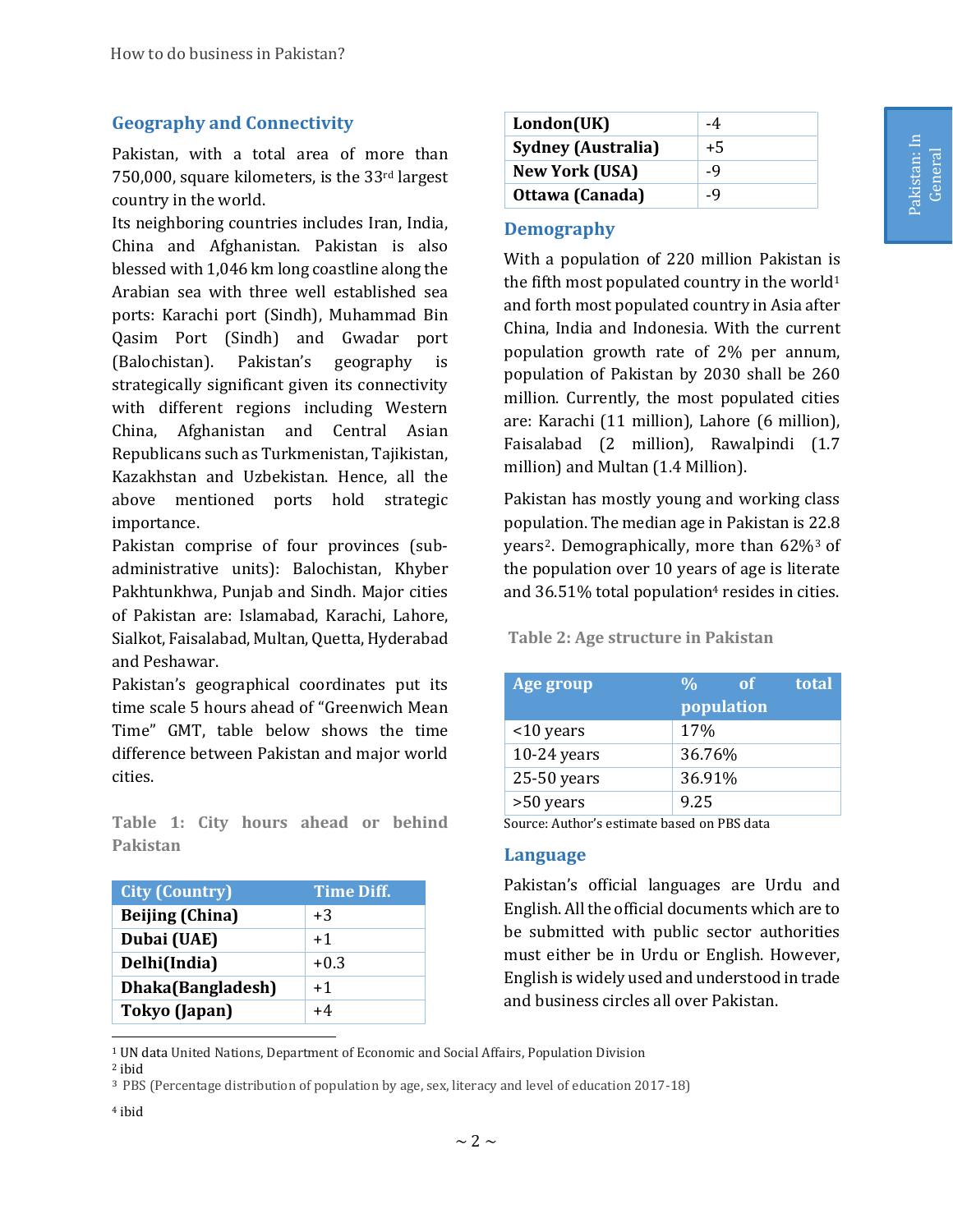#### <span id="page-10-0"></span>**Currency**

The domestic currency is Pakistani Rupee.

#### <span id="page-10-1"></span>**Religion**

Pakistan is an Islamic republic. However, freedom of worship for all religions is protected under the constitution.

#### <span id="page-10-2"></span>**Constitution**

The legal framework of republic of Pakistan is based on 1973 constitution

#### <span id="page-10-3"></span>**Government Structure**

Pakistan has been a parliamentary democracy with dichotomy of power between Executive, Legislature and Judiciary.

The Legislature comprises two houses: The National Assembly (the lower house) and the Senate (the Upper house). Members of national and the provincial assemblies are elected through a direct vote. However, some seats are reserved for females, ministries which are nominated by the parties<sup>5</sup>. Members of the upper house are elected through an indirect voting comprising electoral college of members of national and provincial assemblies. However, some seats are reserved for females and minorities which are nominated by the parties. 6

The apex judicial authority of Pakistan is the Supreme Court headed by Chief Justice of Pakistan. The High Courts, District Courts and the lower courts at sub division level function under administrative authority of supreme court of Pakistan. The courts are independent and have judicial powers.

The Executive authority of country is Cabinet of Pakistan headed by the Prime Minister. Members of both houses of legislature elect the Prime minister for a term of 5 years while the President, Head of State, is elected by electoral college comprising members of the lower and the upper houses as well as the members of assemblies of provinces also for a term of 5 years.

The current Prime Minister of Pakistan is Mr. Imran Khan who was elected in August 2018. The incumbent president is Mr. Arif-ur-Rehman Alvi. The next general election in Pakistan shall take place by the late 2023.

#### <span id="page-10-4"></span>**E-Government Initiative**

E-Government Directorate was established in 2020 under Ministry of Information & Technology with a view to deliver better public services to enhance government efficiency with more digitally, economically and bring the public closer to the government. As in the developing countries, government of Pakistan also has taken initiatives and started e-Government projects in the whole country to provide better e-services in a more convenient and cost-effective way to not only the citizens of Pakistan but foreign investors and businessmen and government dignitaries who work in Pakistan. The foremost priority is to increase the transparency and responsibility within government.

#### <span id="page-10-5"></span>**Energy Prices**

The price of electricity (March 2020) is 0.059 U.S. Dollar per kWh for households and 0.160 U.S. Dollar for businesses which includes all components of the electricity bill such as the cost of power, distribution and taxes. The average price of electricity in the world for the same period is 0.141 U.S. Dollar.<sup>7</sup> However, special rates are applicable to various export oriented and service industries.

#### <span id="page-10-6"></span>**Policy Rate**

The current policy rate in Pakistan is 7%

<sup>5</sup> www.na.gov.pk

<sup>6</sup> www.senate.gov.pk

<sup>7</sup> Globalpetrolprices.com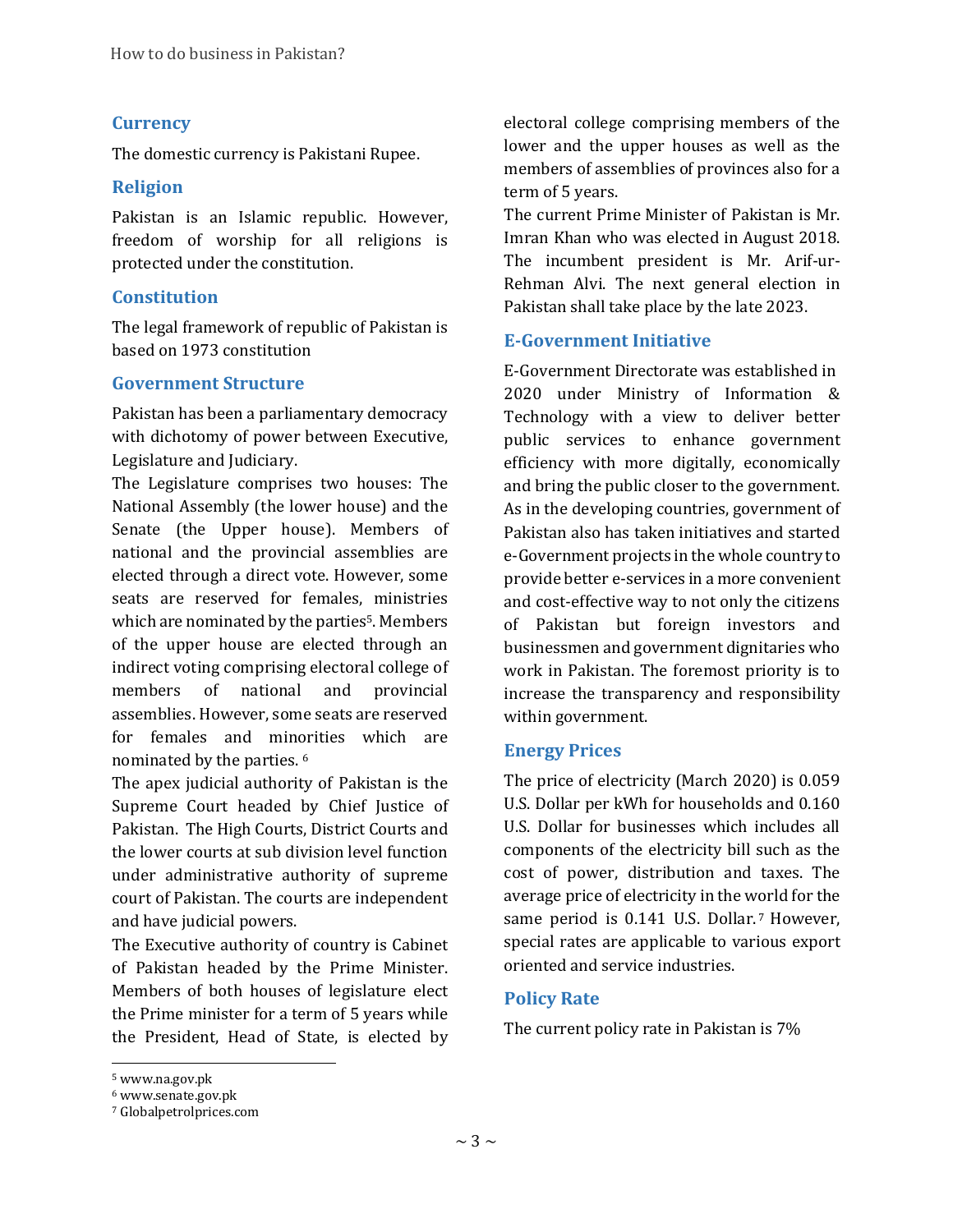#### <span id="page-11-0"></span>**Labour employed and Wage rate**

In Pakistan the total labour employed is over 65.5 million <sup>8</sup> . According to the ILO data, Pakistan is amongst the few Asian countries where the minimum wage rate earns a meagre amount (US\$117 per month). The minimum wage is less than the minimum wage rate in China where the rate is USD 217 per month.<sup>9</sup>

## <span id="page-11-1"></span>**Expanding Wholesale and Retail market**

Retail is a prominent sector in Pakistan after agriculture and manufacturing. Strengths of the country for an expanding retail market includes increasing population, majorly young **Figure 1: Pakistan at a Glance**

population (73% under 35 years) and growing middle class income.

## <span id="page-11-2"></span>**International Relations**

Pakistan believes in peaceful coexistence and cooperation with the world. As an important and active member of various international and regional organizations and agencies /institutions, i.e., United Nations Organization(UNO), World Trade Organization (WTO), South Asia Association of Regional Cooperation (SAARC), Organization of Islamic Countries(OIC), Economic Cooperation Organization (ECO), Shanghai Cooperation Organization (SCO) <sup>10</sup> , World



l <sup>8</sup> Labour Force Survey 2017-18

<sup>9</sup> ILO, Global Wage report 2020-21

<sup>10</sup> Became member on 9 June 2017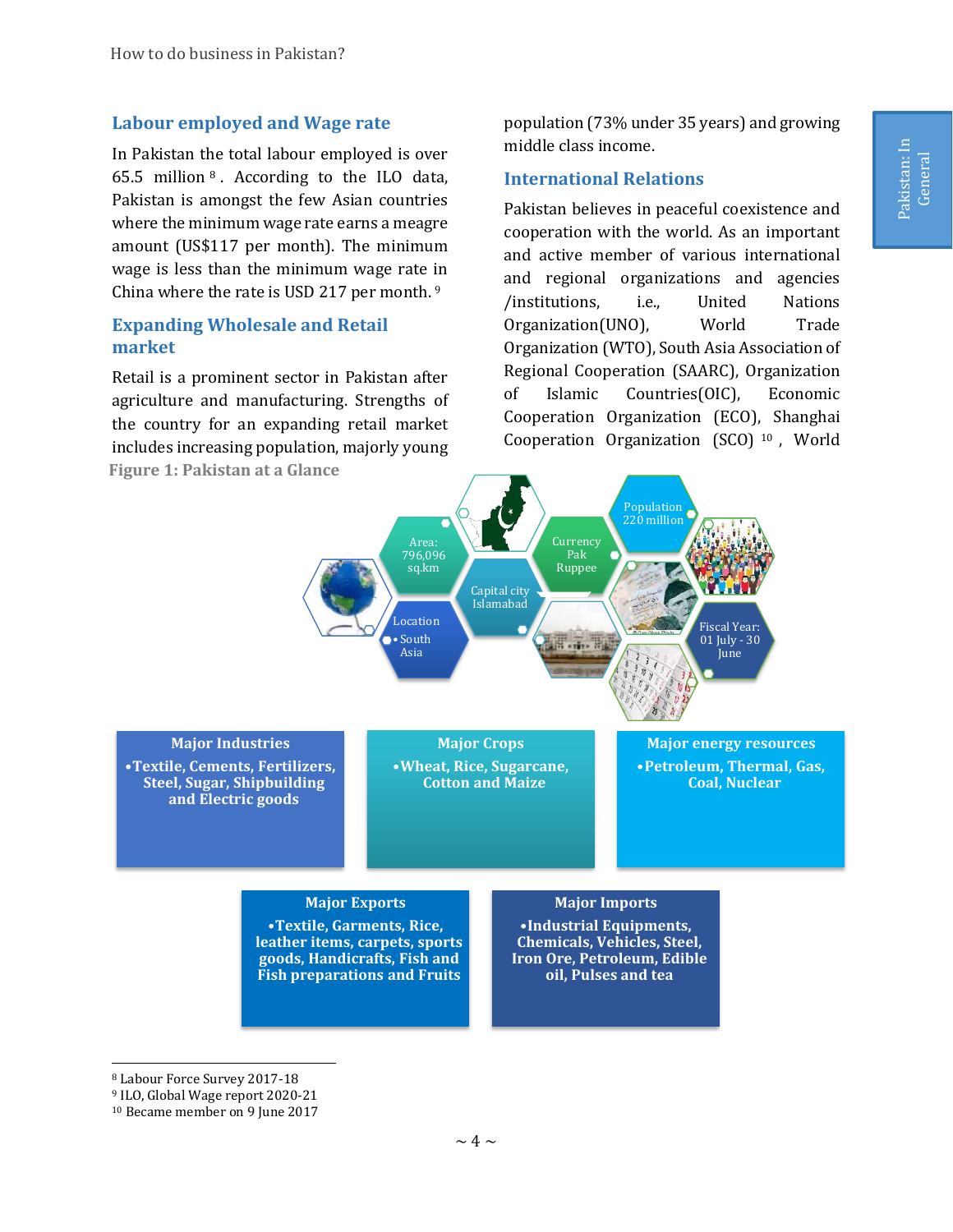Bank, International Monetary Fund, Asian Development Bank and others, Pakistan always promotes its interests through cooperation, compliance of international law, treaties and mutual respect and understanding.

Besides, Pakistan has bilateral arrangement treaty: Trade and Investment Framework Agreement(TIFA), with the United States of America.

#### <span id="page-12-0"></span>**Free Trade Agreements**

Pakistan is firm believer in blessings of globalization and economic integration which are important for eliminating trade barriers and creation of enabling environment through cooperation and competition. Market access is vital for export development, industrial growth, job creation and fighting poverty. The Free Trade Agreements are critical for trade development especially for the developing world because they help increase volume of trade and eliminate unhealthy and trade restrictive measures. To achieve these objectives, Pakistan has been looking for Free Trade Agreements (FTAs) with partner countries in the world.

Pakistan has successfully concluded FTAs with People's Republic of China(PRC), Democratic Socialist Republic of Sri Lanka (DSRSL) and Persekutuan Malaysia. Pakistan is negotiating FTAs with Thailand and Turkey. Pakistan is member of another Free Trade Agreement: South Asia Free Trade Agreement. In addition to FTAs, Pakistan has signed Preferential Trade Agreements (PTAs) with the Islamic Republic of Iran and the Republic of Indonesia. Pakistan is located at strategic position in South Asia. Landlocked countries like Afghanistan and Central Asian States utilize Pakistan routes and ports for trading with the

l

world. Pakistan has thus signed Transit Trade Agreement with Afghanistan, facilitating Afghan imports and exporters through Pakistani ports, and Quadrilateral Traffic in Transit Agreement(QTTA) with China, Kyrgyzstan and Kazakhstan, for facilitating transit traffic and trade11.

<span id="page-12-1"></span>**Figure 2: List of Trade Agreements signed by Pakistan**



<sup>11</sup> Route: Karachi-Rawalpindi-Hassanabdal-Gilgit-Khunjrab (Pak/China Border)-Kashgar -Torugart (China/Kyrgyzstan Border)-Bishkek-Akjol-Kordai (Kyrgyzstan/ Kazakhstan Border)-Almaty (Kazakhstan) = Length - 3710 Km Approx.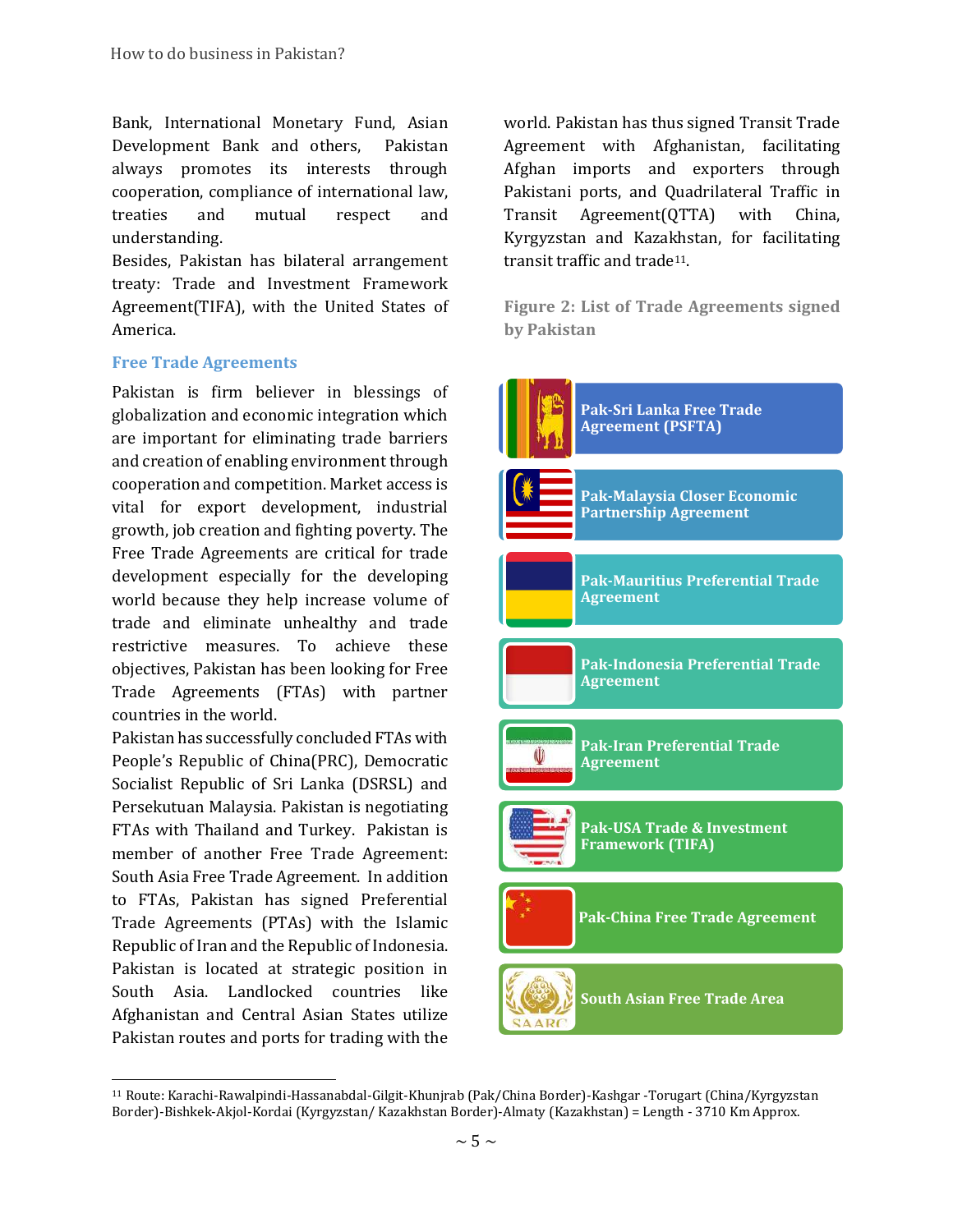## <span id="page-13-0"></span>**Major Economic Indicators**

Pakistan is a resilient economy, its real GDP, showing positive growth in recent years despite significant challenges like the global recession. With abundant natural resources, huge and mainly young population, growing industrial, agriculture, and services and increasing trade the country is on the path of stabilization.

For the fiscal year FY20, the outbreak of COVID-19 devastated global trade and threatened food security among many countries, IMF's world economic outlook in its June 2020 update estimated that global economic growth had reduced by 4.9% in FY20. In Pakistan the pandemic largely hampered the activities of manufacturing, retail, transport and trade and reduced the real GDP growth percentage to 0.4% . 12

In a bid to revive the economy, Pakistan came up with economic stimulus package and social safety program to avoid major economic and human crisis. Prudent monetary and fiscal policies and improving current account balance supported the economy in the Post COVID period. In the third quarter of FY20 Consumer confidence has shown an upward trajectory in a row which shows that the pandemic's impact on the economy and consumer is slowly tapering off.

<span id="page-13-1"></span>**Figure 3: Economic indicator for the period July-June FY20**

| <b>Indicators</b>                                            | <b>FY19</b> | <b>FY20</b> |
|--------------------------------------------------------------|-------------|-------------|
| <b>GDP Current</b><br>price<br>(Rs./Billion)                 | 37,972      | 41,727      |
| Consumer<br><b>Price Inflation</b><br>(average)              | 6.80        | 10.74       |
| Workers'<br><b>Remittances</b><br>(USD Billion)              | 21.7        | 23.1        |
| <b>Foreign Direct</b><br><b>Investments</b><br>(USD Billion) | 1.4         | 2.6         |
| <b>Current</b><br>account<br><b>Balance</b> (% of<br>GDP)    | $-4.8$      | $-1.1$      |
| <b>Export (USD</b><br><b>Billion</b> )                       | 22.9        | 21.4        |
| <b>Import (USD</b><br><b>Billion</b> )                       | 54.7        | 44.5        |

Source: SBP, PBS

Pakistan: In Pakistan: In<br>General

l <sup>12</sup> Source: International Monetary Fund, SBP (annual report 2019-20)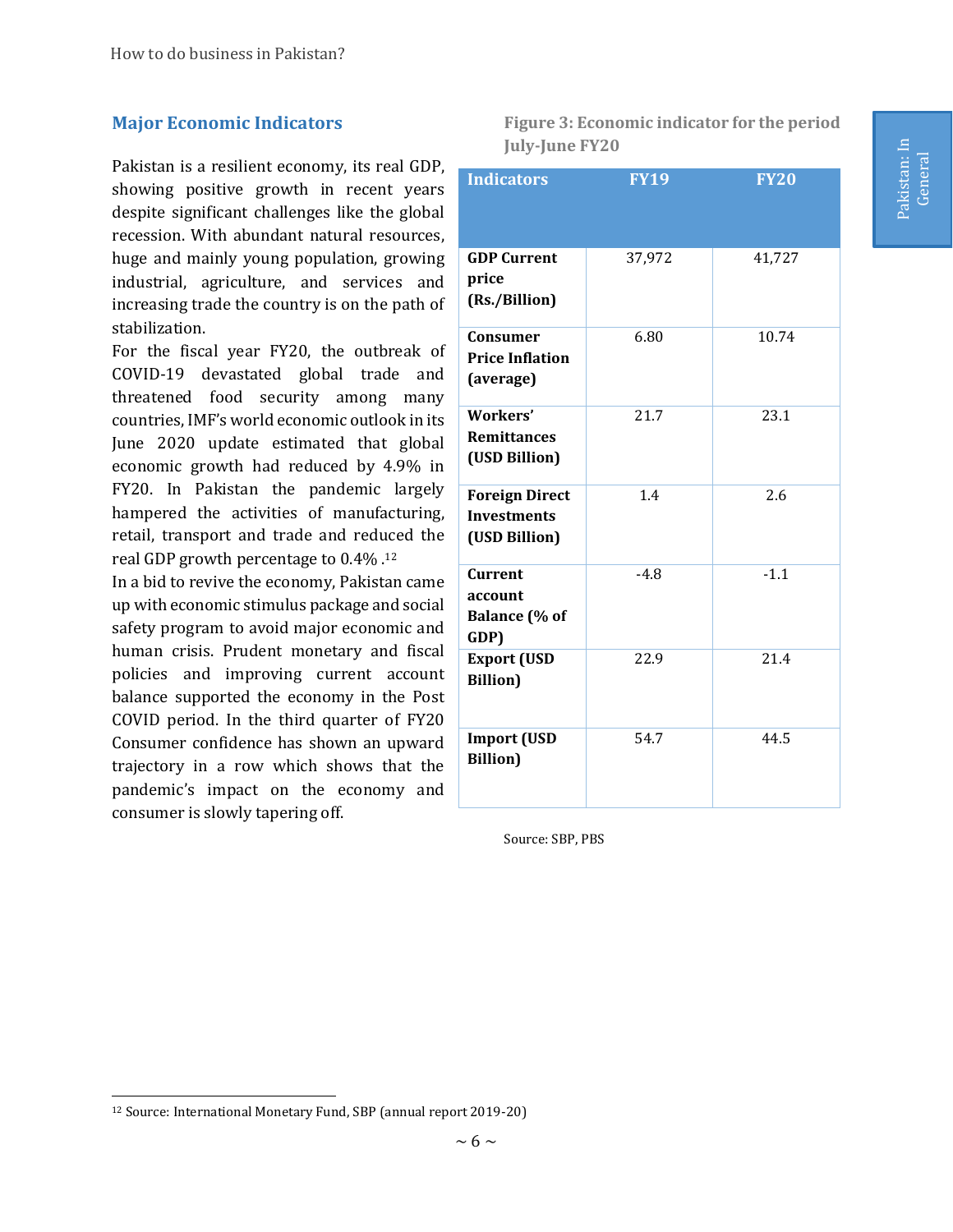# **Section 2: Pakistan's Investment Climate**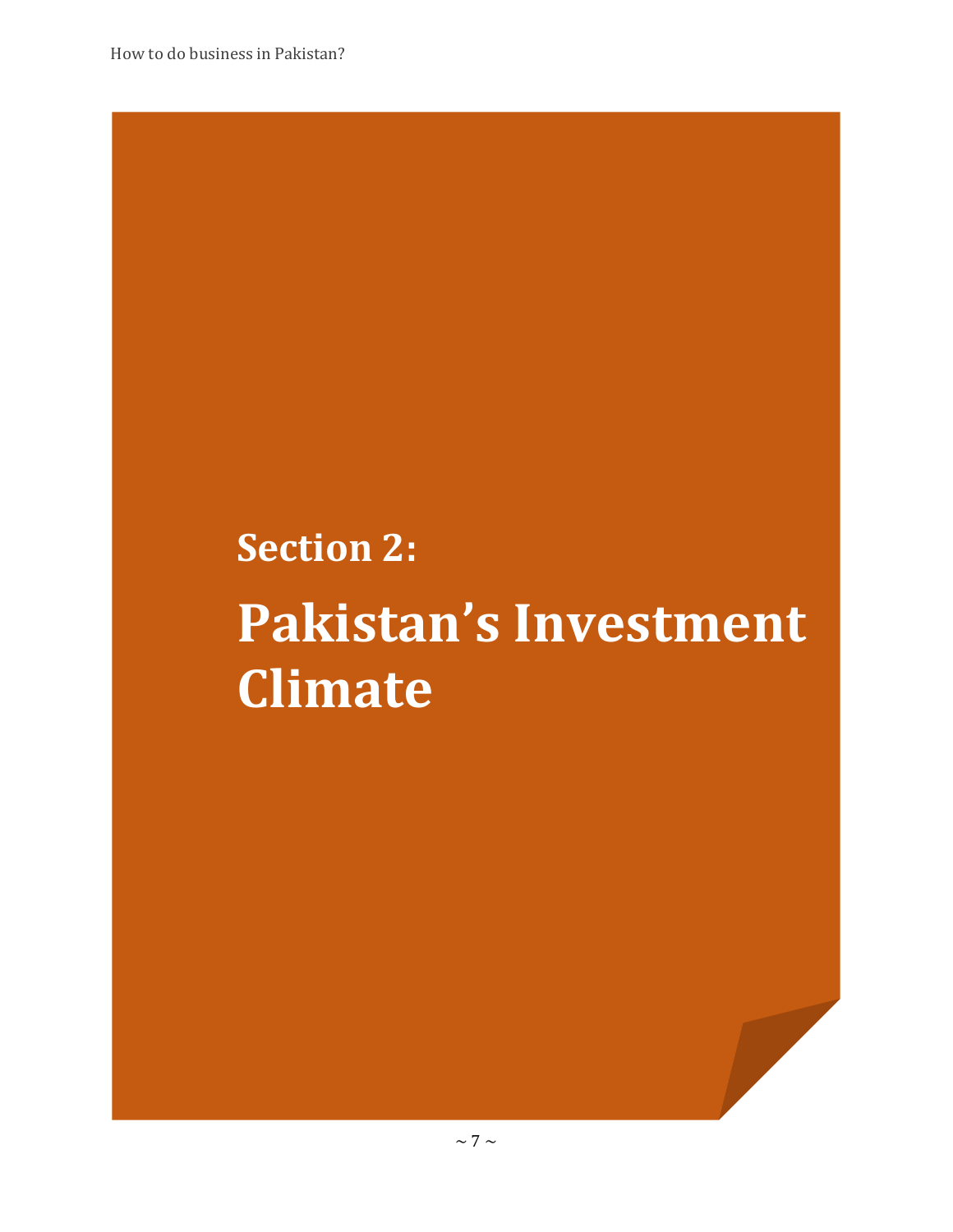## <span id="page-15-0"></span>**Foreign Direct Investments' Statistics**

A relatively convivial legal environment for FDI <sup>13</sup> , abundance of cheap labor, lucrative investment policies and a strategic geographical position of Pakistan has made the country a suitable candidate for international investors in the industrial and manufacturing sector. Pakistan seeks greater foreign direct investment in order to boost its economic growth, particularly in the Power, financial, information and communications and industrial sectors.

In Pakistan, FDI has improved from year 2015 to year 2018 and then majorly fell in year 2019 because of the rupee depreciation. In FY20 net FDI inflows in Pakistan surged 88% to USD 2.6 billion from USD 1.4 billion as received in FY19. Figure below shows the FDI trends for last 10 years.

<span id="page-15-1"></span>**Table 3: FDI inflows by origin of countries-USD Millions**

| <b>Country</b>   | $2018 -$<br>19 | 2019-<br>20 | Jul-<br><b>Sep</b><br><b>FY 21</b><br>(p) |
|------------------|----------------|-------------|-------------------------------------------|
| China            | 130.8          | 844.1       | 103.6                                     |
| <b>UK</b>        | 185.0          | 117.3       | 27.9                                      |
| <b>USA</b>       | 88.1           | 97.2        | 18.9                                      |
| <b>Hong Kong</b> | 171.0          | 190.7       | 38.4                                      |

| Switzerland        | 21.2    | 61.8    | 7.3    |
|--------------------|---------|---------|--------|
| <b>UAE</b>         | 103.7   | (44.2)  | (21.6) |
| <b>Italy</b>       | 51.9    | 56.4    | 6.8    |
| <b>Netherlands</b> | 69.0    | 133.2   | 49.1   |
| <b>Austria</b>     | 7.6     | 3.8     | 0.0    |
| Japan              | 117.3   | 52.4    | 1.7    |
| <b>Turkey</b>      | 73.8    | 24.9    | 0.9    |
| <b>Others</b>      | 343.0   | 1,023.6 | 182.7  |
| <b>Total</b>       | 1,362.4 | 2,561.2 | 415.7  |

Source: BOI

<span id="page-15-2"></span>**Table 4: FDI inflows according to sectors-USD Millions**

| Sector              | $2018 -$ | $2019 -$ | Jul-               |
|---------------------|----------|----------|--------------------|
|                     | 19       | 20       | Sep                |
|                     |          |          | $\overline{FY}$ 21 |
|                     |          |          | (p)                |
| Oil & Gas           | 349.8    | 311.4    | 67.2               |
| Financial           | 286.5    | 273.8    | 102.5              |
| <b>Business</b>     |          |          |                    |
| Textile             | 76.8     | 37.7     | 5.0                |
| <b>Trade</b>        | 76.3     | 32.7     | 2.3                |
| <b>Construction</b> | 70.2     | 20.7     | 9.4                |
| <b>Power</b>        | (323.9)  | 764.3    | 113.3              |
| <b>Chemicals</b>    | 103.1    | 20.7     | (5.4)              |
| <b>Transport</b>    | 40.1     | (4.9)    | 0.3                |
| Communication       | (55.7)   | 622.5    | 37.5               |
| <b>Others</b>       | 739.2    | 482.3    | 83.6               |
| Total               | 1,362.4  | 2,561.2  | 415.7              |



l <sup>13</sup> FDI: Foreign direct investment involves establishing a direct business interest in a foreign country.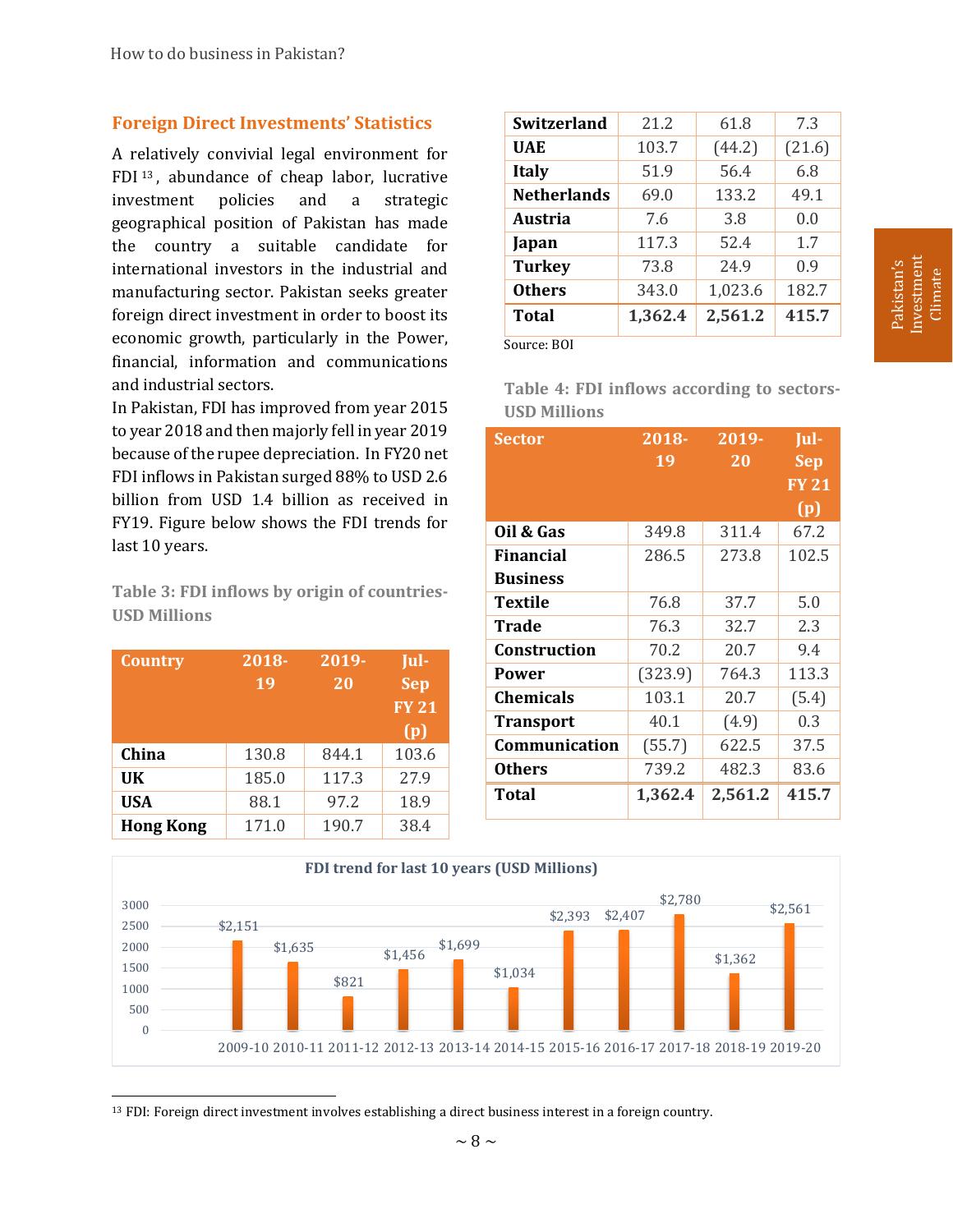#### Source: BOI

#### <span id="page-16-4"></span>**Figure 4: Priority sectors for FDI**



# <span id="page-16-0"></span>**Promoting Agency: Board of Investment**

The specialized investment promotion agency of Pakistan is the Board of Investment (BOI). BOI is responsible for the promotion of investment, assists companies and investors who intend to invest in Pakistan, facilitates the implementation and operation of their projects and enhance Pakistan's international competitiveness. BOI work in coordination with SBP, SECP, Ministry of Finance to promote foreign investment in insurance, banking and financial sectors.

**Official website:<https://invest.gov.pk/home>**

#### <span id="page-16-1"></span>**Investment Incentives**

l

### <span id="page-16-2"></span>**1. Non-Discrimination for foreign investors**

The existing investment policy of Pakistan offers non-discriminatory regulations for foreign investors. Foreign investors can establish and own, operate and dispose of interest in most type of the businesses in Pakistan. The existing FDI policy is open for all

segments of the country, except those restricted for reasons of national security and

public safety like arms and ammunitions; high explosives; radioactive substances; securities, currency and mint; and consumable alcohol.

#### <span id="page-16-3"></span>**2. No Minimum-Maximum capital requirement**

There is no minimum requirement for the amount of foreign equity investment in any sector. Investment policy of 2013 has also relaxed the limit of equity caps for most of the sectors. Foreign investors can have 100% equity (ownership) except for banking, airline, agriculture and media sectors.

- For banking sector, State bank of Pakistan is the sole supervisory and regulatory authority. 14
- For services sector, foreign investors may have 100% equity, after having a noobjection certificate from the concerned agency/sector.
- In education, health and infrastructure sectors full ownership is allowed.
- A slab of maximum 60% equity is set for agriculture projects while for corporate

<sup>14</sup> The authorization/issuance of a commercial banking license has been vested in State bank of Pakistan (SBP)under section 27 of the Banking Companies ordinance,1962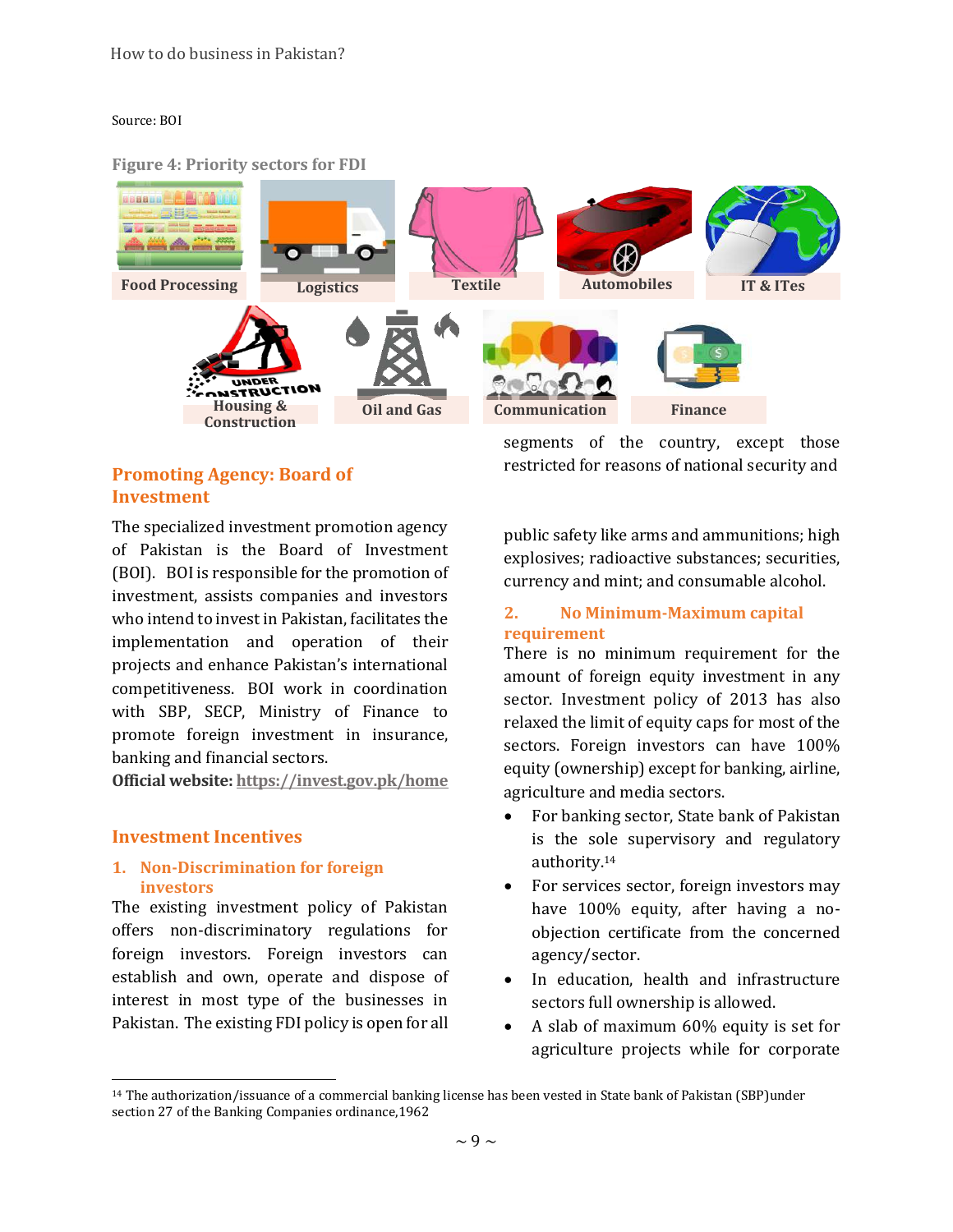agriculture farming 100% ownership is allowed if the subsidiaries are incorporated into Pakistan.

#### <span id="page-17-0"></span>**3. Flexible financing requirements**

In order to address the financing needs foreign investors are allowed to acquire loan, for any business activity, from domestic (subject to prevailing rules/ regulations of SECP and SBP and observance to Debt-Equity ratio) as well as foreign private entities. Currency exchange option is available for Pakistani currency into other foreign currency15.

#### <span id="page-17-1"></span>**4. Protection for property rights**

Pakistan's legal and investment climate supports the enforcement of property rights and both local and foreign owner interest. Foreign companies can lease farmland for up to 50 years, with renewal options. Foreign Private Investment Promotion and Protection Act 1976 guarantees the remittance of profits earned through the sale or revaluation of property.

Investors are allowed to go for international arbitration in case of disputes arising from an agreement (if that provision is provided in the contract) and after exhaustion of local remedies for a period of 6-months. In addition to these, the expanding network of international investment and free trade agreement also ensures smooth and efficient provisions for dispute settlement.

#### <span id="page-17-3"></span>**6. Allowed foreign exchange and remittances**

Bringing in of foreign currencies is permitted without any limit. Travelers leaving Pakistan are allowed to physically carry a maximum of \$10,000 in cash. For domestic currency, travelers can carry maximum of Rs. 3000 for India a maximum of Rs. 500 is permitted.

Cross-border payments of interest, profits, dividends, and royalties are allowed without submitting prior notification, banks are required to report loan information so SBP can verify remittances against repayment schedules.

#### <span id="page-17-2"></span>**5. Right to due process of Law**

| <b>Policy Parameter</b> | <b>Manufacturing</b><br><b>Sector</b> | <b>Non-Manufacturing Sector</b> |                                            |                 |
|-------------------------|---------------------------------------|---------------------------------|--------------------------------------------|-----------------|
|                         |                                       | <b>Agricultural</b>             | <b>Infrastructure</b>                      | <b>Services</b> |
|                         |                                       |                                 | and Social                                 |                 |
| <b>Govt. Permission</b> | Not Required                          |                                 | Not Required except specific licenses from |                 |
|                         | (Except some <sup>16</sup> )          |                                 | concerned agencies                         |                 |
| <b>Remittance of</b>    | Allowed                               | Allowed                         |                                            |                 |
| capital, profits,       |                                       |                                 |                                            |                 |
| dividends, etc.         |                                       |                                 |                                            |                 |
| <b>Upper Limit of</b>   | 100%                                  | 60%, 100%                       | 100%                                       | 100%            |
| foreign equity          |                                       | for CAF <sup>17</sup>           |                                            |                 |
| allowed                 |                                       |                                 |                                            |                 |

#### <span id="page-17-4"></span>**Table 5 : Highlights of the Investment incentives in Pakistan**

<sup>15</sup> Foreign Exchange regulations of SBP and Investment policy 2013

<sup>16</sup> (Except for Arms and Ammunitions, High Explosives, Radioactive substances, Security Printing, Currency, alcohol manufacturing)

<sup>17</sup> CAF is the corporate Agriculture farming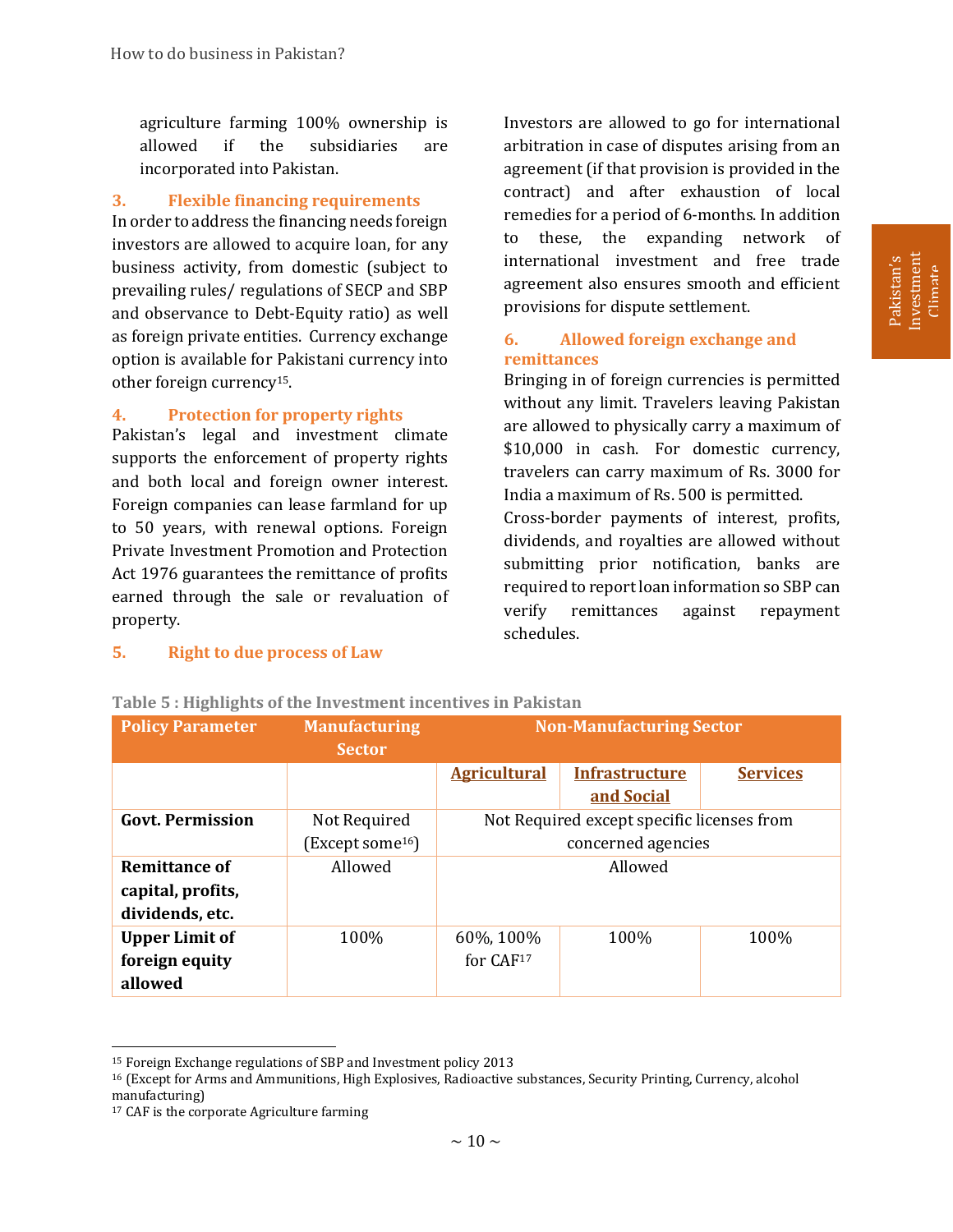| <b>Customs duty on</b>            | $5\%$          | $0\%$                                                   | 5%    | 5% |
|-----------------------------------|----------------|---------------------------------------------------------|-------|----|
| import of PME <sup>18</sup>       |                |                                                         |       |    |
| Tax relief (IDA <sup>19</sup> , % | 25%            |                                                         | 25%   |    |
| of PME cost)                      |                |                                                         |       |    |
| <b>Royalty &amp; Technical</b>    | No restriction | Allowed as per guidelines - Initial lump-sum up to      |       |    |
| Fee                               |                | \$100,000 - Max Rate 5% of net sales - Initial period 5 |       |    |
|                                   |                |                                                         | years |    |

Source: BOI

#### <span id="page-18-0"></span>**Business Facilitation<sup>20</sup>**

Government of Pakistan is working with the World Bank to improve Pakistan's business climate. Pakistan ranked 108 out of 190 countries in the World Bank Doing Business 2020 report's "Starting a Business" category. The procedures for registration have been simplified. Board of Investment has also instituted an online registration procedure for foreign companies entering and operating in Pakistan. In addition to this, land records are

automated, requirements for obtaining construction and utility permits are made easy, online/electronic tax payments method is introduced and cross-border trade is facilitated by improving electronic submissions and processing of trade documents.<sup>21</sup> Furthermore, till date Government of Pakistan

has signed 53 Bilateral Investment treaties, of which 32 are in force<sup>22</sup>.

<span id="page-18-1"></span>**Table 6: List of countries having Bilateral investment treaties with Pakistan**

| Austria       | Korea            | <b>UAE</b>         |
|---------------|------------------|--------------------|
| Bahrain       | Lebanon          | UK                 |
| <b>Bosnia</b> | <b>Mauritius</b> | Uzbekistan         |
| China         | Romania          | Portugal           |
| Denmark       | Singapore        | Spain              |
| France        | Sri Lanka        | Netherlands        |
| Germany       | Sweden           | Italy              |
| Iran          | Switzerland      | BLEU <sup>23</sup> |
| Japan         | Tajikistan       | Laos               |
| Kazakhstan    | Turkey           | Oman               |
| Syria         | Kuwait           |                    |

<sup>18</sup> Property, Plant and Equipment

<sup>19</sup> Initial Depreciation Allowance

<sup>&</sup>lt;sup>20</sup> Section 5 of the report explains the current and upcoming reforms in business facilitation in Pakistan

<sup>21</sup> Starting a business in Pakistan normally involves 5 procedures and takes at least 16.5 days. For more information, see section: doing business in Pakistan

<sup>22</sup> https://investmentpolicy.unctad.org/international-investment-agreements/countries/160/pakistan

<sup>23</sup> BLEU (Belgium-Luxembourg Economic Union)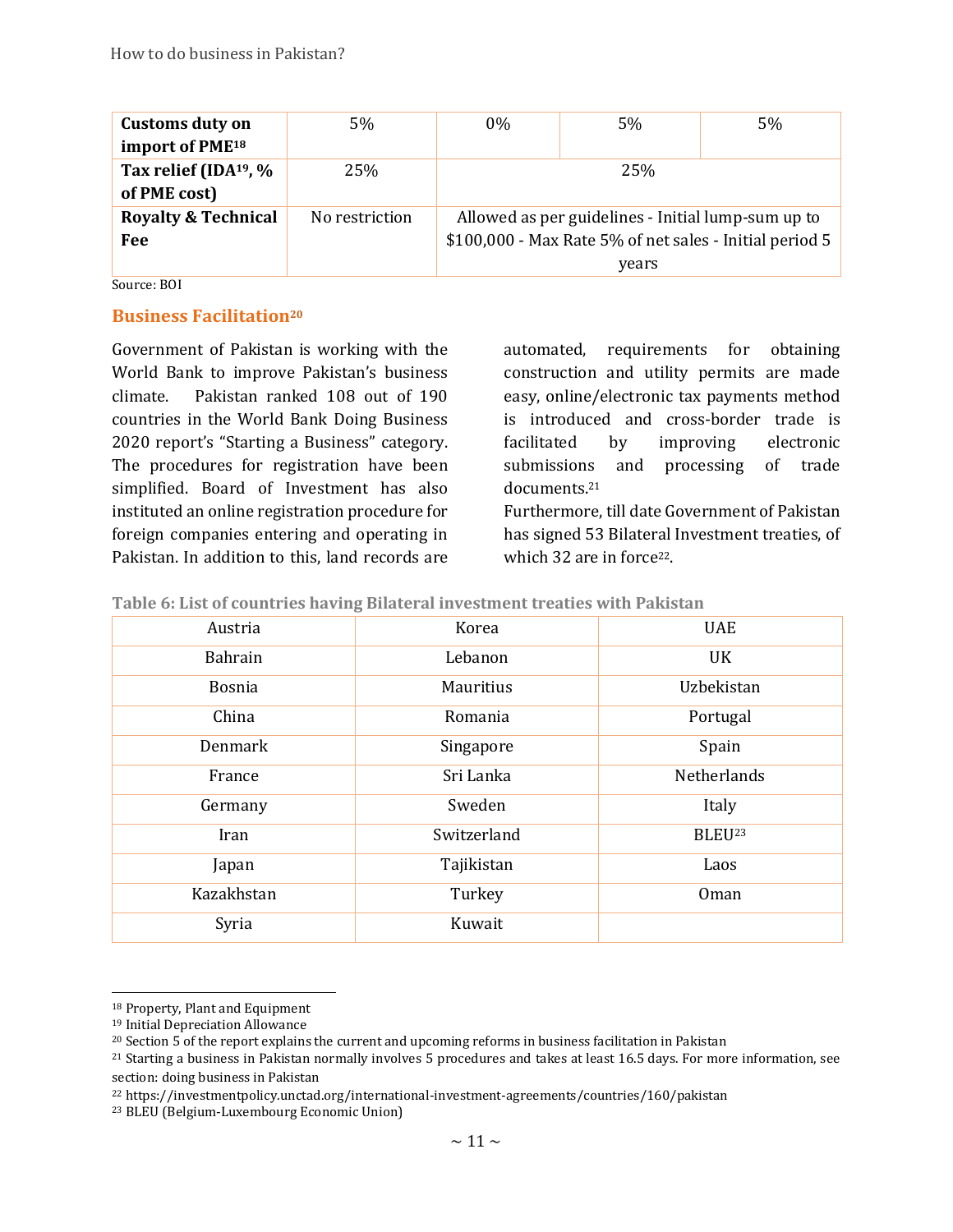### <span id="page-19-0"></span>**Investor Friendly Visa Policy**

The existing visa policy of Pakistan is quite comfortable for foreign business persons. Under the visa policy of Pakistan, businessmen from countries listed under the category of "BVL countries" (see: BVL countries [https://visa.nadra.gov.pk/business-visa-list](https://visa.nadra.gov.pk/business-visa-list-bvl/) $bvl/$ )

are allowed for:

1. A 5-year multiple entry visa within 24 hours (for "Non-BVL countries" processing time is 4 weeks)

2. A single entry 30 days on arrival visa In addition to this, foreign technical and

managerial personnel are allowed for multiple entry 1-year work visa. The duration can be extended on yearly basis subject to approvals. The processing time of work visa is 4 weeks. No registration with the police is required for the work visas.

Online application is allowed for both the first time (new visa) and extension of existing valid visa.

#### <span id="page-19-1"></span>**Corporate Tax Incentives**

Government of Pakistan has announced various tax incentives including tax exemptions, tax holidays and tax credits

Investment Pakistan's nvestment Climate

**Table 7: Enterprise/activity specific tax incentives**

Source: 2<sup>nd</sup> schedule of Income tax ordinance, 2001 (amended up to 30<sup>th</sup> June 2020)

| <b>Type of Enterprise/Activity</b>                                               | <b>Tax Exemption/reductions</b>                                                                |
|----------------------------------------------------------------------------------|------------------------------------------------------------------------------------------------|
| <b>Employing fresh graduates</b>                                                 | Tax credit equal to the amount of salary paid<br>in the year of employment                     |
| Electric power generating company                                                | Profits and gains are fully exempt                                                             |
| <b>Exporter of Computer software, IT services,</b><br><b>IT enabled services</b> | Exempt till $30th$ June 2025, where 80% of<br>export proceeds are brought into the<br>Pakistan |
| Refineries, set btw1 July 2018-30 June 2023                                      | Exemption for 20 years (contingent)                                                            |
| Low-Cost housing projects                                                        | 50% exempt (contingent)                                                                        |
| Projects under NAPHDA <sup>24</sup> and Ehsaas <sup>25</sup><br>Program          | 90% exempt                                                                                     |
| Enterprises set up in 'special Economic Zones'                                   | Fully exempt for 10 years or 5 years<br>(conditions apply)                                     |
| Liquefied natural gas terminal operators and<br>owners                           | Fully exempt for 05 years                                                                      |
| Small companies <sup>26</sup>                                                    | Reduced income tax rate of 23%                                                                 |

<sup>24</sup> Naya Pakistan Housing and Development Authority

<sup>25</sup> Ehsaas is the biggest and boldest programme ever launched in Pakistan to uplift marginalized people. Detail of projects https://www.pass.gov.pk/home

<sup>26</sup> Small companies: registered on and after 1 July 2005, has paid up capital plus undistributed reserves not exceeding Rs. 5 million, has employees not exceeding 250 at any time during the year, has annual turnover not exceeding Rs. 250 million and is not formed by splitting up or the reconstitution of business already in existence.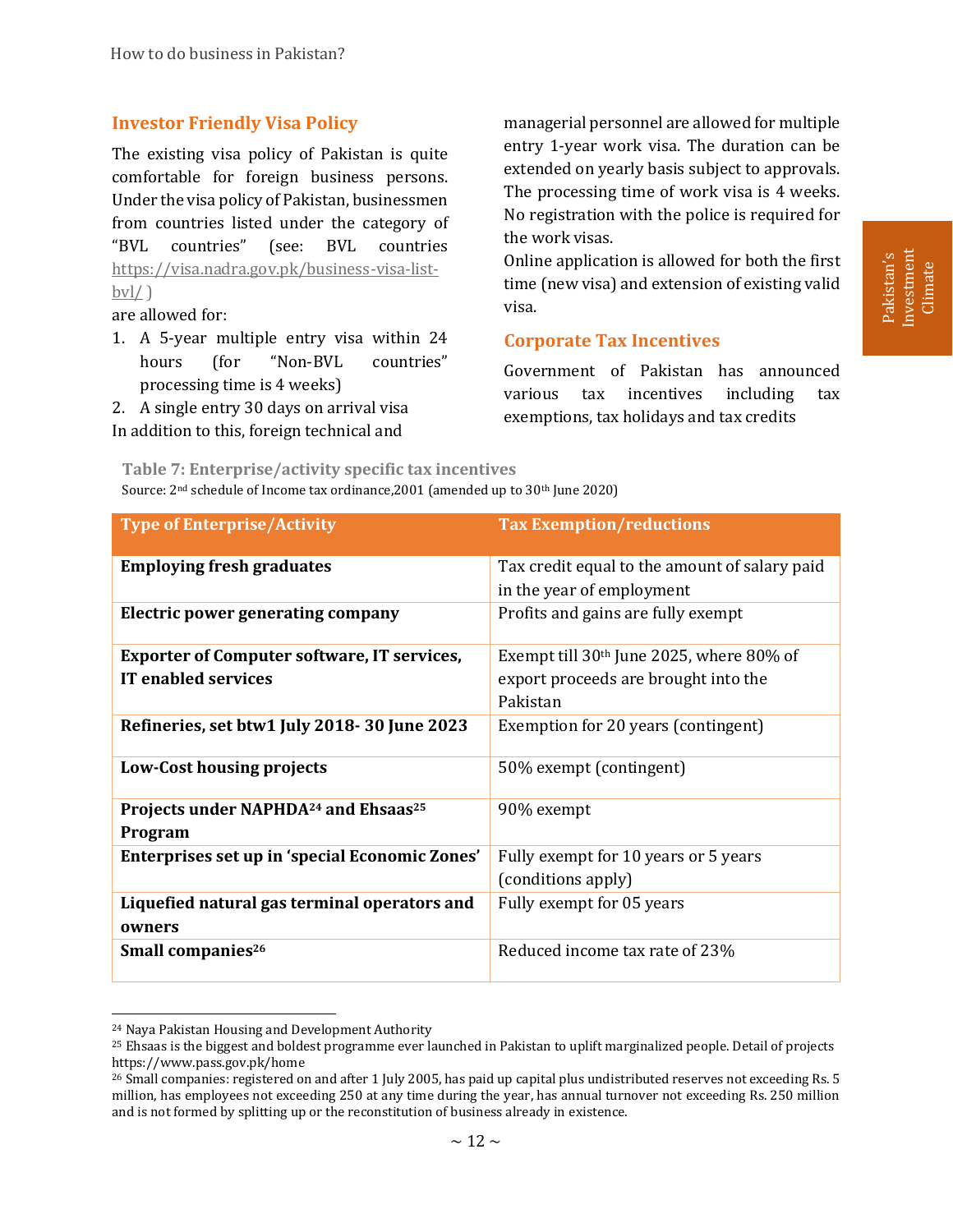to promote investment and industrialization in the country.

Furthermore, over 66 bilateral tax treaties have been signed by Government of Pakistan, the number is still growing. (see list of full scope bilateral treaties

[https://fbr.gov.pk/bilateral-full-scope](https://fbr.gov.pk/bilateral-full-scope-treaties/152329)[treaties/152329](https://fbr.gov.pk/bilateral-full-scope-treaties/152329) )

# <span id="page-20-0"></span>**Infrastructure Facilities Towards FDI**

### <span id="page-20-1"></span>**1. Export Processing Zone**

Established in 1980, the EPZA is one of the fast-growing projects undertaken by the government. Export Processing Zones Authority is a Pakistan Government venture conceived and designed to increase and improve the exports of the country. Its main objectives are accelerating the pace of industrialization in the country and enhancing the volume of exports by creating an enabling environment for investors to initiate ambitious export-oriented projects in the export processing Zones<sup>27</sup> which would, as a corollary, create job opportunities, bring in new technology and attract foreign investment.

#### **Incentives for EPZ includes:**

- 1. Developed land on competitive rates for 30 years
- 2. Duty-free import of machinery, equipment and materials
- 3. Freedom from national import regulations
- 4. Exchange control regulations of Pakistan not applicable
- 5. Repatriation of capital and profits

l

- 6. No sales tax on input goods including electricity/gas bills
- 7. Duty-free vehicles allowed under certain conditions
- 8. Domestic market available to the extent of 20%. Exceptions may be available
- 9. Presumptive tax @ 1%
- 10. Only EPZA is authorized to collect Presumptive Tax at the time of export of goods which would be final tax liability
- 11. Obsolete/old machines can be sold in domestic market of Pakistan after payment of applicable duties & taxes
- 12. Defective goods/waste can be sold in domestic market after payment of applicable duties, maximum up-to 3% of total value
- 13. EPZ units allowed to supply goods to Custom manufacturing bonds

#### **Relevant Agency**

**Export Processing Zone Authority: <https://epza.gov.pk/>**

### <span id="page-20-2"></span>**2. Special Economic Zones**

The Investment policy Act 2013 necessitate the provision of setting up of Special Economic Zones<sup>28</sup> throughout the country to meet global competitiveness efficiently and effectively. The Federal Government and Provincial Governments may establish special economic zones by themselves or in collaboration with private parties under various modes of collaboration including public- private partnership or exclusively through the private parties as provided under the special economic zone act ,2012 (amended 2015). Under SEZ act private sector can also establish SPZs with the approval of the Government. Minimum land requirement for establishing SEZ is fifty (50) acres.

<sup>27</sup> Means an economic zone which is establishes under the EPZA ordinance, 1980 (for economic, industrial and commercial activities)

<sup>&</sup>lt;sup>28</sup> "Special Economic Zone" or "(SEZ)" means a geographically defined and delimited area which has been approved and notified by the Board of Approval.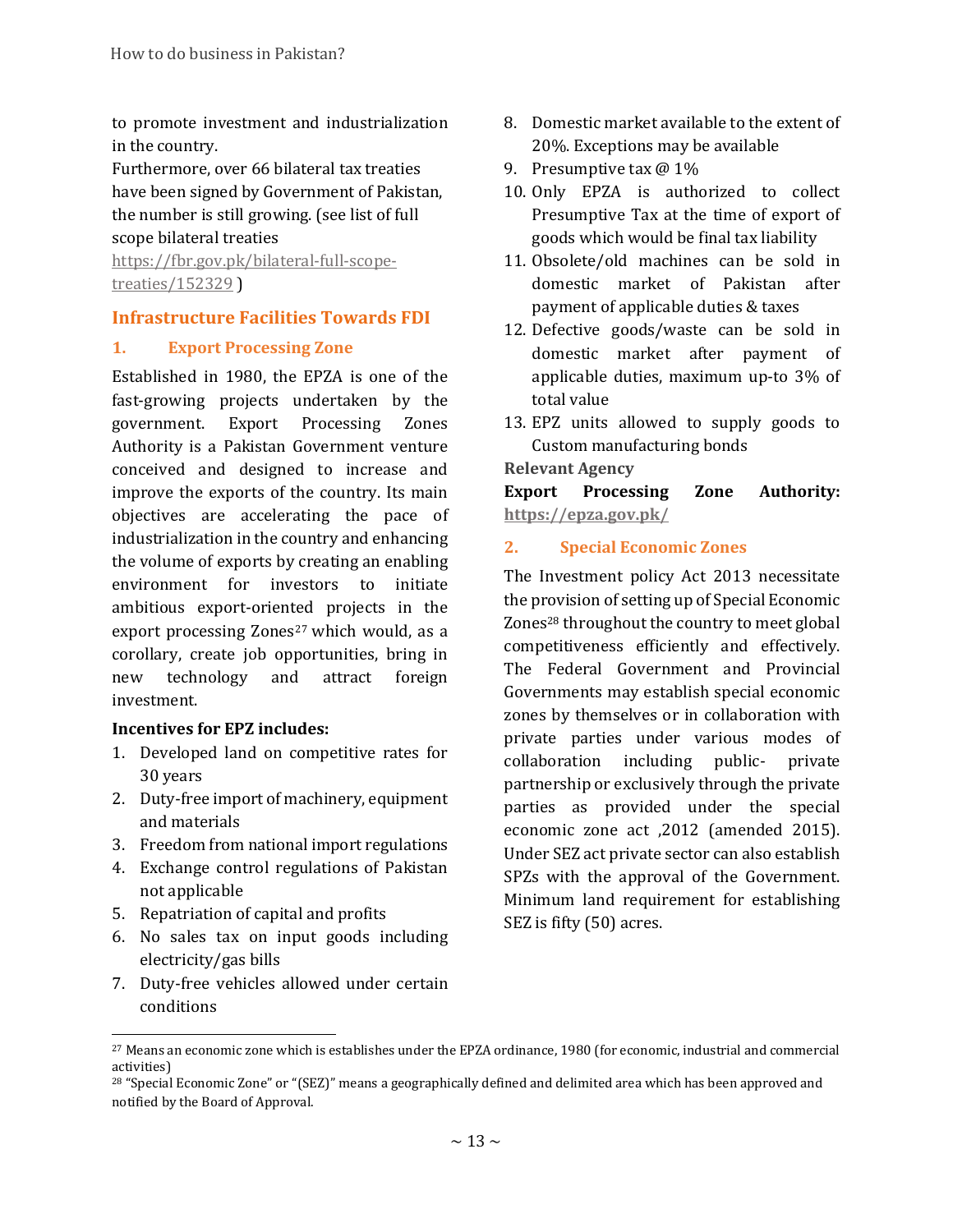#### **Incentives for SEZ includes**



# **Approved /Notified SEZs**

l

| <b>Name of SEZ</b>         | <b>Location</b>    | Developer <sup>29</sup> | <b>Type of Industry</b>              |
|----------------------------|--------------------|-------------------------|--------------------------------------|
|                            |                    |                         |                                      |
| <b>Khairpur SEZ</b>        | Sindh              | Public                  | Food Processing,<br>light<br>Agro    |
|                            |                    |                         | <b>Engineering and Manufacturing</b> |
| <b>Allama</b><br>Iqbal     | Punjab             | Faisalabad Industrial   | Textile, Engineering, Electrical     |
| <b>Industrial City SEZ</b> |                    | Development<br>Estate   | Chemical,<br>Electronics,<br>and     |
|                            |                    | Management<br>and       | Paints, Agriculture and Food         |
|                            |                    | Company                 | Processing, Steel and Packaging      |
| <b>Bostan SEZ</b>          | <b>Balochistan</b> | Industries              | Fruit Processing, Agricultural       |
|                            |                    | Department, Gov. of     | Machinery, Minerals and Gems,        |
|                            |                    | Balochistan             | Ceramic Industries, Ice and Cold     |
|                            |                    |                         | Storage, Electrical Appliances,      |
|                            |                    |                         | Bike<br>assembly,<br>Motor           |
|                            |                    |                         | Pharmaceutical and Halal food        |
|                            |                    |                         | industry                             |

Investment Pakistan's nvestment Climate

<sup>&</sup>lt;sup>29</sup> Developer means an enterprise which has entered into a development agreement with a SEZ Authority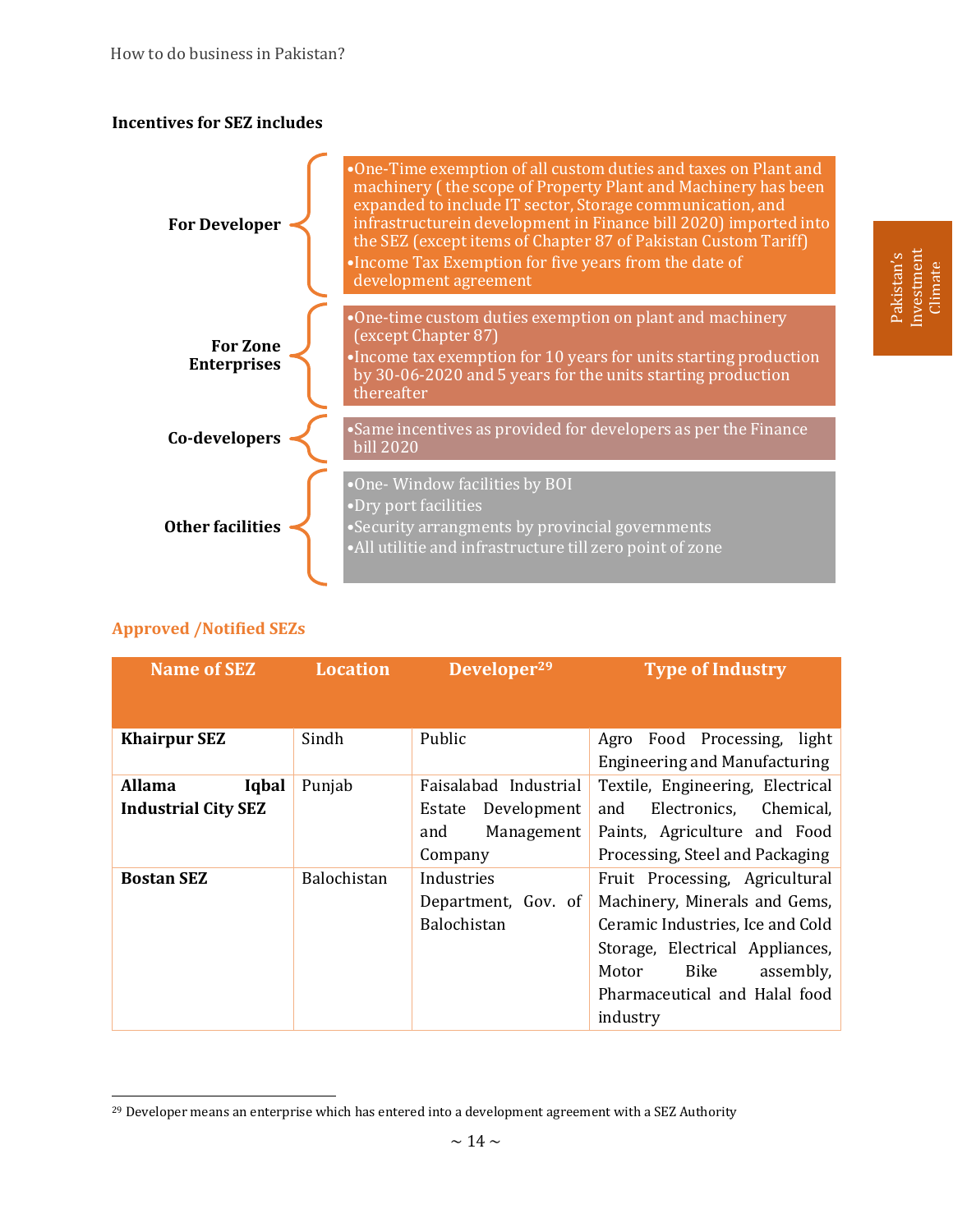| <b>Hub SEZ</b>                  | Balochistan | Industrial<br>Lasbela               | Textile, Pharmaceutical, Cement                      |
|---------------------------------|-------------|-------------------------------------|------------------------------------------------------|
|                                 |             | Estates Development                 | manufacturing,<br>Food<br>&                          |
|                                 |             | Authority (LIEDA)                   | Confectionary<br>Industries,                         |
|                                 |             |                                     | Chemical Industries, Plastic,                        |
|                                 |             |                                     | Paper Manufacturing, Printing &                      |
|                                 |             |                                     | Packaging, Ceramics, Marble                          |
|                                 |             |                                     | Processing, Mineral Grinding                         |
| <b>Bin Qasim SEZ</b>            | Sindh       | Industrial<br>National              | Light Engineering, Auto & Allied,                    |
|                                 |             | Parks Development &                 | Foundry<br>and<br>Fabrication,                       |
|                                 |             | Management<br>Company (NIP)         | Warehousing & Logistics, Mixed<br>Used               |
| Korengi<br><b>Creek</b>         | Sindh       | National<br>Industrial              | Density<br>Zone:<br>Light<br>Low                     |
| <b>Industrial Park</b>          |             | Parks Development &                 | Engineering, Food Processing,                        |
|                                 |             | Management                          | Consumer<br>Food<br>&                                |
|                                 |             | Company (NIP)                       | Products,<br>Pharmaceutical                          |
|                                 |             |                                     | Value<br>added<br>Garments<br>$\sqrt{2}$             |
|                                 |             |                                     | Textiles, Packaging & Printing &                     |
|                                 |             |                                     | Warehousing/Logistics<br>High                        |
|                                 |             |                                     | Density Zone: Commercial and                         |
|                                 |             |                                     | Business Centers, Information                        |
|                                 |             |                                     | Technology, Gems & Jewelry                           |
| Quaid-e-Azam                    | Punjab      | Industrial<br>Punjab                | Textile and Apparel related                          |
| <b>Apparel Park</b>             |             | Estates Development<br>&            | industries                                           |
|                                 |             | Management<br>Company (PIEDMC)      |                                                      |
| <b>Naushehro</b><br>Feroze      | Sindh       | National<br>Industrial              | Agro Food Processing,<br>Agro                        |
| <b>Industrial Park</b>          |             | Parks Development &                 | Non-Food<br>Processing,<br>Light                     |
|                                 |             | Management                          | Engineering, Mixed Used                              |
|                                 |             | Company (NIP)                       |                                                      |
| <b>Hattar</b><br><b>Special</b> | Khyber      | Food and beverage,                  | Khyber Pakhtunkhwa Economic                          |
| <b>Economic Zone</b>            | Pakhtunkhwa | Agro-processing,                    | Development<br>Zones<br>and                          |
|                                 |             | Textile,<br>Crockery,               | Management<br>Company                                |
|                                 |             | Paper<br>printing,                  | (KPEZDMC)                                            |
|                                 |             | Chemical,<br>Cement,                |                                                      |
|                                 |             | Engineering                         |                                                      |
| <b>M-3industrial City</b>       | Punjab      | Faisalabad Industrial               | Textiles, Engineering, Electrical                    |
|                                 |             | Estates Development                 | & Electronic, Chemical & Paints,                     |
|                                 |             | &<br>Management<br>Company (FIEDMC) | Food<br>Processing,<br>Pharmaceuticals, Automobiles, |
|                                 |             |                                     | Packaging and Building Material                      |
| <b>Industrial</b><br>Rachna     | Punjab      | National<br>Industrial              | Auto Parts, Leather Products,                        |
|                                 |             |                                     |                                                      |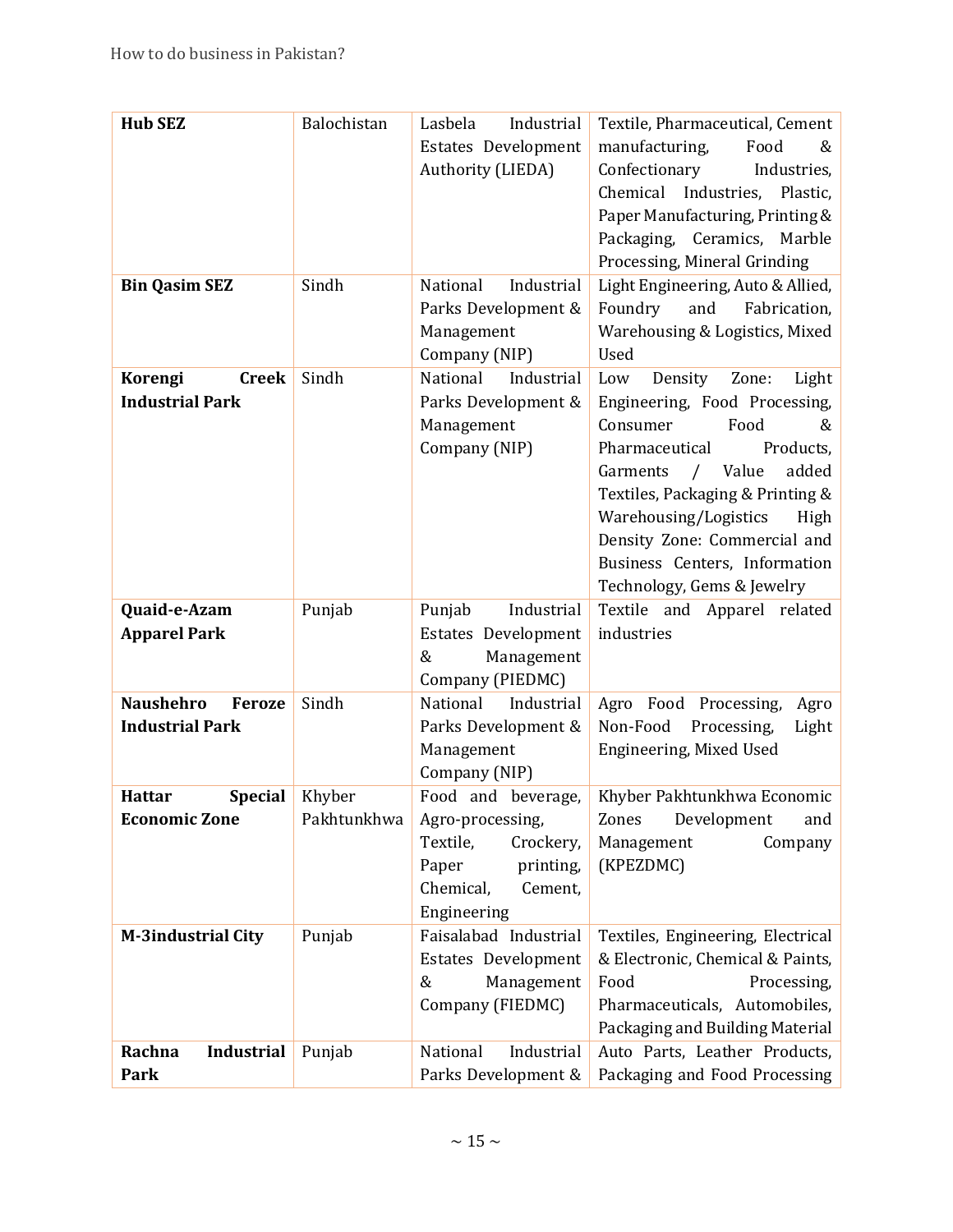|                                                         |                       | Management                                                                                       | units besides other auxiliary,                                                                                                                                                                                                                                                                                              |
|---------------------------------------------------------|-----------------------|--------------------------------------------------------------------------------------------------|-----------------------------------------------------------------------------------------------------------------------------------------------------------------------------------------------------------------------------------------------------------------------------------------------------------------------------|
|                                                         |                       | Company (NIP)                                                                                    | industries, Mixed Used                                                                                                                                                                                                                                                                                                      |
| <b>Bhalwal</b><br><b>Industrial</b><br><b>Estate</b>    | Punjab                | Punjab<br>Industrial<br>Estates Development<br>&<br>Management<br>Company (PIEDMC)               | Citrus<br>Processing<br>Industry,<br>Concentrated<br>Juice<br>Frozen<br>Industry, Pharmaceuticals, Seed<br>Crops<br>Unit,<br>Packaging<br>&<br>Industry,<br>Industry,<br>Storage<br>Paper Industry, Flour<br>Mills,<br>Plastic<br>Products,<br>Footwear,<br>Textile, Warehouse                                              |
| <b>Industrial</b><br><b>Vehari</b><br><b>Estate</b>     | Punjab                | Industrial<br>Punjab<br>Estates Development<br>Management<br>&<br>Company (PIEDMC)               | Handicrafts, Chemical Industry,<br>Ginning Mills, Agro<br><b>Based</b><br>Industry,<br>Shoe<br>Industry,<br>Pesticides,<br>Pharmaceuticals,<br>Packaging<br>Industry,<br>Storage<br>Industry, Paper Industry, Flour<br>Mills, Plastic Products, Textile,<br>Cold Storage, Warehouse                                         |
| Rahim<br><b>Khan</b><br>Yar<br><b>Industrial Estate</b> | RYK, Punjab           | Punjab<br>Industrial<br>Estates Development<br>&<br>Management<br>Company (PIEDMC)               | Oil Mills, Chemical Industry,<br>Ginning Mills, MDF Production,<br>Wood<br>Plastic<br>Composite<br>Production,<br>Pesticides,<br>Polypropylene Woven<br>Bags,<br>Pharmaceutical,<br>Packaging<br>Industry,<br>Storage<br>Industry,<br>Paper Industry, Flour Mills,<br>Plastic Products, Textile, Cold<br>Storage, Warehouse |
| Rashakai<br><b>SEZ</b><br><b>Nowshera</b>               | Khyber<br>Pakhtunkhwa | Khyber Pakhtunkhwa<br>Economic<br>Zones<br>Development<br>and<br>Management<br>Company (KPEZDMC) | Light Engineering, Automotive,<br>Construction<br>and<br>Food<br>Processing                                                                                                                                                                                                                                                 |
| <b>Value Addition City</b>                              | Faisalabad,<br>Punjab | Faisalabad Industrial<br>Estates Development<br>Management<br>&<br>Company (FIEDMC)              | Textiles, Engineering, Electrical<br>& Electronic, Chemical & Paints,<br>Processing,<br>Food<br>Pharmaceuticals, Automobiles,<br>Packaging and Building Material                                                                                                                                                            |
| <b>Oil Village SEZ</b>                                  | Rawalpindi,<br>Punjab | Frontier Oil Company                                                                             | Storage<br>for<br>Oil<br>Marketing<br>Companies                                                                                                                                                                                                                                                                             |

**Source: BOI**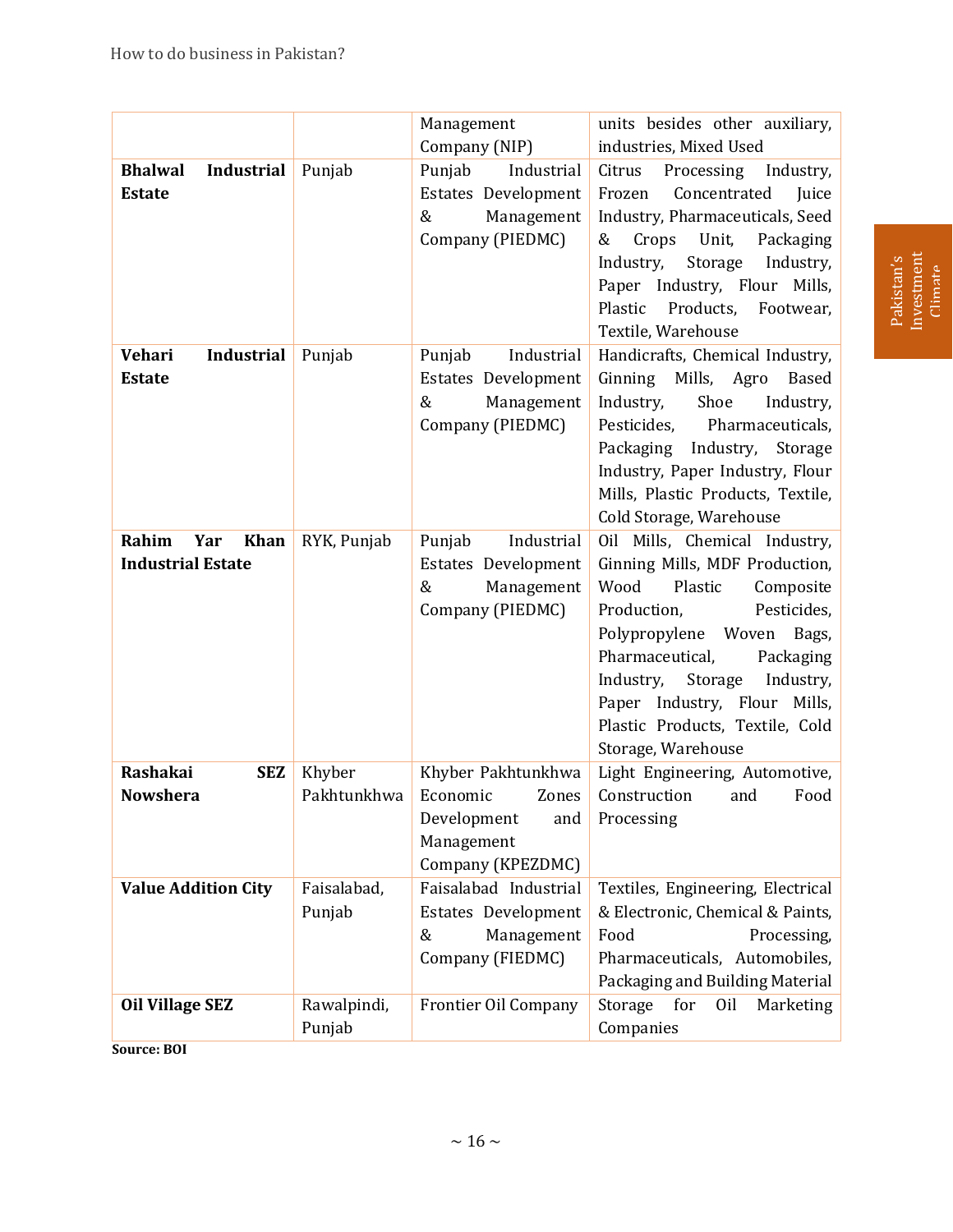#### <span id="page-24-0"></span>**Incentives under Finance Bill 2020**<sup>30</sup>

#### **For SEZs**

- $\overline{\phantom{a}}$  Concessions and Exemptions available to the developers of SEZs may be extended to co-developers.
- $\overline{\text{L}}$  Expansion in scope of items exempt from customs duty, that are imported for setting up of a Special Economic Zone (SEZ) by zone developers and for installation in that zone by Zone Enterprises has been proposed. In the PCT Code 9917, Para (2), the words 'plant and machinery' are proposed to be replaced with 'capital goods'. Whereas the definition of 'capital goods' in Part-1 of the Fifth Schedule to the Customs Act, 1969, has been expanded to include IT sector, storage communication and infrastructure development of SEZs by Zone Developer.

#### **For Gwadar Free Zone<sup>31</sup>**

- $\frac{1}{\sqrt{1}}$  Inclusion of China Overseas Ports Holding Company and its operating companies namely Pakistan (Private) Limited, Gwadar International Terminal Limited, Gwadar Marine Services Limited and Gwadar Free Zone Company Limited in the list of the financing agreement companies.
- $\overline{\text{+}}$  Tax concessions and exemptions to be extended to Gwadar free zone.
- $\overline{\phantom{a}}$  Zero rating of sales tax on supplies of raw materials, components and goods for further manufacture of goods in the Gwadar Free Zone and export thereof, provided that in case of supply to tariff area of Pakistan, tax shall be charged

on the value assessed on the Goods Declaration for import.

- $\downarrow$  Machinery, equipment, materials and goods imported either for exclusive use within the limits of Gwadar Free Zone, or for making exports therefrom, subject to the conditions that such machinery, equipment, materials and goods, are imported by investors of Gwadar Free Zone, and all the procedures, limitations and restrictions as are applicable on such goods under the Customs Act, 1969 (Act IV of 1969) and rules made thereunder shall, mutatis mutandis, apply. Provided also that if any of such goods is taken out of the Zone for purpose other than the -export, the tax on the same shall be paid by the importer.
- $\overline{\phantom{a}}$  Zero rating of sales tax on supplies of locally manufactured plant and machinery to manufacturers in the Gwadar Free Zone.

#### **For Construction Sector**

- $\leftarrow$  The definition of industrial undertaking has been amended to include construction sector, which will enable the sector to avail tax benefits available to an industrial undertaking.
- $\downarrow$  The slab of minimum turnover tax under section 113 and alternative corporate tax applicable on accounting profits under section 113c (income tax ordinance,2001) shall not apply to turnover, income, profits and gains of a builder or developer.

<sup>30</sup> https://invest.gov.pk/budget-brief-fy-2020-21#gallery-2

<sup>31</sup> Sixth Schedule of Sale Tax Act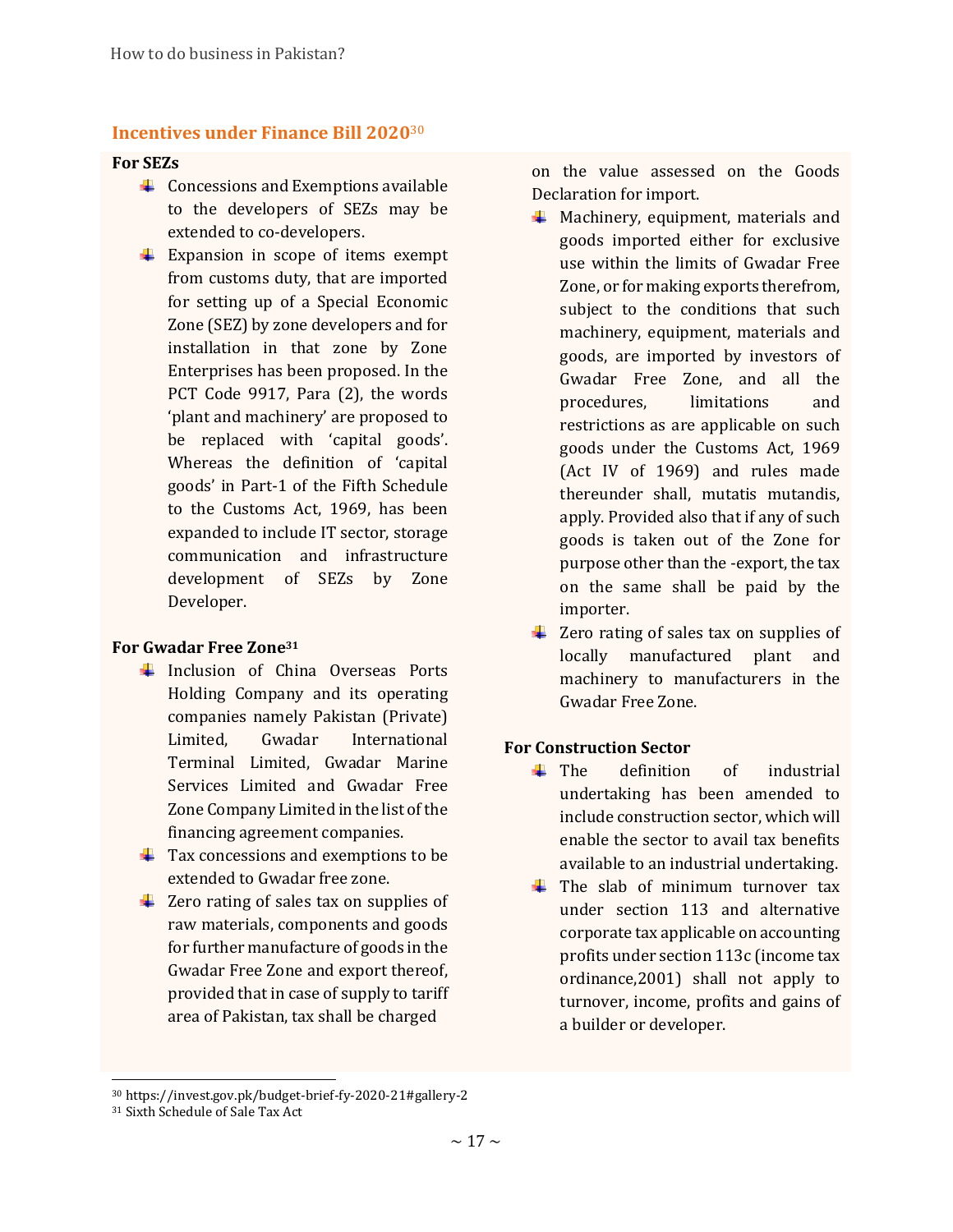- $\overline{\phantom{a}}$  Holding period for taxation of capital gains on disposal of immovable property is being restricted to 4 years.
- $\overline{\text{F}}$  Federal Excise duty on cement has been reduced to Rs. 1.75 per kg from Rs. 2 per kg
- $\frac{1}{\sqrt{2}}$  Withdrawal of advance tax from steel melters and composite steel units.
- $\overline{\phantom{a}}$  Excluding Engineering services from the list of specified services attracting withholding tax of 3% in case of a resident person providing such service
- $\overline{\text{4}}$  An optional "Fixed Tax Regime' from tax year 2020 and onwards for eligible builders and developers on a project by project basis has been introduced on the income, profits and gains derived from the sale of buildings or sale of plots, from a new or incomplete existing project to be completed by 30th September, 2022.
- $\downarrow$  Dividend income paid to a person by a builder or developer shall be exempt from income tax and tax withholding obligations under section 150.
- $\overline{\text{4}}$  Reduced rate of advance tax of 5% has been introduced for sales of immovable property through auction.
- $\frac{1}{\sqrt{2}}$  Any tax payable on income, profits or gains of project of low-cost housing under NAYA Pakistan Housing & Development Authority or EHSAAS program shall be reduced by 90%.
- $\overline{\phantom{a}}$  Eligible Developers and Builders shall be exempted from withholding taxes on purchase of building materials under section 153, subject to certain exclusions.
- $\downarrow$  No questions to be asked under section 111 of the Ordinance from the investors, regarding source of funds, making capital investment in new

construction projects in the form of money or land, either as an individual, as an association of persons or a company, subject to certain conditions.

 $\overline{\phantom{a}}$  First purchaser of building or unit of building shall also be immune from the provisions of section 111 where subject to fulfilment of other conditions, the payment is routed through crossed banking instrument for both new and existing incomplete projects.

**Income Tax ordinance,2001 amended up to 30th June, 2020 of Pakistan**: [https://download1.fbr.gov.pk/Docs/202011](https://download1.fbr.gov.pk/Docs/202011414113915861I.T.OrdinanceAmendedupto(30-06-2020).pdf) [414113915861I.T.OrdinanceAmendedupto\(3](https://download1.fbr.gov.pk/Docs/202011414113915861I.T.OrdinanceAmendedupto(30-06-2020).pdf) [0-06-2020\).pdf](https://download1.fbr.gov.pk/Docs/202011414113915861I.T.OrdinanceAmendedupto(30-06-2020).pdf)

# <span id="page-25-0"></span>**Public Private Partnerships (PPPs)**

Currently, Government of Pakistan is fully committed to enhance the attractiveness of the country for the private sector. On the world bank's index for quality infrastructure Pakistan is being nominated as the most improved country, for improving its rank from 58th position to 13th rank. The most improved indicator was for Private Infrastructure investment.

#### <span id="page-25-1"></span>**PPP at federal level**

In 2016-2017, Public Partnership Authority Act was drafted to establish a regulatory framework to execute Public Private Partnerships. The act has set up transparent and effective procurement processes and institutional arrangements for PPPs in Pakistan

#### <span id="page-25-2"></span>**Scope and nature of PPP in Pakistan**

The sectors eligible for PPP mode of procurement and development includes:

- Transport and logistics; including
- Mass Urban Public Transport;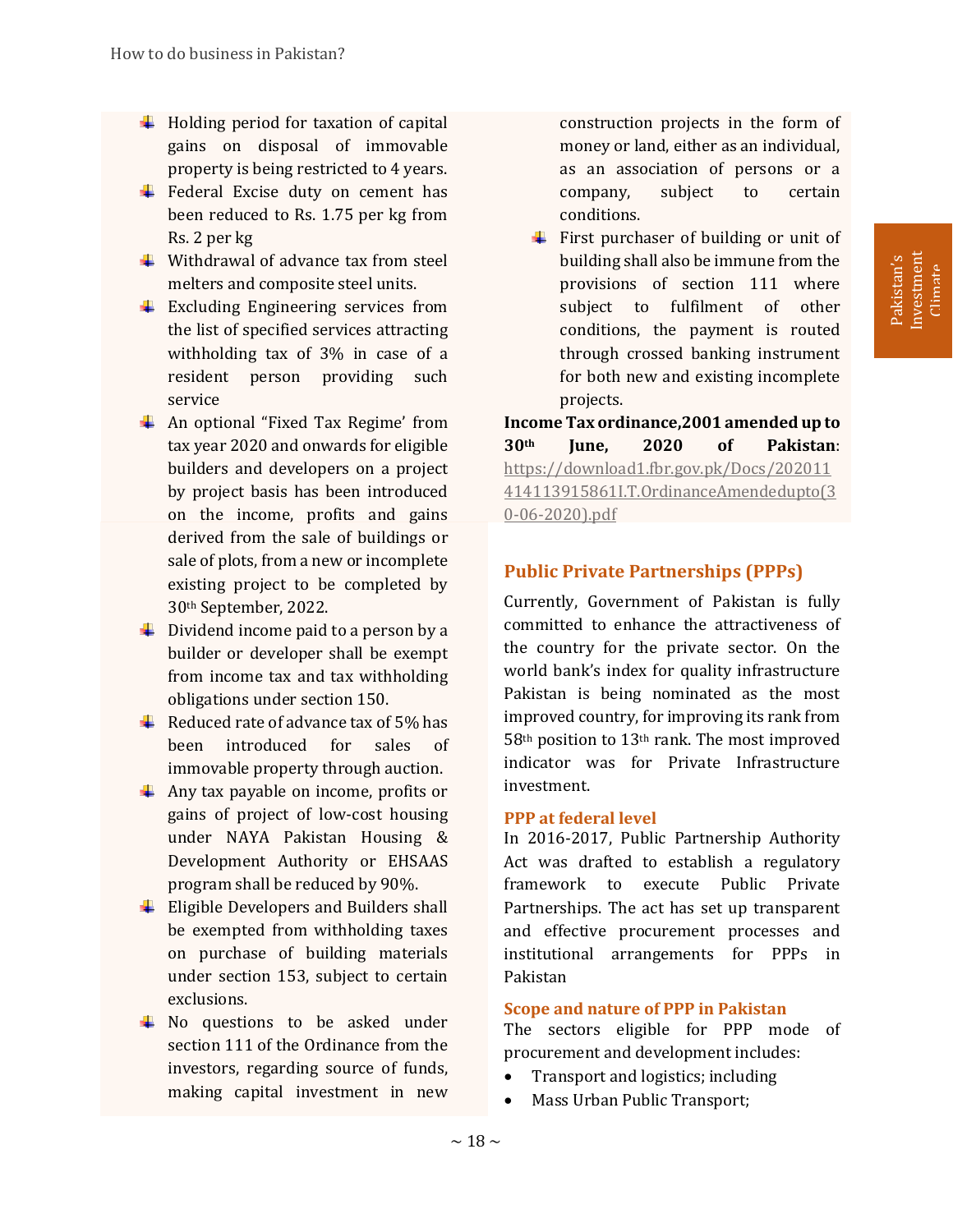- Local Government Services;
- Energy Projects;
- Tourism Projects;
- Industrial Projects;
- Irrigation Projects;
- The Social Infrastructure.

A number of PPPs exist in the country in various sectors, particularly in the traditional PPP area of infrastructure development, energy and telecommunication. More recently the use of PPP approach has been extended to physical infrastructure in social sectors, such as education and health facilities. Other examples include the Gwadar deep sea port and various container terminals (Qasim and Karachi) that have been implemented using a PPP model. In the railway sector, concessions exist in freight handling and maintenance as a PPP model. In the aviation sector only one PPP exists, i.e. Sialkot Airport Authority. Various toll roads in the country currently use the PPP model, such as the Islamabad Lahore and the Lahore-Faisalabad motorways. Moreover, a PPP feasibility study (financed by the Asian Development Bank [ADB]) for a new ring road in Rawalpindi combined with commercial and residential zones has recently been concluded. In the agriculture and agribusiness sector, a limited number of PPPs exist, most of which have been informally institutionalized under Ministry of Food Security and Research and the Ministry of Commerce. Most have been in operation for less than a decade. Some examples include a PPP for market infrastructure development between the Punjab Agriculture Department and the private partners TolLink. The Small and Medium Enterprises Development Authority (SMEDA) under the Ministry of Industry has also been involved in the development and implementation of various PPPs both in the food and non-food sectors. In the food sector, SMEDA has participated in developing a meat

processing plant, a mango pulp factory and an agro-food processing plant (not yet fully operational). PPPs have also been in operation under various donor projects and a national agribusiness program. Gilgit-Baltistan in year 2020 has inked its first Public-Private Partnership deal with AKDN (industrial Promotion Services Asia) for new hydropower project.

#### <span id="page-26-0"></span>**Modes of PPPs allowed in Pakistan** a. Federal PPP ACT

No specific provision(s) under the Federal PPP Act

b. Punjab PPP Act

Build–Transfer; Build–Lease–Transfer; Build–Operate-Transfer; Build–Own–Operate; Build–Own–Operate–Transfer; Build–Transfer–Operate; Contract–Add– Operate; Develop–Operate–Transfer; Joint Venture; Management Contract; Rehabilitate–Operate–Transfer; Rehabilitate– Own–Operate and Service Contract c. Sindh PPP Act

Build–Operate– Transfer; Design–Build– Finance–Operate; and Any other variant of PPP. Additionally, the following modes identified in Part IV of the Sindh Public Procurement Rules, 2010: Service Contract; Management Contract; Lease Contract; Build– Own–Operate; Build–Own–Operate, transfer; Build–Lease–Transfer; Build–Transfer; Rehabilitate–Operate– Transfer; and Any combination or variation of the above modes or any other arrangement under PPP mode approved by the Sindh Public Procurement Regulatory Authority

#### d. KPK PPP Act

Build–Operate– Transfer; Build–Own– Operate– Transfer; Design–Build– Finance– Operate; and Any other variant of PPP.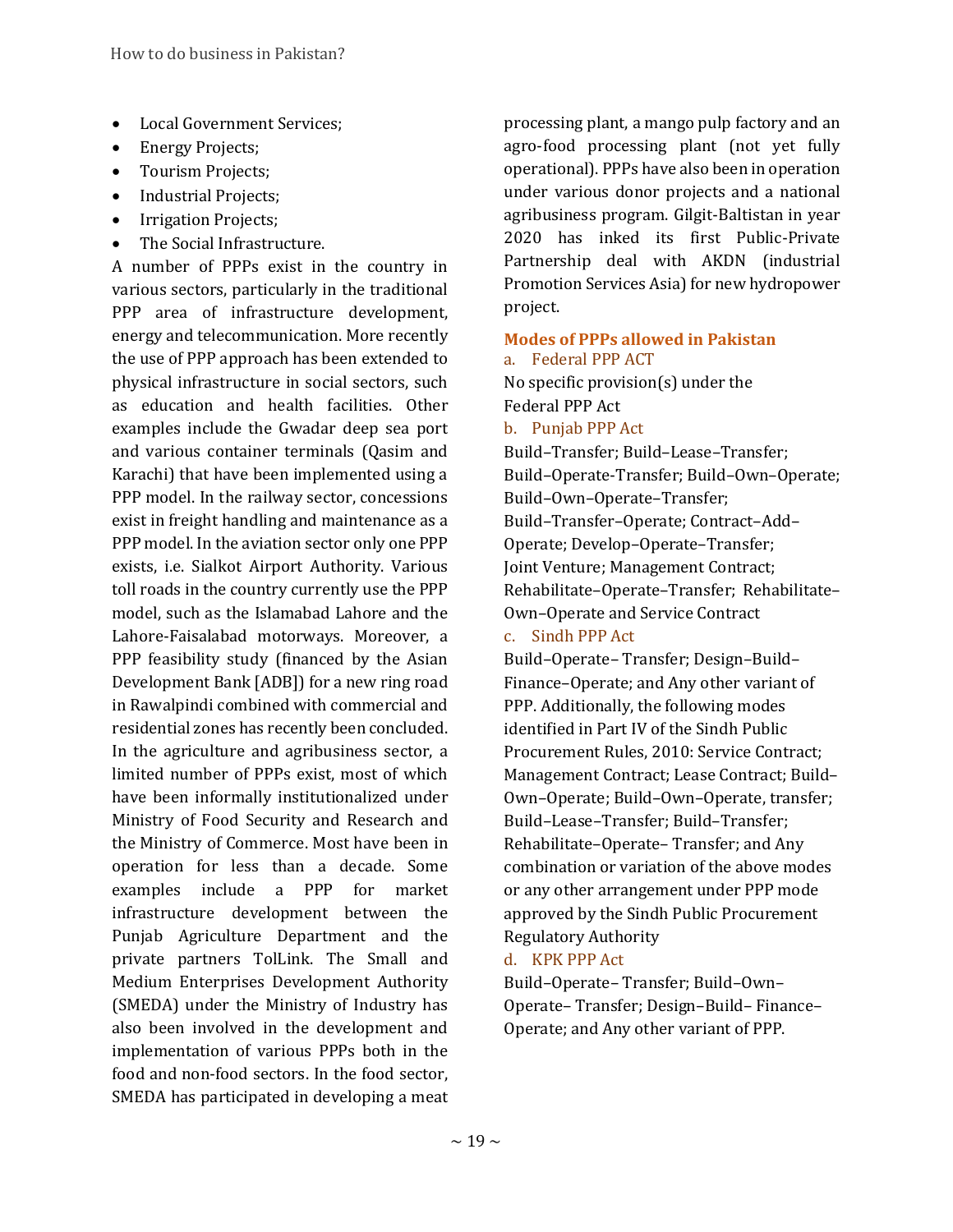# Section 3: **Pakistan's Trade Progress & Facilitation**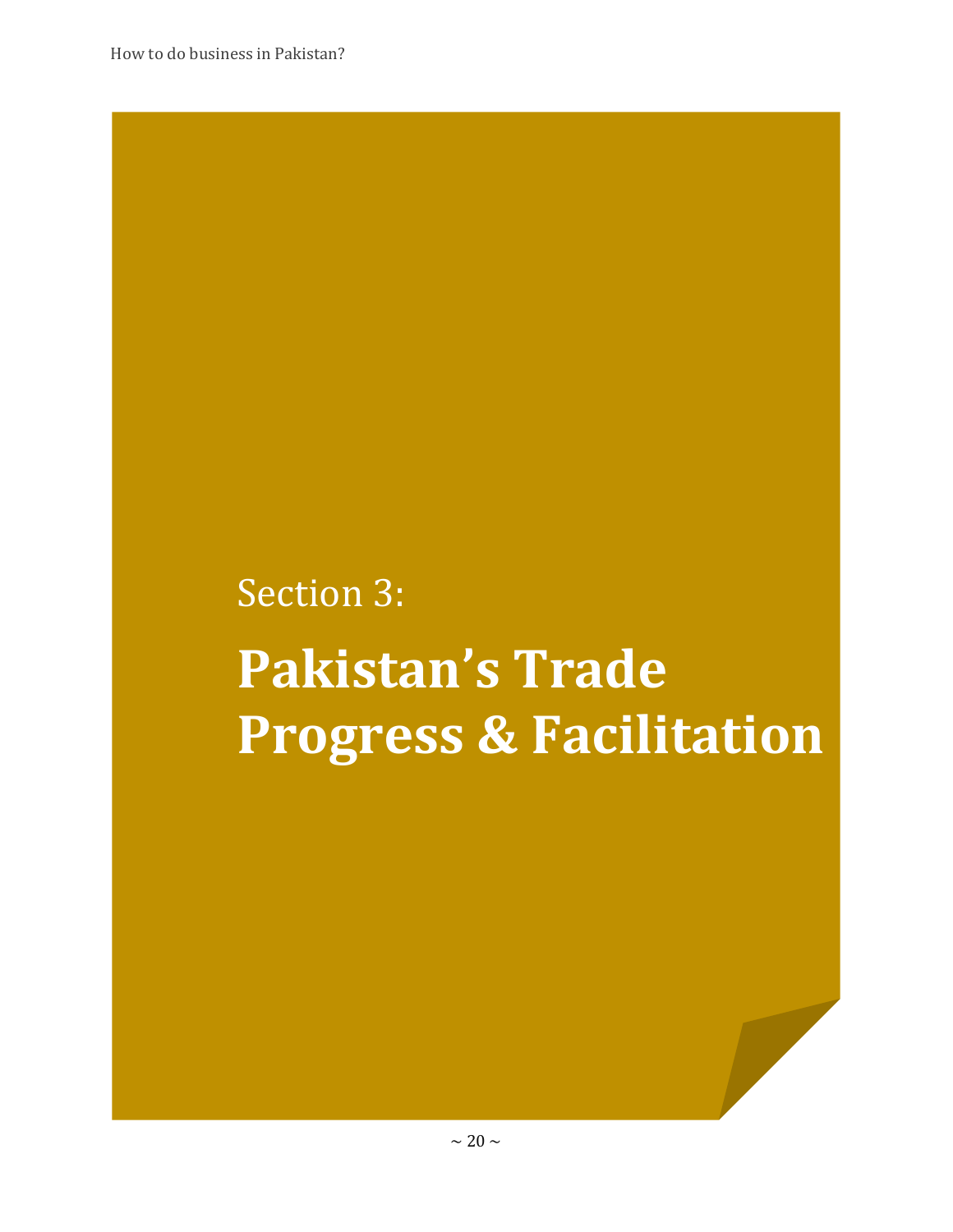#### <span id="page-28-0"></span>**Pakistan's Trade Performance**

Strategically located between the Middle East, East Asia, Central Asia, and South Asia, Pakistan has a great potential to become regional trade and investment hub with more connectivity through land, sea, and air routes. Pakistan's trade with the world has gradually increased from year 2015 to year 2020. Global

trade of Pakistan was US \$ 77.6 billion in 2019. As compared to corresponding last year, imports have shrunk while exports have slightly increased. However, Pakistan has faced huge trade deficit with a negative trade balance of US\$ 31.8 billion for 2019. In FY20, the trade deficit reduces by USD 8.7 billion to USD 23.1 billion.

| <b>Indicator</b>        | <b>FY15</b> | <b>FY16</b> | <b>FY 17</b> | <b>FY 18</b> | <b>FY 19</b> | <b>FY 20</b> |
|-------------------------|-------------|-------------|--------------|--------------|--------------|--------------|
| <b>Export (B US\$)</b>  | 23.6        | 20.8        | 20.4         | 23.2         | 22.9         | 21.4         |
| <b>Import (B US\$)</b>  | 45.8        | 44.7        | 52.9         | 60.8         | 54.7         | 44.5         |
| <b>Balance (B US\$)</b> | $-22.1$     | $-23.9$     | $-32.5$      | $-37.6$      | $-31.8$      | $-23.1$      |

<span id="page-28-1"></span>**Table 8: Yearly Trade overview of Pakistan**

Source: Trade map

<span id="page-28-2"></span>**Figure 5: Trends in Pakistan's Trade Year-wise**

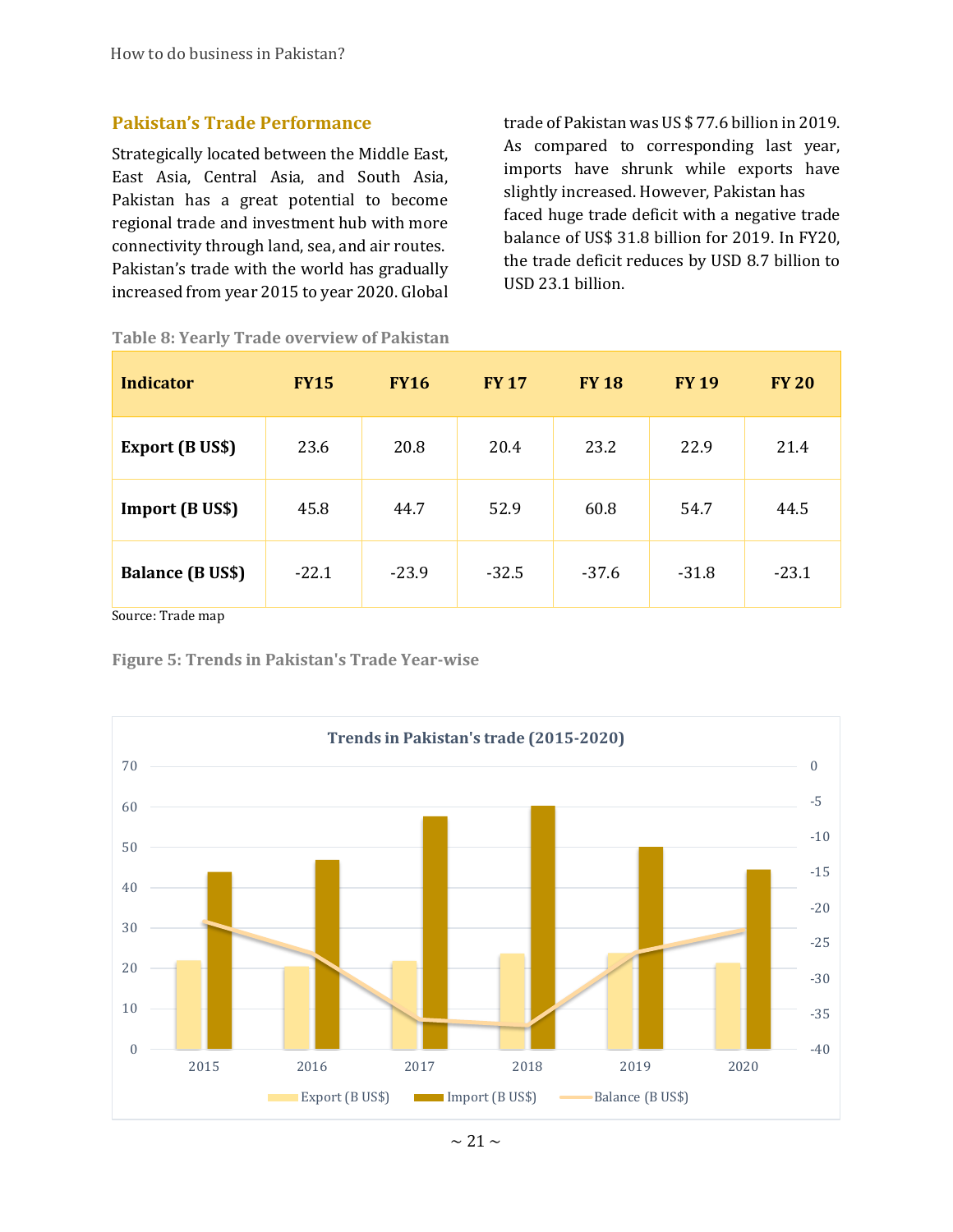#### <span id="page-29-0"></span>**Export Profile**

Major export products of Pakistan are textile, Cereals, Leather, Fish, Surgical instruments, Salt, Minerals, plastic etc. At HS 6-digit level, the leading commodities exported from Pakistan includes rice and textile-based products. 6 out of 7 leading commodities are textile based in nature.

The export policy of Pakistan allows all items to be exported from Pakistan except those listed in Schedule-I of the policy under 22 different categories<sup>32</sup>.

Conditional permission is allowed for Wild boars, pet dogs and cats, onions, mangoes, kino, rice, poppy seeds, vegetable ghee and cooking oil, cotton, metals, arms and ammunition, materials used in biological weapons, Unmanned Air vehicle, Nuclear substances, equipment for the production of nuclear energy, precious and semi-precious stones and gold jewelry, surgical instruments, fruits in retail packing, Ethanol and products from cane molasses and tobacco and tobacco products.

#### <span id="page-29-1"></span>**Import Profile**

Major import categories of Pakistan are mineral fuels, electric machinery and its parts, iron and steel, organic chemicals and plastics. At HS 6-digit level, the leading commodities imported in Pakistan include energy yielding products like petroleum oil, light oils, natural gas, medium oils, and palm oils. Other imported commodity having imported worth of more than 1 billion USD are telephones.

The import policy of Pakistan allows all items to be imported to Pakistan except those specified in appendix A of import policy 2020. under 73 different categories.<sup>33</sup> Items under the scope of Ministry of National Food Security and Research are importable under the restriction of inspection and permits. There are 354 such product headings in the import policy of 2020 (mentioned in Part III). Items under 38 headings are imported only after fulfilling some procedural requirements (part II of Appendix B of import policy 2020). These includes petroleum oils, motor spirit, furnace oil, finished lubricants, raw material for pharma, used tyres, security paper, cigarette making paper, gold and silver in bulk, components of agricultural tractors, bullet proof material, second hand vehicles, solar photovoltaic cells, slag ash and residues.



#### **Importing Partners**

<sup>33</sup> Import Policy 2020<https://drive.google.com/drive/u/1/folders/1tDfDcXMNg4Rt6fRnyRcwALjcs-oehLXG>

<sup>32</sup> Export Policy 2020<https://drive.google.com/drive/u/1/folders/1tDfDcXMNg4Rt6fRnyRcwALjcs-oehLXG>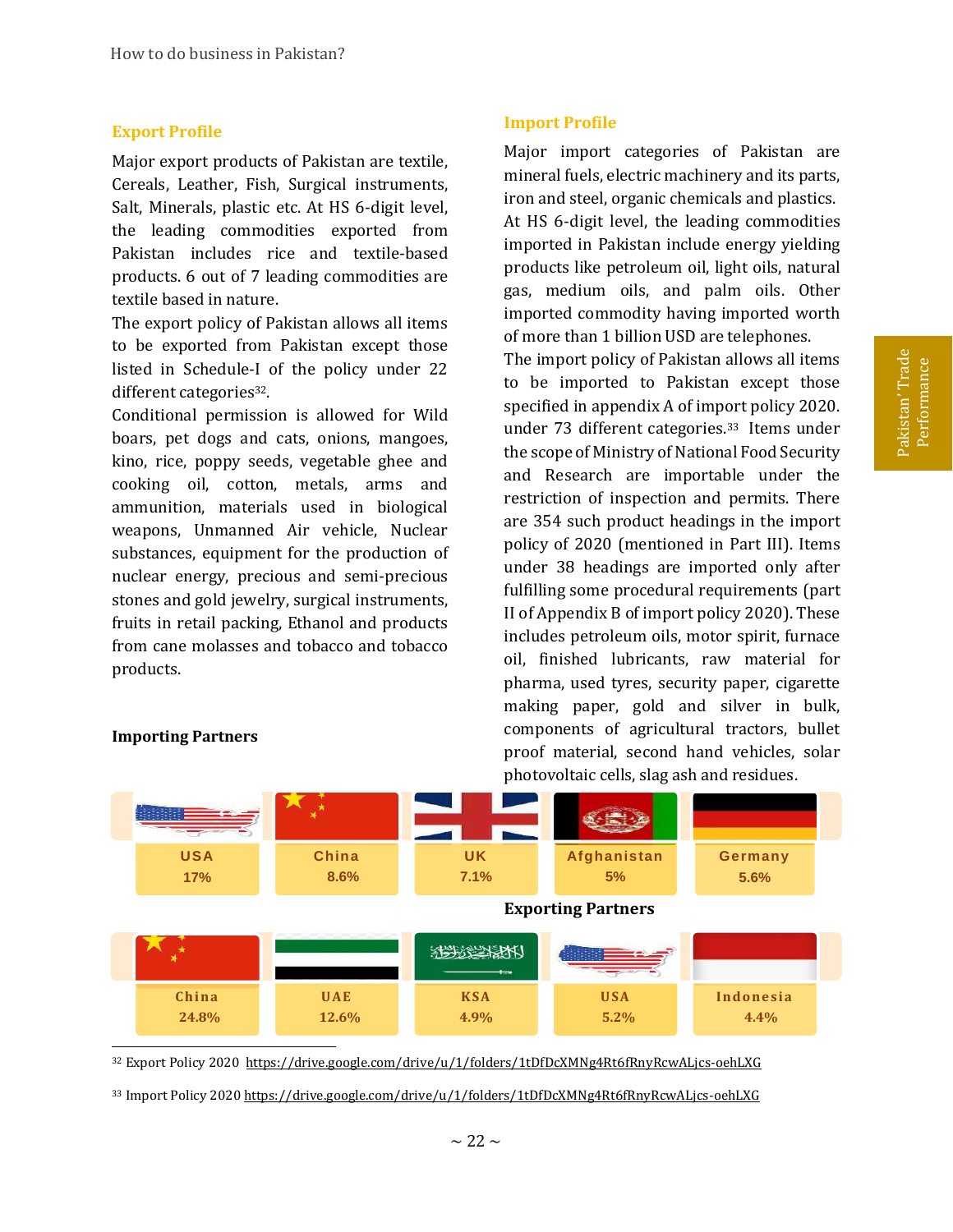# <span id="page-30-0"></span>**Trade Promoting Agency: Trade Development Authority of Pakistan**

The Trade Development Authority of Pakistan (TDAP), which was established on November 8, 2006, under a Presidential Ordinance, with Ministry of Commerce as its administrative ministry. TDAP is the successor organization to the Export Promotion Bureau (EPB) and is mandated to have a holistic view of global trade development rather than only the 'export promotion' perspective of its predecessor. Designated as the premier trade organization of the country, TDAP is a dedicated, effective, and an empowered professionally managed organization

# <span id="page-30-1"></span>**Activities**

- Participation in International Trade exhibitions
- Receives and arranges Trade delegations
- Organizes EXPO Pakistan annually
- Runs Expo Center Karachi
- Implements Trade policy initiatives
- Undertakes Sector development projects

# <span id="page-30-2"></span>**Recent Publications**

To play its part in the knowledge economy, TDAP is actively initiating research based programs, trainings, workshops and webinar to prepare Pakistani exporters to grab emerging opportunities across the globe.

The recent publications of TDAP in this regard are:

# Step-by-Step Guide for Exporters (Export Procedures)

[https://tdap.gov.pk/wp](https://tdap.gov.pk/wp-content/uploads/2020/12/Step-by-Step-Guide-for-New-Exporters-Export-Procedures.pdf)[content/uploads/2020/12/Step-by-Step-](https://tdap.gov.pk/wp-content/uploads/2020/12/Step-by-Step-Guide-for-New-Exporters-Export-Procedures.pdf)[Guide-for-New-Exporters-Export-](https://tdap.gov.pk/wp-content/uploads/2020/12/Step-by-Step-Guide-for-New-Exporters-Export-Procedures.pdf)[Procedures.pdf](https://tdap.gov.pk/wp-content/uploads/2020/12/Step-by-Step-Guide-for-New-Exporters-Export-Procedures.pdf)

 Export Facilitation Manual based on FBR's Facilitation Schemes [https://tdap.gov.pk/wp-](https://tdap.gov.pk/wp-content/uploads/2020/12/Export-Facilaition-Scheme-Manual-2.pdf)

[content/uploads/2020/12/Export-](https://tdap.gov.pk/wp-content/uploads/2020/12/Export-Facilaition-Scheme-Manual-2.pdf)[Facilaition-Scheme-Manual-2.pdf](https://tdap.gov.pk/wp-content/uploads/2020/12/Export-Facilaition-Scheme-Manual-2.pdf)

- Duty Drawback Manual -Textile Exports based on MOC SRO [https://tdap.gov.pk/wp](https://tdap.gov.pk/wp-content/uploads/2020/12/Duty-Drawback-Manual-Textile-Exports-1.pdf)[content/uploads/2020/12/Duty-](https://tdap.gov.pk/wp-content/uploads/2020/12/Duty-Drawback-Manual-Textile-Exports-1.pdf)[Drawback-Manual-Textile-Exports-1.pdf](https://tdap.gov.pk/wp-content/uploads/2020/12/Duty-Drawback-Manual-Textile-Exports-1.pdf)
- Duty Drawback on Local Taxes and Levies-Non-Textile based on MOC SRO. [https://tdap.gov.pk/wp](https://tdap.gov.pk/wp-content/uploads/2020/12/Duty-Drawback-on-Local-Taxes-and-Levies-Non-Textile-1.pdf)[content/uploads/2020/12/Duty-](https://tdap.gov.pk/wp-content/uploads/2020/12/Duty-Drawback-on-Local-Taxes-and-Levies-Non-Textile-1.pdf)[Drawback-on-Local-Taxes-and-Levies-](https://tdap.gov.pk/wp-content/uploads/2020/12/Duty-Drawback-on-Local-Taxes-and-Levies-Non-Textile-1.pdf)[Non-Textile-1.pdf](https://tdap.gov.pk/wp-content/uploads/2020/12/Duty-Drawback-on-Local-Taxes-and-Levies-Non-Textile-1.pdf)
- National Exporters Training Program [https://tdap.gov.pk/national-exporters](https://tdap.gov.pk/national-exporters-training-program/)[training-program/](https://tdap.gov.pk/national-exporters-training-program/)

# <span id="page-30-3"></span>**Export Facilitation**

In order to improve and enhance exports from Pakistan, exporters have been given calculated facilities/incentives. The objective of these facilities/incentives is to make exports zerorated, which means that the impact of tax paid is netted off by subsequently allowing refund or input adjustments equivalent to the tax already paid.

The major facilities/incentives available to exporters at present are:

# <span id="page-30-4"></span>**A. Export Facilitation Schemes by Federal Board of Revenue (FBR)**

Federal Board of revenue has simplified and automated various export facilitation regimes. The schemes provide wide range of choices to the commercial exporters as well as to the manufacture-cum-exporters who could opt the most suitable scheme as per their business requirement.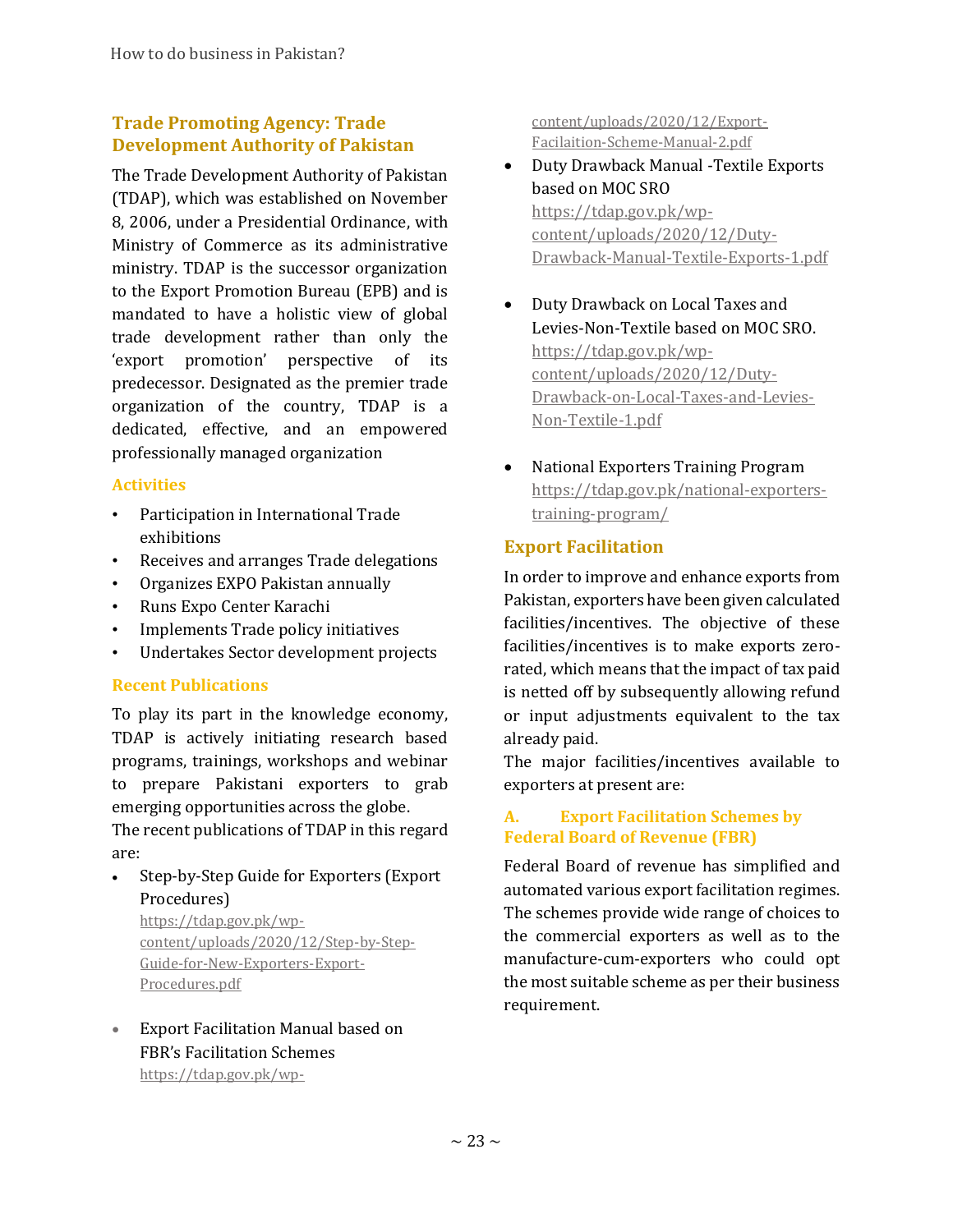# <span id="page-31-0"></span>*i. Manufacturing Bonds Scheme (SRO 450(I)2001 Dated 18.06.2001) 34*

This scheme is open for all sectors. The scheme allows manufacture-cum-exporters to import duty free input material for subsequent export of value added products. They are required to operate in a licensed custom bonded area. The licensee is required to obtain a certificate called "Analysis Certificate" from the regulatory authority. Under the scheme, procurement, manufacture export and removal of goods is allowed in the following manner (rule 352)

- I. the input goods may be imported by the licensee without payment of custom duty, federal excise duty and sales tax after declaring on the bill of entry that input goods are being imported under manufacturing bond for manufacture of export goods.
- II. the input goods produced from the local excisable unit may be procured by the licensee without payment of central excise duty.
- III. the sales taxable goods meant for further processing shall be supplied to the licensee of the manufacturing bond against a tax invoice after payment of sales tax and the licensee shall be entitled for refund of input tax credit in accordance with the Sales Tax Refund Rules, 2000.
- IV. the licensee may procure duty paid input goods manufactured locally, in addition to duty-free input goods for production of finished goods and if duty drawback and rebate of federal excise duty is admissible on export of such finished goods on the basis of standard duty drawback and

rebate notifications, the f.o.b value for claiming such duty drawback and rebate shall be the value excluding value of the duty-free goods imported under these rules.

The scheme allows 40% sale of manufactured goods in the local market. For local sale exporters are bound to pay the duty and taxes. Local sale of raw materials is permissible for leftover stock in exceptional circumstances and are subject to prior approvals. All processes from filing of export application to the stage of final export are fully automated.

# <span id="page-31-1"></span>*ii. Export Oriented Units(EOU) and SMEs (SRO 327 (I)/2008 DATED 29.03.2008) <sup>35</sup>*

This scheme promotes Small and Medium enterprises. With the duty free inputs, this scheme also facilitates the exporters for duty free import of Property, plant and Equipment as well as duty and tax free import of coal, diesel, gas, furnace oil, coke or coal and carbon blocks used in the manufacturing process. The schemes allow exporters to supply goods to other exporters availing other facilitation schemes like Manufacturing Bond and DTRE*.*  Under the scheme, procurement, manufacture export and removal of goods is allowed in the following manner:

- *I.* The input goods may be imported by the licensee without payment of customs duty, sales tax, federal excise duty and income tax after declaring on the goods declaration that such input goods are being imported for export oriented unit for manufacture of export goods.
- *II.* Transfers are allowed for goods from the units operating or DTRE Rules or a Customs Bond to another Export Oriented

l <sup>34</sup> https://download1.fbr.gov.pk/Docs/2019124171277534SRO450(I)2001ManufacturingBond(Uptodate(1) converted.pdf

<sup>35</sup> https://download1.fbr.gov.pk/Docs/20191241712547231SRO327(I)2008EOU(Uptodate)-converted.pdf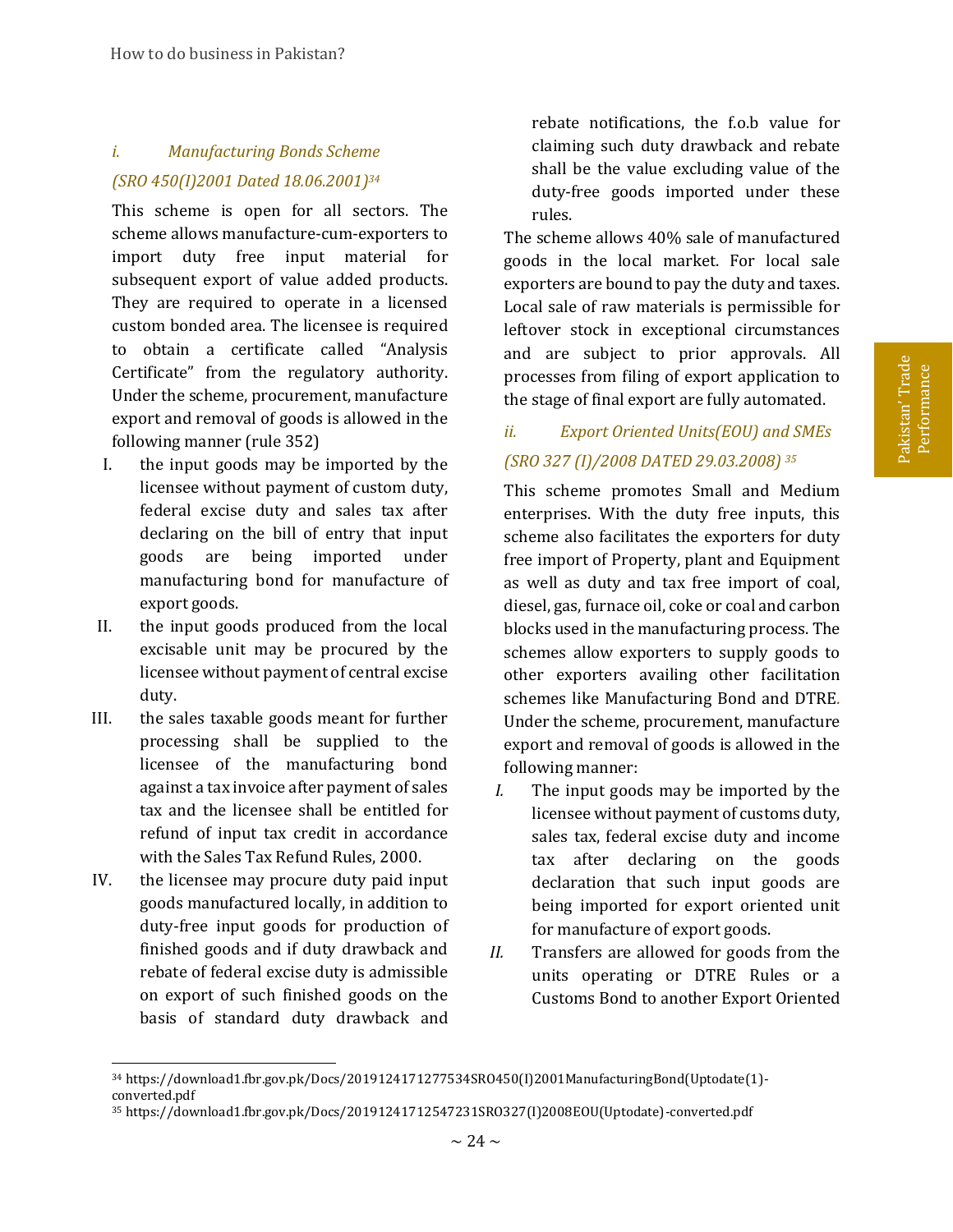Unit without payment of customs duty and other taxes against an indemnity bond.

- *III.* The licensee may procure customs or federal excise duty-paid input goods manufactured locally for production of output goods and the licensee shall be entitled to payment of drawback of such duties.
- *IV.* The exemption from customs-duty, sales tax, federal excise duty and income tax, is granted for plant, machinery, equipment and apparatus, including capital goods to be used solely within the limits of an Export Oriented Unit.

Under the scheme, 20% of local sale is allowed on payment of duty and taxes.

#### <span id="page-32-0"></span>*iii. Duty and Tax Remission for Export (DTRE) Scheme sub-chapter 7 of Chapter XII of SRO 450(I)/2001 DATRED 806.2001<sup>36</sup>*

This scheme is available for imported inputs, locally purchased goods and services including gas, electricity, diesel, furnace oil, coal and coke of coal. This scheme can be availed by wide number of businessmen i.e. Sales Tax registered exporters, commercial exporters, contracted vendors of foreign manufacturers and persons engaged in value addition, EPZs37, projects entitled to duty-free inputs and supplies made by indirect exporter<sup>38</sup> direct exporter.

### <span id="page-32-1"></span>*iv. Temporary Importation Scheme SRO492(I)/2009 dated 13.06.2009<sup>39</sup>*

This scheme entails exemptions from all duties on import of accessories used for manufacture of exportable goods. The input goods include accessories used in ready-made

garments, textile made ups and foot wears The facility is also available for components or subcomponents for assembly of machinery, electrical equipment, bicycles, aluminum ware, steel ware, kitchen utensils, surgical instruments, toys, decorative materials, stationary items etc. meant for export.

<span id="page-32-2"></span>v. Export Processing zone rules<sup>40</sup>

All types of machinery, equipment, materials to be used solely within the limits of a zone and the goods for warehousing purposes can be imported duty free.

Goods from tariff area, required for further processing in a zone, can be admitted after completion of export formalities like Export GD and Import GD. Local sale up to 20% has also been allowed.

Vehicles can be imported duty free as per the entitlement given in the table below:

| Sr.             | <b>Quantum of</b>         | <b>Vehicles</b> |
|-----------------|---------------------------|-----------------|
| $\overline{10}$ | <b>Investment in EPZ</b>  | allowed         |
| $\mathbf{1}$    | US\$ 10.00 million or     | 03              |
|                 | more up to US\$ 25        |                 |
|                 | million                   |                 |
| 2               | more than US\$ 25         | 05              |
|                 | million but less than     |                 |
|                 | US\$ 50 million           |                 |
| 3               | equal to or more than     | 10              |
|                 | US\$ 50 million but less  |                 |
|                 | than US\$ 75 million      |                 |
| 4               | equal to or more than     | 15              |
|                 | US\$ 75 million but less  |                 |
|                 | than US\$ 100 million     |                 |
| 5               | equal to or more than     | 20              |
|                 | US\$ 100 million but less |                 |
|                 | than US\$ 125 million     |                 |
| 6               | equal to or more than     | 25              |
|                 | US\$ 125 million          |                 |

<sup>36</sup> https://download1.fbr.gov.pk/Docs/201912416125613694DTRERules-updatedversion-upto12.09.2019-

 $\overline{a}$ 

converted.pdf

<sup>37</sup> Export processing zones

<sup>38</sup> Indirect exporter means a manufacturer or supplier of goods or articles which are to be used as input for export

<sup>39</sup> https://download1.fbr.gov.pk/Docs/20191241712414209Notification-Standard-492-Updatedupto31stjuly,2019 converted.pdf

<sup>40</sup> https://download1.fbr.gov.pk/Docs/20191241612575168ExportProcessingZonesRules(1)-converted.pdf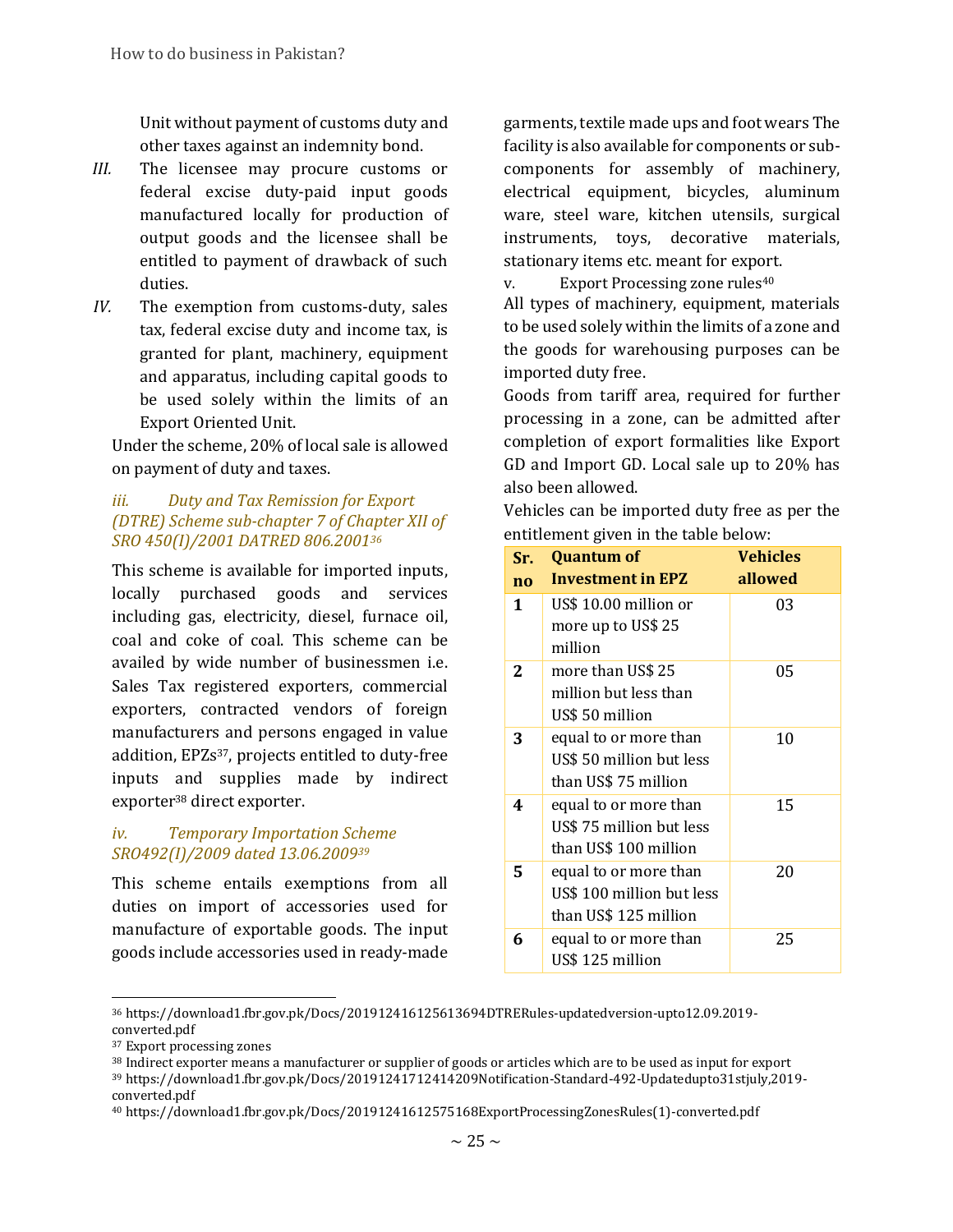#### <span id="page-33-0"></span>**B. Export Refinancing Schemes by State Bank of Pakistan (SBP)**

In order to ensure smooth flow of credit to exporters State Bank of Pakistan has introduced various credit schemes. Export Finance Scheme, Islamic Export Refinance Scheme, Scheme for Long Term Financing for Export oriented Projects.

#### <span id="page-33-1"></span>*i. Export Refinance Scheme*

This is a short-term financing facility by State bank of Pakistan, which provides refinancing facility for 180 days for direct exporters and 120 days for indirect exporters at the current mark-up rate of 3%. Any exporter (Direct or Indirect<sup>41</sup>) can avail the facility through any of commercial bank, after fulfilling collateral requirements of the bank for commodities not listed in "negative list" (Negative list for Export Refinancing Scheme [https://www.sbp.org.pk/bpd/2003/efs](https://www.sbp.org.pk/bpd/2003/efs-negative.pdf)[negative.pdf\)](https://www.sbp.org.pk/bpd/2003/efs-negative.pdf).

The Scheme is available under two parts. **Part-I of ERS**

Financing under Part I of the Scheme is a transaction-based facility. The finance is granted by the bank to the exporter on the basis of a Firm Export Order / Export Letter of Credit, for a maximum period of 180 days. The financing facility can be availed at preshipment stage for procuring inputs and manufacturing the goods to be exported. Financing at Post Shipment stage is also granted against goods already shipped to the importer abroad, for the period up-to realization of export proceeds or 180 days, whichever is earlier

#### **Part-II of ERS**

l

Under Part-II of the Scheme, a revolving finance limit is sanctioned to the exporter

equivalent to 50% of his export performance during the previous year on July -June basis. Exporters can avail this financing facility for a period of 180 days. Facility once availed needs to be repaid in totality. Exporters having availed Part-II facilities have to export / ship eligible goods and realize export proceeds and submit the evidence of performance on the prescribed statement within two months from close of each financial year.

#### <span id="page-33-2"></span>*ii. Islamic Export Refinancing Scheme*

The IERS caters the needs of the exporters who wish to avail finances under Shariah compliant modes. Exporters can avail the scheme from participating Islamic Banks or Islamic Banking branches of Commercial banks, if the exporter fulfills the criteria stated in the scheme for Musharika Pool (no fixed rate) and can finance their purchases for maximum period of 180 days for a Direct exporter and 120 days for indirect exporter against eligible commodities. Musharika Pool under the IERS is a pool consisting on minimum 10 Blue Chip Companies with diversified line of businesses to whom the Islamic Bank have provided financing facilities on Shariah compliant modes.

The criteria for selection of blue chip companies for the Musharika Pool is as under: -

(a) No CIB report or export over dues that are not realized over a period of more than one year

(b) should fulfill at least one of the following three conditions;

- good record on the stock exchange,
- a credit rating of B+
- an average ROE higher than the rates on EFS

<sup>41</sup> on the basis of Standardized Purchase Order (SPO) or the Inland Letter of Credit (ILC) to be established by the Direct Exporter against the particular Export Order/Contract/Letter of Credit. IDE will be eligible to avail finance from banks against ILC or SPO, to the extent of the amount mentioned therein. The period of financing by bank to an Indirect Exporter shall be determined as per the terms of the relevant ILC/SPO, but subject to a maximum of 120 days.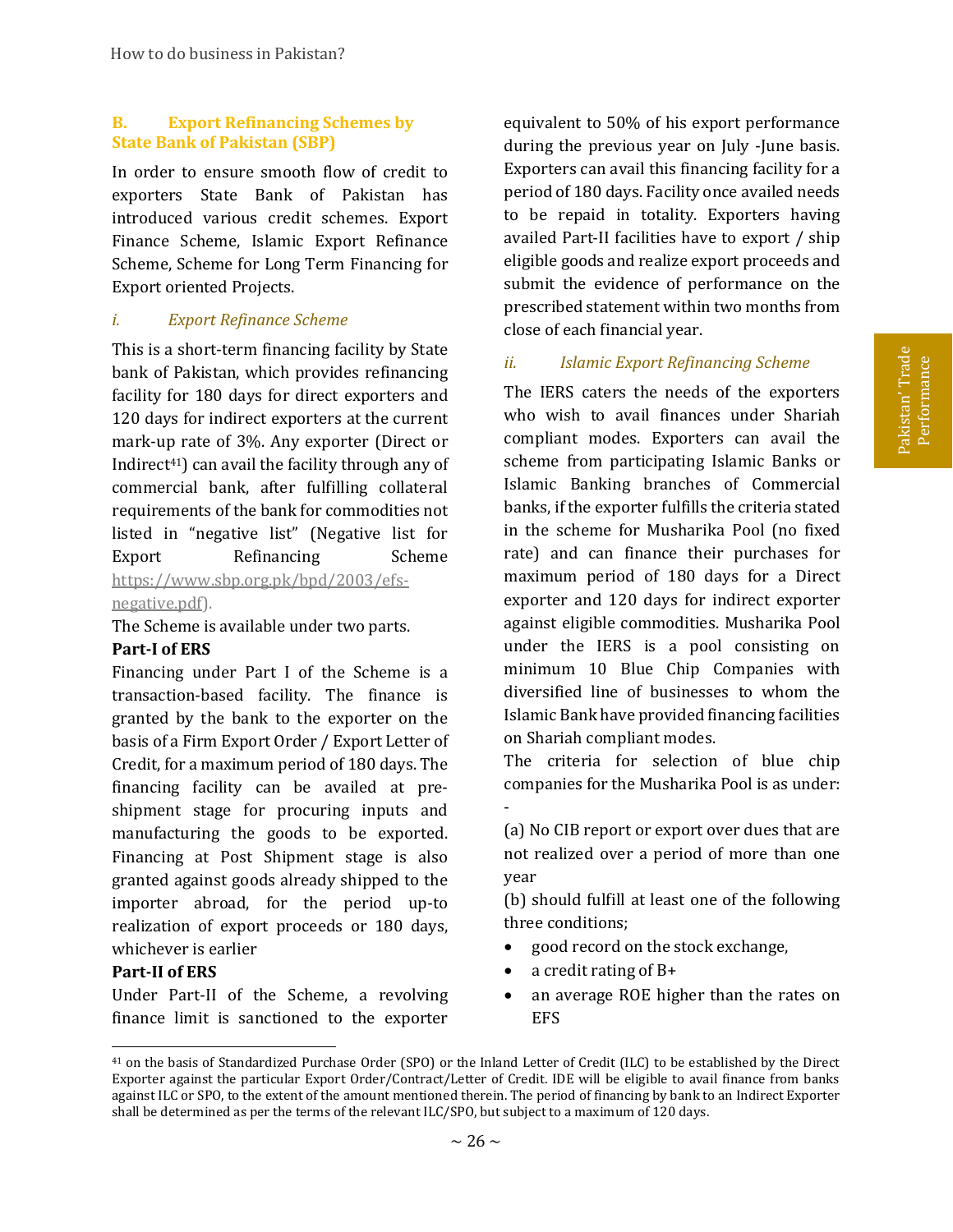# <span id="page-34-0"></span>*iii. Long Term Financing facility for Plant and Machinery (LTFF)*

As the name indicates, this is a long term financing scheme. Financing is available for export-oriented projects<sup>42</sup> to an extent of Rs. 5 billion for purchase of imported and locally manufactured new plant and machinery for a maximum period of 10 years (inclusive of grace period). For this scheme, State Bank has fixed an annual mark-up rate of 5 percent.

# <span id="page-34-1"></span>*iv. Islamic Long Term Financing Facility for Plant and Machinery(ILTFF)*

State bank of Pakistan facilitates the exporters for long term financing based on Shariah laws. The scheme provides 10 years of currency finance facility for imported as well as locally manufactured Plant and machinery by export oriented projects.

Sectors eligible ILTFF scheme are:

# **Core categories**

- Textile and Garments (Fabric, garments, made-ups, Towels, Art Silk and synthetic)
- Rice Processing
- Leather and leather products
- Sports goods
- Carpets and wools
- Surgical instruments

# **Development categories**

- Fisheries (boat manufacturing/ modification and chilling equipment)
- Meat and Poultry (hatching purposes and equipment for preservation / packing / canning chicken & meat)
- Fruits/Vegetable & Processing, Cereals
- IT software and services (Hardware & equipment for IT & Services sector exports)
- Marble & Granite (cutting and polishing of marble & granites and of handicrafts)
- Gems and Jewelry

l

• Engineering Goods

# **Other sectors**

Generators / Captive Power Plants, used in eligible sectors. Ethanol, Furniture, Pharmaceutical, Spinning and Ginning sectors, Regeneration of textile waste, Glass sector, Dairy sector and Soda ash.

# *Other relief measures to fight the COVID-19 by State Bank of Pakistan*

Government of Pakistan has announced a "Temporary Economic Refinance Facility" to stimulate investments in post COVID period. Under the scheme the banks will facilitate the investor for investment in new industrial units by financing purchase of new imported or locally manufactured plant and machinery at the maximum rate of 7% (SBP refinance rate is 3%) for 10 years. This scheme is available for all manufacturing industries, with the exception of power sector.

# <span id="page-34-2"></span>**C. Duty Drawback Schemes by Ministry of Commerce**

To facilitate exporters, Ministry of Commerce has provided the facility of duty drawback on local taxes and levies to both textile and nontextile sector.

Ministry has issued, in this regards:

# <span id="page-34-3"></span>*i. "SRO. 711(I)/2018" dated June 8th, 2018 for non-textile sector*

The categories eligible for DTRE includes: gloves; footballs and other sports goods; leather garments; footwear; cutlery; electrical fan; transport equipment; auto parts and accessories; machinery including electrical machinery; furniture; stationary; fruits and vegetables and meat and meat preparations.

# <span id="page-34-4"></span>*ii. Notification No.1(42-B) TID/18-TR-II" for textile sector*

The scope of the notification extends to textile based products under three broad categories

<sup>42</sup> Allowed as per Export Policy order issued by MoC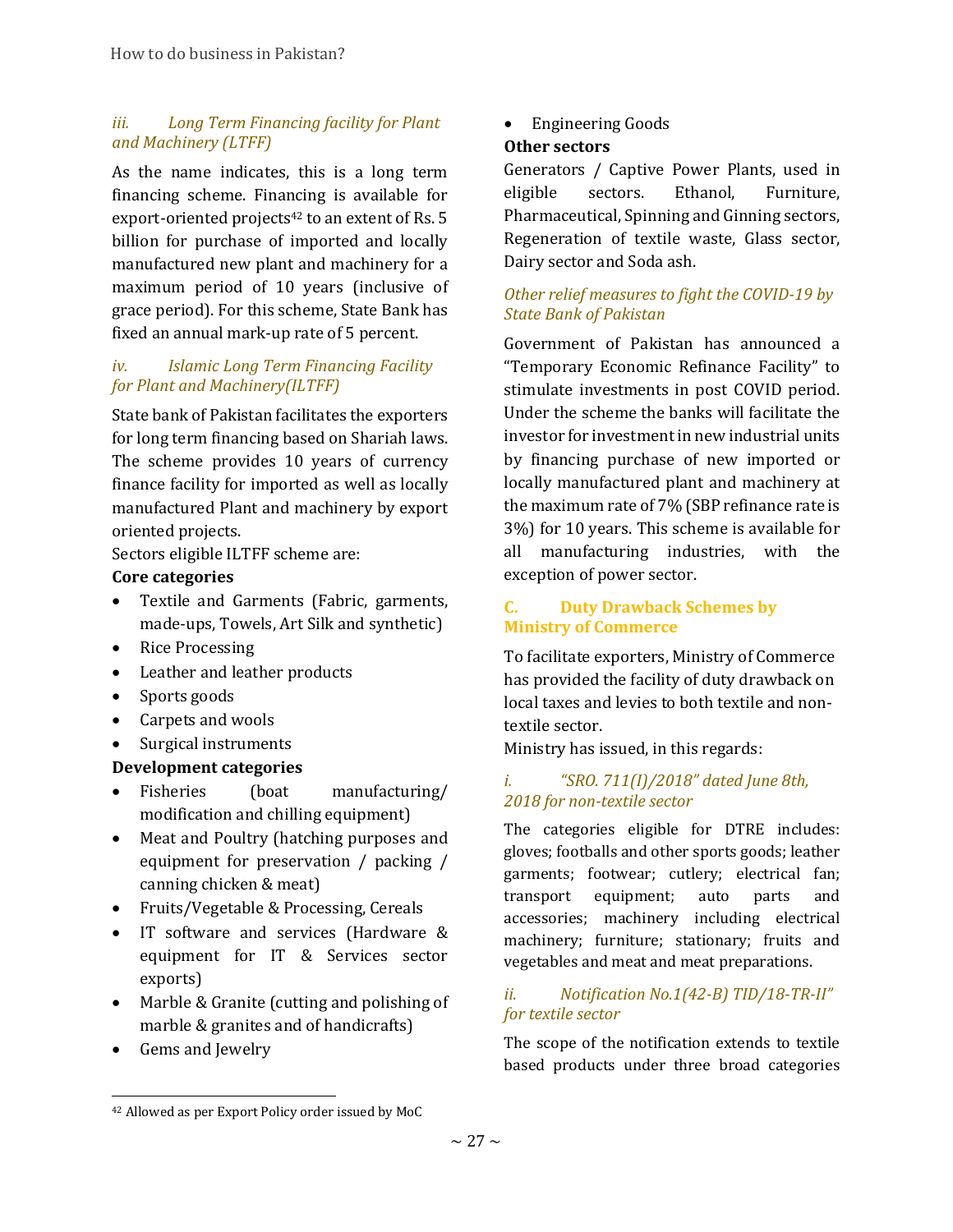namely Garment, Made-ups, and Processed fibers.

The duty drawback under the aforementioned SROs and notifications is allowed for the shipments made from 1st July, 2018 to 30th June, 2021. The scope of the facility has been extended to include even the export processing zones of the country. Under the facility, 50% of the drawback is directly given to the exporter while certain conditions are put in place for the remaining 50% of the drawback. An increment of 10% or more in the export performance from the previous year is required in order to be eligible for the remaining 50% of the drawback. In case the exporter has targeted non-traditional markets an additional 2% drawback is allowed. Non-traditional markets in this regard includes: 58 African markets, 40 Latin American markets and 8 Commonwealth of independent states.

# <span id="page-35-0"></span>**D. Import Tariff Rationalization**

In order to enhance the competitiveness of the domestic industry and to facilitate the manufacturers-cum-exporters Government of Pakistan has gradually liberalized tariffs. The number of general tariff slabs are gradually reduced.

In the Finance Act FY2019-20, tariff on 1,635 tariff lines comprising raw materials and capital goods was reduced from 3% to 0%. The current four duty slabs are 3%, 11%, 16% and 20%, with a large number of tariff lines subject to additional duty of 2%, 4% to 7%.

# <span id="page-35-1"></span>**E. Imported items exempted for Sales tax**

All goods imported into Pakistan are liable to sales tax at the time of import, except goods specifically exempted under section 13 as mentioned in Sixth Schedule of the Sales tax act, 1990 (amended up to  $30<sup>th</sup>$  June, 2020). (See: exempted imports along with the PCT codes)

[https://download1.fbr.gov.pk/Docs/202081](https://download1.fbr.gov.pk/Docs/2020812168165722SalesTaxAct,1990updatedupto(30.06.2020)--.pdf) [2168165722SalesTaxAct,1990updatedupto\(3](https://download1.fbr.gov.pk/Docs/2020812168165722SalesTaxAct,1990updatedupto(30.06.2020)--.pdf) [0.06.2020\)--.pdf](https://download1.fbr.gov.pk/Docs/2020812168165722SalesTaxAct,1990updatedupto(30.06.2020)--.pdf)

# <span id="page-35-2"></span>**F. Imported items exempted for Federal Excise duty**

Goods imported in Pakistan are subject to federal excise duty. Finance act 2007 has exempted imported goods from such compulsion. Currently only a limited number of items face FED in Pakistan. The list of such items is included in the First Schedule of Federal Excise Act, 2005 (amended up to 30th June,2020).

(See: list of excisable imports along with duty rate)

[https://download1.fbr.gov.pk/Docs/202081](https://download1.fbr.gov.pk/Docs/2020812168190190FEDAct,2005updatedupto30-06-2020--.pdf) [2168190190FEDAct,2005updatedupto30-06-](https://download1.fbr.gov.pk/Docs/2020812168190190FEDAct,2005updatedupto30-06-2020--.pdf) [2020--.pdf](https://download1.fbr.gov.pk/Docs/2020812168190190FEDAct,2005updatedupto30-06-2020--.pdf)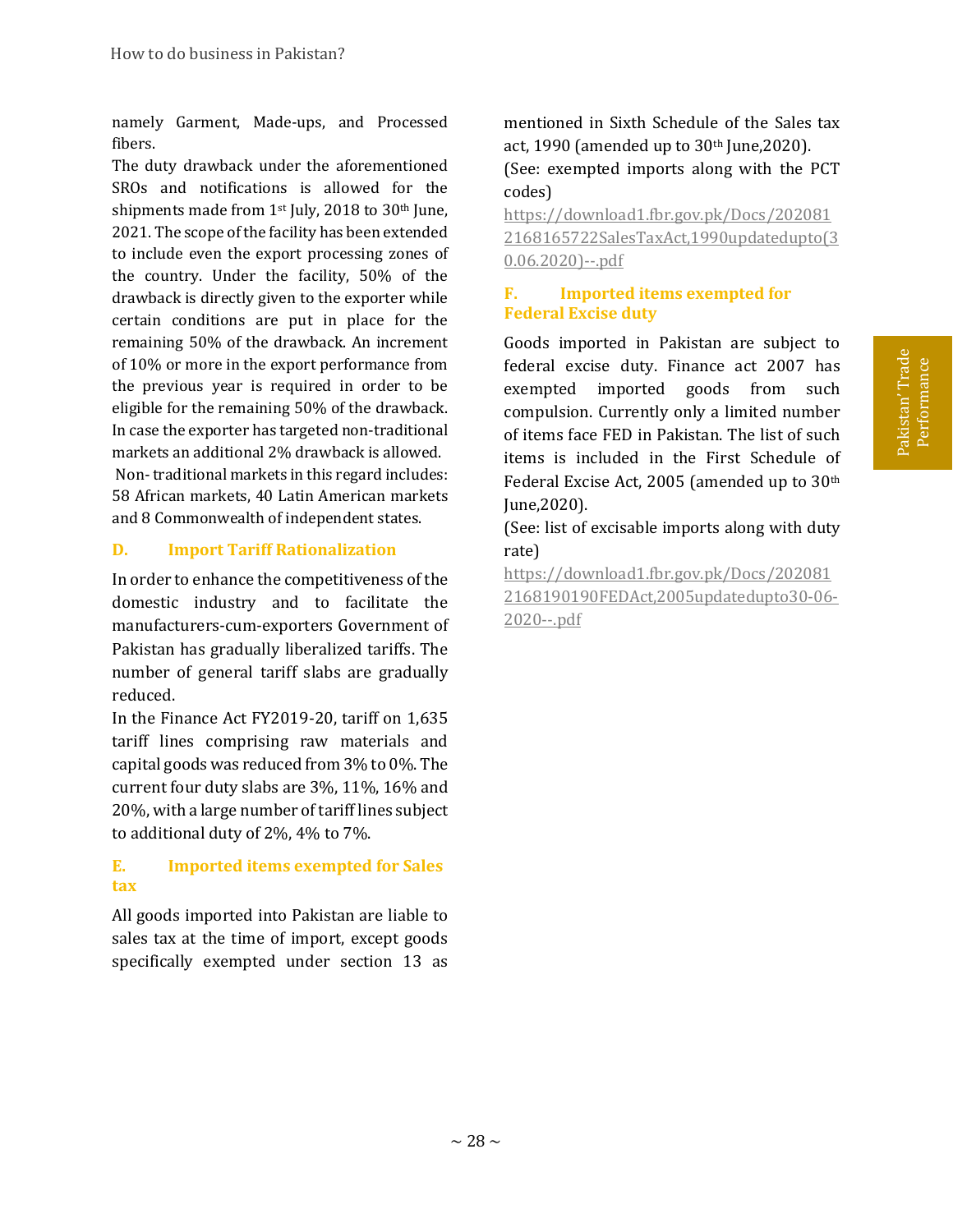# Section 4: **Doing Business in Pakistan**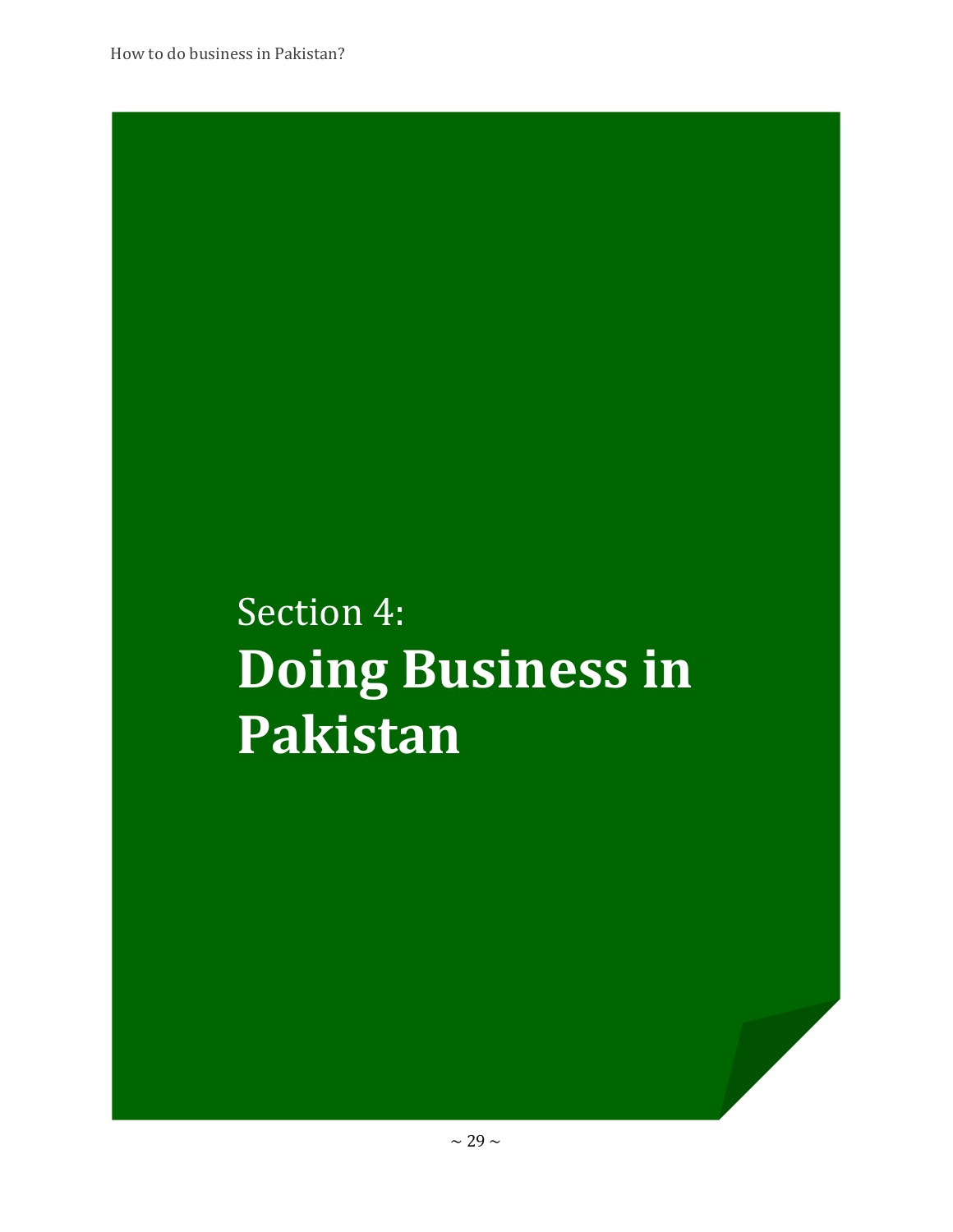# **Steps to Start Business in Pakistan**





**Figure 6: Steps to start business in Pakistan**

### **Step 1: Register a business**

**Relevant agencies** 

- 1. Register Limited Liability company: Security & Exchange Commission of Pakistan<sup>43</sup>
- 2. Register Unlimited Liability Company:
	- a. Ease of doing business, Government of Sindh<sup>44</sup>
	- b. Ease of doing business, Government of Punjab<sup>45</sup>

### **Step 2: Apply for construction permit**

**Relevant agencies** 

- 1. Apply permit in Sindh: Sindh Building Control Authority<sup>46</sup>
- 2. Apply permit in Punjab:

<sup>43</sup> https://eservices.secp.gov.pk/eServices/

<sup>44</sup> http://business.sindh.gov.pk/

<sup>45</sup> https://register.business.punjab.gov.pk/

<sup>46</sup> https://sbca.gos.pk/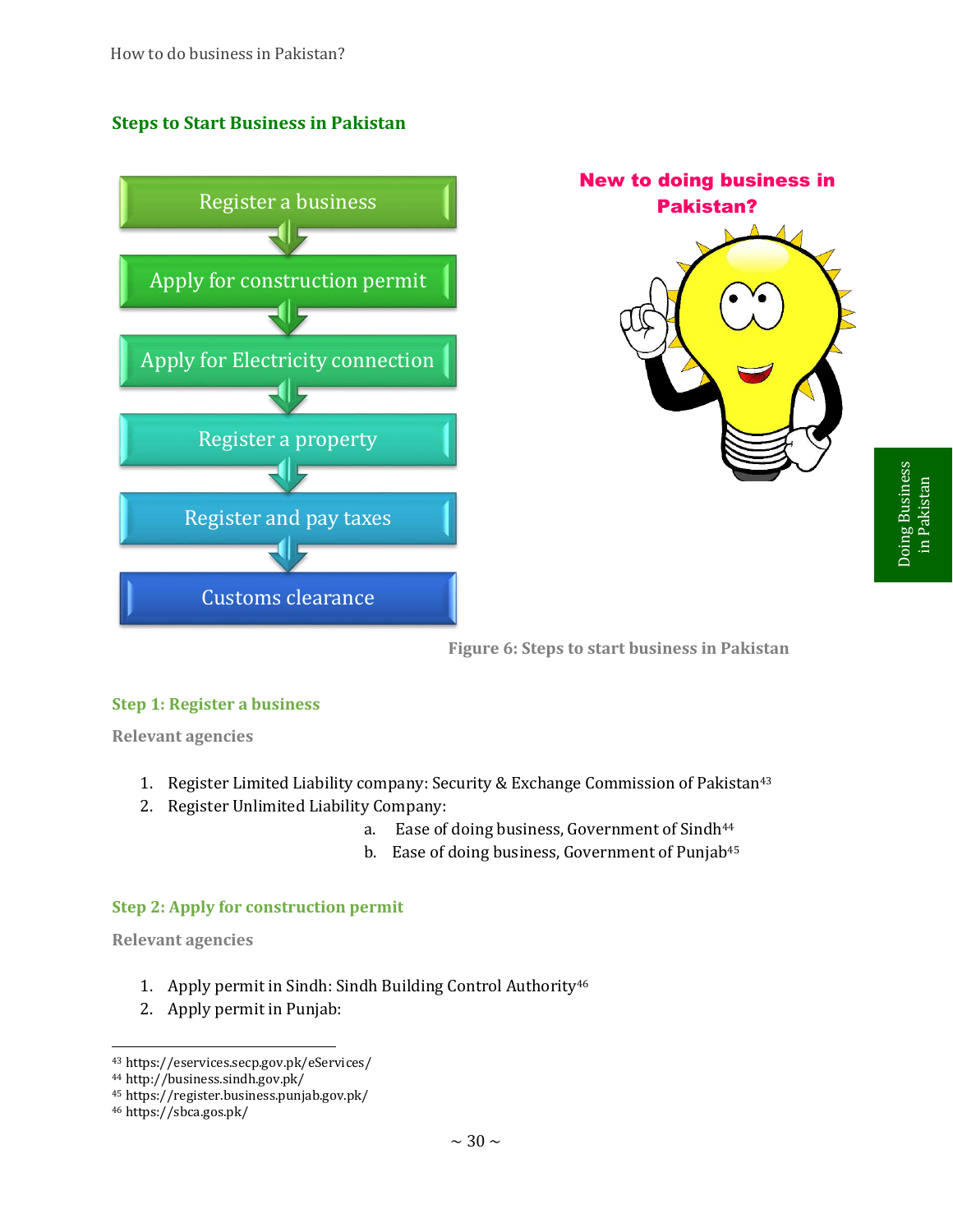- a. E-Khidmat Centers<sup>47</sup>
- b. Lahore Development Authority<sup>48</sup>

# **Step 3: Apply for electricity connection**

**Relevant agencies** 

- 1. Apply connection in Sindh: Karachi Electric (K-electric)<sup>49</sup>
- 2. Apply connection in Punjab: Lahore Electric Supply Company (LESCO)<sup>50</sup>

### **Step 4: Register a property**

**Relevant agencies** 

- 1. Register a property in Sindh: Board of Revenue Sindh<sup>51</sup>
- 2. Register a property in Punjab: Punjab Land record Authority<sup>52</sup>

### **Step 5: Register and pay taxes**

**Relevant agencies** 

- 1. Register, File and pay taxes online: FBR IRIS Porta53l
- 2. Register and file sales tax online: FBR eFile Portal<sup>54</sup>

### **Step 6: Customs Clearance**

**Relevant agencies** 

1. FBR's WeBOC Portal<sup>55</sup>

l <sup>47</sup> https://fc.punjab.gov.pk/

<sup>48</sup> https://www.lda.gop.pk/

<sup>49</sup> https://www.ke.com.pk/

<sup>50</sup> http://www.lesco.gov.pk/

<sup>51</sup> https://sindhzameen.gos.pk/

<sup>52</sup> https://www.punjab-zameen.gov.pk/

<sup>53</sup> https://iris.fbr.gov.pk/public/txplogin.xhtml

<sup>54</sup> https://e.fbr.gov.pk/AuthLogin.aspx

<sup>55</sup> https://www.weboc.gov.pk/(S(3tqg1ppt5rxd3mqksrj54gcs))/Login.aspx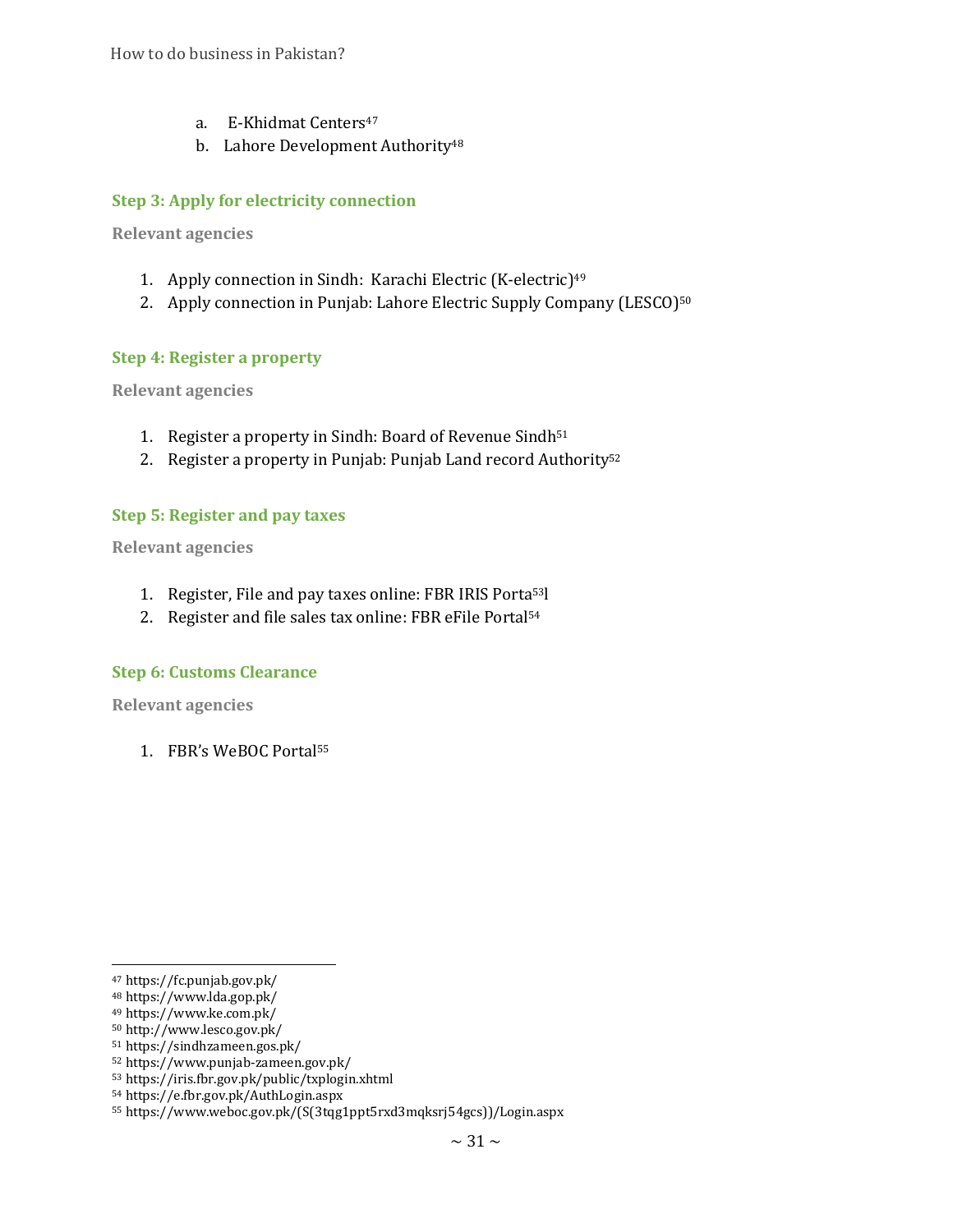### **Pakistan's Doing Business in DB 2020**

*Pakistan is constantly making efforts to improve business environment in the country in collaboration with World Bank, International Finance Corporation and UKaid. Since 2016, almost 300 reforms have been implemented to improve investment climate in the country. During last year, Pakistan advanced 28 places to 108th place on ease of doing business global ranking. On the measure of absolute progress towards best practice, Pakistan has improved its score from 55.31to 61.00 and was recognized as the top reformer in South Asia and sixth reformer in the world. The improved performance indicators for year 2020 are:*

- 1. **Starting a business**: Pakistan made starting a business easier by expanding procedures available through the online one-stop shop. This reform applies to both Karachi and Lahore. Furthermore, Pakistan has abolished the Labor Department registration fee for Lahore.
- 2. **Dealing with Construction Permits:** Pakistan made obtaining a construction permit easier and faster by streamlining the approval process and also made construction safer by ensuring that building quality inspections take place regularly in Karachi. While in Lahore the operational efficiency has been improved by establishing one-stop shop for construction permitting.
- 3. **Getting Electricity**: Pakistan made getting electricity easier by enforcing service delivery time frames and by launching an online portal for new applications. Pakistan also increased the transparency

of electricity tariff changes. This reform applies to both Karachi and Lahore.

- 4. **Registering Property**: Pakistan (Karachi) made property registration faster by making it easier to execute and register a deed at the Office of the Sub-Registrar. Pakistan (Lahore) made registering property easier by increasing the transparency of the land administration system.
- 5. **Paying Taxes**: Pakistan made paying taxes easier by introducing online payment modules for value added tax and corporate income tax, and less costly by reducing the corporate income tax rate. This reform applies to both Karachi and Lahore.
- 6. **Trading across Borders**: Pakistan made trading across borders easier by enhancing the integration of various agencies in the Web-Based One Customs (WEBOC) electronic system and coordinating joint physical inspections at the port. This reform applies to both corporate income tax, and less costly by<br>
reducing the corporate income tax rate.<br>
This reform applies to both Karachi and<br>
Lahore.<br> **Trading across Borders**: Pakistan made<br>
trading across Borders: Pakistan made<br>
trading a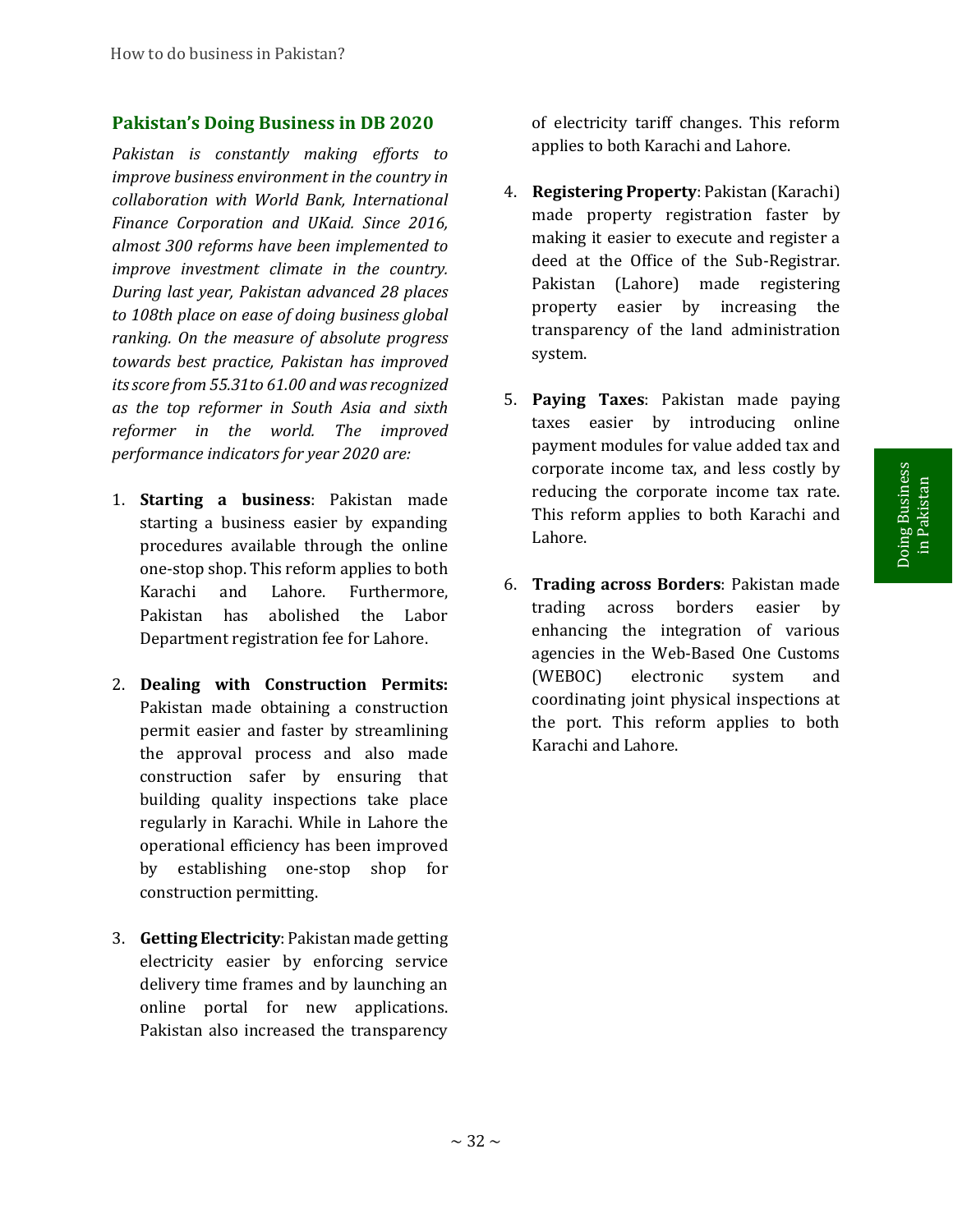# **6th EODB Reform Plan for DB 2022**

6th reform plan has been devised, in consultation with all federal and provincial stakeholders, private sectors and world bank local team for the doing business report 2022, containing more than 90 reform actions across all 10 business indicators.

The 6th plan for DB 2022 involves:

|  |  |  |  | Table 9: Reforms for DB 2022 to be completed in year 2020 |  |  |
|--|--|--|--|-----------------------------------------------------------|--|--|
|  |  |  |  |                                                           |  |  |

| <b>DB</b> indicator              | Reforms for DB 2022 to be completed in                                                                                                                                                                                                                                                                                                                                                             |  |  |  |  |
|----------------------------------|----------------------------------------------------------------------------------------------------------------------------------------------------------------------------------------------------------------------------------------------------------------------------------------------------------------------------------------------------------------------------------------------------|--|--|--|--|
|                                  | <b>year 2020</b>                                                                                                                                                                                                                                                                                                                                                                                   |  |  |  |  |
| <b>Starting a business</b>       | $\checkmark$ PITB <sup>56</sup> is integrating Punjab Business<br><b>Registration Portal with FBR</b>                                                                                                                                                                                                                                                                                              |  |  |  |  |
| Dealing with construction permit | $\checkmark$ LDA <sup>57</sup> is making it mandatory to obtain<br>an insurance policy to cover possible<br>structural flaws or problems in the<br>building once it is in use.<br>$\checkmark$ SBCA <sup>58</sup> and LDA is introducing GIS for<br>eliminating initial physical inspection of<br>site.<br>$\checkmark$ LDA is also trying to introduce online<br>payment system through all banks |  |  |  |  |
| <b>Getting Electricity</b>       | $\checkmark$ K. E <sup>59</sup> is updating interactive interface<br>for more proactive and transparent<br>communication                                                                                                                                                                                                                                                                           |  |  |  |  |
| <b>Registering property</b>      | $\checkmark$ BOR/PIBT are fully automating the<br>process of issuance of stamp duties.<br>$\checkmark$ BOR <sup>60</sup> Sindh is launching an online<br>application for issuance of Sale<br>Certificate.                                                                                                                                                                                          |  |  |  |  |
| <b>Getting credit</b>            | E-registry has been operationalized this<br>$\checkmark$<br>will improve the strength of legal rights<br>index for Pakistan<br>$\checkmark$ SBP is expanding e-CIB capacity to<br>maintain overdue/default history for a<br>period of 2 years.<br>$\checkmark$ SBP is also sharing of data from utilities<br>and retail companies with the Private<br><b>Credit Bureaus</b>                        |  |  |  |  |

<sup>56</sup> Punjab Information Technology Board

<sup>57</sup> Lahore development Authority

<sup>58</sup> Sindh Building Control Authority

<sup>59</sup> K-electric

<sup>60</sup> Board of Revenue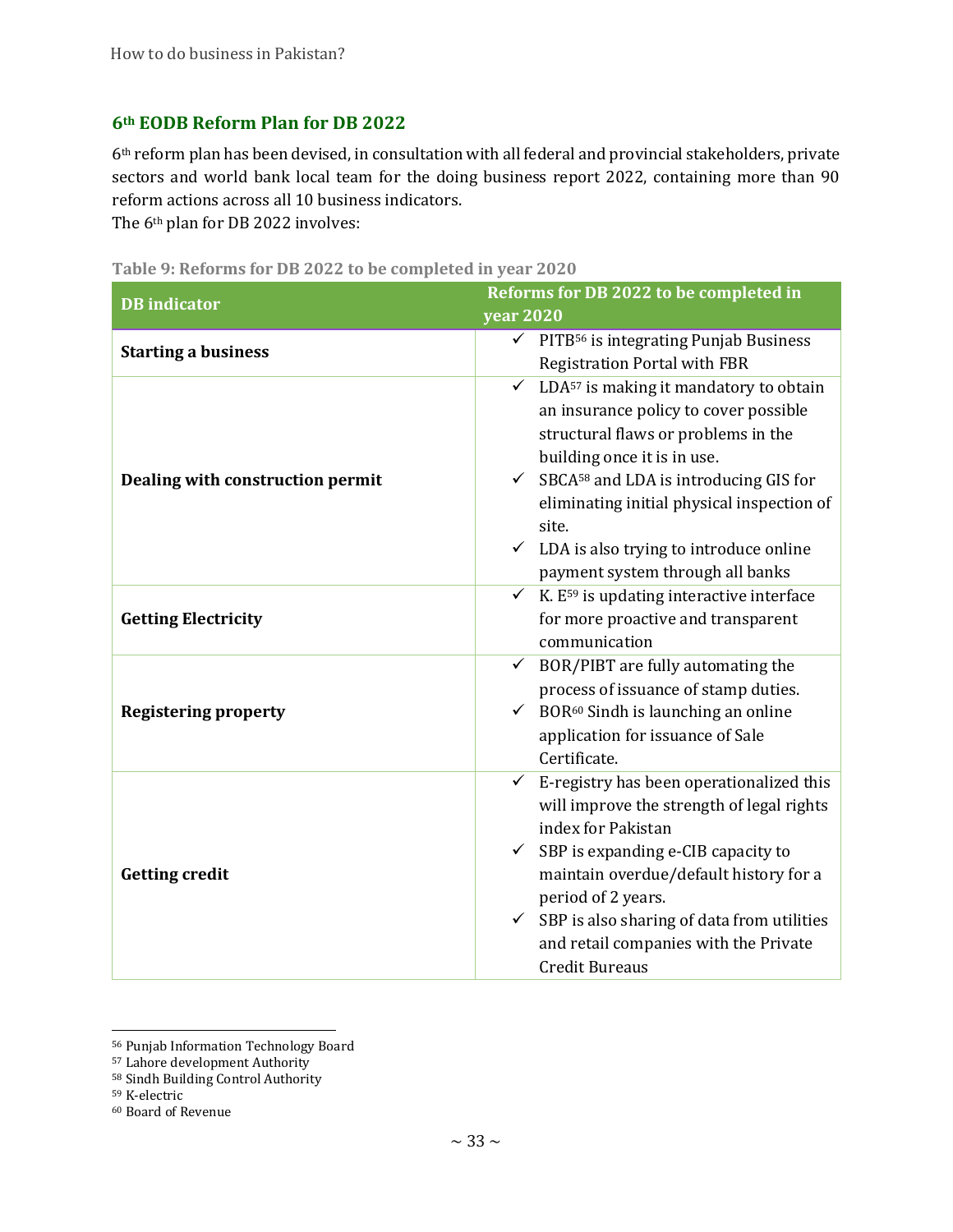| <b>Protecting Minority investor</b> | Related party regulations have been<br>✓<br>amended to enhance disclosure and<br>transparency                                                                                                                                                                                                                                                                                                                                                                                                                                                                                                                                                                                                                                       |
|-------------------------------------|-------------------------------------------------------------------------------------------------------------------------------------------------------------------------------------------------------------------------------------------------------------------------------------------------------------------------------------------------------------------------------------------------------------------------------------------------------------------------------------------------------------------------------------------------------------------------------------------------------------------------------------------------------------------------------------------------------------------------------------|
| <b>Paying Taxes</b>                 | $\checkmark$ FBR has simplified tax regulations,<br>reduced VAT return filing time to 49<br>hours, reduced withholding tax<br>transactions, and started issuing<br>corporate tax refunds through direct<br>bank transfers.                                                                                                                                                                                                                                                                                                                                                                                                                                                                                                          |
| <b>Trading across borders</b>       | $\checkmark$ FBR/Customs is trying to introduce the<br>idea of packing and repacking of goods<br>by single agency as per the<br>international practice.<br>$\checkmark$ Smart Examination systems at ports is<br>to be improved to reduce clearance<br>time                                                                                                                                                                                                                                                                                                                                                                                                                                                                         |
| <b>Enforcing Contracts</b>          | In order to operationalize commercial courts<br>with legal support, Commercial law is under<br>review and approval in Punjab. Other reforms<br>include:<br>$\checkmark$ E-filling of claims, reduction of filing<br>and service timeframe to 6 days, trial<br>and judgement time frame to 118 days,<br>enforcement of judgement timeframe<br>to40 days<br>Introduction of case management<br>$\checkmark$<br>practices to address delays during the<br>trial period<br>Introducing financial incentives for the<br>parties to attempt mediations<br>$\checkmark$ Introducing e-filling of initial<br>complaints in commercial cases<br>Introducing pretrial conferences as a<br>$\checkmark$<br>critical element of case management |
| <b>Resolving Insolvency</b>         | SECP is creating awareness about insolvency<br>related laws amongst corporate entities and<br>legal practitioners.                                                                                                                                                                                                                                                                                                                                                                                                                                                                                                                                                                                                                  |
|                                     |                                                                                                                                                                                                                                                                                                                                                                                                                                                                                                                                                                                                                                                                                                                                     |

Source[: https://pakistandoingbusiness.com/](https://pakistandoingbusiness.com/)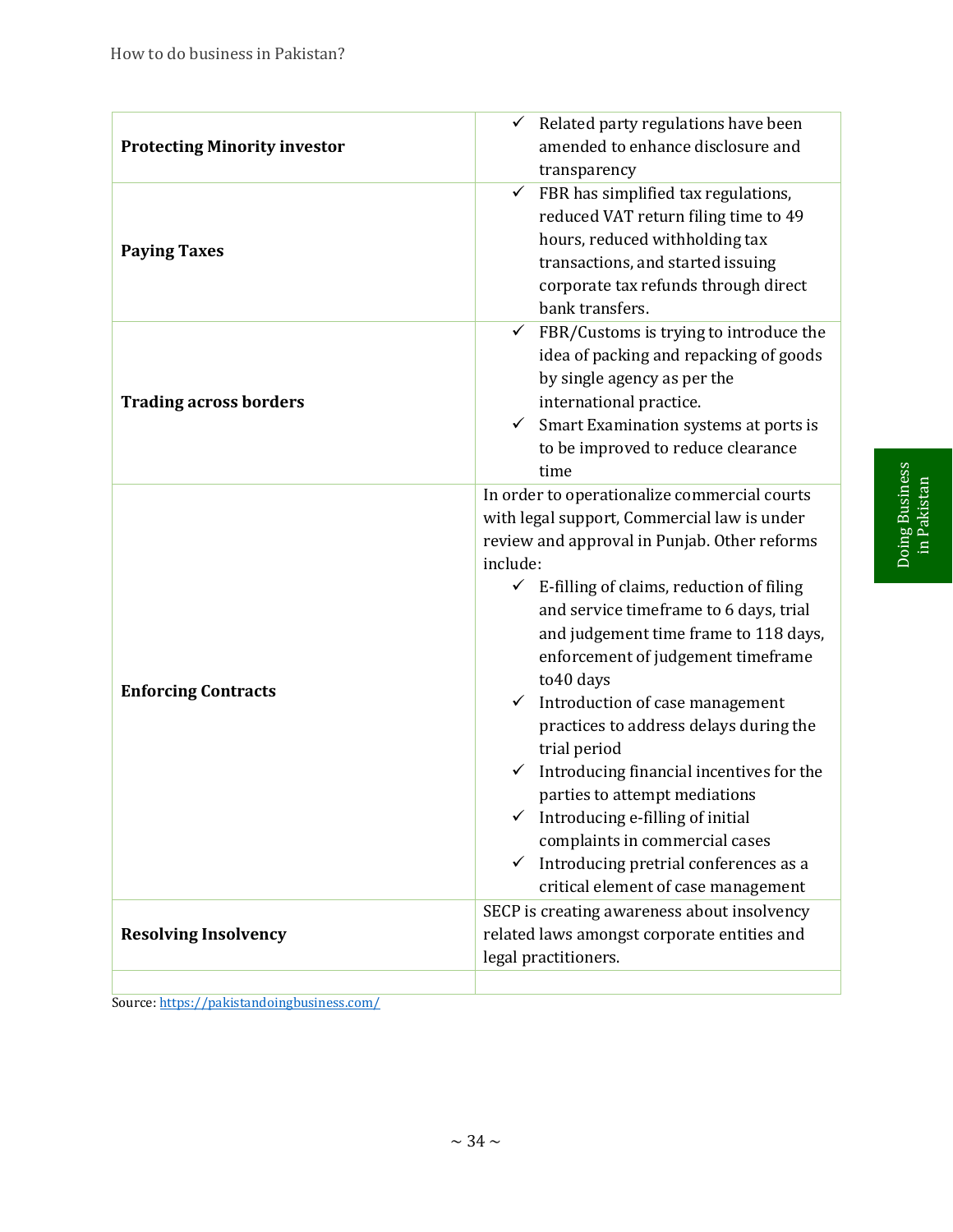# **Section 5: Pakistan's Companies Act**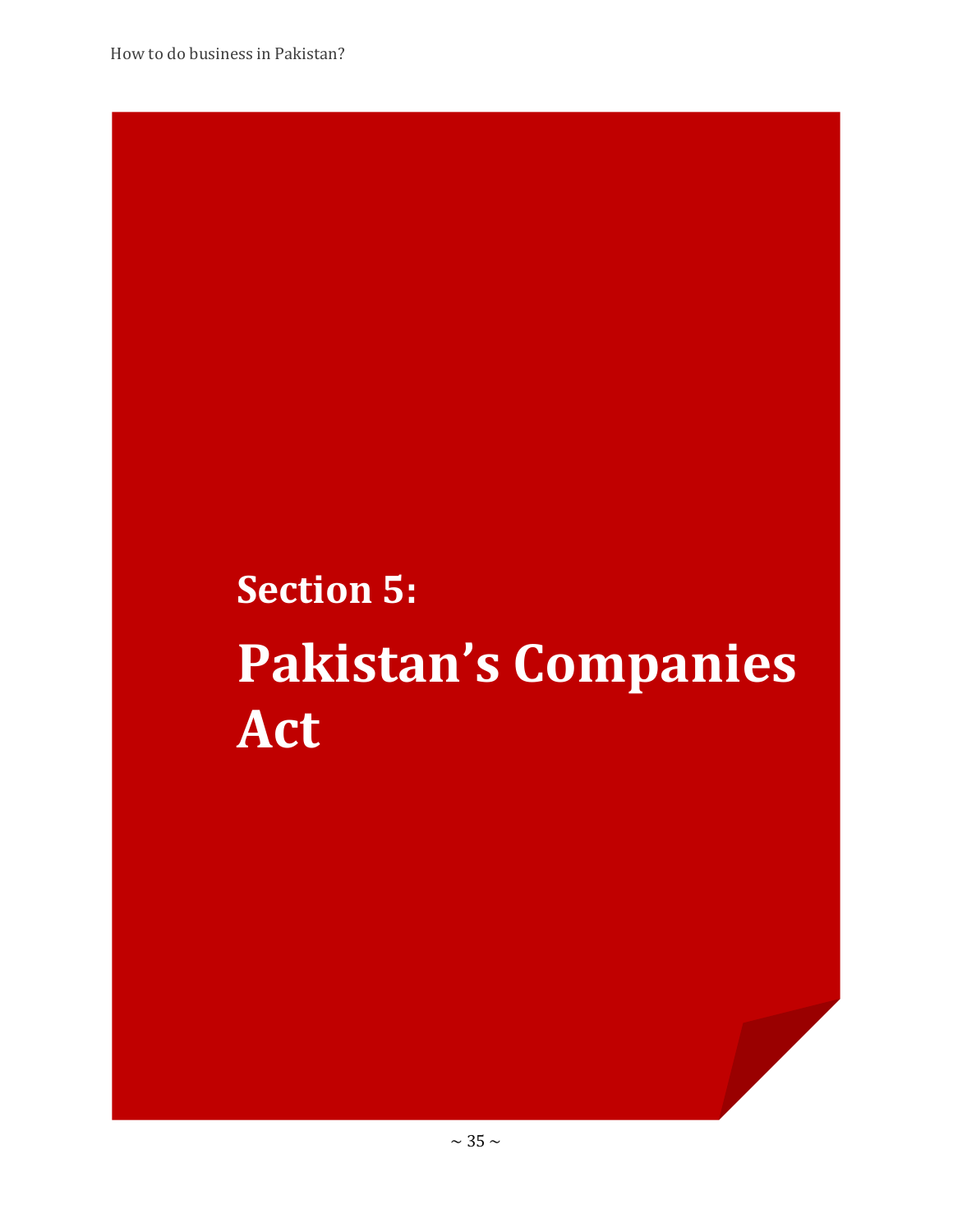# **Companies Act, 2017**

Pakistan had adopted its first Companies Act of 1913 right after its creation in 1947. The Companies Act, 1913 remained in operation and existence until the Companies Ordinance, 1984 was promulgated to regulate the corporate entities in Pakistan. The Companies Ordinance, 1984 was a major breakthrough in terms of streamlining of corporate laws keeping in view the local business environment and it governed the corporate regime for more than three decades.

To incorporate the changes of the modern time, another act promulgated in, 2017 which replaced the Companies Ordinance, 1984. In continuation of those efforts, the most recent development is the promulgation of Companies (second Amendment) Ordinance. These amendments have been made in the context of Ease of Doing Business. At the same time, certain powers previously given conferred on the Minister in Charge to ease out the process have now been taken away, in most of the cases.

The Companies act 201761, with 515 sections and 8 schedules, facilitates corporatization and promotes development of corporate sector, encourages use of technology and electronic means in conduct of business and regulation thereof, regulates corporate entities for protecting interests of shareholders, creditors, other stakeholders and general public, inculcate principles of good governance and safeguard minority interests in corporate entities and provide an alternate mechanism for expeditious resolution of corporate disputes and matters. Main facilities provided in the law includes:

# **Mode of forming a company**

- Three or more persons may form a public company
- Two or more persons may form a private company
- One person may form a single member company

A company formed may be a company with or without limited liability, that is:

- a) a company limited by shares;
- b) company limited by guarantee; or
- c) An unlimited company

### **Incorporation**

Incorporation is made easier as:

- Process of company registration is simplified by filling one form with model memorandum<sup>62</sup> and article of association.
- The memorandum should state the principle line of business and any change. subsequently to be notified within 30 days.
- The company can engage in any lawful business as per section 26.
- Directors and CEO to be appointed at the time of incorporation and no separate filling is required subsequently.
- Registered address is not required at the time of incorporation and application can be filed using correspondence address only.
- Share money to be deposited within 30 days of incorporation.
- Receipt of subscription money to be certified by a chartered accountant or a cost or management accountant within 45 days of incorporation.
- Registered office to be intimated within 30 days of incorporation.

<sup>61</sup>[Companies Act, 2017](https://www.ilo.org/dyn/natlex/docs/ELECTRONIC/104943/128178/F-1907703579/PAK104943.pdf)

 $62$  –memorandum|| means the memorandum of association of a company as originally framed or as altered from time to time in pursuance of company law or of this Act;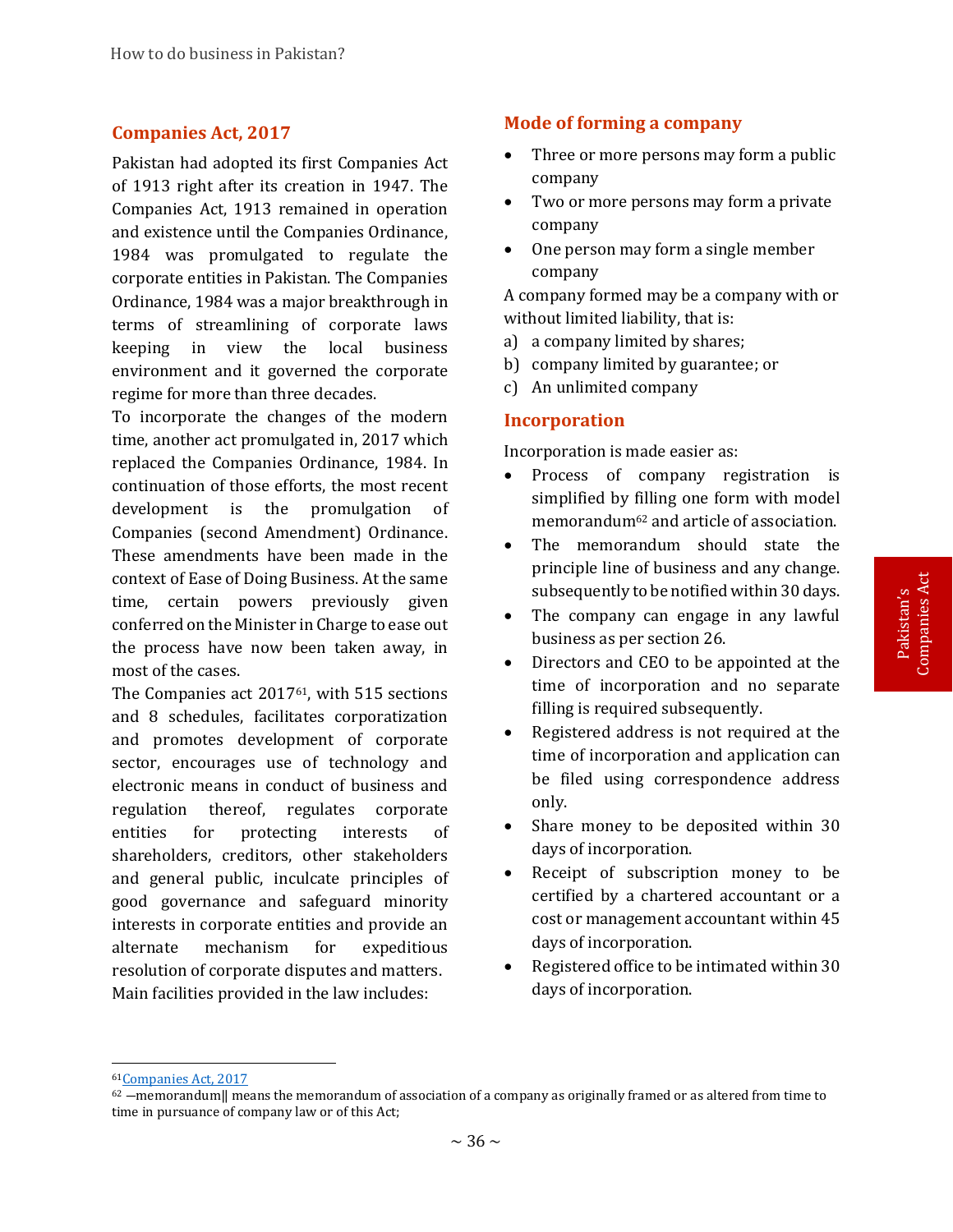# **Commencement of business by a public company (section 19)**

Public limited company is required to obtain Certificate of Commencement of business before starting business. For private businesses acceptance of documents by the registrar is the conclusive evidence for a company to start business and no certificates are required.

# **Documentation**

### **Memorandum and Articles**

As per the Act the process of alteration in Memorandum of Association<sup>63</sup> and Articles<sup>64</sup> is simplified as:

Alteration would take effect by special resolution

- Change in principle line of business does not require approval from commission, only amended memorandum to be filled with the registrar within 30 days.
- Where change is related with change in place of registered office or adoption of any business activity or any change therein which is subject to license, registration, permission or approval under any law require approval from Commission.
- A copy of the altered articles of association shall within 30 days of from the date of passing of resolution, be filled with the registrar for registration as articles of association of company.

# **Prospectus<sup>65</sup>**

The Act requires the company to get its prospectus duly signed by every person who is named therein as a director or proposed director of the company and has been filed

with the Registrar on or before the date of its publication.

# **Certificate of Shares<sup>66</sup>**

The Act reduces the time limit for every company for the issue of certificates from 90 days to 30 days after the allotment of any of its share and other securities and ensure delivery of the certificates to the person entitled thereto at his registered address.

# **Meeting and Procedures**

# **Statutory Meeting**

The meeting shall be convened within a period of 180 days from the date at which company is entitled to commence business or within nine months from the date of its incorporation whichever is earlier.

Under the Ordinance the statutory meeting was required to be held within a period of not less than 3 months nor more than 6 months, from the date of commencement of business. Where first annual general meeting of a company is decided to be held earlier no statutory meeting shall be required. Further statutory report is required to be certified by the Chief Executive Officer and at least one Director, and in case of listed company also by the Chief Financial Officer.

# **Annual General Meeting / Extraordinary General**

Meeting within period of 16 months from the date of its incorporation a company is required to hold its first annual general meeting. Previously it was required to be held within a period of 18 months from the date of incorporation. Subsequent meetings are required to be held every year within a period of 120 days from the date of closure of

<sup>63</sup> Section 32

<sup>64</sup> Section 38

<sup>65</sup> Section 57

<sup>66</sup> Section 71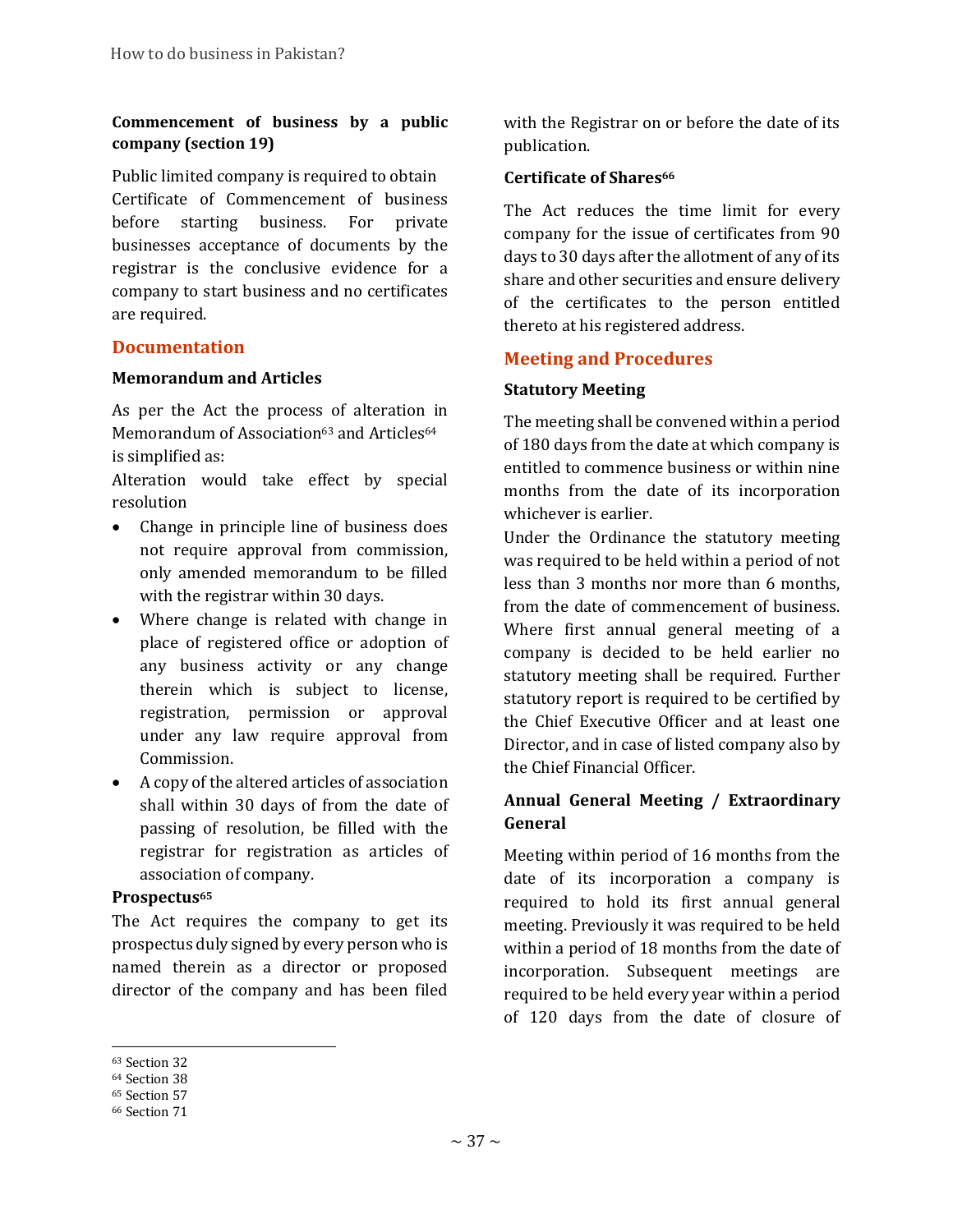financial year. The requirement of holding the subsequent annual general meeting within 15 months after the holding of its last preceding annual general meeting is no longer applicable. Single member company is exempted from the requirements to hold annual general meeting. Previously it was expressly stated that notice of an extraordinary general meeting be sent to the members at least 21 days before the date of the meeting and in case of an emergency affecting the business of the company, the registrar on application of directors authorize such meeting be held at such shorter notice as specified. However, such requirement is no longer specified. Further for companies other than listed companies if all members entitled to attend and vote at any extra ordinary general meeting so agree the meeting may be held at a shorter notice. listed companies are required to hold AGM only in the town where registered office is situated. Commission can allow to hold AGM in any other city.

### **Quorum of General Meeting**

(1) The quorum requirement of a general meeting also takes into account members attending through video-link in addition to members present personally.

(2) The quorum of a company not having share capital shall be as provided in its articles.

#### **Proxies**

The provision on proxies shall continue to be not applicable in the case of a company not having a share capital unless the articles of the company provide otherwise. These powers

under the articles were not available in the Ordinance

# **Key Personnel**

#### **MEMBERS<sup>67</sup>**

A complete and comprehensive definition of "member" has been inserted in the statute, with clarity that on the registration of a company, the subscribers of the memorandum shall become its members.

#### **DIRECTORS**

(a) Now, foreign persons who are not required to hold NTN<sup>68</sup> are no more ineligible to become director of a company. The Clause of ineligibility of a person, who is or whose spouse is engaged in business of brokerage is extended to include Future Market Brokers and their spouses.

(b) A person representing a creditor or other special interests by virtue of contractual arrangements and a person representing a member which is not a natural person are eligible to be a director even if he is not a member of the company.

#### **Minimum number of directors**

Minimum number of directors in case of public limited company is 7 while it is 2 in case of private limited company. Additionally, public interest companies shall be required to have female representation on their Board as may be specified by the Commission, and only natural person shall become a director.

#### **Disqualification of Director**

Through second amendment ordinance 2020 in July 2020, SECP has been empowered to disqualify a director in the following cases:

<sup>67</sup> Section 118

<sup>68</sup> Section 153 of companies' amendment act, May 2020

https://cdn-cms.crowe.com/pk/-/media/Crowe/Firms/Asia-

Pacific/pk/CroweHorwathPK/1Updates/Companies-Act-2017--Significant-Amendments-May-2020.pdf?la=en-

GB&modified=20200627142942&hash=574BDC760EA5D9C2B2126D938FAA370014E28DF9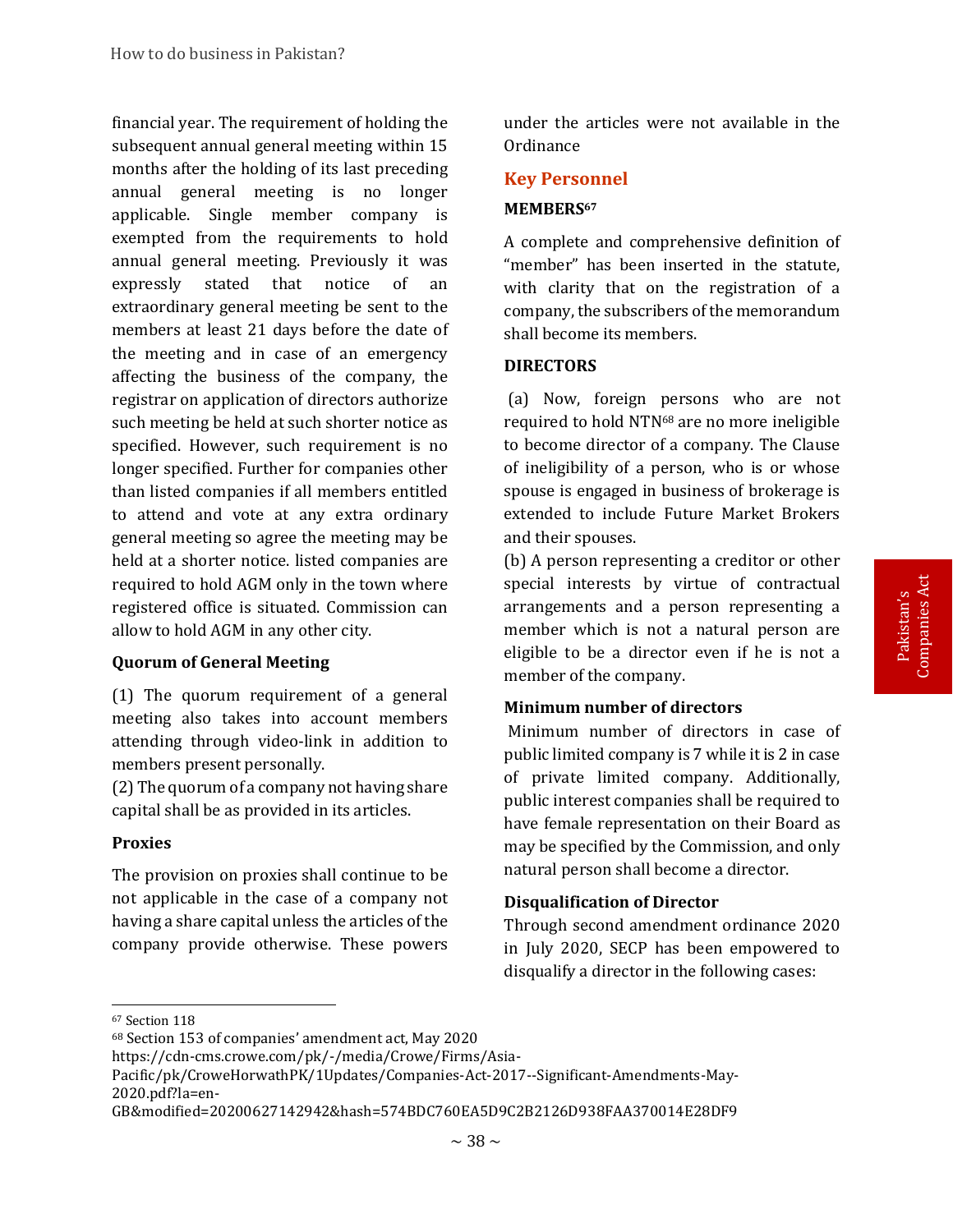1. against a person who entered into plea bargain arrangements with NAB;

2. that it is expedient in the public interest so to do.

### **CHIEF EXECUTIVE**

**Appointment of subsequent chief executive** The subscribers to the memorandum determine the name of the first chief executive and the particulars, submitted along with incorporation documents. The first chief executive hold office till the 1st AGM of the company. The Federal Government has been empowered to appoint Chief executive of a Public Sector Company in such a manner as may be specified under this Act. The subsequent chief executive for the next term of 3 years be appointed by the directors within 14 days from the date of elections. The Chief Executive appointed on casual vacancy hold that office till the directors elected in the next election appoint a chief executive.

### **Removal of chief executive**

Notwithstanding anything contained in the law, the Government or an authority or a person authorized by it have the power to remove chief executive of a company where more than seventy-five percent of the voting rights are held by the Government.

### **Chairman in a listed company**

The board of listed companies appoints the chairman from amongst the non-executive directors within 14 days from the date of election of directors, who holds office for a period of three years unless he earlier resigns, becomes ineligible or disqualified under any provision of the Act or removed by the directors. The chairman and the chief executive shall not be the same individual except where provided for under any other law and the board is required to clearly define their respective roles and responsibilities. The chairman shall be responsible for leadership

of the board and ensure that the board plays an effective role in fulfilling its responsibilities. Every financial statements of the company is required to contain a review report by the chairman on the overall performance of the company and effectiveness of the role played by the board in achieving the company's objectives.

### **SECRETARY**

Requirement for appointing a company secretary having the specified qualifications has been extended to all public companies instead of listed companies only mentioned in the Ordinance 1984. SMCs have been exempted from appointing company secretary.

#### **AUDITORS**

# **Appointment, removal and fee of auditors**

The first auditors now to be appointed within ninety days of incorporation against 60 days in previous Ordinance. The requirement of sending the representation of retiring auditors, (when they are not proposed to be reelected) to the members has been abolished. Reading of the representation of retiring auditors in the meeting shall serve the purpose. Time frame of 30 days has been prescribed to fill the casual vacancy of auditor. In case of removal, the auditor shall only be removed with the approval of the Commission. In addition to it, the law also permits a member (of listed company) having not less than 10% shareholding of the company to propose any auditor or auditors for appointment whose consent has been obtained by him and a notice in this regard has been given to the company not less than 7 days before the date of the annual general meeting. Such a notice is also to be posted on the company's website

# **Qualification and disqualification of auditors**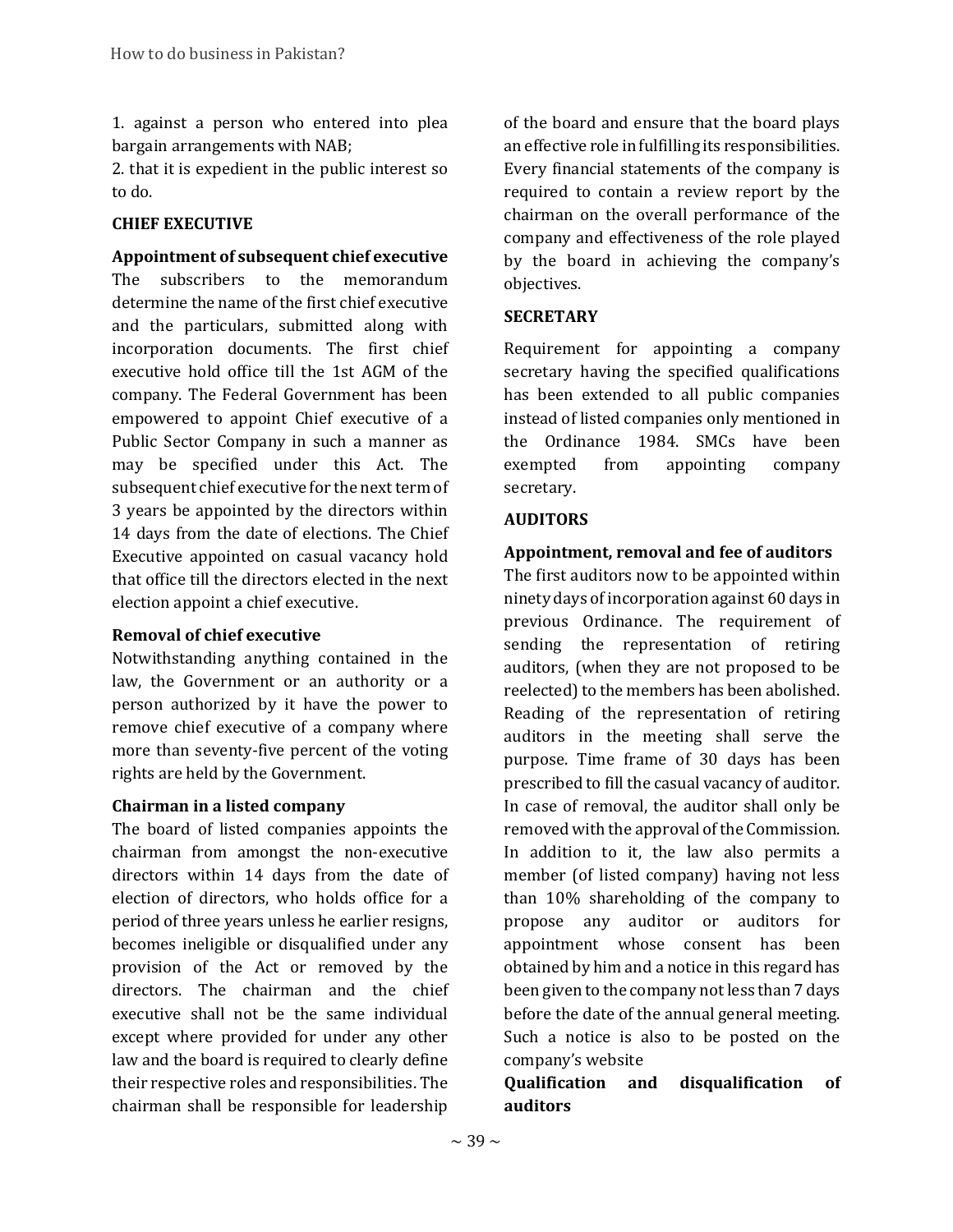Conditions have been prescribed for the qualification and disqualification of auditors, such as the qualification of an auditor for public company or a private company which is subsidiary of a public company or a private company having paid up capital of Rs 10,000 000 or more is a chartered accountant having valid certificate of practice from the Institute of Chartered Accountants of Pakistan or a firm of chartered accountants. Audit of private company having paid up capital of less than Rs. 10,000,000 can be conducted by either a Chartered Accountant or Cost Management Accountant. Previously it was not defined and anyone could conduct audit of private companies having paid up capital below Rs. 3,000,000. The auditor will continue to be appointed by the firm name. Majority of the partners of such firm should hold a valid practice license. Previously this requirement was for all the partners. As regards disqualification of auditors, these conditions now include inter alia a person who has given a guarantee or provided any security in connection with the indebtedness of any third person to the company other than in the ordinary course of business of such entities; a person or a firm who, whether directly or indirectly, has business relationship with the company other than in the ordinary course of business of such entities; a person who is not eligible to act as auditor under the code of ethics as adopted by the Institute of Chartered Accountants of Pakistan and the Institute of Cost and Management Accountants of Pakistan

### **Rights of auditor**

Additional rights have been given to the auditors to call for and obtain information from officers and employees of the company as well as from the subsidiary companies and its officers and employees

the law obligates the company's auditor, within 14 days of appointment to submit a copy of the consent letter given to the company, to the registrar. A company's auditor shall conduct the audit and prepare his report in compliance with the requirements of International Standards on Auditing as adopted by the Institute of Chartered Accountants of Pakistan. Additional requirements - A company's auditor must carry out such examination to enable him to form an opinion as to: whether adequate accounting records have been kept by the company and returns adequate for their audit have been received from branches not visited by him; and whether the company's financial statements are in agreement with the accounting records and returns. The auditor shall express unmodified or modified opinion in his report in compliance with the requirements of International Standards on Auditing as adopted by the Institute of Chartered Accountants of Pakistan. The Commission may by general or special order, direct, that the statement of compliance, shall be reviewed by the auditor who shall issue a review report to the members on the format specified by the Commission

Audit of cost accounts The audit of cost accounts shall not be mandatory but shall be directed by the Commission subject to the recommendation of the regulatory authority supervising the business of relevant sector

# **Compliance**

### **Code of Corporate Governance**

The Commission is expected to provide a framework to ensure good corporate governance practices, compliance and matters incidental and axillary for companies or class of companies in a manner as may be specified.

### **Duties of auditor**

#### **Restrictions and prohibitions**

Pakistan's<br>Companies Act Companies Act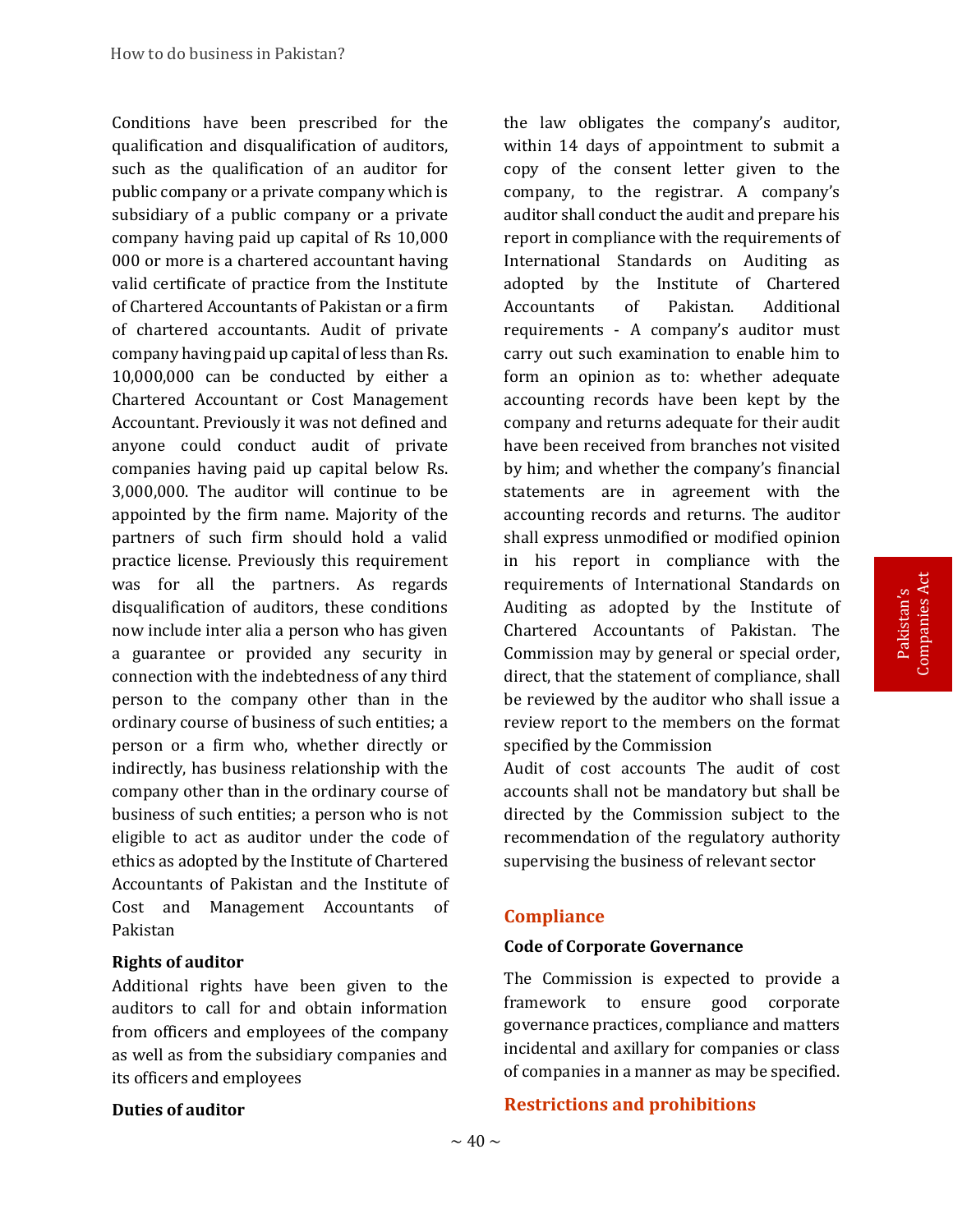# **Restriction on transfer of shares by the members of a Private Company<sup>69</sup>**

The law restricts the right of transfer of shares in a private company by members and provides a process to enable members to transfer their shares in a private company. The main points of in this regard are highlighted below:

(1) A member of a private company desirous to sell any shares held by him shall intimate to the Board his intention through a notice.

(2) On receipt of such notice, the Board, within a period of ten days, shall offer those shares for sale to the members in proportion to their existing shareholding.

(3) The letter of offer for sale specifying the number of shares to which the member is entitled, price per share and limiting a time, within which the offer, if not accepted, be deemed as declined, shall be dispatched to the members through registered post or courier or through electronic mode.

(4) If the whole or any part of the shares offered is declined or is not taken, the Board may offer such shares to the other members in proportion to their shareholding.

(5) If all the members refuse to accept the offer or if any shares are left over, such shares may be sold to any other person as determined by the member, who initiated the offer.

# **Prohibition on acceptance of deposits from public70**

Only specialized companies (i.e. Banking companies and such other company or class of companies or such deposits as the Commission may notify) are allowed to raise deposit from public. A company shall be punishable in the event it accepts or invites any deposit.

# **Alteration of Share Capital<sup>71</sup>**

Condition of a special resolution to increase / consolidate / divide share has been made mandatory in the law.

# **Related party transactions**

The expression ―'related party' includes i. A director or his relative: ii. A key managerial personnel or his relative; iii. A firm, in which a director, manager or his relative is a partner; iv. A private company in which a director or manager is a member or director; v. A public company in which a director or manager is a director or holds along with his relatives, any shares of its paid up share capital; (vi) Anybody corporate whose chief executive or manager is accustomed to act in accordance with the advice, directions or instructions of a director or manager; (vii) Any person on whose advice, directions or instructions a director or manager is accustomed to act: Provided that nothing in sub-clauses (vi) and (vii) shall apply to the advice, directions or instructions given in a professional capacity; (viii) Any company which is— (a) A holding, subsidiary or an associated company of such company; or (b) A subsidiary of a holding company to which it is also a subsidiary; (xi) Such other person as may be specified. A company may enter into any contract or arrangement with a related party only in accordance with the policy approved by the board, subject to such conditions as may be specified, with respect to-(a) Sale, purchase or supply of any goods or materials; (b) Selling or otherwise disposing of, or buying, property of any kind; (c) Leasing of property of any kind; (d) Availing or rendering of any services; (e) Appointment of any agent for purchase or sale of goods, materials, services or property; and

l <sup>69</sup> Section 76

<sup>70</sup> Section 84

<sup>71</sup> Section 85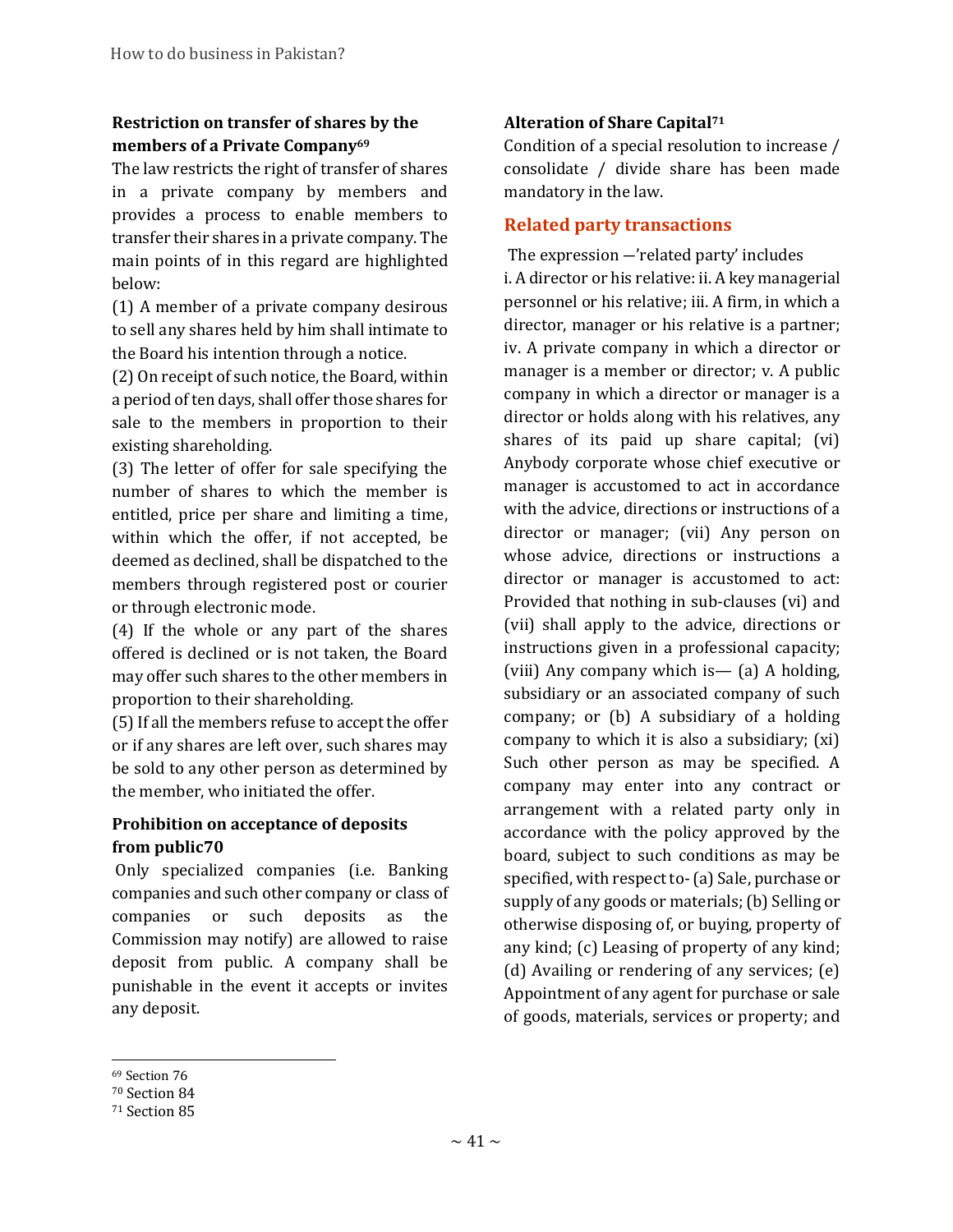(f) Such related party's appointment to any office or place of profit in the company, its subsidiary company or associated company:

#### **Company accounts**

#### **Maintenance of Books of account**

Every company is required to prepare and keep at its registered office books of account, relevant books and papers, financial statements for every financial year which give a true and fair value of the state of affairs of the company and that of its branch office.

Where a company has a branch office in or outside Pakistan, proper books of account relating to the transactions effected at the branch office are required to be kept at the office and proper summarized returns are required to be sent periodically by the branch office to the company at its registered office.

In the case of financial information, if any, maintained outside the country, copies of such financial information shall be maintained and produced for inspection by any director.

The responsibility of maintaining and producing books of accounts lies with every director, chief executive, chief financial officer of the company.

# **Inspection of books of accounts by Commission**

The law allows any officer making the inspection of the books of accounts, to inter alia take possession of such documents and retain them for thirty days if there are reasonable grounds for believing that they are evidence of the commission of an offence.

### **Financial statements**

The first financial statement must be laid at the AGM within 16 months (previously this was 18 months) from the date of incorporation of the company, thereafter, within 120 days following the close of financial year. This can be extended by 30 days, by the Commission for listed company and in any

other case by the registrar. The condition for audit is not applicable to a private company having paid up capital not exceeding Rs. 1,000,000 (Except Public Interest company, subsidiary of a public company, holding company of a subsidiary company as provided in 1st amendment 2020).

For a listed company, the provision for sending the financial statements electronically and posting it on Company's website have been added. This rule is not applicable for to Single Member Company, however, audit of financial statements having paid up capital exceeding Rs. 1,000,000 is mandatory.

### **Dividend**

A new provision has been added in law whereby companies are allowed to pay the dividends in kind. Any dividend may be paid by a company either in cash or in kind only out of its profits. The payment of dividend in kind shall only be in the shape of shares of listed company held by the distributing company. Directors are not allowed hold declared dividend.

### **Power of registrar**

The Act empowers the registrar, inspector or investigation officer to obtain permission from Commission, without warrants, instead of Magistrate of Court, as Companies Ordinance 1984 directed, to freeze, seize or take possession of and retain any document, object, article, material, thing, account books, movable or immovable property or any account, property or thing, if he has reasons to believe that documents, books and papers or anything relating to any company or any chief executive or officer of such company or any associate of such person or is useful or relevant to any proceedings or investigation under this Act which is required or may be destroyed.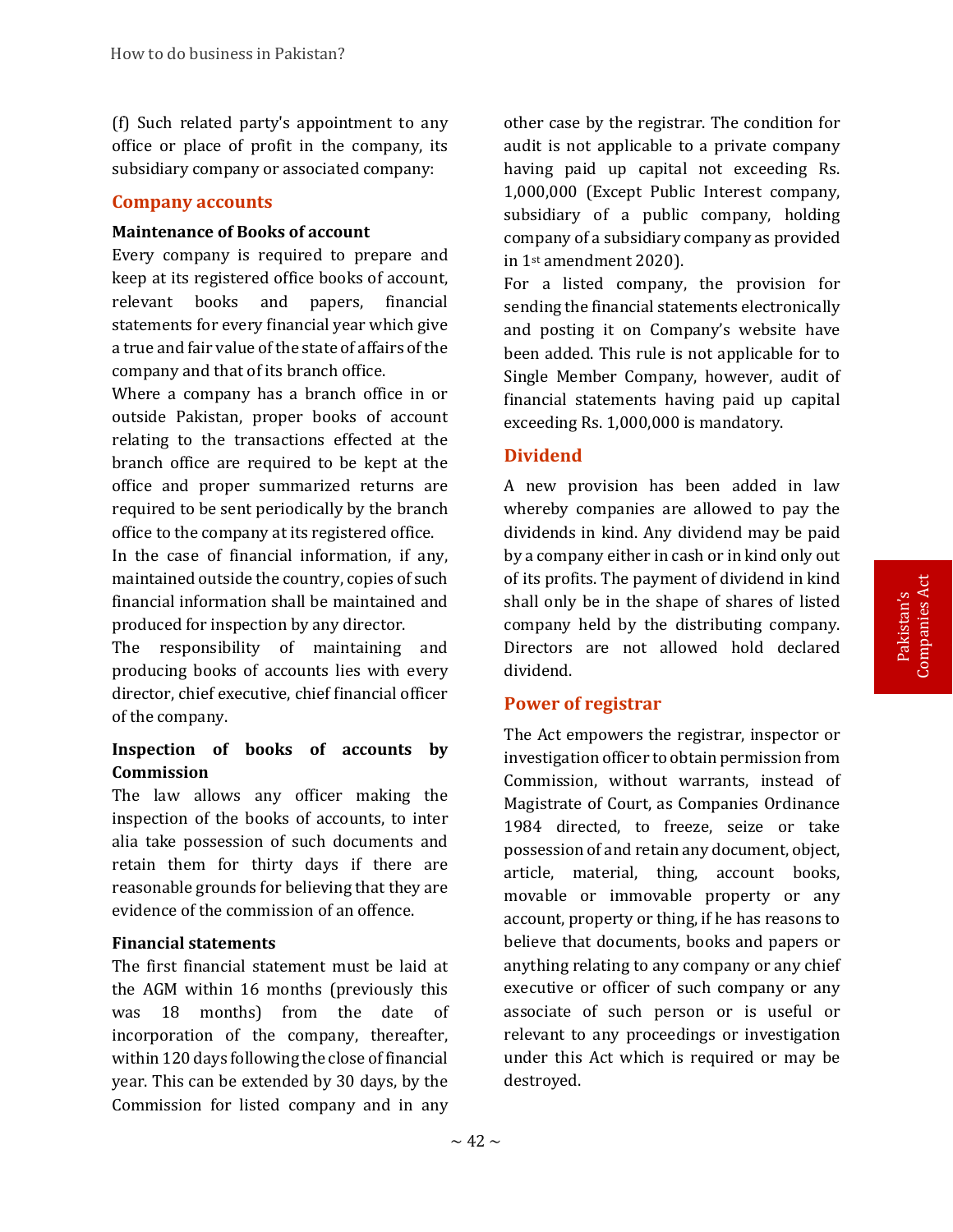# **Amalgamation of wholly owned subsidiaries in holding company**

The law allows amalgamation of wholly owned subsidiaries, directly or indirectly, into holding companies without the involvement of Commission to facilitate amalgamation, subject to the conditions that: a) the scheme of amalgamation is approved by the board of each amalgamating company; and b) each resolution provides that i. The shares of each transferor company, other than the transferee company, will be cancelled without payment or other consideration; and ii. The board is satisfied that the transferee company will be able to pay its debts as they fall due during the period of one year immediately after the date on which the amalgamation is to become effective and a declaration verified by an affidavit to the effect will be filed with the registrar; and iii. The person or persons named in the resolution will be the director or directors of the transferee company. Any contravention or default in complying with requirements of this rule is an offence liable to a penalty.

# **Winding up by court**

In the circumstances in which a company may be wound up by court following additional provisions have been added.

if the company has made a default in filing with the registrar its financial statements or annual returns for immediately preceding two consecutive financial years; or if the company is carrying on business prohibited by any law for the time being in force in Pakistan; or restricted by any law, rules or regulations for the time being in force in Pakistan; or if the sole business of the company is the licensed activity and it ceases to operate consequent upon revocation of a license granted by the Commission or any other licensing authority;

or if a listed company suspend its business for a whole yea

Court may ascertain wishes of creditors or contributories. In addition to this Court may ascertain wishes of creditors or contributories in all matters relating to the winding up of a company if it thinks fit for the purpose of ascertaining their wishes, order meetings of the creditors or contributories to be called, held and conducted in such manner as may be directed; and appoint a person to act as chairman of any such meeting and to submit a report in this regard. Further, weightage to wishes shall be based on the value of debt and voting power.

# **Appointment of official liquidator**

The Commission shall maintain a panel for appointment of provisional manager and official liquidator of a company or a company to be wound up. Panel shall consist of chartered accountants, advocates, company secretaries, cost and management accountants, retired public servants having relevant experience and such other persons as specified by the Commission, having at least ten years' professional experience.

# **Removal of official liquidator**

The Court may, on a reasonable cause being shown including but not limited to lack of independence or lack of impartiality, remove the provisional manager or the official liquidator, as the case may be, on any of the following grounds, namely: a) misconduct; b) fraud or misfeasance; c) professional incompetence or failure to exercise due care and diligence in performance of the powers and functions; d) inability to act as provisional manager or official liquidator, as the case may be; e) conflict of interest during the term of his appointment that will justify removal. Where the Court is of the opinion that any liquidator is responsible for causing any loss or damage to the company due to fraud or misfeasance or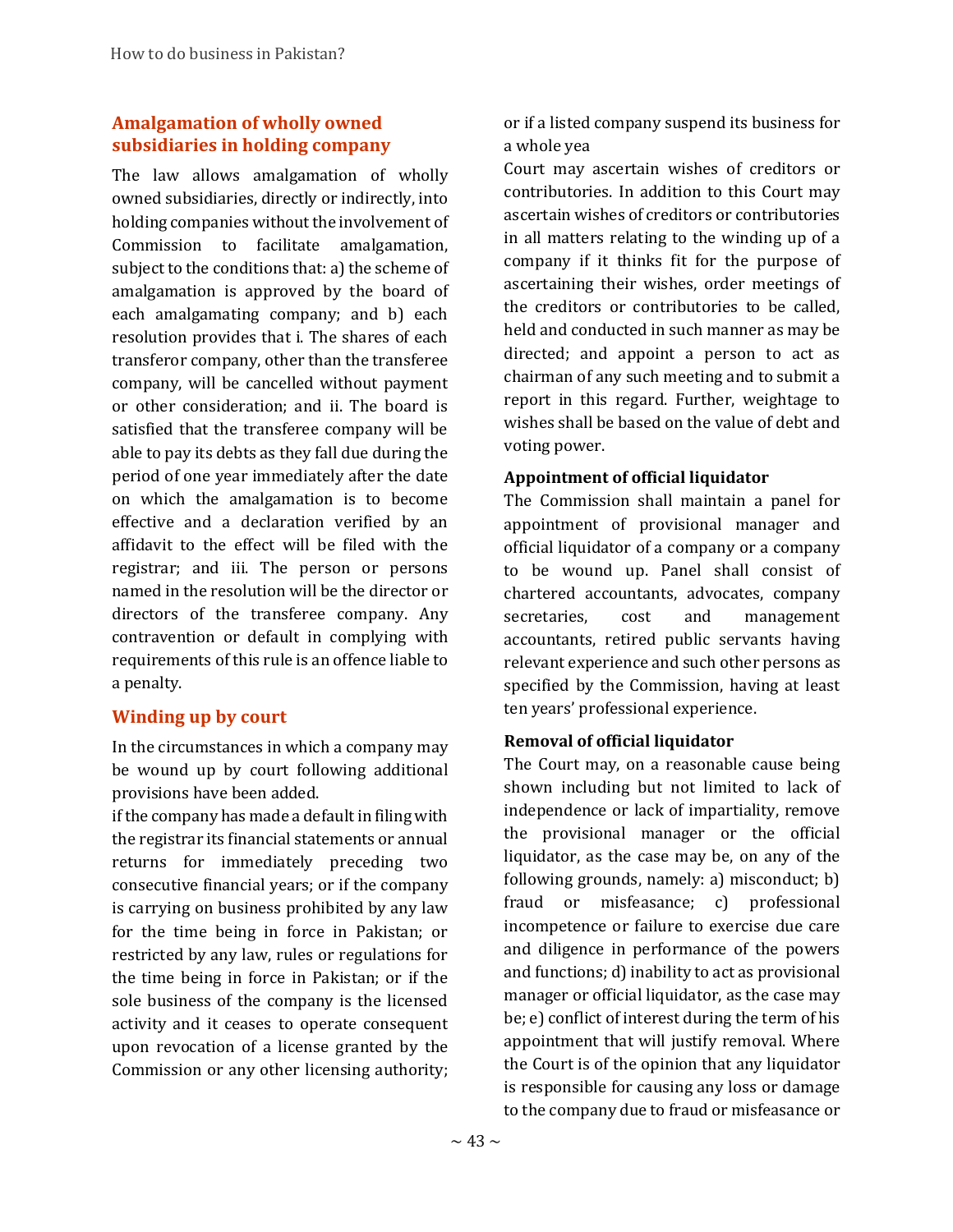failure to exercise due care and diligence in the performance of his powers and functions, the Court may recover or cause to be recovered such loss or damage from the provisional manager or official liquidator.

# **Powers and duties of official liquidator**

Following additional powers have been given to liquidator: to sell whole of the undertaking of the company as a going concern; to appoint an Advocate entitled to appear before the Court or such person as may be prescribed to assist him in the performance of his duties.

# **Conversion of a company of any class into a company of other class and related matters72**

The process for change from public to private, private to single member company, unlimited to limited liability, limited by guarantee to limited by shares and vice versa, for each of the categories requires the Company to pass a special resolution and seek prior approval of the Commission.

<sup>72</sup> Section 46 to 50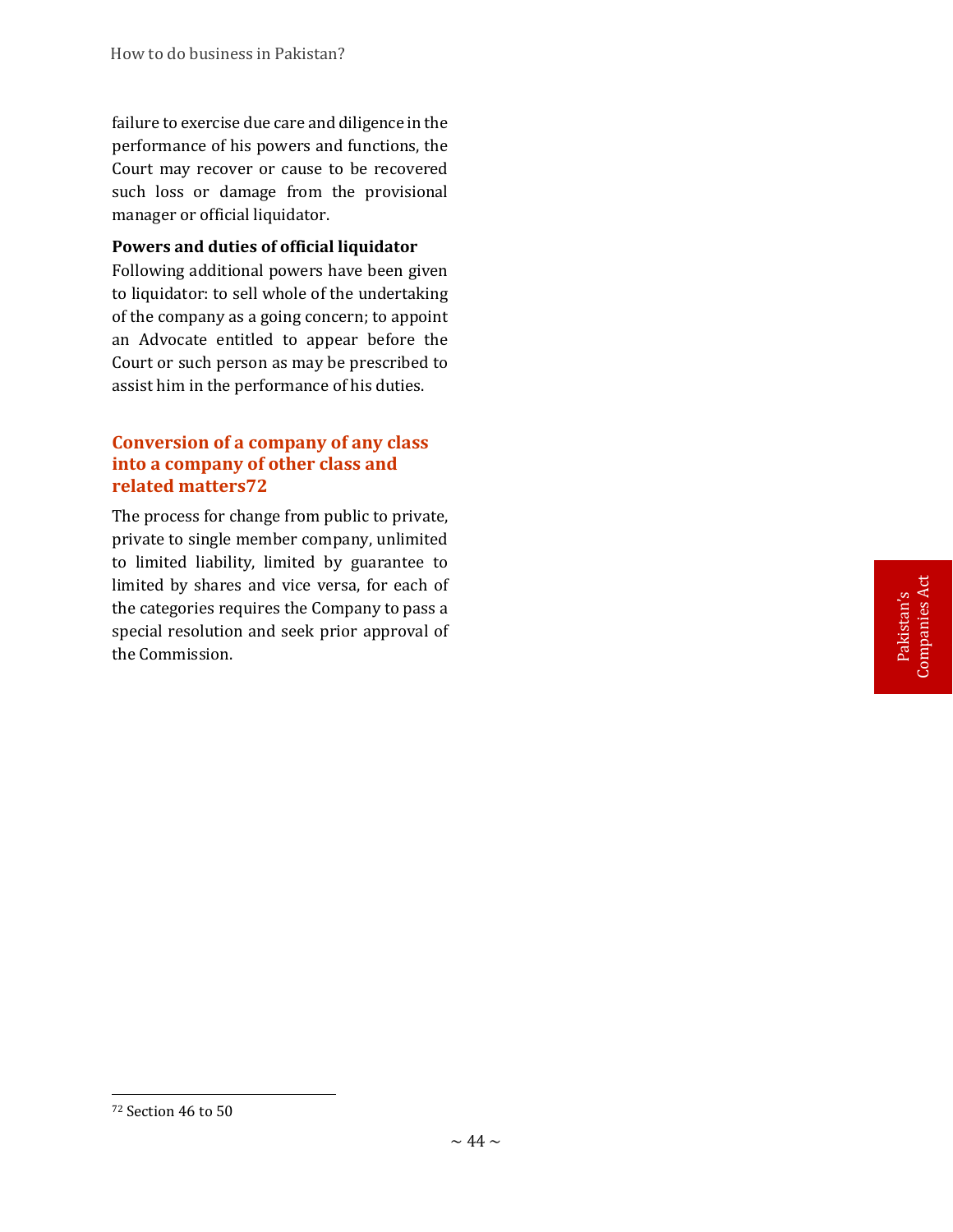+

# **Section 6: Pakistan's Corporate Tax Regulation**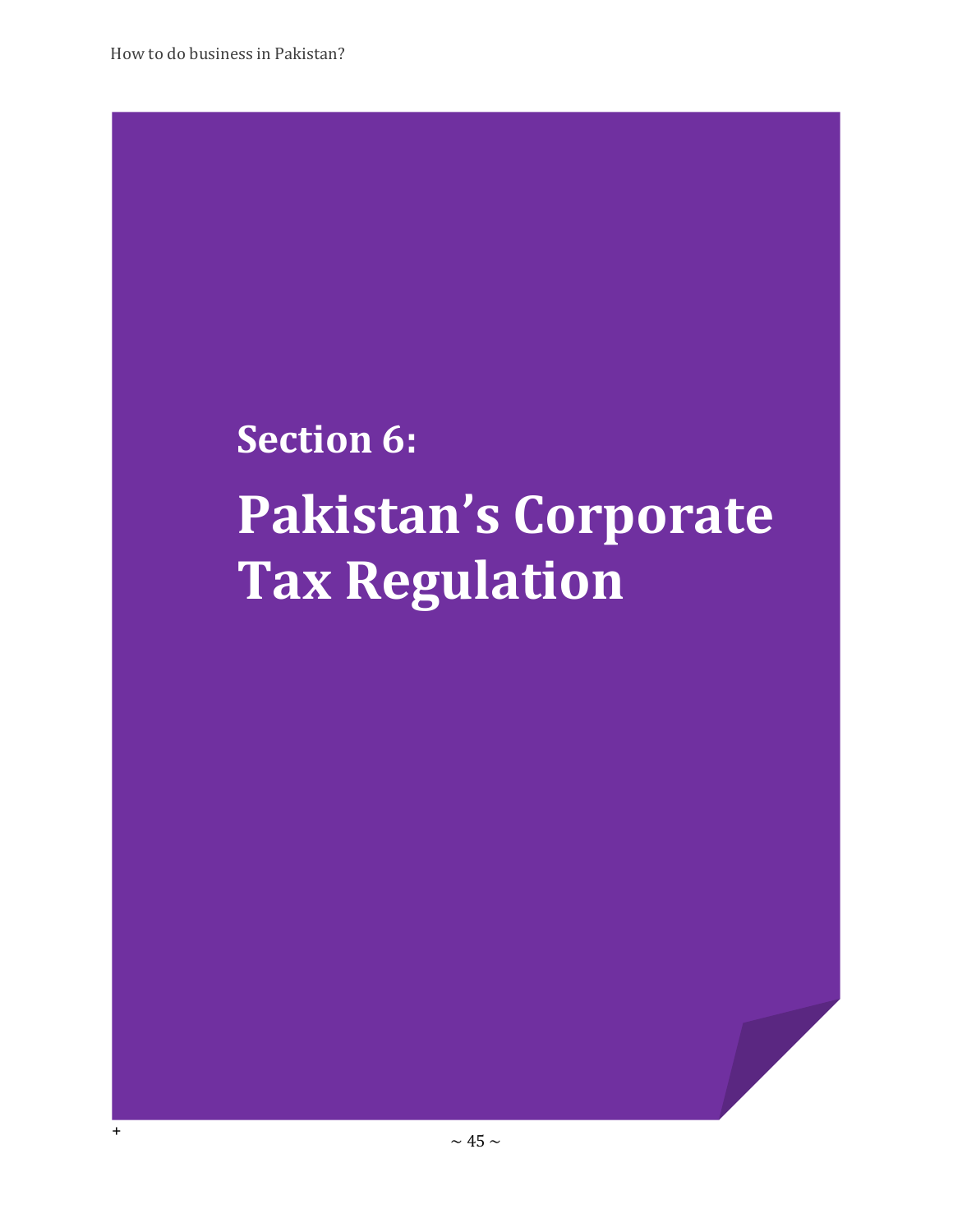# **Corporate Income Tax**

Pakistan has the lowest corporate tax rate in the region, the corporate tax rate is 29% for the tax year 2020 and is imposed on the net taxable income of a company. Whereas, Small companies are taxed at 23% rate that gradually will reduce by 1% annually till tax year 2023.

The federal corporate tax rates applicable on taxable income for year 2021 are given in table below:

| <b>Company Type</b>                          |                                               | <b>Taxable Income</b>                             | <b>Tax Rate</b>                                                                                                                                 |  |  |
|----------------------------------------------|-----------------------------------------------|---------------------------------------------------|-------------------------------------------------------------------------------------------------------------------------------------------------|--|--|
| <b>Resident Company</b> 73                   |                                               | Worldwide income                                  |                                                                                                                                                 |  |  |
| <b>Non-Resident Company</b>                  |                                               | Pakistani Income                                  | 29%                                                                                                                                             |  |  |
|                                              |                                               |                                                   | If the tax payable by a company is less than 1.5% of the turnover                                                                               |  |  |
| <b>Resident Company</b>                      |                                               | Worldwide income (except<br>builder or developer) | The tax liability in that case<br>will be higher of alternative<br>corporate tax, 17% of<br>accounting income, or the<br>total of corporate tax |  |  |
| <b>Non-Resident Company</b>                  |                                               | Pakistani Income (except<br>builder or developer) | (including tax on net taxable<br>income, minimum tax and<br>final taxes                                                                         |  |  |
|                                              | Tax rate related with type of Company         |                                                   |                                                                                                                                                 |  |  |
| <b>Banking company</b>                       |                                               | 35%                                               |                                                                                                                                                 |  |  |
| Public company other than banking<br>company |                                               | 29%                                               |                                                                                                                                                 |  |  |
| Any other company                            |                                               | 29%                                               |                                                                                                                                                 |  |  |
| <b>Small company</b>                         |                                               | 23%                                               |                                                                                                                                                 |  |  |
|                                              | Figure 7: Corporate tax structure in Pakistan |                                                   |                                                                                                                                                 |  |  |

 $73$  A company is termed as resident if it is incorporated under the laws of Pakistan or if its management and controls are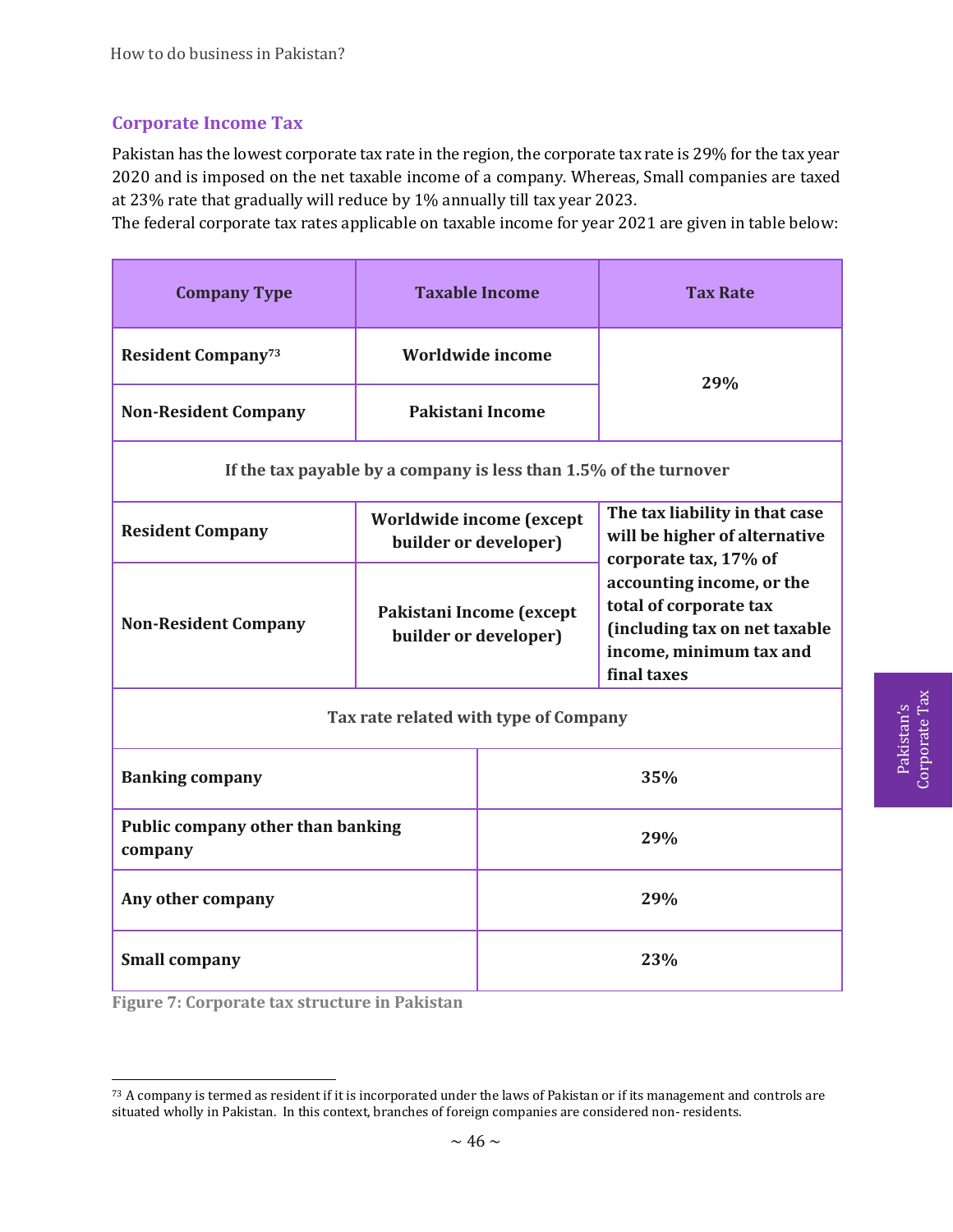# **Capital Gain Tax**

Capital gain derived from the sale of immovable property are taxed under the normal tax regime at rates that depends on the amount of gains, and to the extent of a prescribed percentage of the gains that is computed based on the length of time the property was held.

The gain on open plot with holding period of one year is fully taxable. If the holding period is between one to ten years 75% of the gain is taxable while after ten years, there is no tax on capital gain. The capital gain tax rates for sale of immovable property are:

| <b>Amount of gains</b>                     | Rate of capital gain tax applicable |
|--------------------------------------------|-------------------------------------|
| <b>PKR 5 Million</b>                       | 5%                                  |
| <b>PKR 5 Million up to PKR 10 million</b>  | 10%                                 |
| <b>PKR 10 Million up to PKR 15 million</b> | 15%                                 |
| <b>Exceeding PKR 15 Million</b>            | 20%                                 |

**Table 10: Rate applicable for Capital gain**

# **Withholding Tax**

Withholding is an act of deduction or collection of tax at source. In Pakistan, withholding provisions relate to salary, imports, exports, commission and brokerage, dividend, contracts, profit on debt, utilities, vehicles tax, stock exchange-related provisions and non-residents, etc., with varying rates.

**Table 11: Withholding Tax rates for resident and non-resident companies**

| <b>Type of Payment</b>             | <b>Residents</b> | <b>Non-Residents</b> |
|------------------------------------|------------------|----------------------|
| <b>Dividends</b>                   | 7.5% or 25%      | 15%                  |
| <b>Interests</b>                   | 10%, 15%         | 10%                  |
| <b>Royalties</b>                   | 15%              | 15%                  |
| <b>Fees for technical services</b> | 3%, 8%           | 15%                  |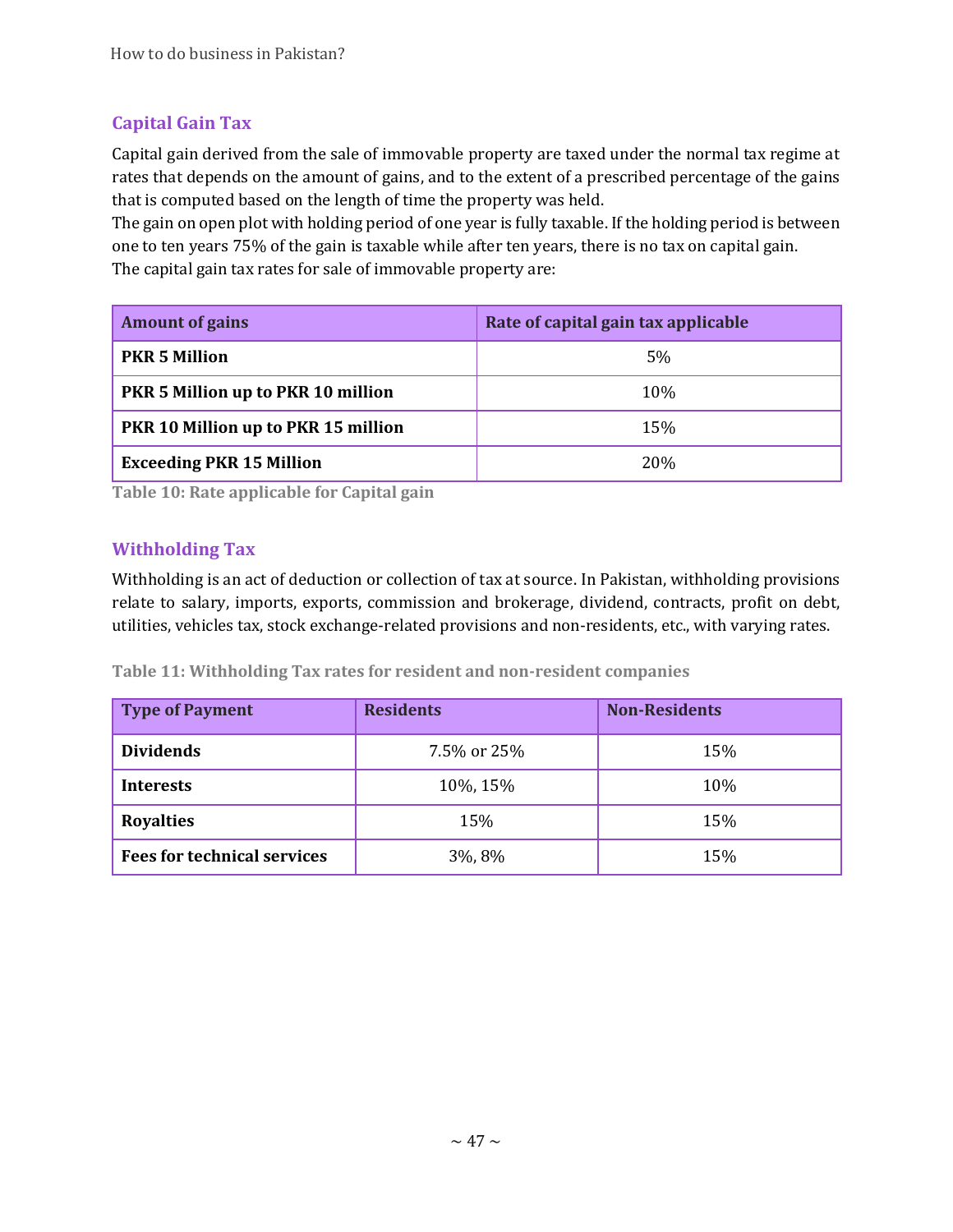# Withholding tax paid in relation to exports

| <b>Taxable Transaction</b>                                                                                                                                   | <b>Tax</b><br>rate         | <b>Who will</b><br>deduct/<br>collect/agent                             | <b>From Whom</b>                                                  |
|--------------------------------------------------------------------------------------------------------------------------------------------------------------|----------------------------|-------------------------------------------------------------------------|-------------------------------------------------------------------|
| <b>Export of goods</b>                                                                                                                                       | 1% of<br>gross<br>value    | Every<br>Authorized<br>dealer in<br>Foreign<br>Exchange                 | Exporter                                                          |
| Realization of proceeds on account of<br>commission to non-export indenting agent or<br>buying houses                                                        | 5% of<br>gross<br>value    | Every<br>Authorized<br>dealer in<br>Foreign<br>Exchange                 | Non export<br>indenting agent<br>or buying houses                 |
| On realization of proceeds on account of sale<br>of goods to an exporter under inland bac to<br>back LC or any other arrangement may be<br>prescribed by FBR | 1%                         | Every banking<br>company                                                | Exporter                                                          |
| <b>Exports of goods located in Export Processing</b><br>Zone (BPZ)                                                                                           | $1\%$ of<br>gross<br>value | <b>BPZ</b> authority                                                    | Industrial<br>undertaking<br>located in Export<br>Processing Zone |
| Payments to Indirect Exporters as defined in<br><b>DTRE (Duty and tax remission for exporters)</b><br>rules, 2001                                            | $1\%$ of<br>gross<br>value | Direct<br>Exporters/<br><b>Export house</b><br>registered<br>under DTRE | Indirect<br>Exporters                                             |
| Payment to indirect exporters as defined in<br><b>DTRE (Duty and Tax remission for exporters)</b><br>rules, 2001                                             | $1\%$ of<br>gross<br>value | Direct<br>Exporters/<br>export house<br>registered<br>under DTRE        | Indirect<br>Exporters                                             |
| <b>Clearance of goods exported</b>                                                                                                                           | $1\%$ of<br>gross<br>value | Collector of<br>custom                                                  | Exporter of goods                                                 |

Pakistan's<br>Corporate Tax Corporate Tax

**Table 12: WHT in relation to exports<sup>74</sup>**

<sup>74</sup> <https://download1.fbr.gov.pk/Docs/2020728147649624WHTRateCard-Amended.pdf>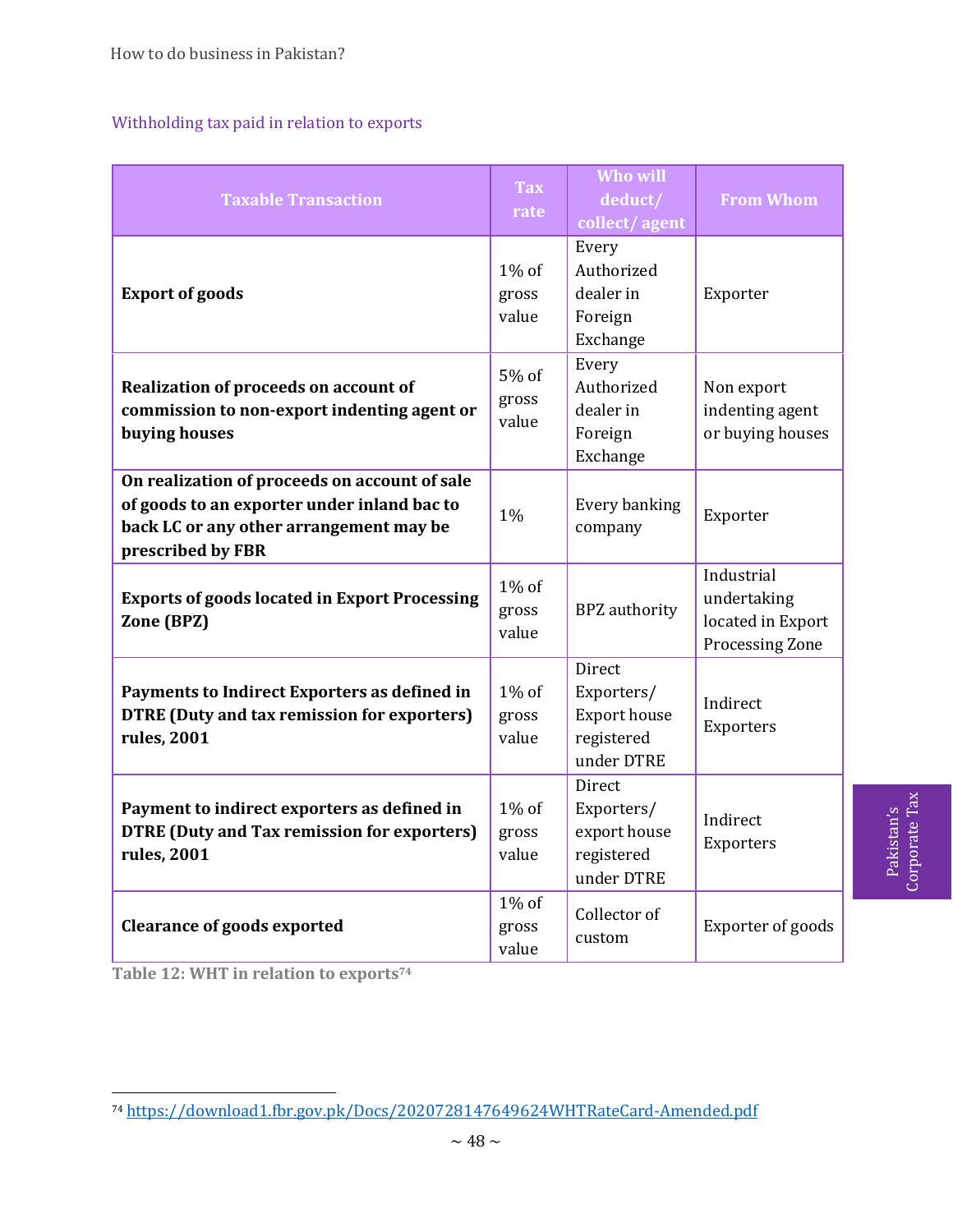# **Pakistan's Trade and Investment Facilitation Missions in the World**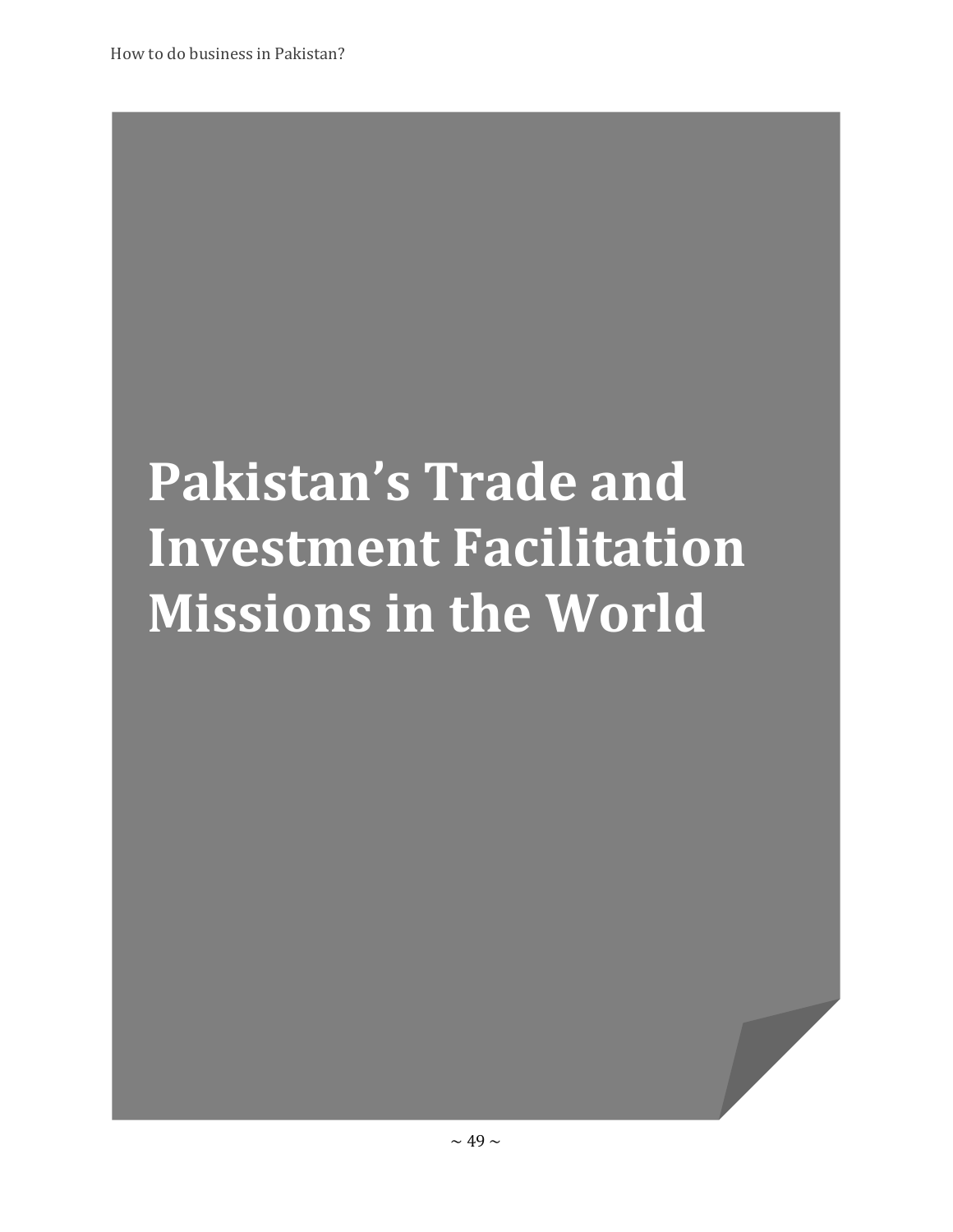# **Trade Missions Abroad**

| <b>Country</b>                   | <b>Officer</b>                                              |       | <b>Contact</b>                                                       |        | <b>Address</b>                                                                                                     |
|----------------------------------|-------------------------------------------------------------|-------|----------------------------------------------------------------------|--------|--------------------------------------------------------------------------------------------------------------------|
|                                  |                                                             |       | numbers                                                              |        | and Email                                                                                                          |
| Afghanistan /                    | Dr. Muhammad                                                | Off:  | $(0093 -$<br>20)2202793,<br>2202773, Ext: (0<br>093-<br>20)2202745-6 |        | Embassy of<br>Pakistan,<br>Commercial<br>Section, Karte<br>Parwan, Kabul.                                          |
| <b>Kabul</b>                     | Yousaf Khan /<br>Minister (Trade<br>& Investment)           | Fax:  | $(0093 -$<br>20)2202871                                              | Email: | mti.kabul@co<br>mmerce.gov.pk<br>commwing@pa<br>kembassykabul<br>.com                                              |
|                                  |                                                             | Cell: | (0093)78348262<br>$\overline{4}$                                     |        |                                                                                                                    |
|                                  |                                                             | Res:  | (0093)78649222<br>1                                                  | URL:   | www.pakemba<br>ssykabul.com                                                                                        |
| Afghanistan /<br><b>Kandahar</b> | Mr. Asif Khan /<br>Trade &<br>Investment                    | Off:  |                                                                      |        | Consulate<br>General of<br>Pakistan,<br>Commercial<br>Section, Noroz<br>Shah Burj,<br>Ansari Mena,<br>Kandahar.    |
|                                  | Counsellor                                                  | Fax:  | $(0093 -$<br>81)820066                                               | Email: | tic.kandahar@c<br>ommerce.gov.p<br>k,<br>asifkhan94@g<br>mail.com                                                  |
|                                  |                                                             | Cell: | (0093)78717627<br>7                                                  |        |                                                                                                                    |
|                                  |                                                             | Res:  | (0093)70262235<br>$\mathbf{1}$                                       | URL:   | www.mofa.gov.<br>pk/kandahar/                                                                                      |
| <b>Algeria / Algiers</b>         | Mr. M. Qazafi<br>Rind / Trade &<br>Investment<br>Counsellor | Off:  | (00213)<br>23472442,<br>(00213)<br>23472041                          |        | Villa No. 06,<br>Chemin<br>Abdelkader<br>Gadouche,<br>Lotissement<br>Pyzanne, Post<br>Code 16035<br>Hydra, Algiers |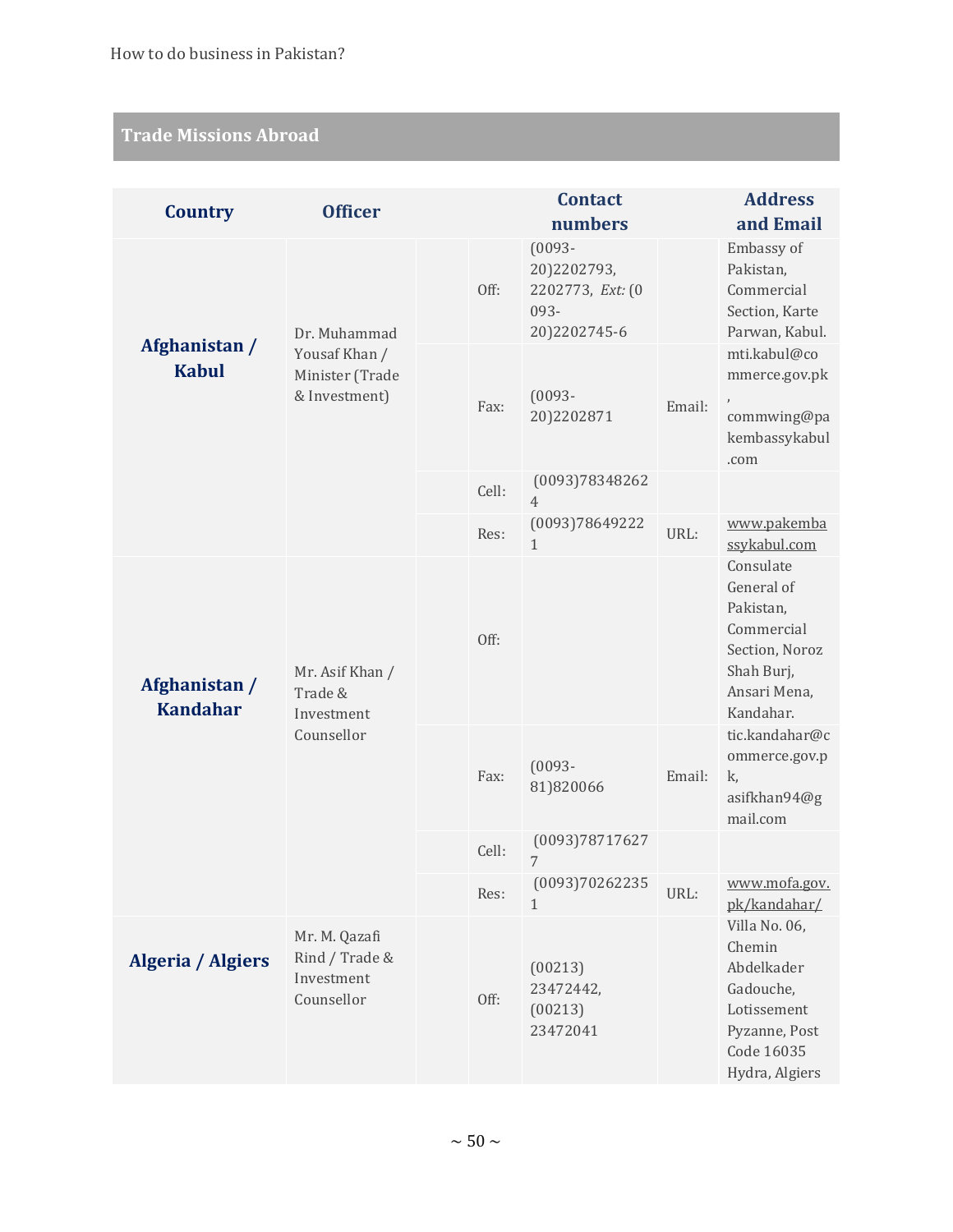|                                    |                                                                    | Fax:  | (00213)2347265                                                                       | Email: | tic.algiers@co<br>mmerce.gov.pk<br>$\lambda$                                                                                              |
|------------------------------------|--------------------------------------------------------------------|-------|--------------------------------------------------------------------------------------|--------|-------------------------------------------------------------------------------------------------------------------------------------------|
|                                    |                                                                    |       | $\theta$                                                                             |        | parepalgiers@<br>mofa.gov.pk                                                                                                              |
|                                    |                                                                    | Cell: | (00213)798<br>384836                                                                 |        |                                                                                                                                           |
|                                    |                                                                    | Res:  |                                                                                      | URL:   | mofa.gov.pk/al<br>geria-our-<br>team/                                                                                                     |
| Argentina /<br><b>Buenos Aires</b> | Mr. Jamil Ahmed<br>Baloch / Trade<br>& Investment<br>Counsellor    | Off:  | $(0054 -$<br>11)47751294,<br>$(0054 -$<br>11)47738081,<br>Dir: (0054-<br>11)51975888 |        | Commercial<br>Section,<br>Embassy of<br>Pakistan,<br>Olleros 2130<br>(1426), Ciudad<br>Autonoma de<br><b>Buenos Aires</b><br>(Argentina). |
|                                    |                                                                    | Fax:  | $(0054 -$<br>11)47761186                                                             | Email: | tic.buenosaires<br>@commerce.go<br>v.pk.<br>pakcommar@g<br>mail.com                                                                       |
|                                    |                                                                    | Cell: |                                                                                      |        |                                                                                                                                           |
|                                    |                                                                    | Res:  |                                                                                      | URL:   | www.mofa.gov.<br>pk/argentina/                                                                                                            |
| Australia /<br><b>Sydney</b>       | Mr. Muhammad<br>Ashraf / Consul<br>General (Trade<br>& Investment) | Off:  | $(0061 -$<br>2)92205601,<br>$(0061 -$<br>2)92205606                                  |        | Consulate<br>General of<br>Pakistan,<br>Level-3, 109<br>Pitt Street,<br>N.S.W. Sydney<br>2000 (GPO Box<br>No. 5256),<br>Australia.        |
|                                    |                                                                    | Fax:  | $(0061 -$<br>2)92230140                                                              | Email: | cg.sydney@co<br>mmerce.gov.pk<br>acctts.admn@g<br>mail.com,<br>cg@pakconsula<br>te.org.au                                                 |
|                                    |                                                                    | Cell: | (0061)<br>438963131                                                                  |        |                                                                                                                                           |
|                                    |                                                                    | Res:  |                                                                                      | URL:   | www.pakistan.<br>org.au/high co                                                                                                           |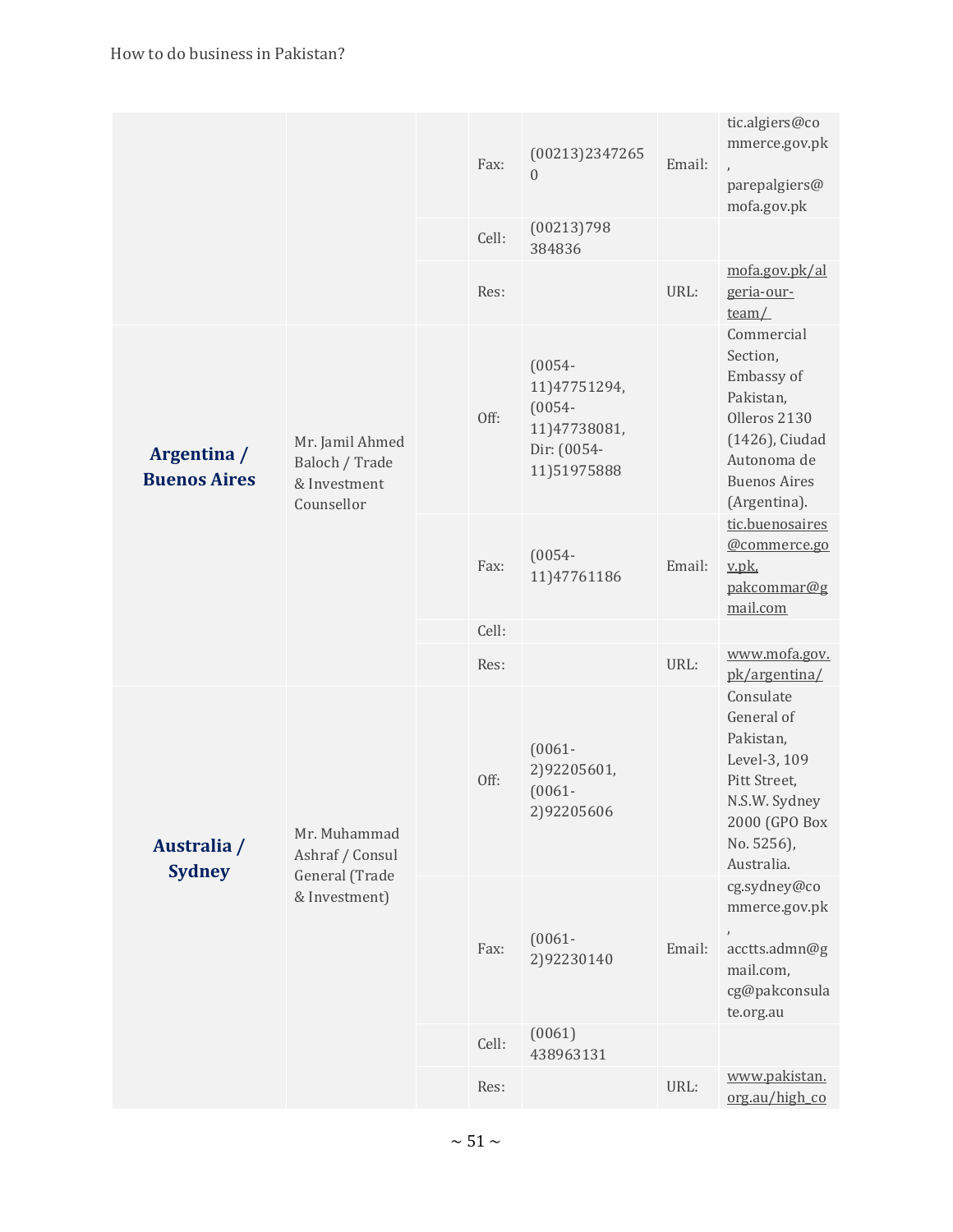|                                     |                                                             |       |                                                                        |        | mmision sydne<br>y.php                                                                                                |
|-------------------------------------|-------------------------------------------------------------|-------|------------------------------------------------------------------------|--------|-----------------------------------------------------------------------------------------------------------------------|
| <b>Bangladesh /</b><br><b>Dhaka</b> | Mr. M. Suleman<br>Khan / Trade &                            | Off:  | Dir: (00880-<br>2)58811900,<br>PABX: (00880-<br>2)9845388-9            |        | High<br>Commission<br>for Pakistan,<br>(Com. Section)<br>House NE (C) 2,<br>Road No. 71,<br>Gulshan<br>Avenue, Dhaka. |
|                                     | Investment<br>Attache                                       | Fax:  | $(00880 -$<br>2)58813316                                               | Email: | tia.dhaka@com<br>merce.gov.pk,<br>pakcom.bdg@t<br>dap.gov.pk                                                          |
|                                     |                                                             | Cell: | (00880)1997444<br>222                                                  |        |                                                                                                                       |
|                                     |                                                             | Res:  | (00880)5881225<br>$\overline{4}$                                       | URL:   | www.mofa.gov.<br>pk/bangladesh<br>L                                                                                   |
| Belgium /<br><b>Brussels</b>        | Mr. Omar<br>Hameed /<br>Economic<br>Minister                | Off:  | $(0032 -$<br>2) 6759746 (Dir),<br>$(0032 -$<br>2)6738007(Exch)         |        | Pakistan<br>Mission to the<br>European<br>Union,<br>Belgium, 57-<br>Avenue<br>Delleur, 1170-<br>Brussels.             |
|                                     |                                                             | Fax:  | $(0032 -$<br>2)6753137                                                 | Email: | em.brussels@c<br>ommerce.gov.p<br>k,<br>economic.secti<br>on@belgacom.<br>net                                         |
|                                     |                                                             | Cell: | (0032)48351555<br>8                                                    |        |                                                                                                                       |
|                                     |                                                             | Res:  | $(0032 -$<br>2)3540743                                                 | URL:   | www.embassy<br>ofpakistan.be                                                                                          |
| Belgium /<br><b>Brussels</b>        | Mr. Salman Ali<br>Ch. / Trade &<br>Investment<br>Counsellor | Off:  | $(0032 -$<br>2)6632729,<br>$(0032-2)673800,$<br>$(0032 -$<br>2)6759746 |        | Embassy of<br>Pakistan, 57<br>Avenue<br>Delleur, 1170<br><b>Brussels</b><br>(Belgium).                                |
|                                     |                                                             | Fax:  | $(0032 -$<br>2)6753137                                                 | Email: | tic.brussels@co<br>mmerce.gov.pk<br>commercialsec                                                                     |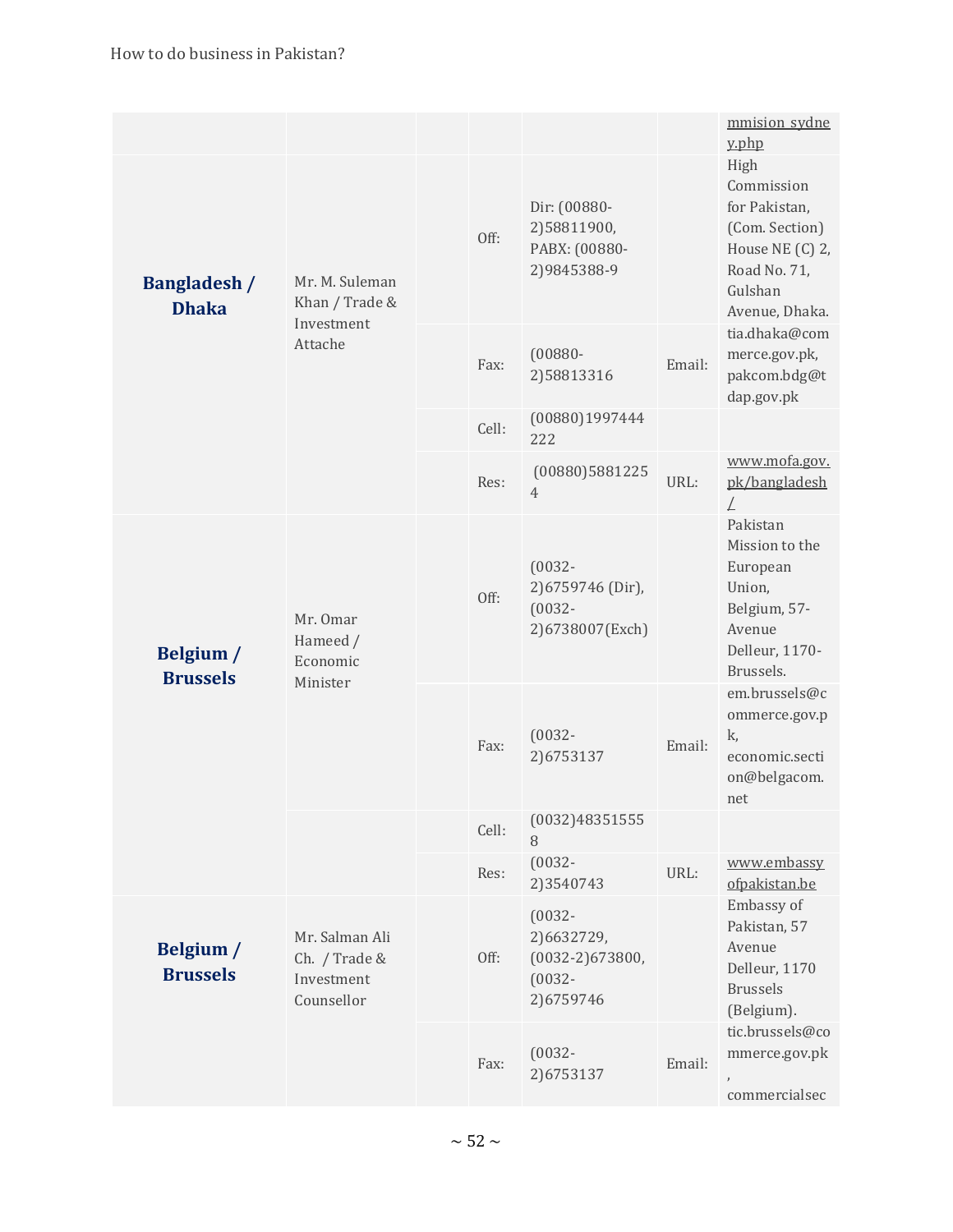|                           |                                                                         |      |                          |                                             |                                                                                                                                                                                     | retary@embas<br>syofpakistan.be                                                                      |
|---------------------------|-------------------------------------------------------------------------|------|--------------------------|---------------------------------------------|-------------------------------------------------------------------------------------------------------------------------------------------------------------------------------------|------------------------------------------------------------------------------------------------------|
|                           |                                                                         |      | Cell:                    | (0032)<br>0476791478                        |                                                                                                                                                                                     |                                                                                                      |
|                           |                                                                         |      | Res:                     |                                             | URL:                                                                                                                                                                                | www.embassy<br>ofpakistan.be                                                                         |
| <b>Brazil / Sao Paulo</b> | Mr. Waqas Alam<br>/ Trade &<br>Investment<br>Counsellor                 | Off: | $(0055 -$<br>11)55051981 |                                             | Commercial<br>Section,<br>Embassy of<br>Pakistan,<br>Avenida Sao<br>Gabriel, 495;<br>Suite No. 72;<br>Jardim<br>Paulista; Sao<br>Paulo; Brazil.<br>CEP (Post<br>Code) 01435-<br>001 |                                                                                                      |
|                           |                                                                         |      | Fax:                     | $(0055 -$<br>11)55054934                    | Email:                                                                                                                                                                              | tic.saopaulo@c<br>ommerce.gov.p<br>k,<br>pakccsp@yaho<br>o.com                                       |
|                           |                                                                         |      | Cell:                    |                                             |                                                                                                                                                                                     |                                                                                                      |
|                           |                                                                         |      | Res:                     |                                             | URL:                                                                                                                                                                                | www.mofa.gov.<br>pk/brazil/                                                                          |
| Canada / Toronto          | Mr. Azhar H.<br>Merchant /<br>Consul General<br>(Trade &<br>Investment) |      | Off:                     | (001)514845229<br>7,<br>(001)514845229<br>8 |                                                                                                                                                                                     | Consulate<br>General of<br>Pakistan, 3421<br>Peel Street,<br>Montreal,<br>Quebec H3A<br>1W7, Canada. |
|                           |                                                                         |      | Fax:                     | (001)514845135<br>$\overline{4}$            | Email:                                                                                                                                                                              | tic.toronto@co<br>mmerce.gov.pk<br>$\overline{ }$<br>parepmontreal<br>@bellnet.ca                    |
|                           |                                                                         |      | Cell:                    |                                             |                                                                                                                                                                                     |                                                                                                      |
|                           |                                                                         |      | Res:                     |                                             | URL:                                                                                                                                                                                | www.pakmissi<br>on.ca/                                                                               |
| China / Beijing           | Mr. Badar u<br>Zaman / Trade<br>& Investment<br>Counsellor              |      | Off:                     | $(0086 -$<br>10)65322581                    |                                                                                                                                                                                     | Embassy of<br>Pakistan,<br>(Commercial<br>Section) No.1,<br>Dong Zhi Men                             |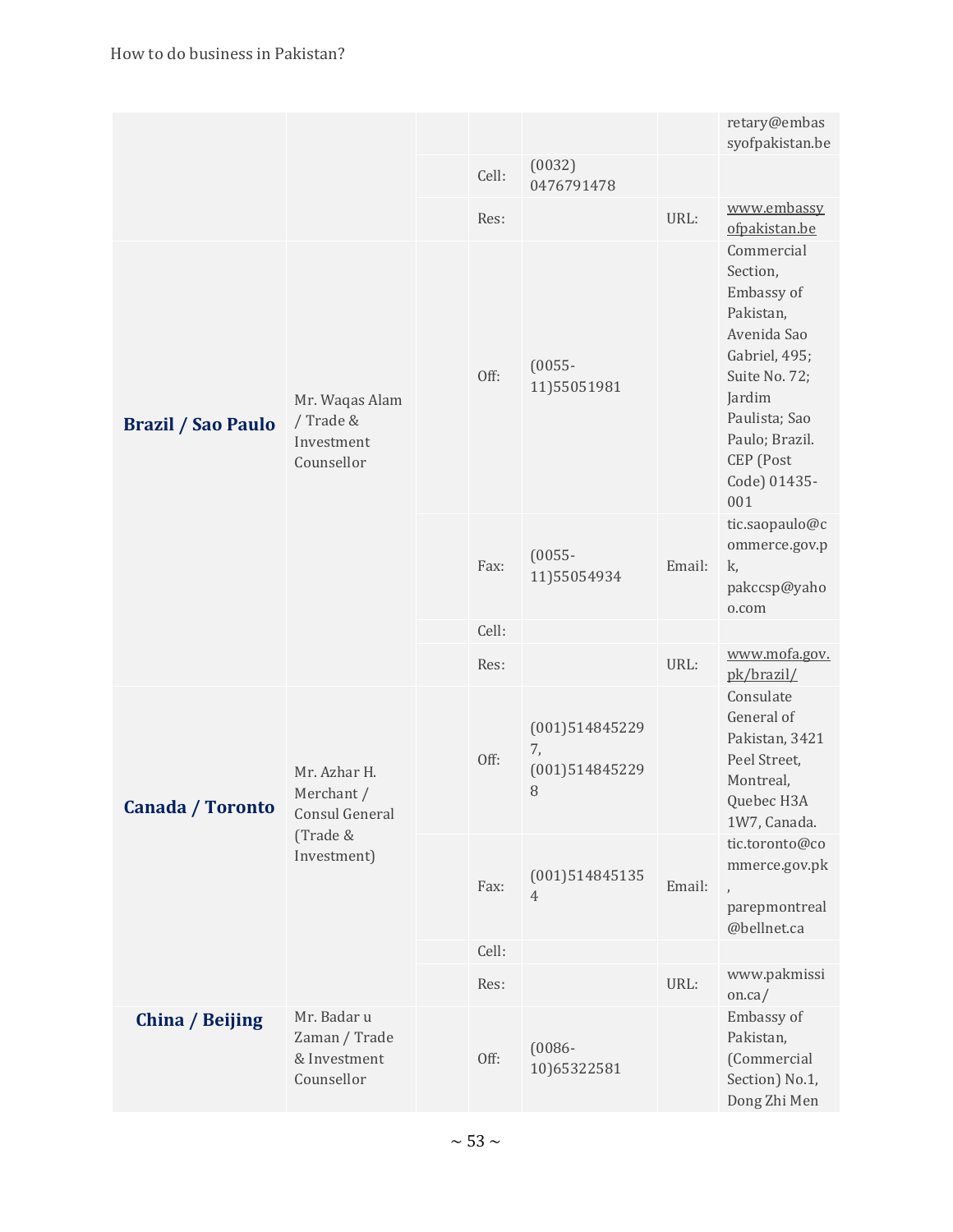|                                    |                                                                     |       |                                                                   |        | Wei Da Jie,<br>Beijing 100600<br>China.                                                                                                        |
|------------------------------------|---------------------------------------------------------------------|-------|-------------------------------------------------------------------|--------|------------------------------------------------------------------------------------------------------------------------------------------------|
|                                    |                                                                     | Fax:  | $(0086 -$<br>10)65322872(Co<br>m), (0086-<br>10)65322715(Di<br>p) | Email: | tic.beijing.com<br>merce.gov.pk,<br>pakcomm_beiji<br>ng@yahoo.com<br>$\,$<br>badrpk@gmail.<br>com                                              |
|                                    |                                                                     | Cell: | $(0086 -$<br>13)401083613                                         |        |                                                                                                                                                |
|                                    |                                                                     | Res:  |                                                                   | URL:   | www.pakbj.org<br>.pk                                                                                                                           |
| <b>China / Hong</b><br><b>Kong</b> | Mr. Bilal Ahmed<br>Butt / Consul<br>General (Trade<br>& Investment) | Off:  | $(0085 -$<br>2)28271966,<br>$(0085 -$<br>2)28270681               |        | Consulate<br>General of<br>Pakistan, 803-<br>4, Tung Wai<br>Commercial<br>Building, 109-<br>111 Gloucester<br>Road, Wan<br>Chai, Hong<br>Kong. |
|                                    |                                                                     | Fax:  | $(0085 -$<br>2)28276786                                           | Email: | cg.hongkong@<br>commerce.gov.<br>pk,<br>consulate@pak<br>istan.hk,<br>parephk@bizn<br>etvigator.com                                            |
|                                    |                                                                     | Cell: | $(0085-2)6353$<br>2120                                            |        |                                                                                                                                                |
|                                    |                                                                     | Res:  |                                                                   | URL:   | www.pakconhk<br>.com                                                                                                                           |
| China / Shanghai                   | Mr. Hussain<br>Haider / Consul<br>General (Trade<br>& Investment)   | Off:  | $(0086 -$<br>21)62377000                                          |        | Consulate<br>General of<br>Pakistan, Suite<br>1111, Tower A,<br>SOHO,<br>Zohongshan<br>Plaza, 1055<br>West<br>Zhongshan<br>Road,<br>Shanghai,  |
|                                    |                                                                     |       |                                                                   |        |                                                                                                                                                |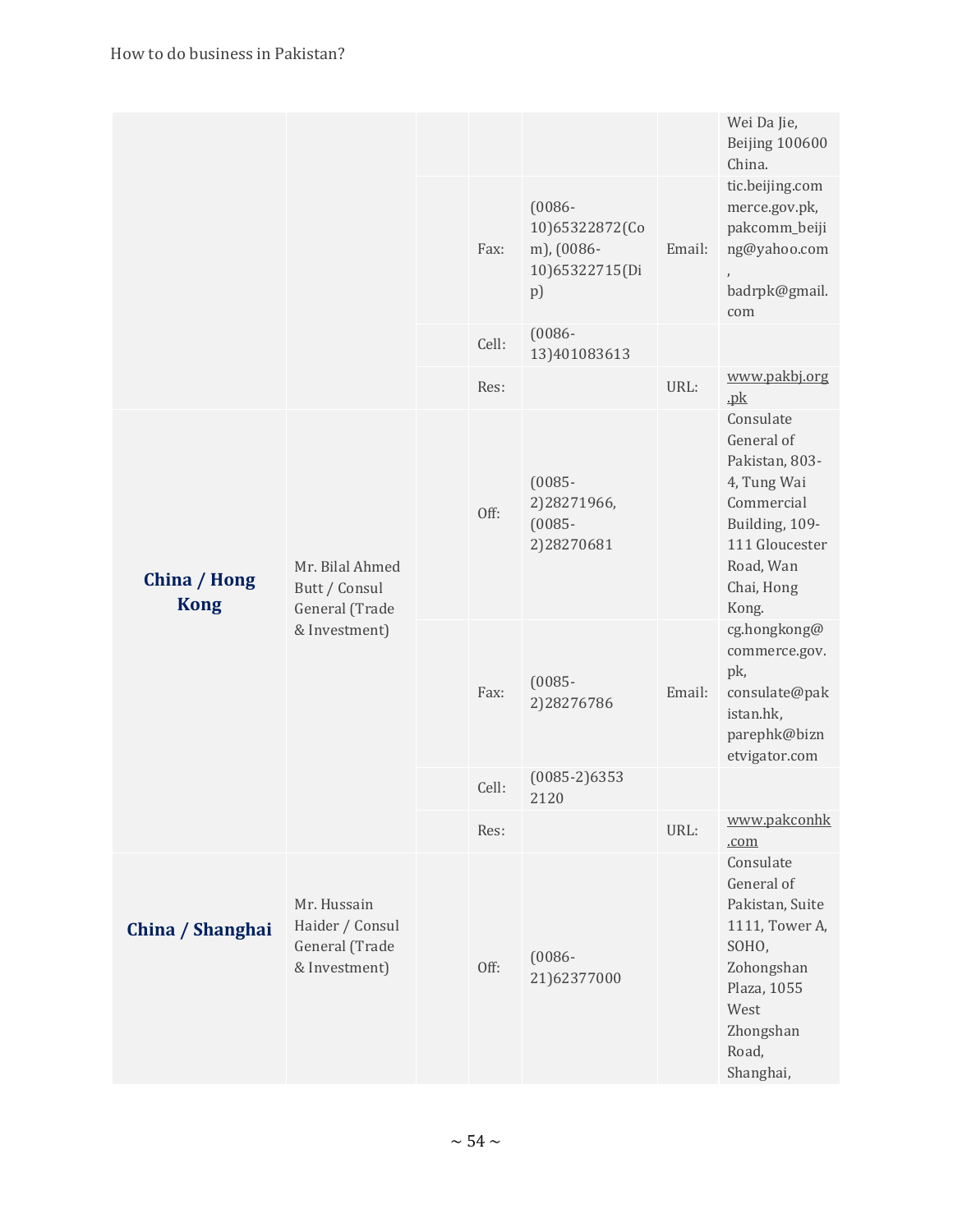|                                                             |                                                            |       |                                                       |        | 200051, P.R.<br>China.                                                                                                                                                                                                                    |
|-------------------------------------------------------------|------------------------------------------------------------|-------|-------------------------------------------------------|--------|-------------------------------------------------------------------------------------------------------------------------------------------------------------------------------------------------------------------------------------------|
|                                                             |                                                            | Fax:  | $(0086 -$<br>21)62377066                              | Email: | cg.shanghai@c<br>ommerce.gov.p<br>k,<br>cgpakshanghai<br>@yahoo.com                                                                                                                                                                       |
|                                                             |                                                            | Cell: | (0086)134<br>72617025                                 |        |                                                                                                                                                                                                                                           |
|                                                             |                                                            | Res:  |                                                       | URL:   | www.mofa.gov.<br>pk/shanghai/                                                                                                                                                                                                             |
| China $/$<br>Guangzhou                                      | Mr. Muhammad<br>Irfan / Trade &<br>Investment<br>Counselor | Off:  | $(0086 -$<br>28)85268051,<br>$(0086 -$<br>28)85268316 |        | Consulate<br>General of<br>Pakistan,<br>Tongwei<br>International<br>Center, High<br>Tech Zone,<br>No.588 Middle<br>Section of<br>Tianfu<br>Avenue,8th Flo<br>or, Room No.2,<br>Chengdu<br>610041,<br>Sichuan<br>Province (P.R.<br>(China) |
|                                                             |                                                            | Fax:  | $(0086 -$<br>28)64656052                              | Email: | tic.guangzhou<br>@commerce.go<br>v.pk,<br>commercepkcg<br>cd@hotmail.co<br>m                                                                                                                                                              |
|                                                             |                                                            | Cell: | (0086)188<br>16791160                                 |        |                                                                                                                                                                                                                                           |
|                                                             |                                                            | Res:  |                                                       | URL:   | mofa.gov.pk/g<br>uangzhou-<br>china/                                                                                                                                                                                                      |
| Ms. Sidrah<br><b>Egypt / Cairo</b><br>Investment<br>Attache | Haque / Trade &                                            | Off:  | $(0020 -$<br>2)37487806,<br>$(0020 -$<br>2)37487677   |        | Embassy of<br>Pakistan, 8, El<br>Saluli Street,<br>Dokki, Giza,<br>Cairo                                                                                                                                                                  |
|                                                             |                                                            | Fax:  |                                                       | Email: | tia.cairo@com<br>merce.gov.pk                                                                                                                                                                                                             |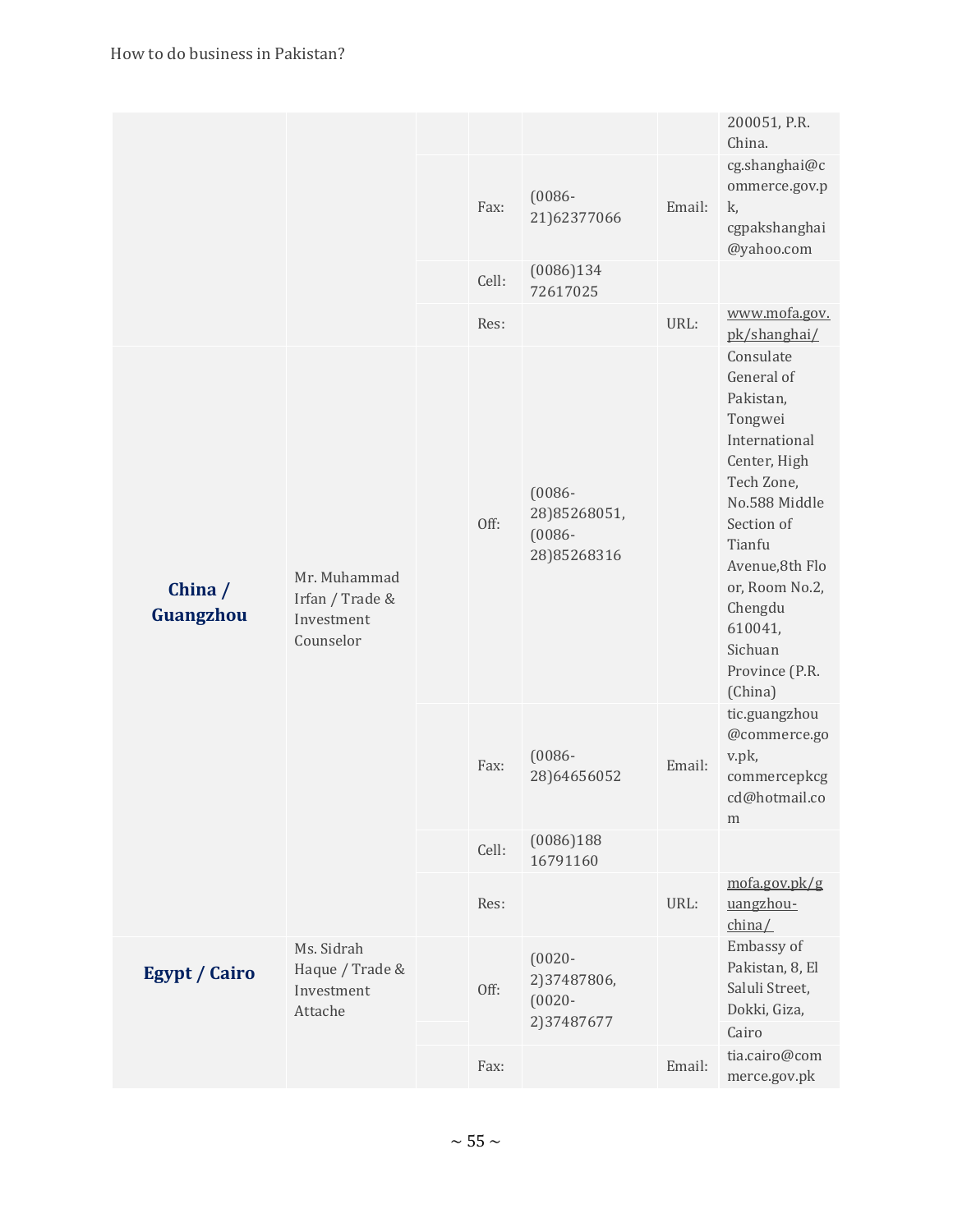|                                  |                                                               | Cell: | (0020)01021720<br>012                                          |        |                                                                                                                                                                                                                   |
|----------------------------------|---------------------------------------------------------------|-------|----------------------------------------------------------------|--------|-------------------------------------------------------------------------------------------------------------------------------------------------------------------------------------------------------------------|
|                                  |                                                               | Res:  |                                                                | URL:   | mofa.gov.pk/ca<br>iro-egypt/                                                                                                                                                                                      |
| Ethiopia / Addis<br><b>Ababa</b> | Mr. Munir<br>Saddiq /<br>Minister (Trade<br>& Investment)     | Off:  | $(00251)111-261-$<br>492, (00251)111-<br>261-193               |        | Embassy of<br>Islamic<br>Republic of<br>Pakistan,<br>House No: 146,<br>Arada sub city,<br>Woreda 7,<br>DejazmachWol<br>de, Gebriel,<br>Street: Near<br>Gorgories<br>School. P.O.<br>Box No. 19795,<br>Addis Ababa |
|                                  |                                                               | Fax:  | $(00251)111-261-$<br>324                                       | Email: | mti.addisababa<br>@commerce.go<br>v.pk,<br>parepaddisaba<br>ba@mofa.gov.p<br>k,<br>parepaddisaba<br>ba@gmail.com                                                                                                  |
|                                  |                                                               | Cell: | (00251)9935318<br>44                                           |        |                                                                                                                                                                                                                   |
|                                  |                                                               | Res:  |                                                                | URL:   | mofa.gov.pk/a<br>ddis-ababa-<br>ethiopia/                                                                                                                                                                         |
| <b>France / Paris</b>            | Mr. Moin-ud-Din<br>Wani / Trade &<br>Investment<br>Counsellor | Off:  | $(0033 -$<br>1)4563362(Dir),(<br>0033-<br>1)45619977(Exc<br>h) |        | Embassy of<br>Pakistan<br>(Commercial<br>Section), 32<br>Rue<br>Washington<br>75008-Paris,<br>France.                                                                                                             |
|                                  |                                                               | Fax:  | $(0033 -$<br>1)45635366                                        | Email: | tic.paris@com<br>merce.gov.pk,<br>pak.emb.comm<br>@wanadoo.fr,<br>pakcommsecti<br>on@gmail.com                                                                                                                    |
|                                  |                                                               | Cell: | (0033)75542996<br>$\overline{4}$                               |        |                                                                                                                                                                                                                   |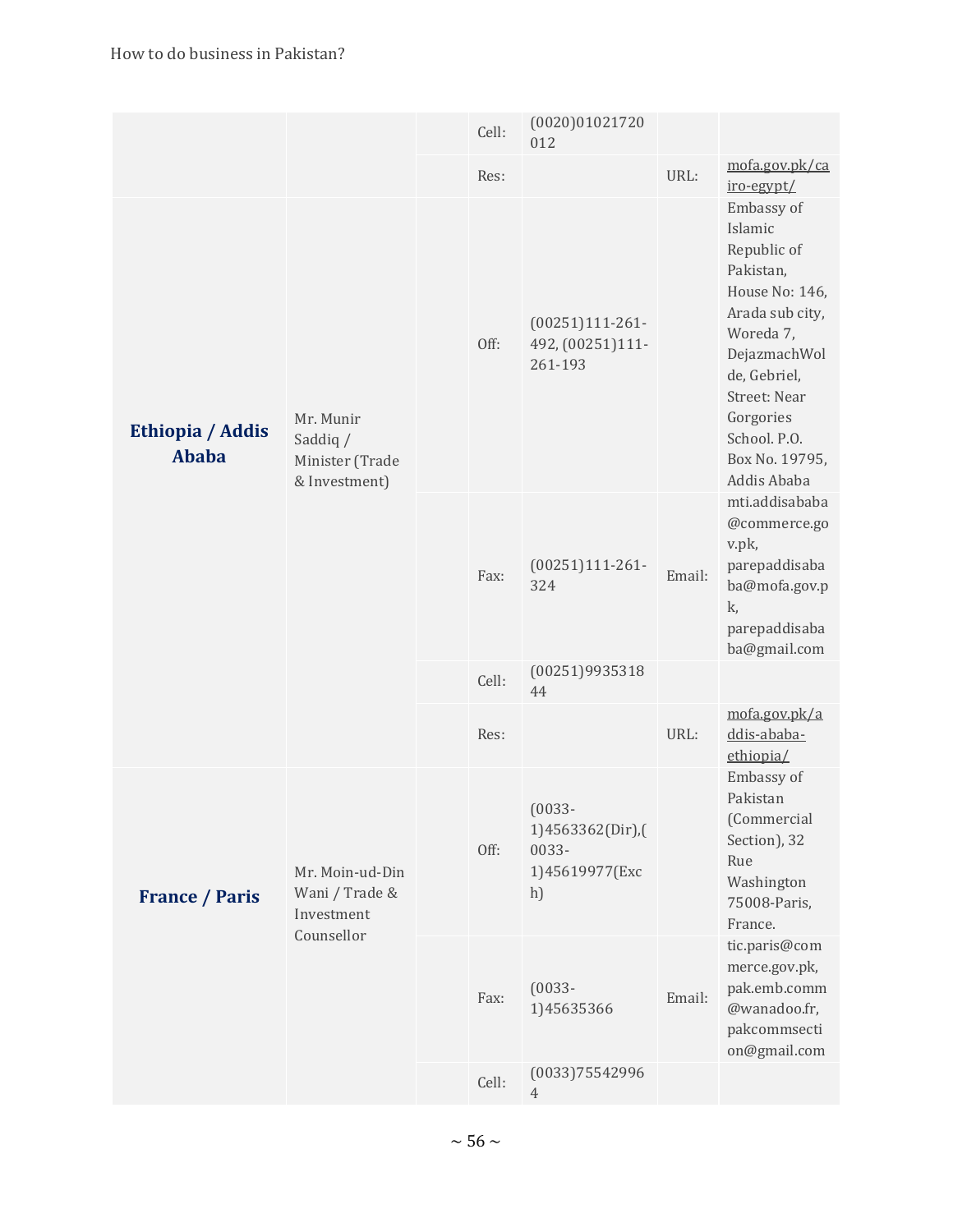|                               |                                                                   | Res:  | (0033)64851882<br>6,<br>(0033)75881395<br>3(CA)                                           | URL:   | www.pakembp<br>aris.com                                                                                                        |
|-------------------------------|-------------------------------------------------------------------|-------|-------------------------------------------------------------------------------------------|--------|--------------------------------------------------------------------------------------------------------------------------------|
| Germany /<br><b>Frankfurt</b> | Khawaja<br>Khurram Naeem<br>/ Trade &<br>Investment<br>Counsellor | Off:  | $(0049 -$<br>69)6976970                                                                   |        | Consulate<br>General of<br>Pakistan,<br>(Commercial<br>Division)<br>Beethoven<br>StraBe 4,<br>60325-<br>Frankfurt am<br>Main.  |
|                               |                                                                   | Fax:  | $(0049 -$<br>69)69769720                                                                  | Email: | tic.frankfurt@c<br>ommerce.gov.p<br>k,<br>pakcom.frk@td<br>ap.gov.pk,<br>parep.cdf@t-<br>online.de                             |
|                               |                                                                   | Cell: | $(0049)176-$<br>84939628                                                                  |        |                                                                                                                                |
|                               |                                                                   | Res:  | $(0049)69 -$<br>68602603                                                                  | URL:   | www.pakmissi<br>onfrankfurt.de                                                                                                 |
| <b>India / New Delhi</b>      | Vacant /<br>(Minister) Trade<br>& Investment                      | Off:  | $(0091 -$<br>11)26110601,<br>$(0091 -$<br>11)26110602<br>(Ext-256), (0091-<br>11)26871820 |        | High<br>Commission<br>for Pakistan,<br>Commercial<br>Section, 2/50-<br>G, Shantipath,<br>Chanakyapuri,<br>New Delhi-<br>110021 |
|                               |                                                                   | Fax:  | $(0091 -$<br>11)26872339                                                                  | Email: | mti.newdelhi@<br>commerce.gov.<br>pk,<br>commpakhc.in<br>@gmail.com                                                            |
|                               |                                                                   | Cell: |                                                                                           |        | pakhcnewdelhi                                                                                                                  |
|                               |                                                                   | Res:  |                                                                                           | URL:   | .org.pk/                                                                                                                       |
| Indonesia /<br><b>Jakarta</b> | Ms. Fouzia<br>Perveen Ch. /<br>Minister (Trade<br>& Investment)   | Off:  | $(0062 -$<br>21)57851723                                                                  |        | Embassy of<br>Islamic<br>Republic of<br>Pakistan,<br>Commercial                                                                |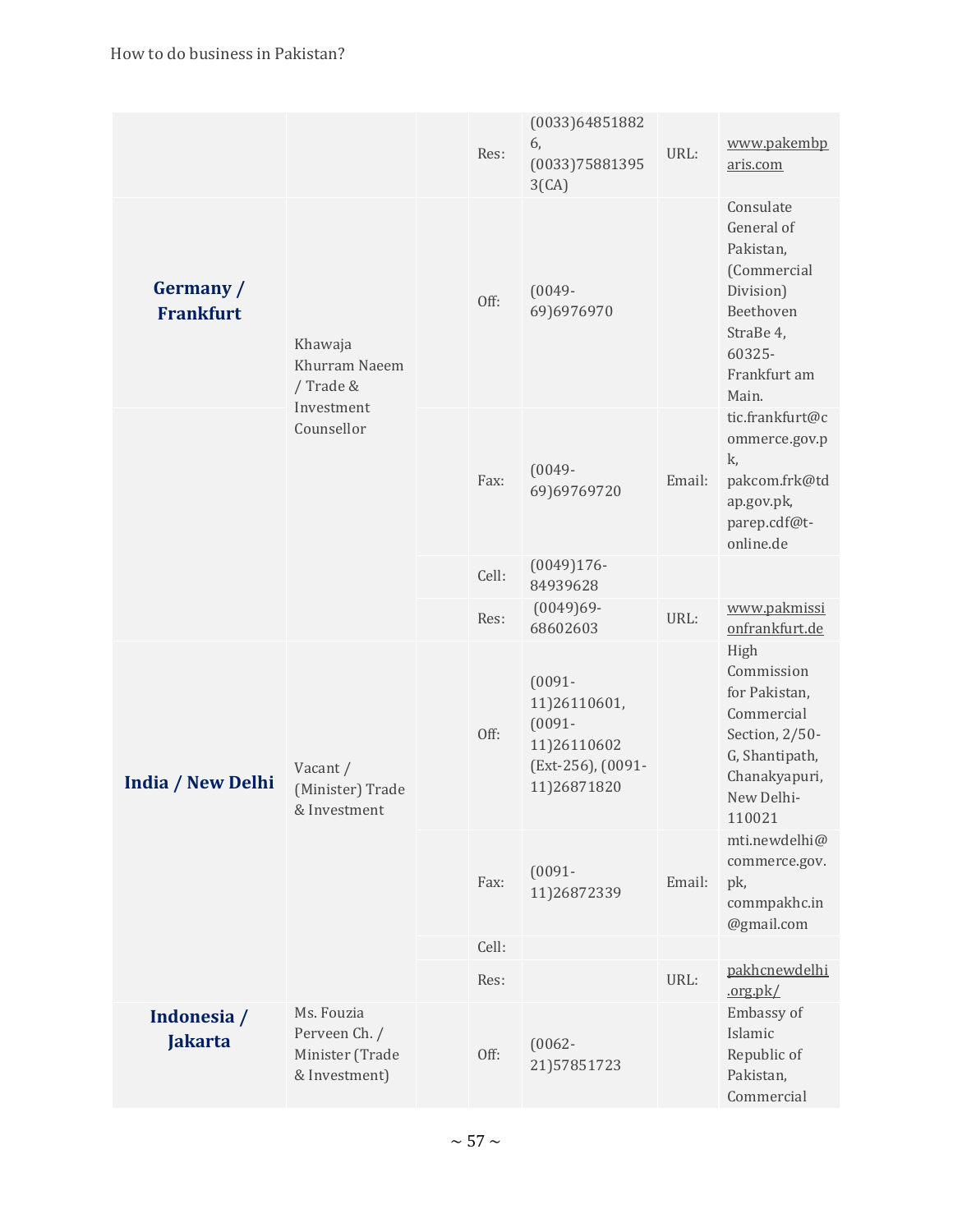|                      |                                                           |       |                                                                                                   |        | Section, Jalan<br>Mega Kuningan<br>Barat, Block-<br>E.3.9, Kav. 5-8,<br>Jakarta Selatan<br>12950                                                                     |
|----------------------|-----------------------------------------------------------|-------|---------------------------------------------------------------------------------------------------|--------|----------------------------------------------------------------------------------------------------------------------------------------------------------------------|
|                      |                                                           |       |                                                                                                   |        | mti.jakarta@co<br>mmerce.gov.pk                                                                                                                                      |
|                      |                                                           | Fax:  | $(0062 -$<br>21)57851726                                                                          | Email: | $\,$<br>pakembassyjak<br>arta@gmail.co<br>m,<br>Pakrepjkt@rad<br>.net.id                                                                                             |
|                      |                                                           | Cell: | (0062)81181041<br>41                                                                              |        |                                                                                                                                                                      |
|                      |                                                           | Res:  |                                                                                                   | URL:   | www.mofa.gov.<br>pk/indonesia                                                                                                                                        |
| <b>Iran / Tehran</b> | Mr. Masood<br>Ahmed / Trade<br>& Investment<br>Counsellor | Off:  | $(0098 -$<br>21)66944888-90,<br>$(0098 -$<br>21)66941388-90,<br>$(0098 -$<br>21)66913770(Dir<br>) |        | Embassy of<br>Pakistan, Block<br>No.1, Koocha-<br>e-Ahmad<br>Eitrnadzadeh,<br>Khayaban-e-Dr.<br>Hussein Fatimi,<br>Jamshedabad,<br>Shomali<br>Tehran 14118,<br>Iran. |
|                      |                                                           | Fax:  | $(0098 -$<br>21)66944889                                                                          | Email: | tic.tehran@co<br>mmerce.gov.pk<br>$\lambda$<br>tehrancomm@<br>gmail.com                                                                                              |
|                      |                                                           | Cell: |                                                                                                   |        |                                                                                                                                                                      |
|                      |                                                           | Res:  |                                                                                                   | URL:   | www.mofa.gov.<br>pk/iran                                                                                                                                             |
| <b>Italy / Rome</b>  | Mr. Khalid Hanif<br>/ Trade &<br>Investment<br>Counsellor | Off:  | $(0039 -$<br>06)87694816                                                                          |        | Embassy of<br>Pakistan,<br>Commercial<br>Section, Via<br>Della<br>Camilluccia<br>682,00135<br>Rome, Italy.                                                           |
|                      |                                                           | Fax:  | $(0039 -$<br>06)3296660                                                                           | Email: | tic.rome@com<br>merce.gov.pk,                                                                                                                                        |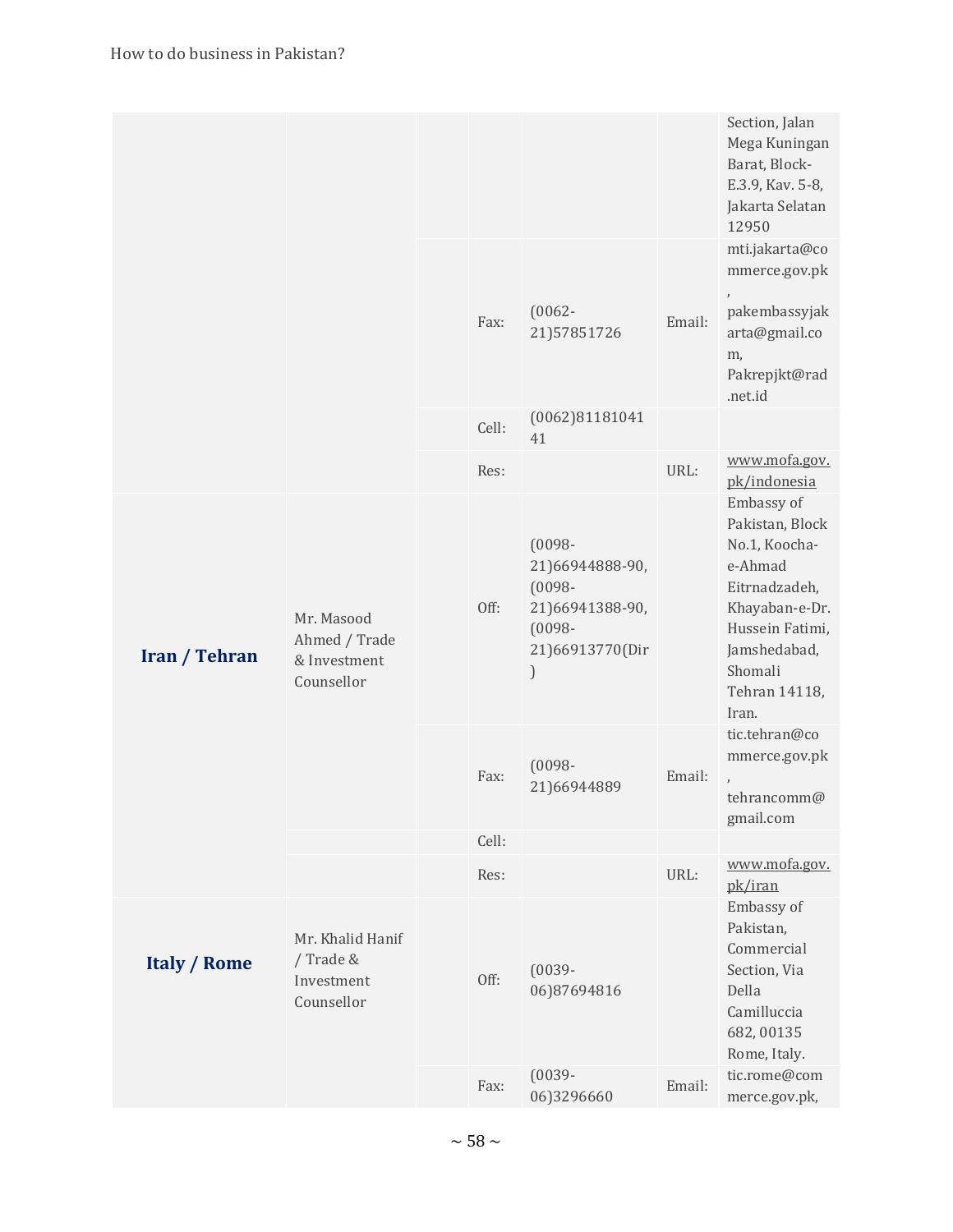|                               |                                                                   |       |                                                         |        | comsec@tiscali<br>.it                                                                                                                         |
|-------------------------------|-------------------------------------------------------------------|-------|---------------------------------------------------------|--------|-----------------------------------------------------------------------------------------------------------------------------------------------|
|                               |                                                                   | Cell: | $(0039)$ 388<br>7215147                                 |        |                                                                                                                                               |
|                               |                                                                   | Res:  |                                                         | URL:   | www.mofa.gov.<br>pk/italy                                                                                                                     |
| Japan / Tokyo                 | Mr. Tahir Habib<br>Cheema / Trade<br>and Investment<br>Counsellor | Off:  | $(0081 -$<br>3)54213606,<br>$(0081 -$<br>3) 54217741/42 |        | Embassy of<br>Pakistan<br>(Commercial<br>Section), 4-6-<br>17, Minami-<br>Azabu, Minato-<br>ku, Tokyo-106-<br>0047                            |
|                               |                                                                   | Fax:  | $(0081 -$<br>3)54213613                                 | Email: | tic.tokyo@com<br>merce.gov.pk,<br>comsectk@yah<br>oo.com                                                                                      |
|                               |                                                                   | Cell: |                                                         |        |                                                                                                                                               |
|                               |                                                                   | Res:  |                                                         | URL:   | www.pakistane<br>mbassytokyo.c<br>$om$                                                                                                        |
| <b>Jordan / Amman</b>         | Mr. Khadim Ali /<br>Trade and<br>Investment<br>Attache            | Off:  | $(00962 -$<br>6)4622787,<br>$(00962 -$<br>6)4624680     |        | 17, Anwar Al<br>Khateeb Street,<br>North Abdoun,<br>Amman P.O.<br>Box No. 1232,<br>Amman11118,<br>Jordan                                      |
|                               |                                                                   | Fax:  | $(00962 -$<br>6)4611633                                 | Email: | tia.amman@co<br>mmerce.gov.pk<br>$\lambda$<br>parepamman@<br>mofa.gov.pk                                                                      |
|                               |                                                                   | Cell: |                                                         | $\,<$  |                                                                                                                                               |
|                               |                                                                   | Res:  |                                                         | URL:   | mofa.gov.pk/a<br>mman-jordan/                                                                                                                 |
| Kazakhstan /<br><b>Almaty</b> | Mr. Muhammad<br>Farooque /<br>Trade &<br>Investment<br>Counsellor | Off:  | $(0077 -$<br>27)2938604                                 |        | Embassy of<br>Pakistan,<br>Commercial<br>Section, 2nd<br>floor, Building<br>No. 20 A,<br>Kazybek Street,<br>Medeuskiy<br>district,<br>Almaty, |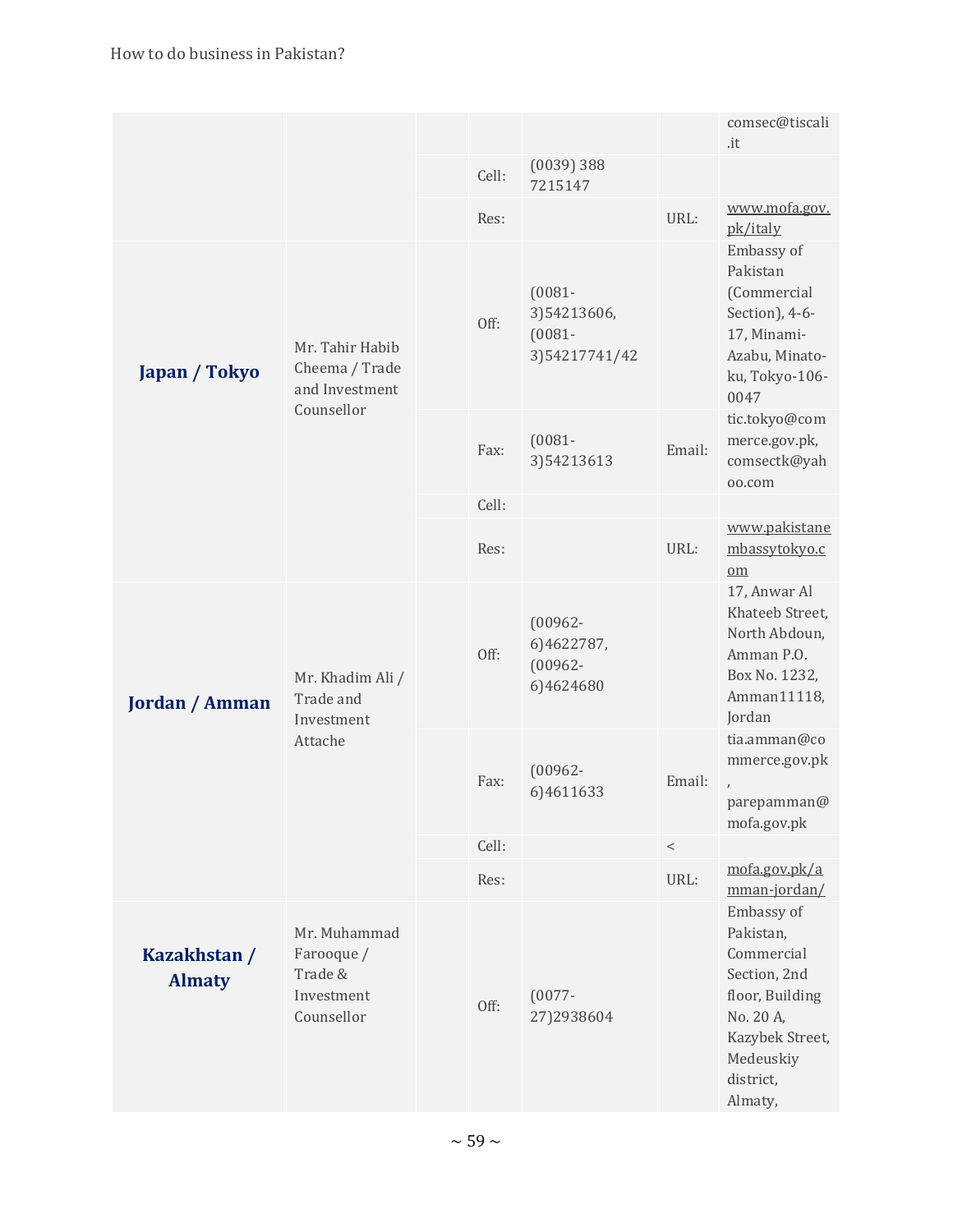|                            |                                                               |       |                                                                                             |        | Kasakhstan<br>050010.                                                                                                                   |
|----------------------------|---------------------------------------------------------------|-------|---------------------------------------------------------------------------------------------|--------|-----------------------------------------------------------------------------------------------------------------------------------------|
|                            |                                                               | Fax:  | $(0077 -$<br>27)2938591                                                                     | Email: | tic.almaty@co<br>mmerce.gov.pk<br>parepalmaty.tr<br>ade@yahoo.co<br>m                                                                   |
|                            |                                                               | Cell: | (0077)77583300<br>6                                                                         |        |                                                                                                                                         |
|                            |                                                               | Res:  |                                                                                             | URL:   | www.pakistane<br>mbassy.kz/                                                                                                             |
| Kenya / Nairobi            | Mr. Laiq Daraz /<br>Trade and<br>Investment<br>Counsellor     | Off:  | $(00254 -$<br>20)4443911,<br>$(00254 -$<br>20)4443912,<br>$(00254 -$<br>20)4447170<br>(Dir) |        | High<br>Commission<br>for Pakistan,<br>(Commercial<br>Section), St.<br>Michael Road,<br>P.O.Box 30045,<br>00100 GPO,<br>Nairobi, Kenya. |
|                            |                                                               | Fax:  | $(00254 -$<br>20)4446507                                                                    | Email: | tic.nairobi@co<br>mmerce.gov.pk<br>$\lambda$<br>info@pakhc.or.<br>ke                                                                    |
|                            |                                                               | Cell: | $(0025 -$<br>4)711421505                                                                    |        |                                                                                                                                         |
|                            |                                                               | Res:  |                                                                                             | URL:   | www.pakhc.or.<br>ke                                                                                                                     |
| Malaysia / Kuala<br>Lumpur | Mr. Shafqat Ali<br>Khan / Trade &<br>Investment<br>Counsellor | Off:  | $(0060 -$<br>3)21648158,<br>$(0060 -$<br>3)21618877 (Ext.<br>113)                           |        | High<br>Commission<br>for Pakistan,<br>(Commercial<br>Section), 132-<br>Jalan Ampang<br>50450, Kuala<br>Lumpur,<br>Malaysia             |
|                            |                                                               | Fax:  | $(0060 -$<br>3)21625843                                                                     | Email: | tic.kualalumpu<br>r@commerce.g<br>ov.pk,<br>pakcommercial<br>@gmail.com                                                                 |
|                            |                                                               | Cell: |                                                                                             |        |                                                                                                                                         |
|                            |                                                               | Res:  |                                                                                             | URL:   | www.mofa.gov.<br>pk/malaysia,                                                                                                           |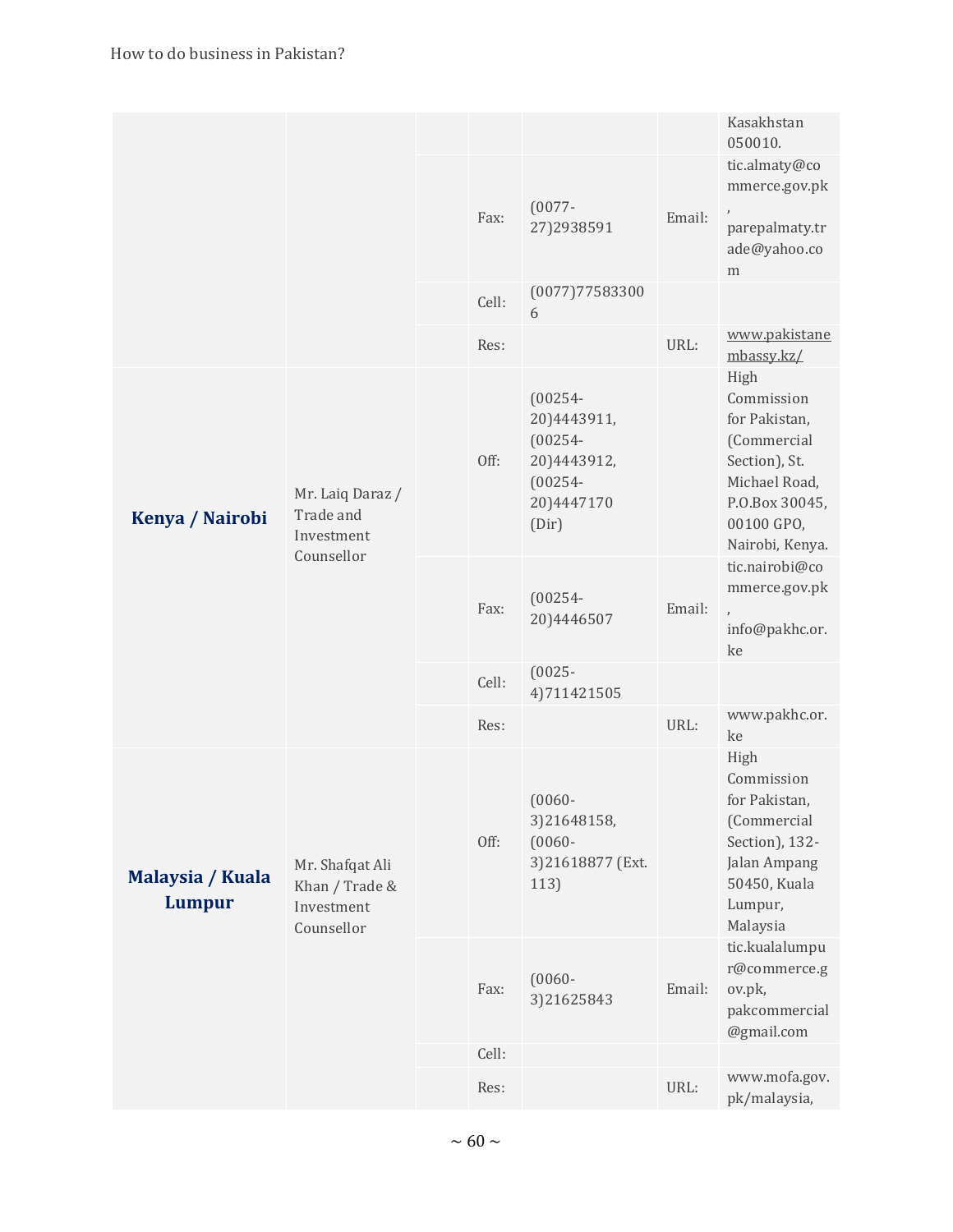|                                       |                                                              |       |                                                                    |        | www.pakistan<br>hckl.com                                                                                                                                   |
|---------------------------------------|--------------------------------------------------------------|-------|--------------------------------------------------------------------|--------|------------------------------------------------------------------------------------------------------------------------------------------------------------|
| <b>Mexico</b> / Mexico<br><b>City</b> | Ms. Shabana<br>Aziz / Trade &<br>Investment                  | Off:  | $(0052 -$<br>55)52033636                                           |        | Boulevard de<br>los Virreyes<br>1015, Col.<br>Lomas de<br>Chapultepec,<br>Seccion V,<br>11000, Mexico<br>City                                              |
|                                       | Counsellor                                                   | Fax:  | $(0052 -$<br>55)52039907                                           | Email: | tic.mexicocity<br>@commerce.go<br>v.pk,<br>parepmexico@<br>mofa.gov.pk                                                                                     |
|                                       |                                                              | Cell: | (0052)15539142<br>807                                              |        |                                                                                                                                                            |
|                                       |                                                              | Res:  |                                                                    | URL:   | mofa.gov.pk/m<br>exico/                                                                                                                                    |
| Morocco /<br><b>Casablanca</b>        | Mr. Junaid A.<br>Memon / Trade<br>& Investment<br>Counsellor | Off:  | $(0021 -$<br>2)522981864                                           |        | Embassy of<br>Pakistan,<br>Commercial<br>Section, 294<br>Boulevard<br>Yacoub EL<br>Mansour,<br>Espace Anfa,<br>1er etage, No 1,<br>Casablanca,<br>Morocco. |
|                                       |                                                              | Fax:  | $(0021 -$<br>2)522981950                                           | Email: | tic.casablanca<br>@commerce.go<br>v.pk,<br>parepcasa@gm<br>ail.com,<br>pakcom.mar@t<br>dap.gov.pk                                                          |
|                                       |                                                              | Cell: | $(0021 -$<br>2)616840305                                           |        |                                                                                                                                                            |
|                                       |                                                              | Res:  | $(0021 -$<br>2)522950177                                           | URL:   | www.mofa.gov.<br>pk/morocco                                                                                                                                |
| Netherland / The<br><b>Hague</b>      | Rao Rizwan-ul-<br>Haq / Trade &<br>Investment<br>Counsellor  | Off:  | $(0031 -$<br>70)3625075,<br>$(0031 -$<br>70)3648948<br>(Ext.: 235) |        | Embassy of<br>Pakistan,<br>Commercial<br>Wing,<br>Amaliastraat 8,<br>2514 JC, The                                                                          |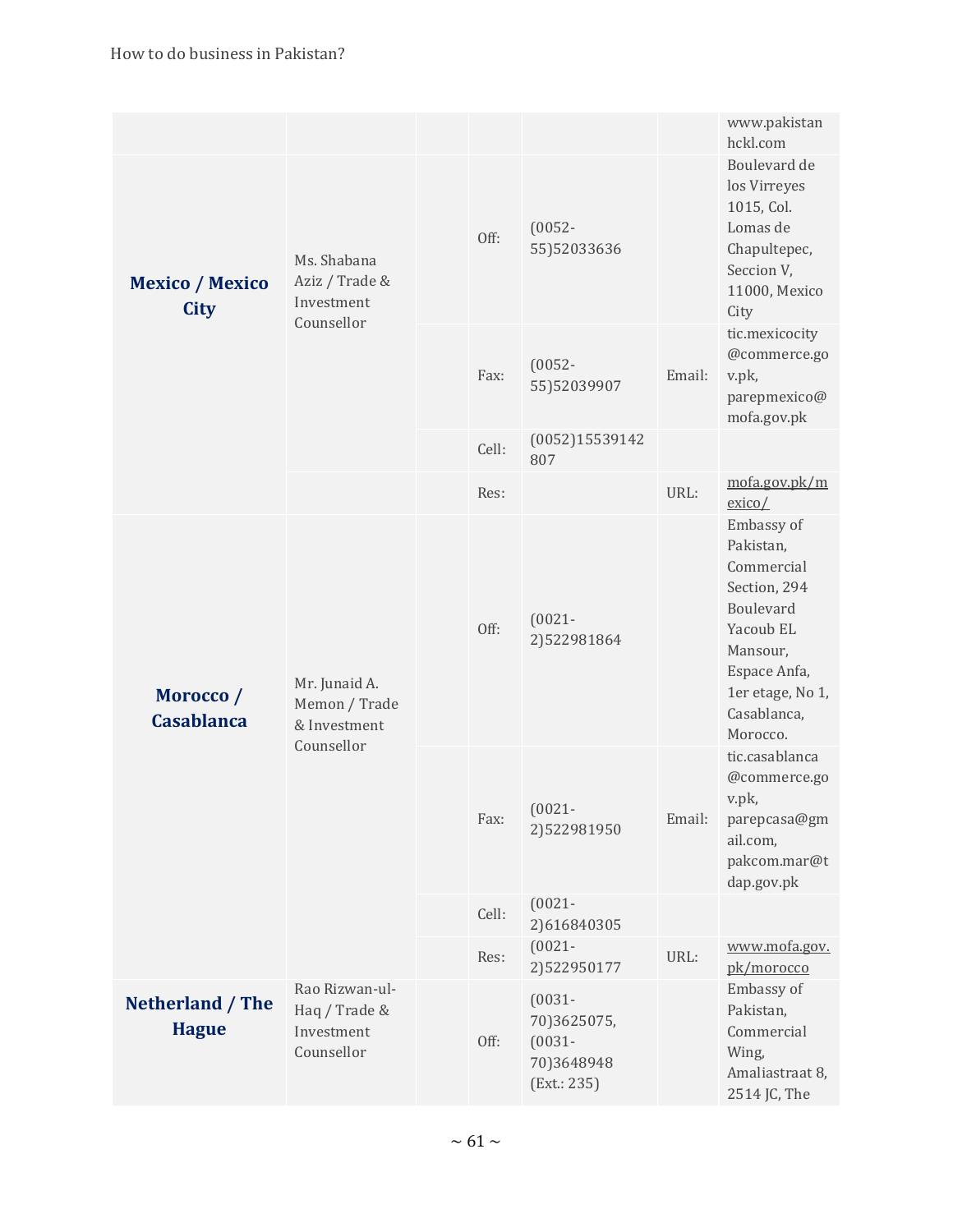|                        |                                                                  |       |                                                                                 |        | Hague, The<br>Netherlands.                                                                                 |
|------------------------|------------------------------------------------------------------|-------|---------------------------------------------------------------------------------|--------|------------------------------------------------------------------------------------------------------------|
|                        |                                                                  | Fax:  | $(0031 -$<br>70)3106047                                                         | Email: | tic.thehague@c<br>ommerce.gov.p<br>k,<br>commercial@p<br>akembassy.nl                                      |
|                        |                                                                  | Cell: |                                                                                 |        |                                                                                                            |
|                        |                                                                  | Res:  | $(0031 -$<br>71)8885004                                                         | URL:   | www.embassy<br>ofpakistan.com                                                                              |
| Nigeria / Lagos        | Mr. Ali Tamkin<br>Butt / Trade &<br>Investment<br>Attache        | Off:  |                                                                                 |        | Maisonette<br>103, Block 1,<br>Cluster B 1004<br>Estate Victoria<br>Island, Lagos,<br>Nigeria              |
|                        |                                                                  | Fax:  |                                                                                 | Email: | tia.lagos@com<br>merce.gov.pk,<br>cslagos17@gm<br>ail.com                                                  |
|                        |                                                                  | Cell: | (00234)7064000<br>433                                                           |        |                                                                                                            |
|                        |                                                                  | Res:  | (00234)9030001<br>376                                                           | URL:   | www.mofa.gov.<br>pk/nigeria                                                                                |
| <b>Poland / Warsaw</b> | Mr. Muhammad<br>Zahid / Trade &<br>Investment<br>Counsellor      | Off:  | $(0048 -$<br>22)6463018,<br>$(0048 -$<br>22)8494808,<br>$(0048 -$<br>22)8494938 |        | Embassy of<br>Pakistan,<br>Commercial<br>Section, Ulica<br>Wiertnicza 63,<br>02-952,<br>Warsaw,<br>Poland. |
|                        |                                                                  | Fax:  |                                                                                 | Email: | tic.warsaw@co<br>mmerce.gov.pk<br>pakcom.pol@t<br>dap.gov.pk                                               |
|                        |                                                                  | Cell: |                                                                                 |        |                                                                                                            |
|                        |                                                                  | Res:  |                                                                                 | URL:   | www.mofa.gov.<br>pk/poland                                                                                 |
| <b>Qatar / Doha</b>    | Mr. Muhammad<br>Salman Ali /<br>Trade &<br>Investment<br>Attache | Off:  | (00974)4483557<br>$\theta$                                                      |        | Embassy of<br>Pakistan, Plot<br>No. 30,<br>Diplomatic<br>Area,<br>Ambassador<br>St., West Bay,             |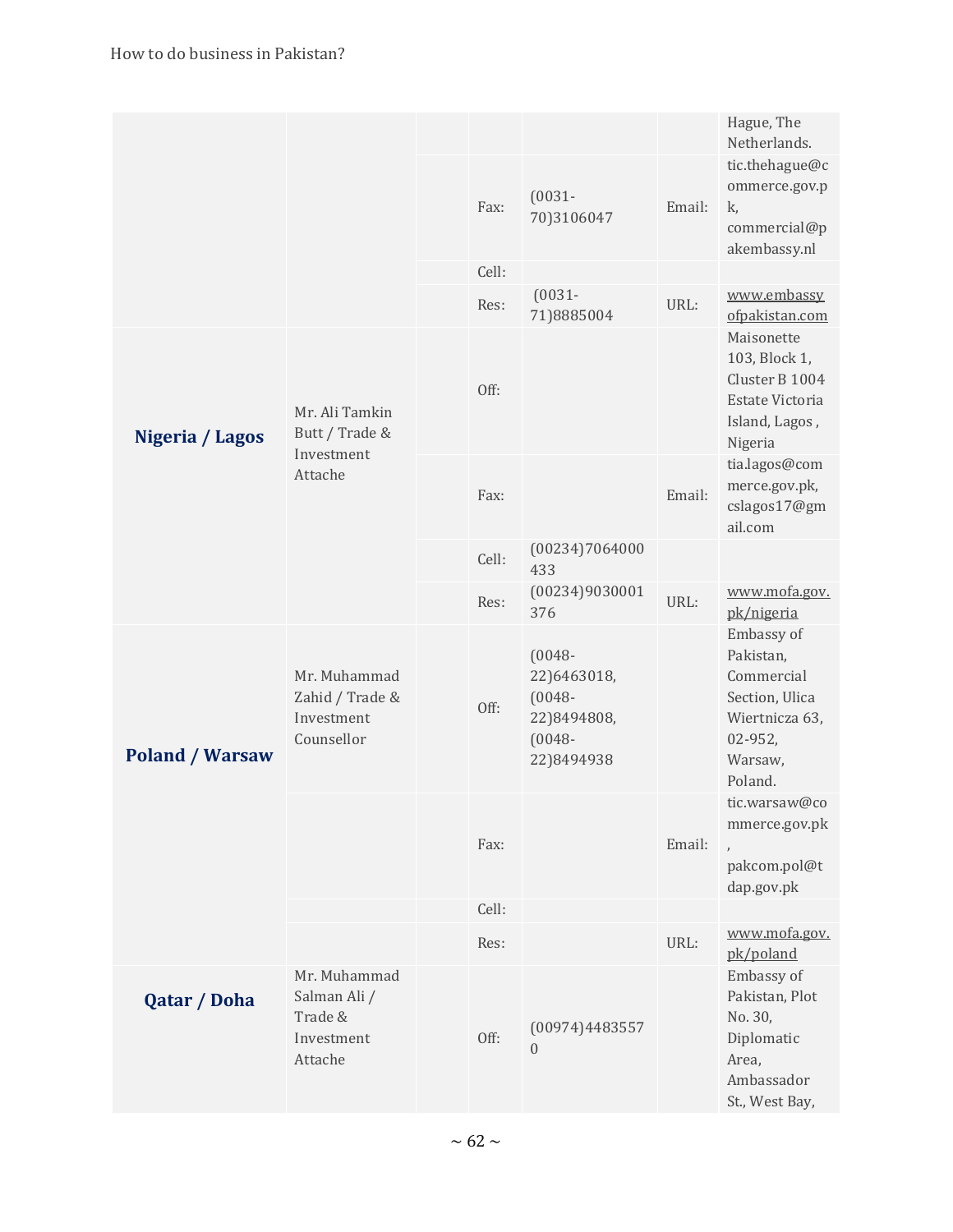|                                                                  |       |                                                  |        | Doha, P.O. Box.<br>334.                                                                                                                                                                                                                |
|------------------------------------------------------------------|-------|--------------------------------------------------|--------|----------------------------------------------------------------------------------------------------------------------------------------------------------------------------------------------------------------------------------------|
|                                                                  | Fax:  | (00974)3338277<br>6,<br>(00974)4483222<br>7(Dip) | Email: | tia.doha@com<br>merce.gov.pk,<br>pakcomsec.doh<br>a@gmail.com,<br>mhd.salman.ali<br>@gmail.com                                                                                                                                         |
|                                                                  | Cell: | (00974)5050824<br>$\boldsymbol{0}$               |        |                                                                                                                                                                                                                                        |
|                                                                  | Res:  | (00974)4447987<br>3                              | URL:   | www.mofa.gov.<br>pk/qatar                                                                                                                                                                                                              |
| Mr. Nasir Hamid<br>/ Minister<br>(Trade &<br>Investment)         | Off:  | $(0074 -$<br>95)7395636                          |        | 7 Koroviy Val<br>Street,<br>Entrance No. 3,<br>Office 75<br>Moscow,<br>119049,<br>Russian<br>Federation,<br>Moscow.                                                                                                                    |
|                                                                  | Fax:  | $(0074 -$<br>95)7395625                          | Email: | mti.moscow@c<br>ommerce.gov.p<br>k,<br>tradewingep@<br>gmail.com,<br>mintrademos@<br>tdap.gov.pk                                                                                                                                       |
|                                                                  | Cell: | (00796)8477640<br>$\overline{0}$                 |        |                                                                                                                                                                                                                                        |
|                                                                  | Res:  |                                                  | URL:   | www.mofa.gov.<br>pk/russia                                                                                                                                                                                                             |
| Sayed A.<br>Waheed Shah /<br>Trade &<br>Investment<br>Counsellor | Off:  | $(00966 -$<br>12)6691054                         |        | Consulate<br>General of<br>Pakistan<br>(Commercial<br>Section),<br>Building No.58-<br>60, Ibrahim Al-<br><b>Tassan Street</b><br>17-N, 7E,<br>Mushrifa<br>District/3<br>(ONEIKISH),<br>P.O. Box 182,<br>Jeddah 21411,<br>Saudi Arabia. |
|                                                                  |       |                                                  |        |                                                                                                                                                                                                                                        |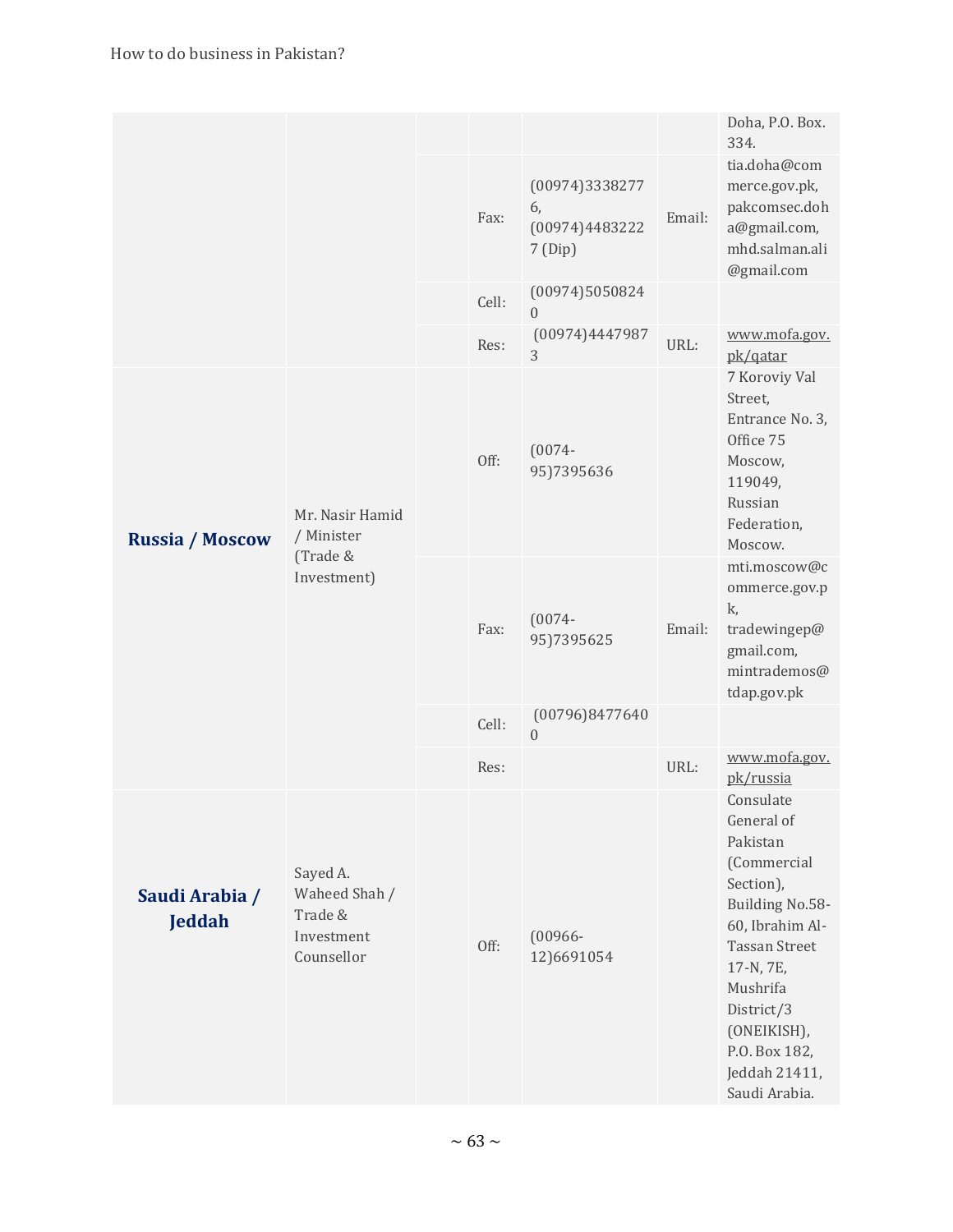|                                 |                                                              | Fax:  | (00966)1266905<br>61      | Email: | tic.jeddah@co<br>mmerce.gov.pk<br>$\overline{ }$                                                                          |
|---------------------------------|--------------------------------------------------------------|-------|---------------------------|--------|---------------------------------------------------------------------------------------------------------------------------|
|                                 |                                                              |       |                           |        | pakcom.jdh@t<br>dap.gov.pk                                                                                                |
|                                 |                                                              | Cell: |                           |        |                                                                                                                           |
|                                 |                                                              | Res:  |                           | URL:   | www.mofa.gov.<br>pk/jeddah                                                                                                |
| Saudi Arabia /<br><b>Riyadh</b> | Mr. Azhar Ali<br>Dahar / Minister<br>(Trade &<br>Investment) | Off:  | $(00966 -$<br>11)4830809  |        | Embassy of<br>Pakistan<br>(Commercial<br>Section),<br>Diplomatic<br>Quarters, P.O.<br>Box 94007,<br>Riyadh 11693,<br>KSA. |
|                                 |                                                              | Fax:  | $(00966 -$<br>11)4881064  | Email: | mti.riyadh@co<br>mmerce.gov.pk<br>pakcom.rdh@t<br>dap.gov.pk,<br>ahsahoo@gmai<br>l.com                                    |
|                                 |                                                              | Cell: | (00966)53<br>9350502      |        |                                                                                                                           |
|                                 |                                                              | Res:  | $(00966 -$<br>11)2970464  | URL:   | www.pakemba<br>ssyksa.com                                                                                                 |
| Sri Lanka /<br>Colombo          | Ms. Asmma<br>Kamal / Trade &<br>Investment<br>Attache        | Off:  | $(0094 -$<br>11)2055681-2 |        | The High<br>Commission of<br>Pakistan in Sri<br>Lanka, No.<br>42&44, Bullers<br>Lane, Colombo<br>7                        |
|                                 |                                                              | Fax:  | $(0094 -$<br>11)2055697   | Email: | tia.colombo@c<br>ommerce.gov.p<br>k,<br>comsec.colomb<br>o@gmail.com                                                      |
|                                 |                                                              | Cell: | $(0094 -$<br>76)9060376   |        |                                                                                                                           |
|                                 |                                                              | Res:  |                           | URL:   | www.pakistan<br>hc.lk                                                                                                     |
| South Africa /<br>Johannesburg  | Ms. Humaira<br>Israr / Trade &                               | Off:  | $(0027 -$<br>11)6465674,  |        | <b>Trade Mission</b><br>of Pakistan, 90-<br>Virginia                                                                      |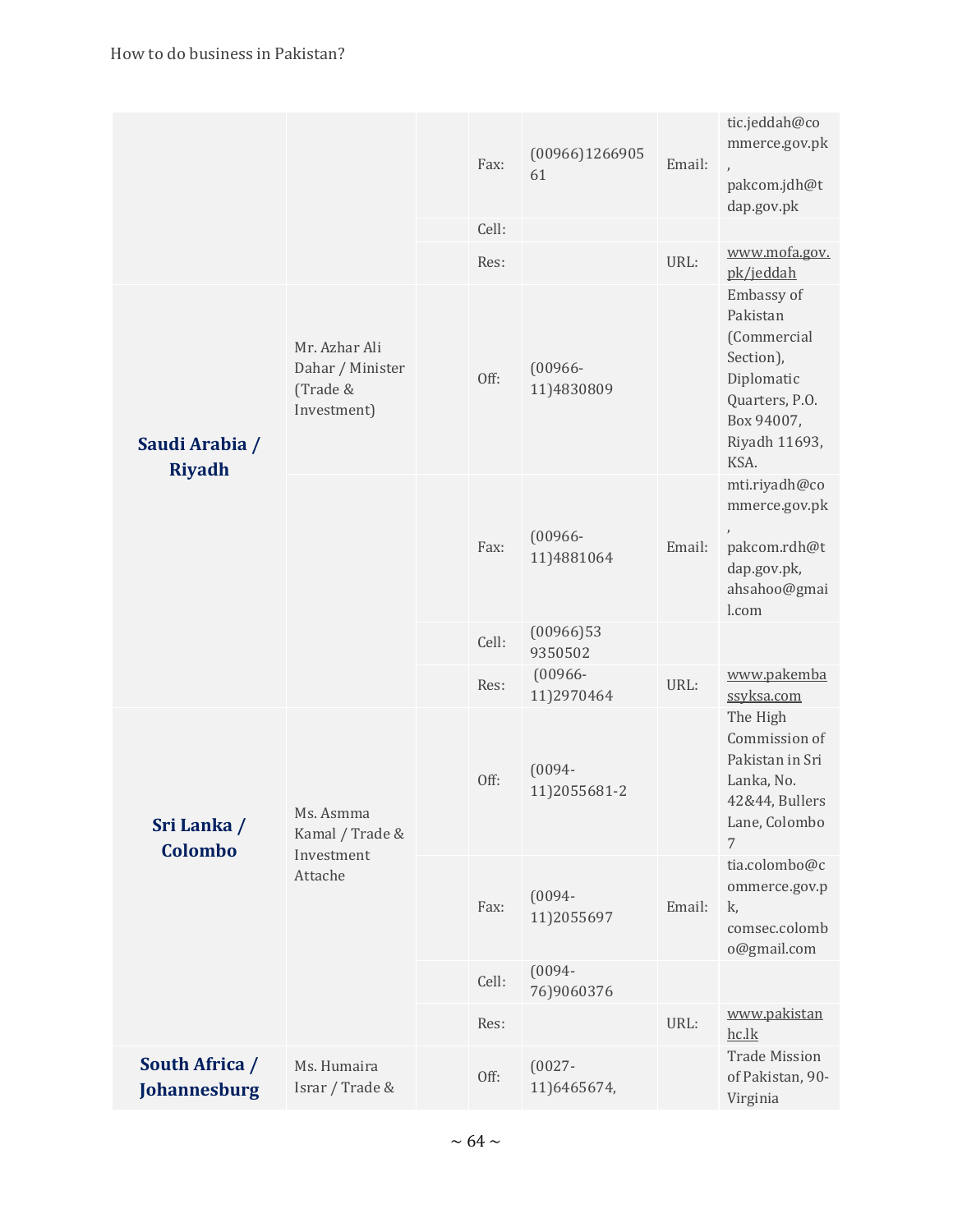|                               | Investment<br>Attache                                     |       | $(0027 -$<br>11)6465676                                                        |        | Avenue,<br>Parkmore<br>2196,<br>Johannesburg,<br>South Africa,<br>P.O. Box<br>653417,<br>Benmore 2010.                                     |
|-------------------------------|-----------------------------------------------------------|-------|--------------------------------------------------------------------------------|--------|--------------------------------------------------------------------------------------------------------------------------------------------|
|                               |                                                           | Fax:  | $(0027 -$<br>11)6468674                                                        | Email: | tia.johannesbur<br>g@commerce.g<br>ov.pk,<br>paktrade@telk<br>omsa.net                                                                     |
|                               |                                                           | Cell: | $(0027 -$<br>07)37393522                                                       |        |                                                                                                                                            |
|                               |                                                           | Res:  |                                                                                | URL:   | www.mofa.gov.<br>pk/southafrica                                                                                                            |
| South Korea /<br><b>Seoul</b> | Mr. Imran<br>Razzak / Trade<br>& Investment<br>Counsellor | Off:  | $(0082 -$<br>2)7975015,<br>$(0082 -$<br>2)07968252,<br>$(0082 -$<br>2)07960312 |        | Embassy of<br>Pakistan(Com<br>mercial<br>Section), 39<br>Jangmun-Ro, 9<br>GA-Gil,<br>Yongsan-gu,<br>Seoul (04392),<br>Republic of<br>Korea |
|                               |                                                           | Fax:  | $(0082 -$<br>2)7961141                                                         | Email: | tic.seoul@com<br>merce.gov.pk,<br>cc@pkembassy<br>.or.kr                                                                                   |
|                               |                                                           | Cell: | $(0082-10)7726-$<br>4143                                                       |        |                                                                                                                                            |
|                               |                                                           | Res:  |                                                                                | URL:   | www.pkembas<br>sy.or.kr                                                                                                                    |
| <b>Senegal / Dakar</b>        | Mr. Muhammad<br>Shoaib Anwar /<br>Trade &<br>Investment   | Off:  | (00221)3382461<br>35                                                           |        | Embassy of<br>Pakistan,<br>Dakar, Senegal,<br>Fann Mermoze<br>Rue 11 x 6,<br>Villa No. 2.                                                  |
|                               | Attache                                                   | Fax:  | (00221)3382461<br>36                                                           | Email: | tia.dakar@com<br>merce.gov.pk,<br>parepdakar@m<br>ofa.gov.pk                                                                               |
|                               |                                                           | Cell: | (00221)777404<br>995                                                           |        |                                                                                                                                            |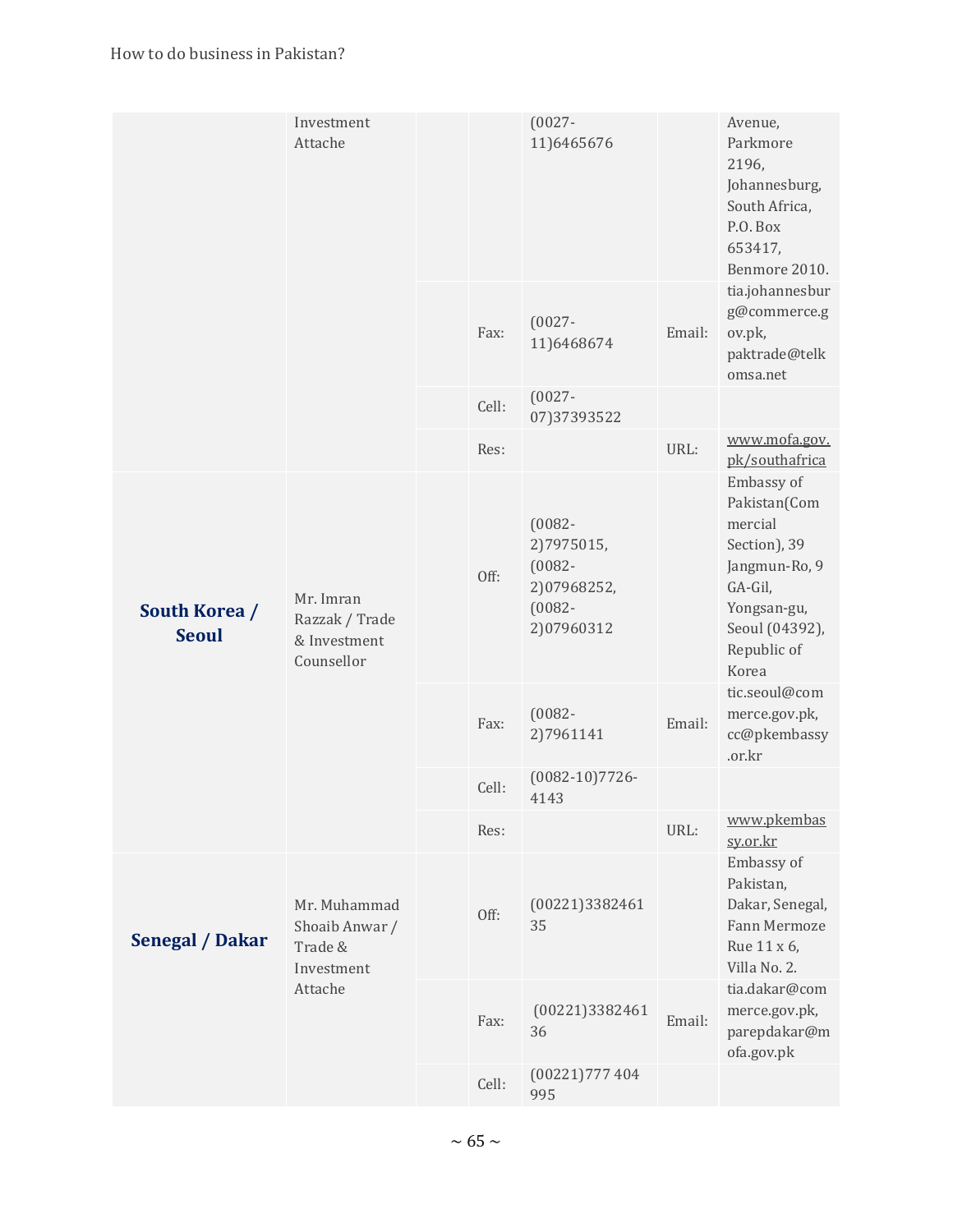|                              |                                                             | Res:  |                                                 | URL:   | mofa.gov.pk/d<br>akar-senegal/                                                                                                                                                                                |  |  |
|------------------------------|-------------------------------------------------------------|-------|-------------------------------------------------|--------|---------------------------------------------------------------------------------------------------------------------------------------------------------------------------------------------------------------|--|--|
| Spain / Madrid               | Mr. Ahmad Affan<br>/ Trade &<br>Investment<br>Counsellor    | Off:  | $(0034 -$<br>91)3504943                         |        | Embassy of<br>Pakistan<br>(Commercial<br>Section), Calle<br>Pedro de<br>Valdivia No. 16,<br>PIO XII,<br>11,28006<br>Madrid, Spain                                                                             |  |  |
|                              |                                                             | Fax:  | $(0034 -$<br>91)3504946                         | Email: | tic.madrid@co<br>mmerce.gov.pk<br>, pakcom.esp@t<br>dap.gov.pk<br>House No. 108,<br>Block- $1/E$ ,<br>Doha Street, Al-<br>Manshiya<br>(Behind Qatar<br>Embassy), East<br>Khartoum,<br>Sudan<br>tic.stockholm@ |  |  |
|                              |                                                             | Cell: | (0034)67716998<br>$\overline{4}$                |        |                                                                                                                                                                                                               |  |  |
|                              |                                                             | Res:  | (0034)91041053                                  | URL:   | www.embajada<br>-pakistan.org                                                                                                                                                                                 |  |  |
| Sudan /<br><b>Khartoum</b>   | Mr. Shahid Ali<br>Abbasi / Trade                            | Off:  | $(00249-183)$<br>265599, (00249-<br>183) 262199 |        |                                                                                                                                                                                                               |  |  |
|                              | & Investment<br>Attache                                     | Fax:  | $(00249-183)$<br>273777                         | Email: | tic.khartoum@<br>commerce.gov.<br>pk,<br>embkhartoum<br>@live.com                                                                                                                                             |  |  |
|                              |                                                             | Cell: |                                                 |        |                                                                                                                                                                                                               |  |  |
|                              |                                                             | Res:  |                                                 | URL:   | mofa.gov.pk/k<br>hartoum-<br>sudan/                                                                                                                                                                           |  |  |
| Sweden /<br><b>Stockholm</b> | Mr. Ghulam<br>Mustafa / Trade<br>& Investment<br>Counsellor | Off:  | (0046)8203300<br>(press 3 for CS)               |        | Embassy of<br>Pakistan,<br>Commercial<br>Section,<br>Karlavanden<br>65, SE 11449,<br>Stockholm,<br>Sweden                                                                                                     |  |  |
|                              |                                                             | Fax:  | (0046)8249233                                   | Email: | commerce.gov.<br>pk                                                                                                                                                                                           |  |  |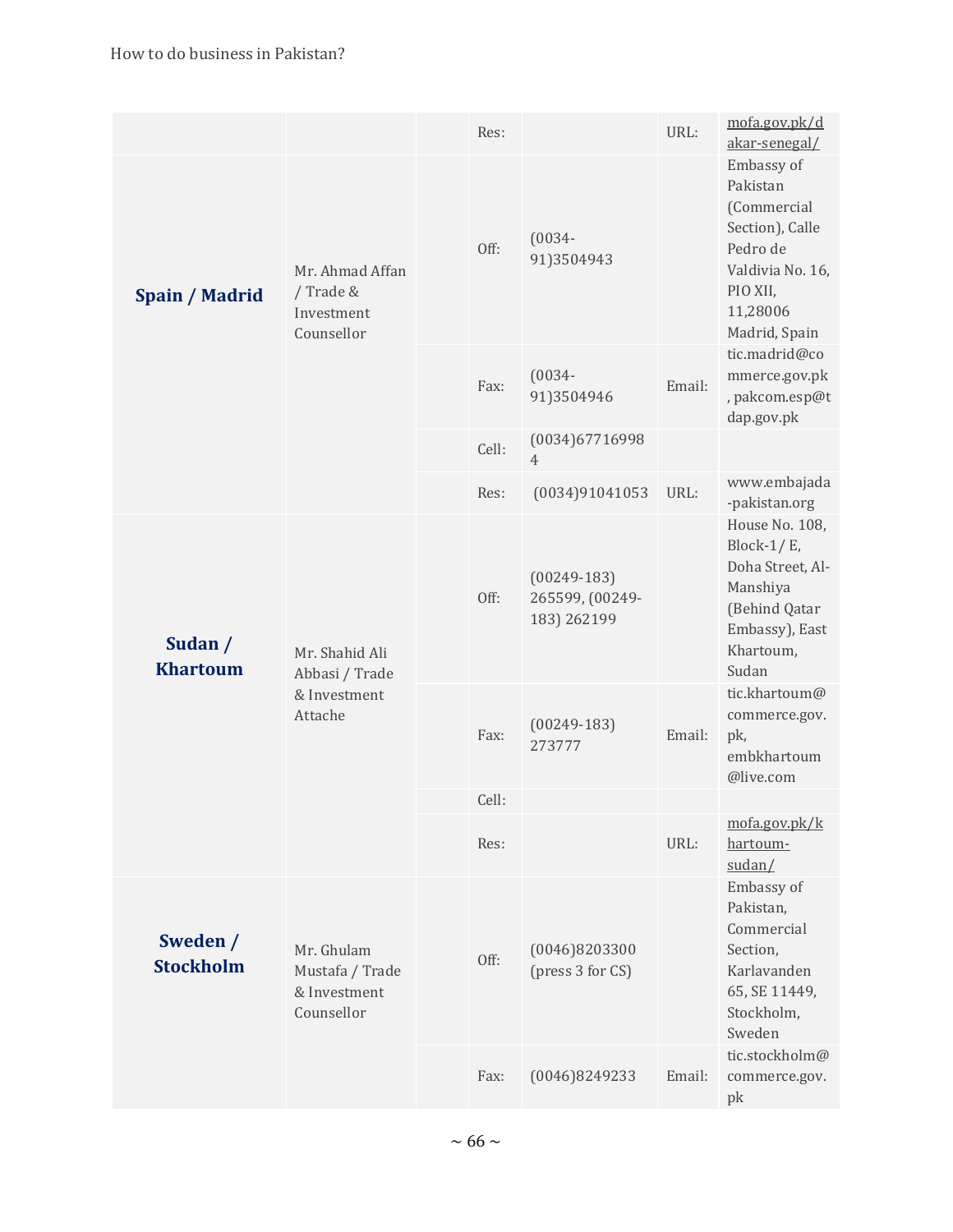|                         |                                                             | Cell: | (0046)07656211<br>69                                  |        |                                                                                                                                                                                                                                                                                                                                                             |
|-------------------------|-------------------------------------------------------------|-------|-------------------------------------------------------|--------|-------------------------------------------------------------------------------------------------------------------------------------------------------------------------------------------------------------------------------------------------------------------------------------------------------------------------------------------------------------|
|                         |                                                             | Res:  |                                                       | URL:   | www.pakistane<br>mbassy.se                                                                                                                                                                                                                                                                                                                                  |
| Switzerland /<br>Geneva | Dr. M.Mujtaba<br>Piracha/<br>Ambassador/PR<br>to WTO        | Off:  | $(0041 -$<br>22)7487012,<br>$(0041 -$<br>22)7487011   |        | Permanent<br>Mission of<br>Pakistan to the<br>WTO, 37-39,<br>Rue de<br>Vermont, 3rd<br>Floor, Case, PO<br>box NO 133,<br>1211 Geneva<br>20 CIC<br>ambassador.ge<br>neva@commer<br>ce.gov.pk,<br>info@wto-<br>pakistan.org<br>www.wto-<br>pakistan.org<br>Permanent<br>Mission of<br>Pakistan to the<br>WTO, 37-39,<br>Rue de<br>Vermont, 3rd<br>Floor, Case |
|                         |                                                             | Fax:  | $(0041 -$<br>22)7487029                               | Email: |                                                                                                                                                                                                                                                                                                                                                             |
|                         |                                                             | Cell: | $(0041)$ 77 974<br>4765                               |        |                                                                                                                                                                                                                                                                                                                                                             |
|                         |                                                             | Res:  |                                                       | URL:   |                                                                                                                                                                                                                                                                                                                                                             |
| Switzerland /<br>Geneva | Mr. Majid<br>Mohsin / Trade<br>& Investment<br>Counsellor   | Off:  | $(0041 -$<br>22) 748 7010,<br>$(0041 -$<br>22)7487020 |        | 1211, Geneva<br>20 CIC,<br>Switzerland                                                                                                                                                                                                                                                                                                                      |
|                         |                                                             | Fax:  | $(0041 -$<br>22)7487029                               | Email: | tic.geneva@co<br>mmerce.gov.pk                                                                                                                                                                                                                                                                                                                              |
|                         |                                                             | Cell: | (0041)79359<br>1620                                   |        |                                                                                                                                                                                                                                                                                                                                                             |
|                         |                                                             | Res:  |                                                       | URL:   | www.wto-<br>pakistan.org                                                                                                                                                                                                                                                                                                                                    |
| Switzerland /<br>Geneva | Dr. Muhammad<br>Irfan / Trade &<br>Investment<br>Counsellor | Off:  | $(0041 -$<br>22)7487019                               |        | Permanent<br>Mission of<br>Pakistan to the<br>WTO, 37-39,<br>Rue de<br>Vermont, 3rd<br>Floor, Case, PO<br>box NO 133,                                                                                                                                                                                                                                       |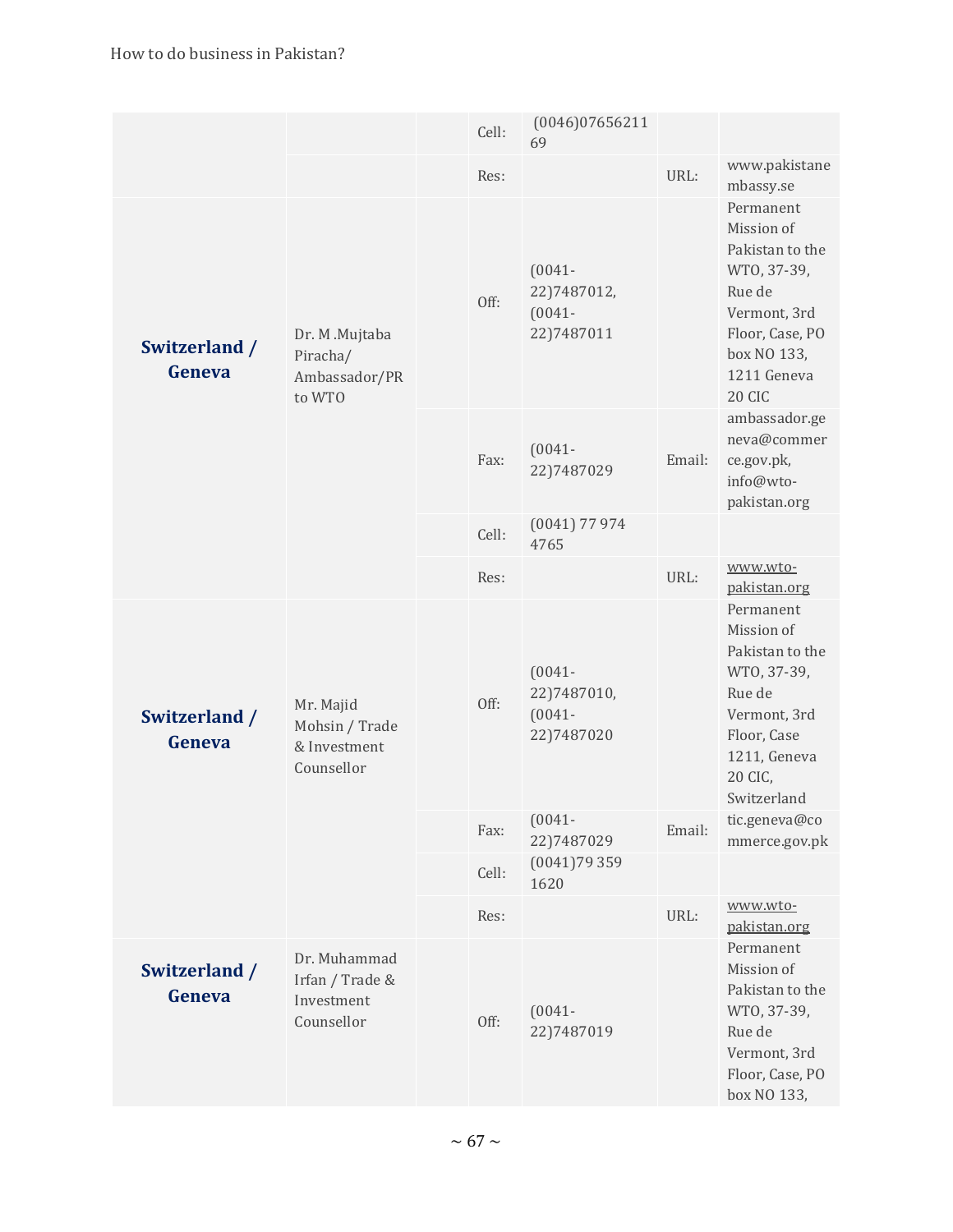|                                 |                                                                |       |                                                                                   |        | 1211 Geneva<br>20 CIC                                                                                               |
|---------------------------------|----------------------------------------------------------------|-------|-----------------------------------------------------------------------------------|--------|---------------------------------------------------------------------------------------------------------------------|
|                                 |                                                                |       | $(0041 -$                                                                         |        | tic2.geneva@co<br>mmerce.gov.pk                                                                                     |
|                                 |                                                                | Fax:  | 22)7487029                                                                        | Email: | irfan.muhamm<br>ad@wto-<br>pakistan.org                                                                             |
|                                 |                                                                | Cell: | $(0041 -$<br>78)6255550                                                           |        |                                                                                                                     |
|                                 |                                                                | Res:  |                                                                                   | URL:   | www.wto-<br>pakistan.org                                                                                            |
| Tajikistan /<br><b>Dushanbe</b> | Mr. Rashid<br>Imtiaz / Trade &<br>Investment<br>Attache        | Off:  | $(00992 -$<br>37) 2276 255,<br>$(00992 -$<br>37)2230177                           |        | Azizbekova<br>Street, House<br>$20$ "A",<br>Dushanbe,<br>Tajikistan                                                 |
|                                 |                                                                | Fax:  | $(00992 -$<br>37)2510016,<br>$(00992 -$<br>37)2211729                             | Email: | tia.dushanbe@<br>commerce.gov.<br>pk,<br>parepdushanbe<br>@mofa.gov.pk,                                             |
|                                 |                                                                | Cell: | $(00992 -$<br>93)8770125                                                          |        |                                                                                                                     |
|                                 |                                                                | Res:  |                                                                                   | URL:   | www.mofa.gov.<br>pk/tajikistan/                                                                                     |
| Thailand /<br><b>Bangkok</b>    | Mr. M. Farrukh<br>Sharif / Trade &<br>Investment<br>Counsellor | Off:  | (0066)22552330,<br>(0066)22530288,<br>$(0066)$ 22530289<br>(Ext.211, 214,<br>216) |        | Embassy of<br>Pakistan(Com<br>mercial<br>Section), 31<br>SOI Nana Nua,<br>(3), Sukhumvit<br>Road, Bangkok<br>10110. |
|                                 |                                                                | Fax:  | $(0066)$ 22535325                                                                 | Email: | tic.bangkok@c<br>ommerce.gov.p<br>k,<br>commercialsec<br>tionbkk@gmail<br>.com                                      |
|                                 |                                                                | Cell: | (0066)62<br>9495909                                                               |        |                                                                                                                     |
|                                 |                                                                | Res:  | (0066)26551732                                                                    | URL:   | www.mofa.gov.<br>pk/thailand                                                                                        |
| <b>Turkey / Istanbul</b>        | Mr. Bilal Khan<br>Pasha / Consul                               | Off:  | $(0090 -$<br>212)3245827                                                          |        | Consulate<br>General of<br>Pakistan,                                                                                |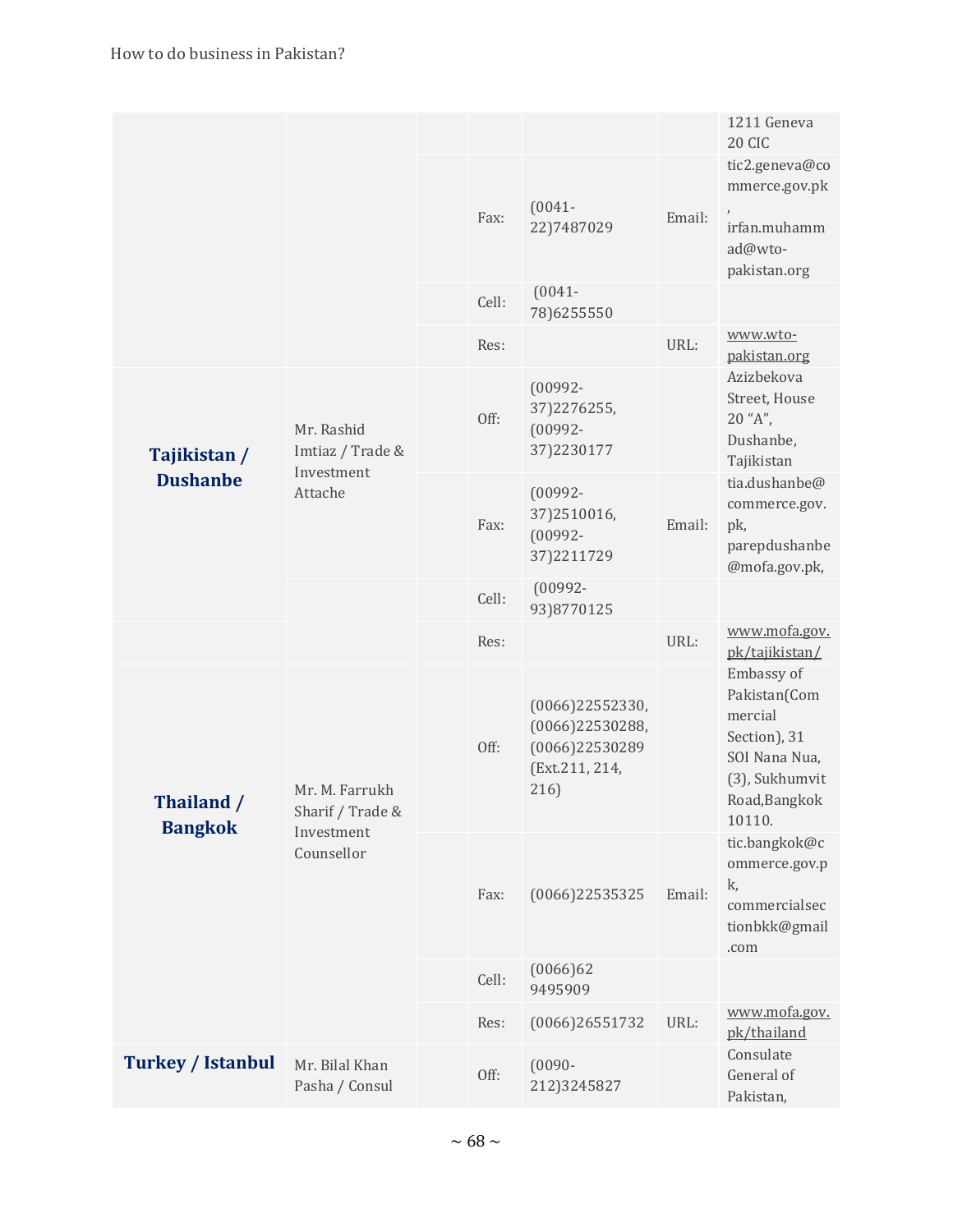| & Investment)      | General (Trade                                          |       |                          |                                                      |                    | Gullusokak No.<br>20, 3. Levent,<br>Istanbul,<br>Turkey                                                                                                                                                                                                                                                                                                                                                                                                                                                                                                    |
|--------------------|---------------------------------------------------------|-------|--------------------------|------------------------------------------------------|--------------------|------------------------------------------------------------------------------------------------------------------------------------------------------------------------------------------------------------------------------------------------------------------------------------------------------------------------------------------------------------------------------------------------------------------------------------------------------------------------------------------------------------------------------------------------------------|
|                    |                                                         |       |                          |                                                      |                    | cg.istanbul@co<br>mmerce.gov.pk<br>.consulgeneral<br>@pakconsulate<br>istanbul.com (<br>Official e-mail<br>of Consul<br>General)<br>info@pakconsu<br>lateistanbul.co<br>m (for general<br>information<br>and queries)<br>trade@pakcons<br>ulateistanbul.c<br>om (for Trade<br>Inquiries)<br>parepistanbul<br>@mofa.gov.pk(<br>for Consular<br>Services)<br>www.mofa.gov.<br>pk/istanbul<br>Consulate<br>General of<br>Pakistan, PO<br>Box No. 340,<br>Khalid Bin<br>Waleed Road,<br>Al Hamaria<br>Diplomatic<br>Enclave (Trade<br>Division),<br>Dubai, UAE |
|                    |                                                         |       | Fax:                     | $(0090 -$<br>212)3245170                             | Email:             |                                                                                                                                                                                                                                                                                                                                                                                                                                                                                                                                                            |
|                    |                                                         |       |                          |                                                      |                    |                                                                                                                                                                                                                                                                                                                                                                                                                                                                                                                                                            |
|                    |                                                         |       |                          |                                                      |                    |                                                                                                                                                                                                                                                                                                                                                                                                                                                                                                                                                            |
|                    |                                                         | Cell: | $(0090 -$<br>552)9522223 |                                                      |                    |                                                                                                                                                                                                                                                                                                                                                                                                                                                                                                                                                            |
|                    |                                                         |       | Res:                     | $(0090 -$<br>21)23510415                             | URL:               |                                                                                                                                                                                                                                                                                                                                                                                                                                                                                                                                                            |
| <b>UAE</b> / Dubai | Dr. Adeem Khan<br>/ Trade &<br>Investment<br>Counsellor |       | Off:                     | $(00971 -$<br>4) 3972425,<br>$(00971 -$<br>4)3973600 |                    |                                                                                                                                                                                                                                                                                                                                                                                                                                                                                                                                                            |
|                    |                                                         |       | Fax:                     | $(00971 -$<br>4)3976599                              | <b>Email</b><br>÷. | tic.dubai@com<br>merce.gov.pk,<br>pakdubiz@gma<br>il.com,<br>paktrade@eim.<br>ae                                                                                                                                                                                                                                                                                                                                                                                                                                                                           |
|                    |                                                         |       | Cell:                    |                                                      |                    |                                                                                                                                                                                                                                                                                                                                                                                                                                                                                                                                                            |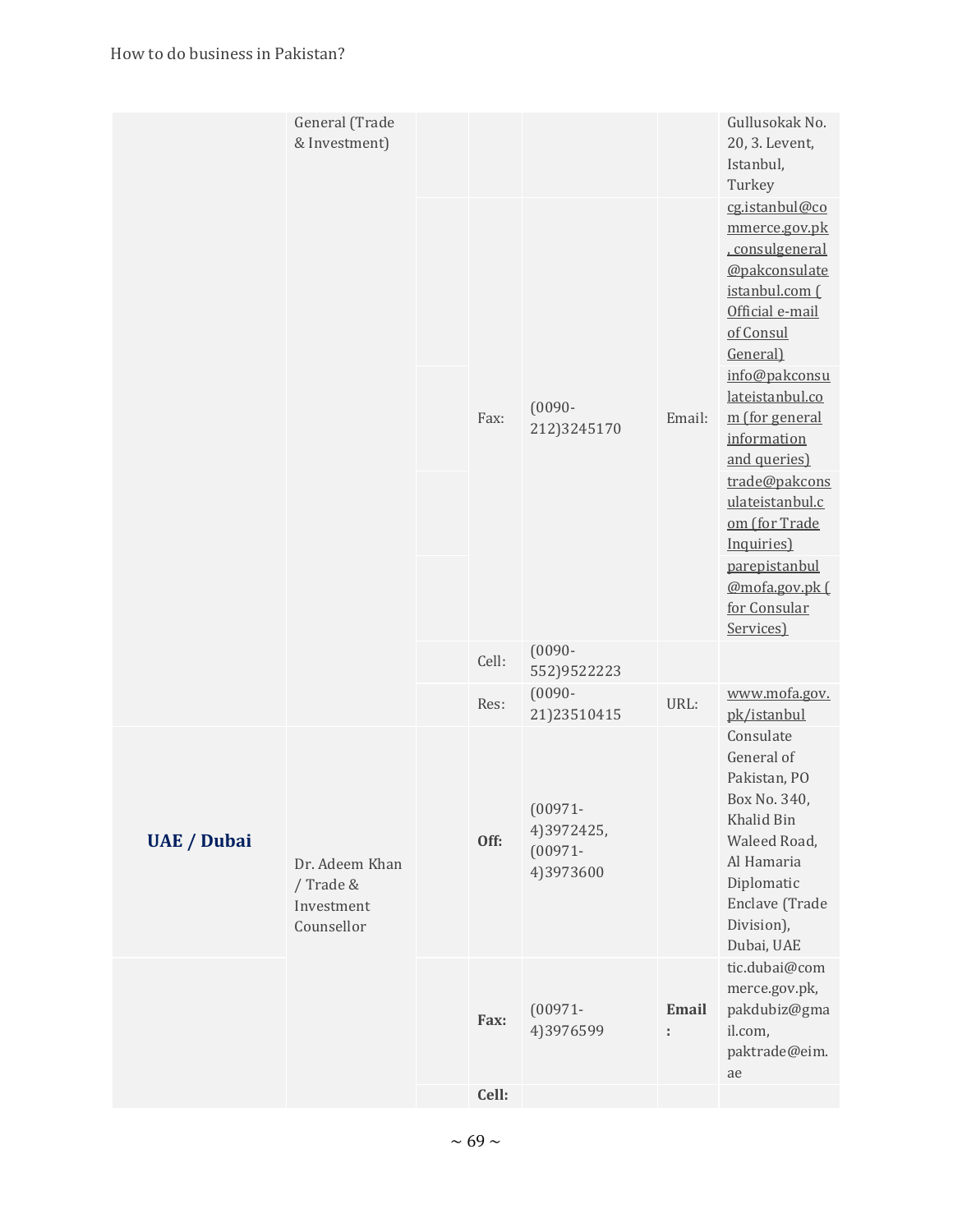|                                   |                                                | Res:  | $(00971 -$<br>4)3357785                               | URL:                     | www.mofa.gov.<br>pk/dubai                                                                                                                                                                          |                                        |
|-----------------------------------|------------------------------------------------|-------|-------------------------------------------------------|--------------------------|----------------------------------------------------------------------------------------------------------------------------------------------------------------------------------------------------|----------------------------------------|
| UK / London                       | Mr. Shafiq A.                                  | Off:  | $(0044 -$<br>20)76649215                              |                          | High<br>Commission<br>for Pakistan<br>(Economic &<br>Trade Wing),<br>34-36 Lowndes<br>Square, London<br>SWIX 9 JN.                                                                                 |                                        |
|                                   | Shahzad / Trade<br>& Investment<br>Counsellor  | Fax:  | $(0044 -$<br>74)59850906                              | <b>Email</b><br>÷        | s.shahzad@phc<br>london.org,<br>tic.london@co<br>mmerce.gov.pk<br>$\lambda$<br>commercialcou<br>nsellor@phclo<br>ndon.org,<br>shafiqshahzad<br>@gmail.com                                          |                                        |
|                                   |                                                | Cell: |                                                       |                          | www.phclondo                                                                                                                                                                                       |                                        |
|                                   |                                                | Res:  |                                                       | URL:                     | n.org                                                                                                                                                                                              |                                        |
| <b>UK / Manchester</b><br>Attache | Mr. Muhammad<br>Akhtar / Trade<br>& Investment | Off:  | $(0044 -$<br>161)2255885,<br>$(0044 -$<br>161)2243484 |                          | Economic &<br><b>Trade Division</b><br>(N-Eng, N-Ire,<br>Scotland),<br>Consulate<br>General of<br>Pakistan,<br>Pakistan<br>House, 139-<br>Dickenson<br>Road,<br>Rushlome,<br>Manchester<br>M14 5HZ |                                        |
|                                   |                                                |       | Fax:                                                  | $(0044 -$<br>161)2255894 | Email<br>t,                                                                                                                                                                                        | tia.manchester<br>@commerce.go<br>v.pk |
|                                   |                                                | Cell: |                                                       |                          |                                                                                                                                                                                                    |                                        |
|                                   |                                                | Res:  |                                                       | URL:                     | www.pakistanc<br>onsulatebradfo<br>rd.com/manch<br>ester                                                                                                                                           |                                        |
| <b>USA / Houston</b>              | Ms. Shaista<br>Bunyad / Trade                  | Off:  | $(001 -$<br>281)8905532,                              |                          | Consulate<br>General of                                                                                                                                                                            |                                        |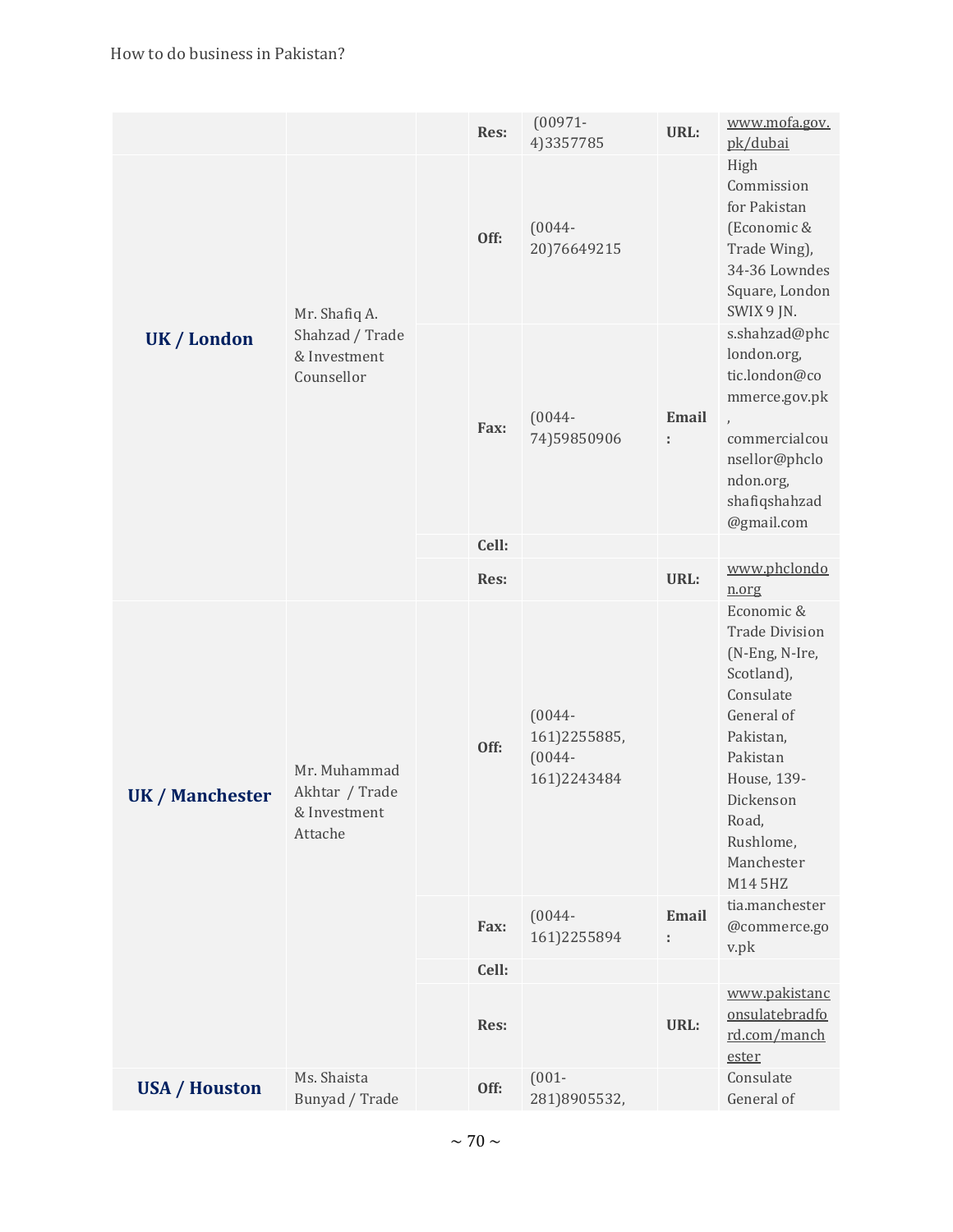|                          | & Investment<br>Attache                                       |  |       | $(001 -$<br>281)8944014                                            |            | Pakistan,<br>Commercial<br>Section, 11850<br>Jones Road,<br>Houston TX-<br>77070,<br>Houston, USA                                                                          |
|--------------------------|---------------------------------------------------------------|--|-------|--------------------------------------------------------------------|------------|----------------------------------------------------------------------------------------------------------------------------------------------------------------------------|
|                          |                                                               |  | Fax:  | $(001 -$<br>281)8944027                                            | Email<br>t | tia.houston@co<br>mmerce.gov.pk<br>$\overline{1}$<br>pakcom.hus@t<br>dap.gov.pk                                                                                            |
|                          |                                                               |  | Cell: | $(001 -$<br>832)8731007                                            |            |                                                                                                                                                                            |
|                          |                                                               |  | Res:  | $(001 -$<br>713)8427134                                            | URL:       | www.pakistanc<br>onsulatehousto<br>n.org                                                                                                                                   |
| <b>USA / Los Angeles</b> | Mr. Atif Aziz /<br>Trade &<br>Investment<br>Counsellor        |  | Off:  | $(001 -$<br>310)4702368,<br>$(001 -$<br>310)4415114<br>(Ext: 1030) |            | Consulate<br>General of<br>Pakistan, (Trad<br>e<br>Division)10700<br>Santa Monica<br>Blvd. #211,<br>Los Angeles, CA<br>90025                                               |
|                          |                                                               |  | Fax:  | $(001 -$<br>310)4419256                                            | Email<br>t | atif.aziz@com<br>merce.gov.pk,ti<br>c.losangeles@c<br>ommerce.gov.p<br>k,c.losangeles<br>@commerce.go<br>v.pk,<br>pakcom.loa@td<br>ap.gov.pk,<br>pakcom.la@tda<br>p.gov.pk |
|                          |                                                               |  | Cell: | $(001 -$                                                           |            | www.pakconsu                                                                                                                                                               |
|                          |                                                               |  | Res:  | 408)7250719                                                        | URL:       | latela.org                                                                                                                                                                 |
| <b>USA / New York</b>    | Mr. Talat<br>Mahmood /<br>Trade &<br>Investment<br>Counsellor |  | Off:  | $(001 -$<br>212)8793117                                            |            | Consulate<br>General of<br>Pakistan,(Com<br>mercial<br>Division), 12<br>East, 65th                                                                                         |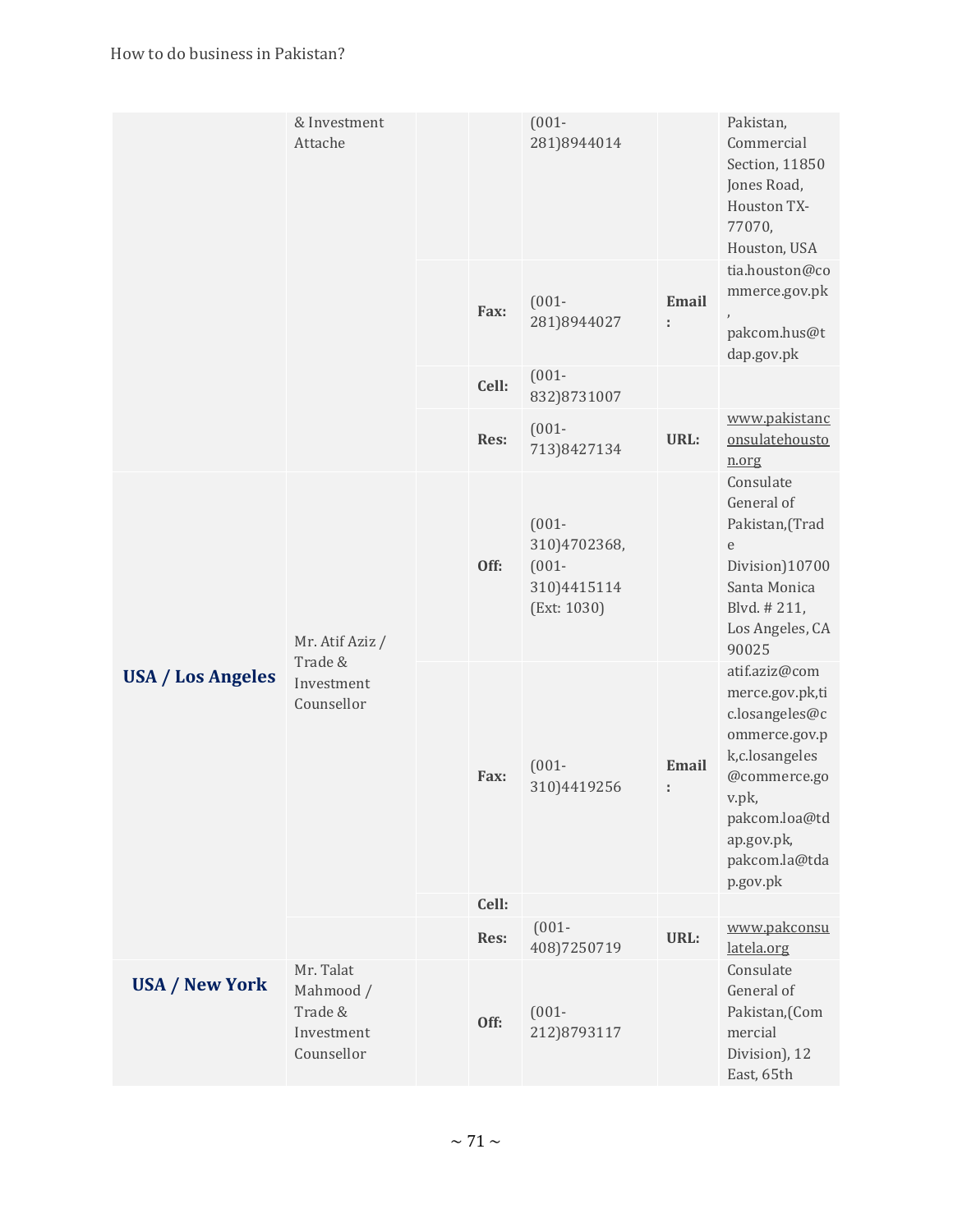|                                      |                                                           |       |                          |                   | Street, New<br><b>York NY 10065</b>                                                                                           |
|--------------------------------------|-----------------------------------------------------------|-------|--------------------------|-------------------|-------------------------------------------------------------------------------------------------------------------------------|
|                                      |                                                           | Fax:  | $(001 -$<br>212)5176987  | Email<br>t,       | tic.newyork@c<br>ommerce.gov.p<br>k,<br>pakustrade@y<br>ahoo.com                                                              |
|                                      |                                                           | Cell: | $(001 -$<br>646)4968398  |                   |                                                                                                                               |
|                                      |                                                           | Res:  | $(001 -$<br>914)7250152  | URL:              | www.pakistanc<br>onsulateny.org                                                                                               |
| <b>USA / Washington</b><br><b>DC</b> | Mr. Azmat<br>Mahmud /                                     | Off:  | $(001 -$<br>202)2436500  |                   | Embassy of<br>Pakistan, 3517<br>International<br>Court, NW<br>Washington DC<br>20008                                          |
|                                      | Minister (Trade<br>& Investment)                          | Fax:  | $(001 -$<br>202)6861534  | <b>Email</b><br>t | ministertrade<br>@embassyofpa<br>kistanusa.org, a<br>zmat.khan@co<br>mmerce.gov.pk                                            |
|                                      |                                                           | Cell: |                          |                   |                                                                                                                               |
|                                      |                                                           | Res:  |                          | URL:              | www.embassy<br>ofpakistanusa.o<br>rg                                                                                          |
| Vietnam / Hanoi                      | Mr. Ali Qayyum<br>Raja / Trade &<br>Investment<br>Attache | Off:  | $(008 -$<br>44) 37262254 |                   | Embassy of<br>Pakistan, Villa<br>44/2 Van Bao<br>Street, Van<br>Phuc<br>Diplomatic<br>Compound, Ba<br>Dinh, Hanoi,<br>Vietnam |
|                                      |                                                           | Fax:  | $(008 -$<br>44) 37262253 | Email<br>ř.       | tia.hanoi@com<br>merce.gov.pk,<br>cspakhanoi@g<br>mail.com                                                                    |
|                                      |                                                           | Cell: | $(0084 -$<br>98)9594658  |                   |                                                                                                                               |
|                                      |                                                           | Res:  |                          | URL:              | www.mofa.gov.<br>pk/vietnam                                                                                                   |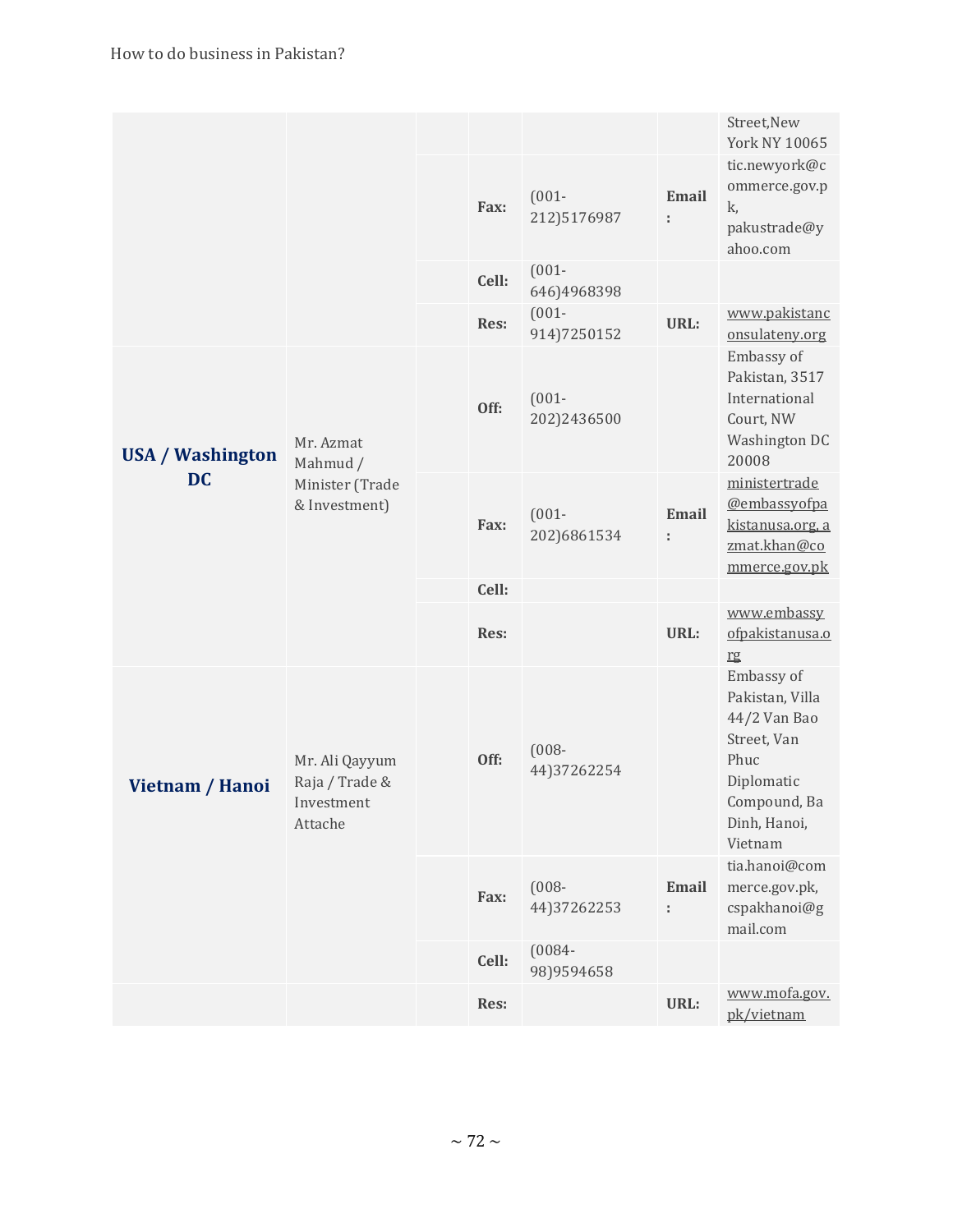## Important Links

- 1. Board of Investment<https://invest.gov.pk/home>
- 2. Federal Board of Revenue<https://www.fbr.gov.pk/>
- 3. Ministry of Commerce<http://www.commerce.gov.pk/>
- 4. Ministry of Finance http://www.finance.gov.pk/
- 5. Pakistan Official Visa Portal <https://visa.nadra.gov.pk/>
- 6. State bank of Pakistan<https://www.sbp.org.pk/>
- 7. Securities and Exchange Commission of Pakistan

<https://eservices.secp.gov.pk/eServices/>

8. Trade Development Authority of Pakistan<https://tdap.gov.pk/>